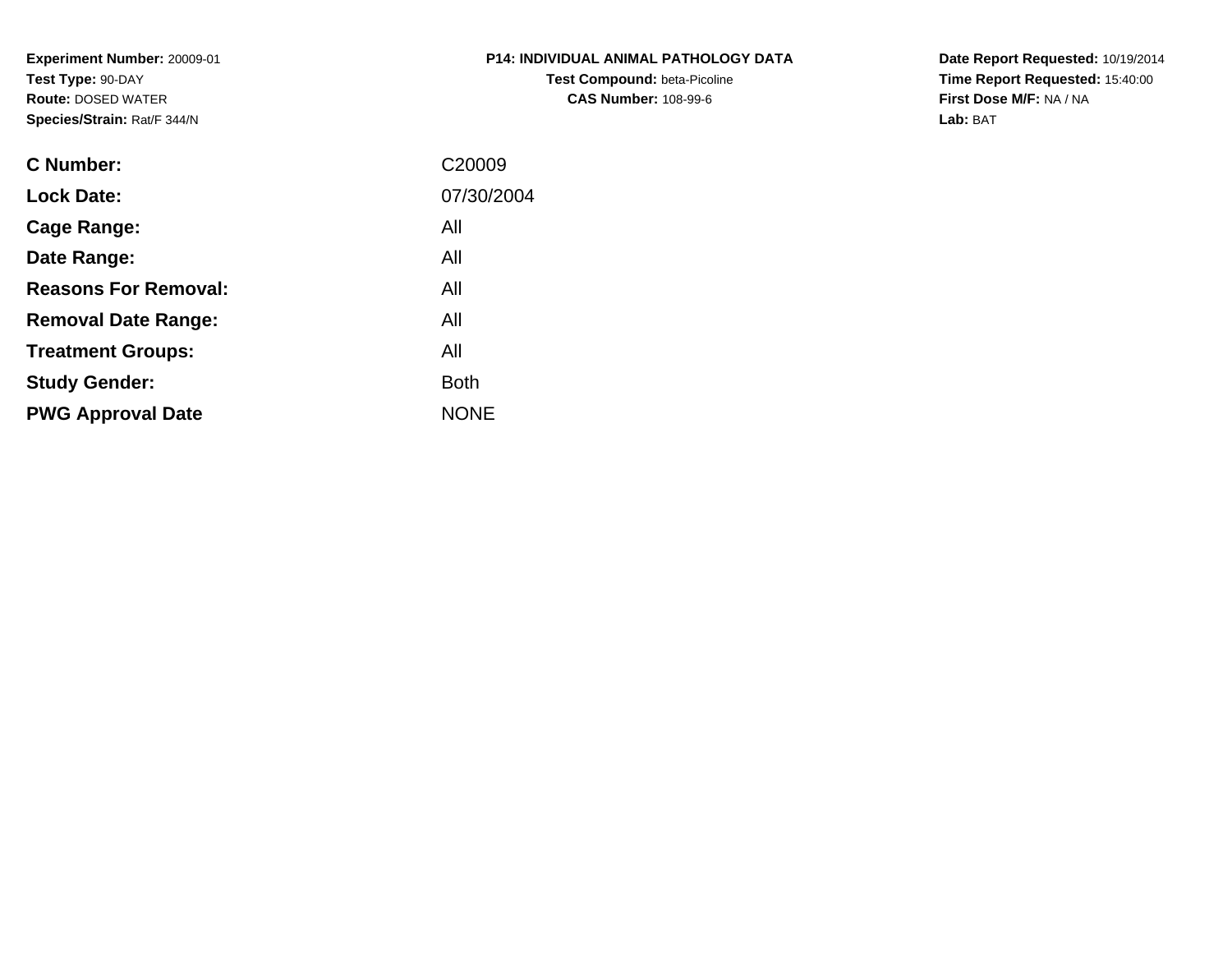| Experiment Number: 20009-01                    | <b>P14: INDIVIDUAL ANIMAL PATHOLOGY DATA</b> |                                   | Date Report Requested: 10/19/2014 |  |
|------------------------------------------------|----------------------------------------------|-----------------------------------|-----------------------------------|--|
| Test Type: 90-DAY<br><b>Route: DOSED WATER</b> |                                              | Test Compound: beta-Picoline      | Time Report Requested: 15:40:00   |  |
|                                                |                                              | <b>CAS Number: 108-99-6</b>       | First Dose M/F: NA / NA           |  |
| Species/Strain: Rat/F 344/N                    |                                              |                                   | Lab: BAT                          |  |
|                                                |                                              |                                   |                                   |  |
| <b>ANIMAL ID: 1</b>                            | <b>TRT#: 1</b>                               | <b>SEX: Male</b>                  | DAY ON TEST: 93                   |  |
|                                                | <b>DOSE: 0</b><br>MG/L                       | <b>DISP: Terminal Sacrifice</b>   | <b>HISTO: 0406649</b>             |  |
|                                                |                                              | ORGAN AND ACCOUNTABLE SITE STATUS |                                   |  |
| <b>NORMAL</b>                                  |                                              |                                   |                                   |  |
| * Adrenal Cortex                               | * Adrenal Medulla                            | * Blood Vessel                    | * Bone                            |  |
| * Bone Marrow                                  | * Brain                                      | * Epididymis                      | * Esophagus                       |  |
| * Eye                                          | * Harderian Gland                            | * Intestine Large, Cecum          | * Intestine Large, Colon          |  |
| * Intestine Large, Rectum                      | * Intestine Small, Duodenum                  | * Intestine Small, Ileum          | * Intestine Small, Jejunum        |  |
| * Islets, Pancreatic                           | * Lung                                       | * Lymph Node, Mesenteric          | * Mammary Gland                   |  |
| * Nose                                         | * Pancreas                                   | * Parathyroid Gland               | * Pituitary Gland                 |  |
| * Preputial Gland                              | * Prostate                                   | * Salivary Glands                 | * Seminal Vesicle                 |  |
| * Skin                                         | * Spleen                                     | * Stomach, Forestomach            | * Stomach, Glandular              |  |
| * Testes                                       | * Thymus                                     | * Thyroid Gland                   | * Trachea                         |  |
| * Urinary Bladder                              |                                              |                                   |                                   |  |
| <b>MISSING</b>                                 |                                              |                                   |                                   |  |
| * Lymph Node, Mandibular                       |                                              |                                   |                                   |  |
| <b>OBSERVATIONS</b>                            |                                              |                                   |                                   |  |
| * Heart                                        |                                              | Cardiomyopathy                    | Mild                              |  |
| * Kidney                                       | <b>Renal Tubule</b>                          | Accumulation, Hyaline Droplet     | Minimal                           |  |
|                                                | Medulla                                      | Mineralization                    | Minimal                           |  |
|                                                |                                              | Nephropathy                       | Minimal                           |  |
| * Liver                                        |                                              | Hematopoietic Cell Proliferation  | Minimal                           |  |
|                                                |                                              | Inflammation                      | Chronic Active, Minimal           |  |
| PRIMARY CAUSE OF DEATH                         | $\blacksquare$                               |                                   |                                   |  |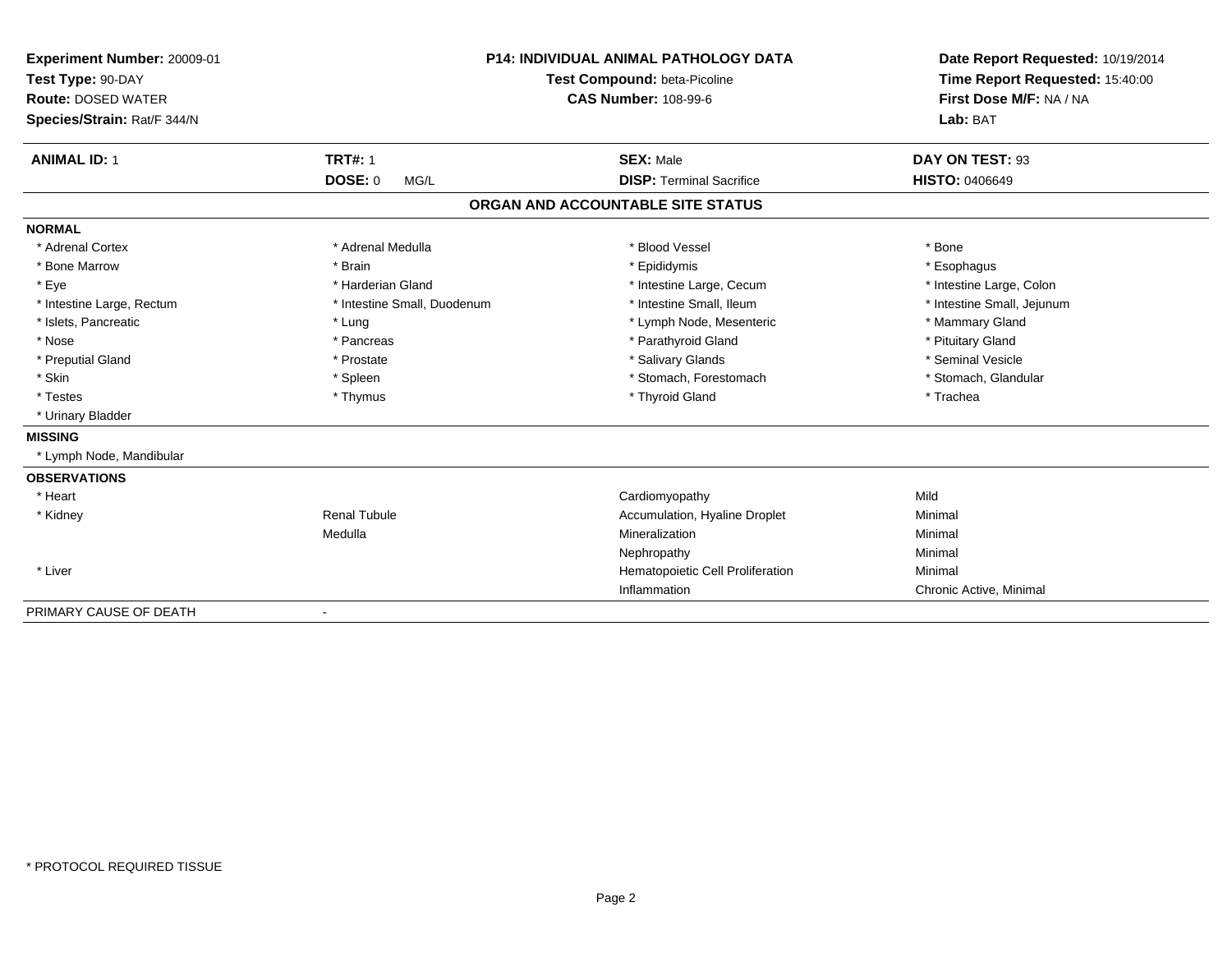| Experiment Number: 20009-01<br>Test Type: 90-DAY<br><b>Route: DOSED WATER</b><br>Species/Strain: Rat/F 344/N |                              | <b>P14: INDIVIDUAL ANIMAL PATHOLOGY DATA</b><br>Test Compound: beta-Picoline<br><b>CAS Number: 108-99-6</b> | Date Report Requested: 10/19/2014<br>Time Report Requested: 15:40:00<br>First Dose M/F: NA / NA<br>Lab: BAT |
|--------------------------------------------------------------------------------------------------------------|------------------------------|-------------------------------------------------------------------------------------------------------------|-------------------------------------------------------------------------------------------------------------|
| <b>ANIMAL ID: 2</b>                                                                                          | <b>TRT#: 1</b>               | <b>SEX: Male</b>                                                                                            | DAY ON TEST: 93                                                                                             |
|                                                                                                              | <b>DOSE: 0</b><br>MG/L       | <b>DISP: Terminal Sacrifice</b>                                                                             | <b>HISTO: 0406650</b>                                                                                       |
|                                                                                                              |                              | ORGAN AND ACCOUNTABLE SITE STATUS                                                                           |                                                                                                             |
| <b>NORMAL</b>                                                                                                |                              |                                                                                                             |                                                                                                             |
| * Adrenal Cortex                                                                                             | * Adrenal Medulla            | * Blood Vessel                                                                                              | * Bone                                                                                                      |
| * Bone Marrow                                                                                                | * Brain                      | * Epididymis                                                                                                | * Esophagus                                                                                                 |
| * Eye                                                                                                        | * Harderian Gland            | * Intestine Large, Cecum                                                                                    | * Intestine Large, Colon                                                                                    |
| * Intestine Large, Rectum                                                                                    | * Intestine Small, Duodenum  | * Intestine Small, Ileum                                                                                    | * Intestine Small, Jejunum                                                                                  |
| * Islets, Pancreatic                                                                                         | * Lung                       | * Lymph Node, Mesenteric                                                                                    | * Mammary Gland                                                                                             |
| * Nose                                                                                                       | * Parathyroid Gland          | * Pituitary Gland                                                                                           | * Prostate                                                                                                  |
| * Salivary Glands                                                                                            | * Seminal Vesicle            | * Skin                                                                                                      | * Spleen                                                                                                    |
| * Stomach, Forestomach                                                                                       | * Stomach, Glandular         | * Testes                                                                                                    | * Thymus                                                                                                    |
| * Thyroid Gland                                                                                              | * Trachea                    | * Urinary Bladder                                                                                           |                                                                                                             |
| <b>MISSING</b>                                                                                               |                              |                                                                                                             |                                                                                                             |
| * Lymph Node, Mandibular                                                                                     |                              |                                                                                                             |                                                                                                             |
| <b>OBSERVATIONS</b>                                                                                          |                              |                                                                                                             |                                                                                                             |
| * Heart                                                                                                      |                              | Cardiomyopathy                                                                                              | Moderate                                                                                                    |
| * Kidney                                                                                                     | <b>Renal Tubule</b>          | Accumulation, Hyaline Droplet                                                                               | Mild                                                                                                        |
|                                                                                                              |                              | Nephropathy                                                                                                 | Minimal                                                                                                     |
| * Liver                                                                                                      |                              | Hematopoietic Cell Proliferation                                                                            | Minimal                                                                                                     |
|                                                                                                              |                              | Inflammation                                                                                                | Chronic Active, Minimal                                                                                     |
| * Pancreas                                                                                                   |                              | <b>Infiltration Cellular</b>                                                                                | Lymphocyte, Minimal                                                                                         |
| * Preputial Gland                                                                                            |                              | Inflammation                                                                                                | Chronic Active, Minimal                                                                                     |
| PRIMARY CAUSE OF DEATH                                                                                       | $\qquad \qquad \blacksquare$ |                                                                                                             |                                                                                                             |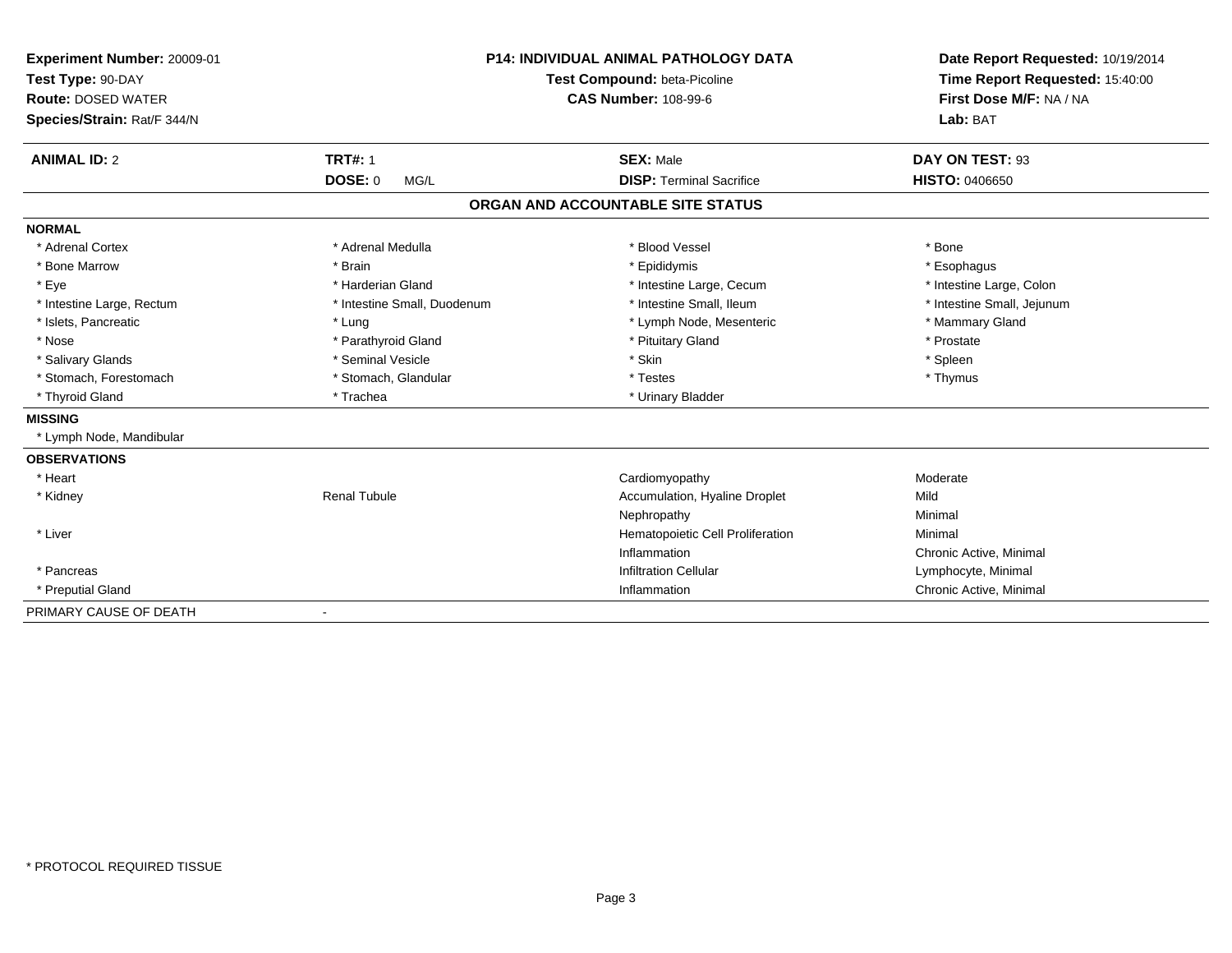| Experiment Number: 20009-01 |                              | <b>P14: INDIVIDUAL ANIMAL PATHOLOGY DATA</b> | Date Report Requested: 10/19/2014<br>Time Report Requested: 15:40:00 |
|-----------------------------|------------------------------|----------------------------------------------|----------------------------------------------------------------------|
| Test Type: 90-DAY           | Test Compound: beta-Picoline |                                              |                                                                      |
| <b>Route: DOSED WATER</b>   |                              | <b>CAS Number: 108-99-6</b>                  | First Dose M/F: NA / NA                                              |
| Species/Strain: Rat/F 344/N |                              |                                              | Lab: BAT                                                             |
| <b>ANIMAL ID: 3</b>         | <b>TRT#: 1</b>               | <b>SEX: Male</b>                             | DAY ON TEST: 93                                                      |
|                             | DOSE: 0<br>MG/L              | <b>DISP: Terminal Sacrifice</b>              | <b>HISTO: 0406651</b>                                                |
|                             |                              | ORGAN AND ACCOUNTABLE SITE STATUS            |                                                                      |
| <b>NORMAL</b>               |                              |                                              |                                                                      |
| * Adrenal Cortex            | * Adrenal Medulla            | * Blood Vessel                               | * Bone                                                               |
| * Bone Marrow               | * Brain                      | * Epididymis                                 | * Esophagus                                                          |
| * Eye                       | * Harderian Gland            | * Intestine Large, Cecum                     | * Intestine Large, Colon                                             |
| * Intestine Large, Rectum   | * Intestine Small, Duodenum  | * Intestine Small, Ileum                     | * Intestine Small, Jejunum                                           |
| * Islets, Pancreatic        | * Lung                       | * Lymph Node, Mesenteric                     | * Mammary Gland                                                      |
| * Nose                      | * Parathyroid Gland          | * Pituitary Gland                            | * Preputial Gland                                                    |
| * Prostate                  | * Salivary Glands            | * Seminal Vesicle                            | * Skin                                                               |
| * Spleen                    | * Stomach, Forestomach       | * Stomach, Glandular                         | * Testes                                                             |
| * Thymus                    | * Thyroid Gland              | * Trachea                                    | * Urinary Bladder                                                    |
| <b>MISSING</b>              |                              |                                              |                                                                      |
| * Lymph Node, Mandibular    |                              |                                              |                                                                      |
| <b>OBSERVATIONS</b>         |                              |                                              |                                                                      |
| * Heart                     |                              | Cardiomyopathy                               | Mild                                                                 |
| * Kidney                    | <b>Renal Tubule</b>          | Accumulation, Hyaline Droplet                | Minimal                                                              |
|                             |                              | Nephropathy                                  | Minimal                                                              |
| * Liver                     |                              | Hematopoietic Cell Proliferation             | Minimal                                                              |
|                             |                              | Inflammation                                 | Chronic Active, Minimal                                              |
| * Pancreas                  |                              | <b>Infiltration Cellular</b>                 | Lymphocyte, Minimal                                                  |
| PRIMARY CAUSE OF DEATH      | -                            |                                              |                                                                      |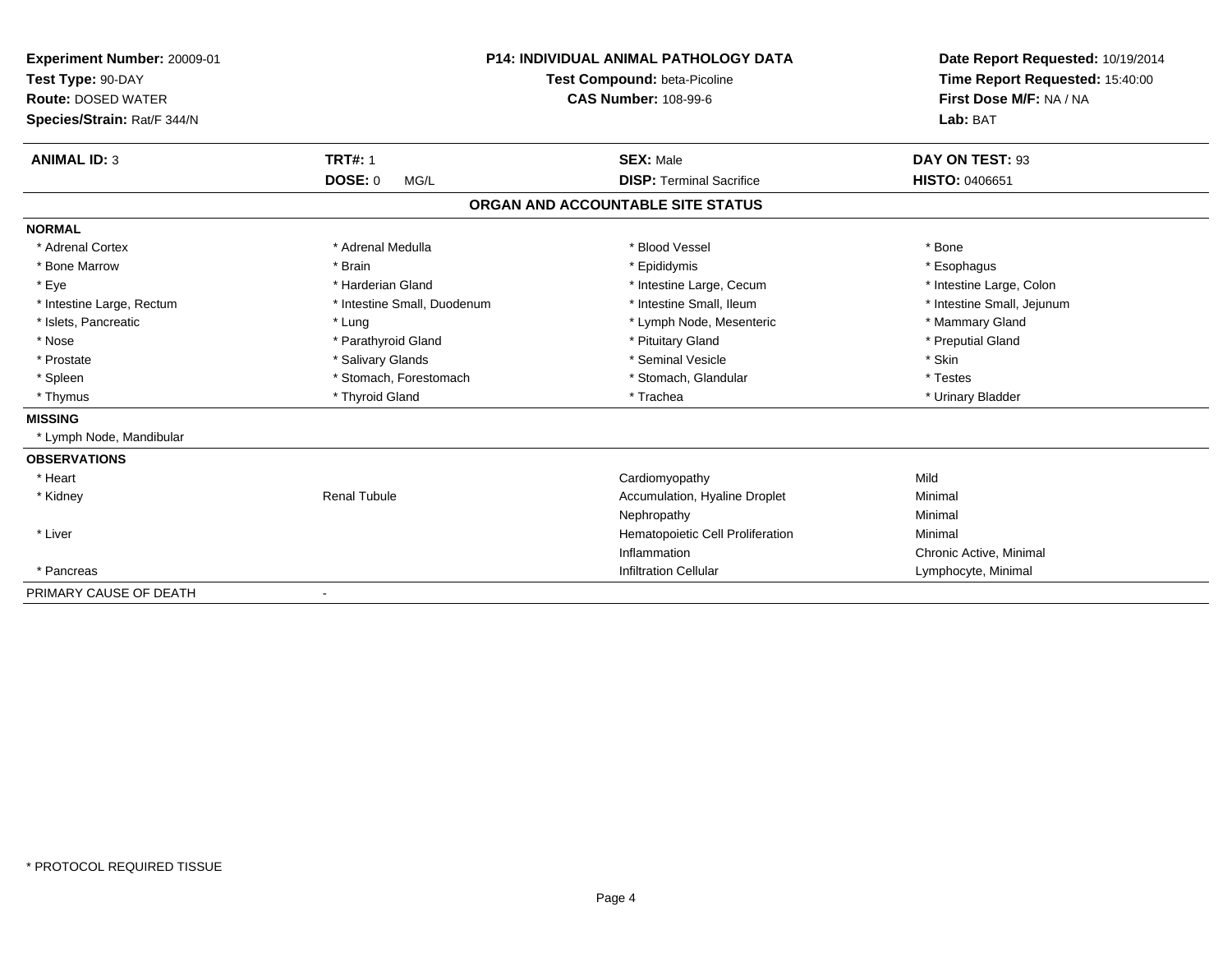| Experiment Number: 20009-01 | <b>P14: INDIVIDUAL ANIMAL PATHOLOGY DATA</b><br>Test Compound: beta-Picoline |                                   | Date Report Requested: 10/19/2014 |
|-----------------------------|------------------------------------------------------------------------------|-----------------------------------|-----------------------------------|
| Test Type: 90-DAY           |                                                                              |                                   | Time Report Requested: 15:40:00   |
| <b>Route: DOSED WATER</b>   |                                                                              | <b>CAS Number: 108-99-6</b>       | First Dose M/F: NA / NA           |
| Species/Strain: Rat/F 344/N |                                                                              |                                   | Lab: BAT                          |
| <b>ANIMAL ID: 4</b>         | <b>TRT#: 1</b>                                                               | <b>SEX: Male</b>                  | DAY ON TEST: 93                   |
|                             | DOSE: 0<br>MG/L                                                              | <b>DISP: Terminal Sacrifice</b>   | <b>HISTO: 0406652</b>             |
|                             |                                                                              | ORGAN AND ACCOUNTABLE SITE STATUS |                                   |
| <b>NORMAL</b>               |                                                                              |                                   |                                   |
| * Adrenal Cortex            | * Adrenal Medulla                                                            | * Blood Vessel                    | * Bone                            |
| * Bone Marrow               | * Brain                                                                      | * Esophagus                       | * Eye                             |
| * Harderian Gland           | * Intestine Large, Cecum                                                     | * Intestine Large, Colon          | * Intestine Large, Rectum         |
| * Intestine Small, Duodenum | * Intestine Small, Ileum                                                     | * Intestine Small, Jejunum        | * Islets, Pancreatic              |
| * Lymph Node, Mesenteric    | * Mammary Gland                                                              | * Nose                            | * Parathyroid Gland               |
| * Pituitary Gland           | * Prostate                                                                   | * Salivary Glands                 | * Seminal Vesicle                 |
| * Skin                      | * Spleen                                                                     | * Stomach, Forestomach            | * Stomach, Glandular              |
| * Testes                    | * Thymus                                                                     | * Thyroid Gland                   | * Trachea                         |
| * Urinary Bladder           |                                                                              |                                   |                                   |
| <b>MISSING</b>              |                                                                              |                                   |                                   |
| * Lymph Node, Mandibular    |                                                                              |                                   |                                   |
| <b>OBSERVATIONS</b>         |                                                                              |                                   |                                   |
| * Epididymis                | Mesothelium                                                                  | Hyperplasia                       | Moderate                          |
| * Heart                     |                                                                              | Cardiomyopathy                    | Moderate                          |
| * Kidney                    | <b>Renal Tubule</b>                                                          | Accumulation, Hyaline Droplet     | Minimal                           |
|                             |                                                                              | Nephropathy                       | Mild                              |
| * Liver                     |                                                                              | Inflammation                      | Chronic Active, Minimal           |
| * Lung                      |                                                                              | Inflammation                      | Chronic Active, Minimal           |
| * Pancreas                  |                                                                              | <b>Infiltration Cellular</b>      | Lymphocyte, Minimal               |
| * Preputial Gland           |                                                                              | Inflammation                      | Chronic Active, Minimal           |
| PRIMARY CAUSE OF DEATH      | $\blacksquare$                                                               |                                   |                                   |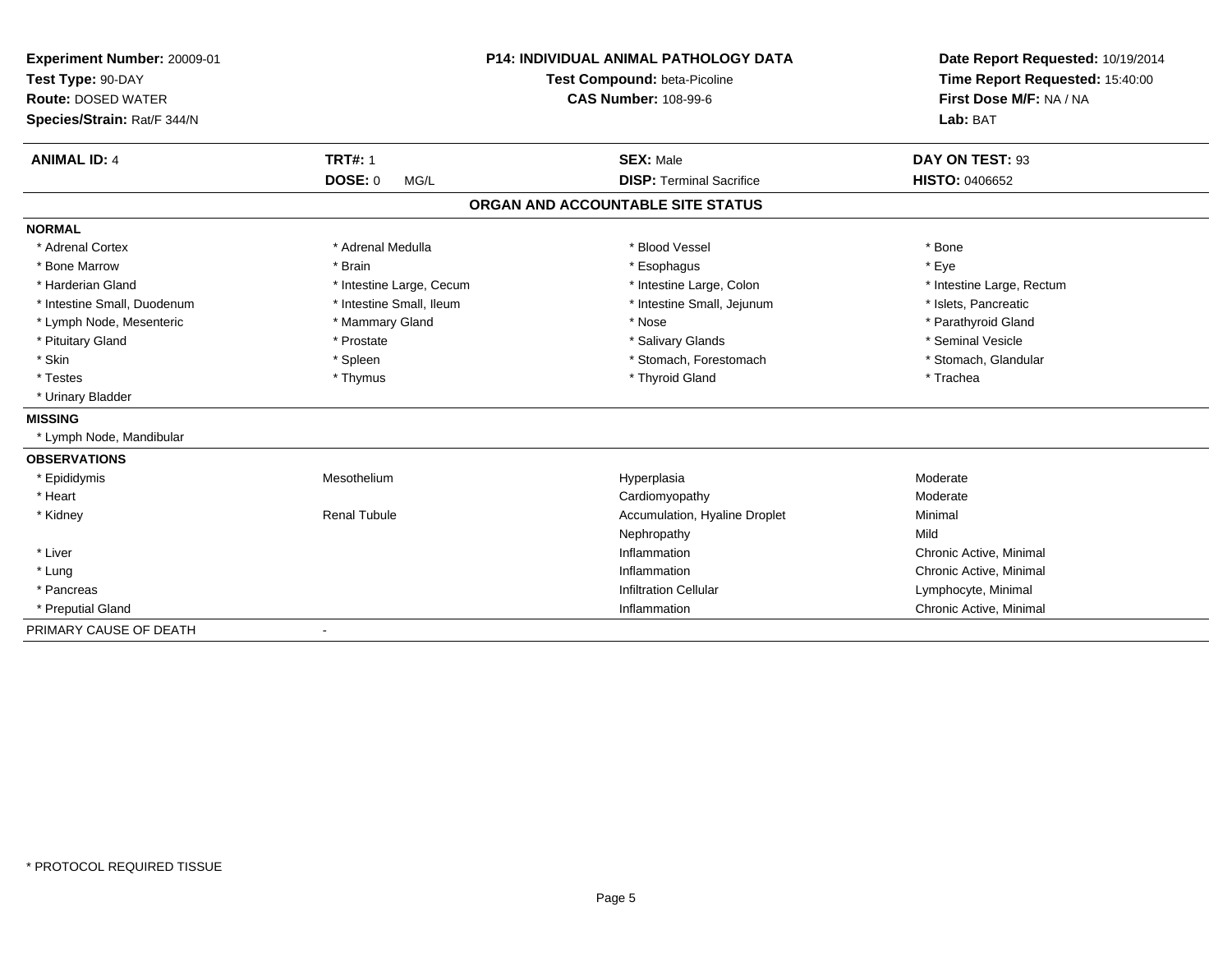| Experiment Number: 20009-01<br>Test Type: 90-DAY<br><b>Route: DOSED WATER</b><br>Species/Strain: Rat/F 344/N |                                          | <b>P14: INDIVIDUAL ANIMAL PATHOLOGY DATA</b><br>Test Compound: beta-Picoline<br><b>CAS Number: 108-99-6</b> | Date Report Requested: 10/19/2014<br>Time Report Requested: 15:40:00<br>First Dose M/F: NA / NA<br>Lab: BAT |
|--------------------------------------------------------------------------------------------------------------|------------------------------------------|-------------------------------------------------------------------------------------------------------------|-------------------------------------------------------------------------------------------------------------|
| <b>ANIMAL ID: 5</b>                                                                                          | <b>TRT#: 1</b><br><b>DOSE: 0</b><br>MG/L | <b>SEX: Male</b><br><b>DISP: Terminal Sacrifice</b>                                                         | DAY ON TEST: 93<br><b>HISTO: 0406653</b>                                                                    |
|                                                                                                              |                                          | ORGAN AND ACCOUNTABLE SITE STATUS                                                                           |                                                                                                             |
| <b>NORMAL</b>                                                                                                |                                          |                                                                                                             |                                                                                                             |
| * Adrenal Cortex                                                                                             | * Adrenal Medulla                        | * Blood Vessel                                                                                              | * Bone                                                                                                      |
| * Bone Marrow                                                                                                | * Brain                                  | * Epididymis                                                                                                | * Esophagus                                                                                                 |
| * Eye                                                                                                        | * Harderian Gland                        | * Intestine Large, Cecum                                                                                    | * Intestine Large, Colon                                                                                    |
| * Intestine Large, Rectum                                                                                    | * Intestine Small, Duodenum              | * Intestine Small, Ileum                                                                                    | * Intestine Small, Jejunum                                                                                  |
| * Islets, Pancreatic                                                                                         | * Lung                                   | * Lymph Node, Mesenteric                                                                                    | * Mammary Gland                                                                                             |
| * Nose                                                                                                       | * Pancreas                               | * Pituitary Gland                                                                                           | * Prostate                                                                                                  |
| * Salivary Glands                                                                                            | * Seminal Vesicle                        | * Skin                                                                                                      | * Spleen                                                                                                    |
| * Stomach, Forestomach                                                                                       | * Stomach, Glandular                     | * Testes                                                                                                    | * Thymus                                                                                                    |
| * Thyroid Gland                                                                                              | * Trachea                                | * Urinary Bladder                                                                                           |                                                                                                             |
| <b>MISSING</b>                                                                                               |                                          |                                                                                                             |                                                                                                             |
| * Lymph Node, Mandibular                                                                                     | * Parathyroid Gland                      |                                                                                                             |                                                                                                             |
| <b>OBSERVATIONS</b>                                                                                          |                                          |                                                                                                             |                                                                                                             |
| * Heart                                                                                                      |                                          | Cardiomyopathy                                                                                              | Mild                                                                                                        |
| * Kidney                                                                                                     | <b>Renal Tubule</b>                      | Accumulation, Hyaline Droplet                                                                               | Minimal                                                                                                     |
|                                                                                                              |                                          | Nephropathy                                                                                                 | Mild                                                                                                        |
| * Liver                                                                                                      |                                          | Hematopoietic Cell Proliferation                                                                            | Minimal                                                                                                     |
|                                                                                                              |                                          | Inflammation                                                                                                | Chronic Active, Minimal                                                                                     |
| * Preputial Gland                                                                                            |                                          | Inflammation                                                                                                | Chronic Active, Minimal                                                                                     |
| PRIMARY CAUSE OF DEATH                                                                                       |                                          |                                                                                                             |                                                                                                             |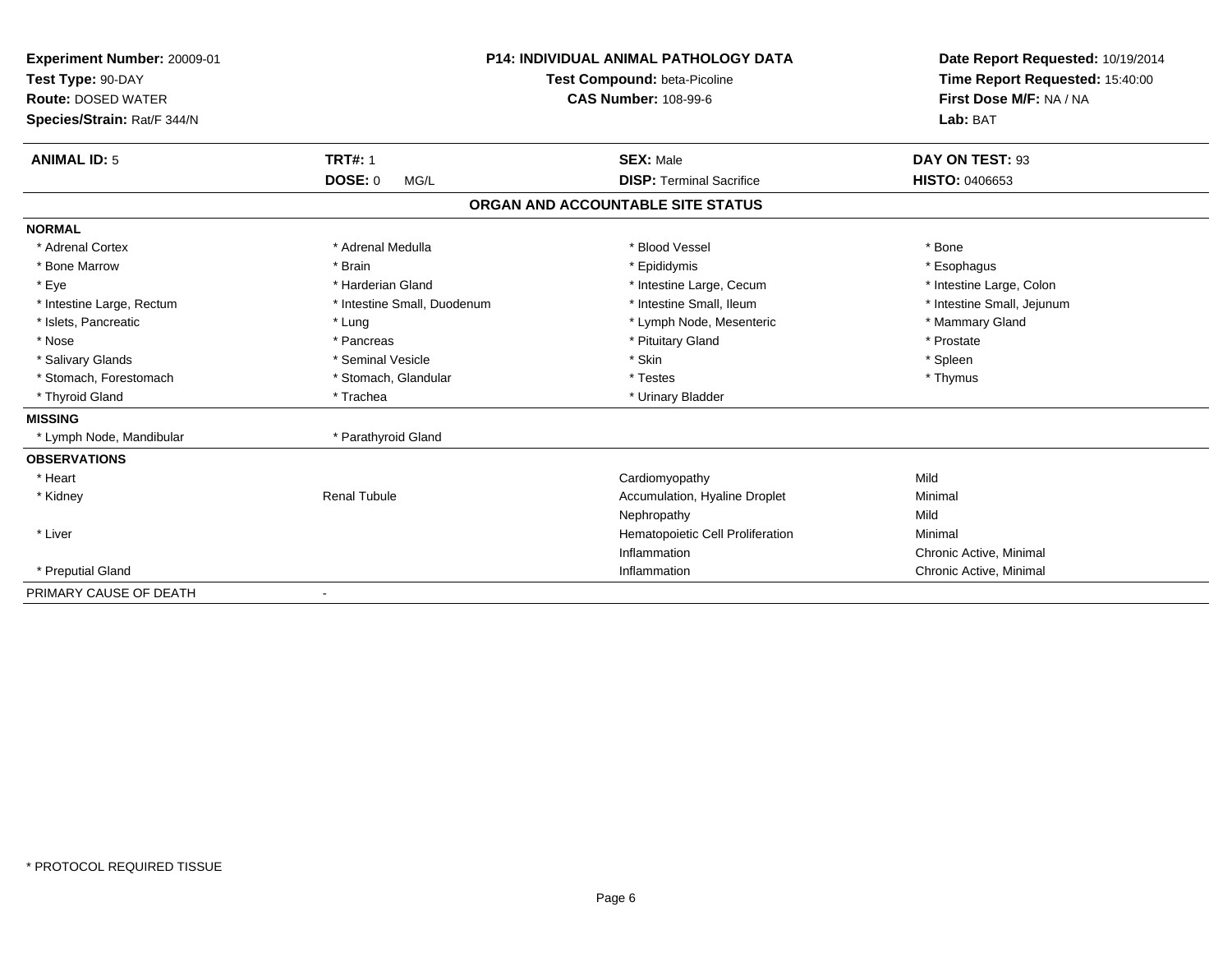| Experiment Number: 20009-01 | <b>P14: INDIVIDUAL ANIMAL PATHOLOGY DATA</b><br>Test Compound: beta-Picoline<br><b>CAS Number: 108-99-6</b> |                                   | Date Report Requested: 10/19/2014 |  |
|-----------------------------|-------------------------------------------------------------------------------------------------------------|-----------------------------------|-----------------------------------|--|
| Test Type: 90-DAY           |                                                                                                             |                                   | Time Report Requested: 15:40:00   |  |
| <b>Route: DOSED WATER</b>   |                                                                                                             |                                   | First Dose M/F: NA / NA           |  |
| Species/Strain: Rat/F 344/N |                                                                                                             |                                   | Lab: BAT                          |  |
| <b>ANIMAL ID: 6</b>         | <b>TRT#: 1</b>                                                                                              | <b>SEX: Male</b>                  | DAY ON TEST: 93                   |  |
|                             | <b>DOSE: 0</b><br>MG/L                                                                                      | <b>DISP: Terminal Sacrifice</b>   | <b>HISTO: 0406654</b>             |  |
|                             |                                                                                                             | ORGAN AND ACCOUNTABLE SITE STATUS |                                   |  |
| <b>NORMAL</b>               |                                                                                                             |                                   |                                   |  |
| * Adrenal Cortex            | * Adrenal Medulla                                                                                           | * Blood Vessel                    | * Bone                            |  |
| * Bone Marrow               | * Brain                                                                                                     | <b>Coagulating Gland</b>          | * Epididymis                      |  |
| * Esophagus                 | * Eye                                                                                                       | * Harderian Gland                 | * Intestine Large, Cecum          |  |
| * Intestine Large, Colon    | * Intestine Large, Rectum                                                                                   | * Intestine Small, Duodenum       | * Intestine Small. Ileum          |  |
| * Intestine Small, Jejunum  | * Islets, Pancreatic                                                                                        | * Lymph Node, Mesenteric          | * Mammary Gland                   |  |
| * Nose                      | * Pancreas                                                                                                  | * Parathyroid Gland               | * Pituitary Gland                 |  |
| * Prostate                  | * Salivary Glands                                                                                           | * Seminal Vesicle                 | * Skin                            |  |
| * Spleen                    | * Stomach, Forestomach                                                                                      | * Stomach, Glandular              | * Testes                          |  |
| * Thymus                    | * Thyroid Gland                                                                                             | * Trachea                         | * Urinary Bladder                 |  |
| <b>MISSING</b>              |                                                                                                             |                                   |                                   |  |
| * Lymph Node, Mandibular    |                                                                                                             |                                   |                                   |  |
| <b>OBSERVATIONS</b>         |                                                                                                             |                                   |                                   |  |
| * Heart                     |                                                                                                             | Cardiomyopathy                    | Mild                              |  |
| * Kidney                    | <b>Renal Tubule</b>                                                                                         | Accumulation, Hyaline Droplet     | Mild                              |  |
|                             |                                                                                                             | Nephropathy                       | Minimal                           |  |
| * Liver                     |                                                                                                             | Hematopoietic Cell Proliferation  | Minimal                           |  |
|                             |                                                                                                             | Inflammation                      | Chronic Active, Minimal           |  |
| * Lung                      |                                                                                                             | Inflammation                      | Chronic Active, Minimal           |  |
| * Preputial Gland           |                                                                                                             | Inflammation                      | Chronic Active, Minimal           |  |
|                             |                                                                                                             | Inflammation                      | Granulomatous, Minimal            |  |
| PRIMARY CAUSE OF DEATH      | $\overline{\phantom{a}}$                                                                                    |                                   |                                   |  |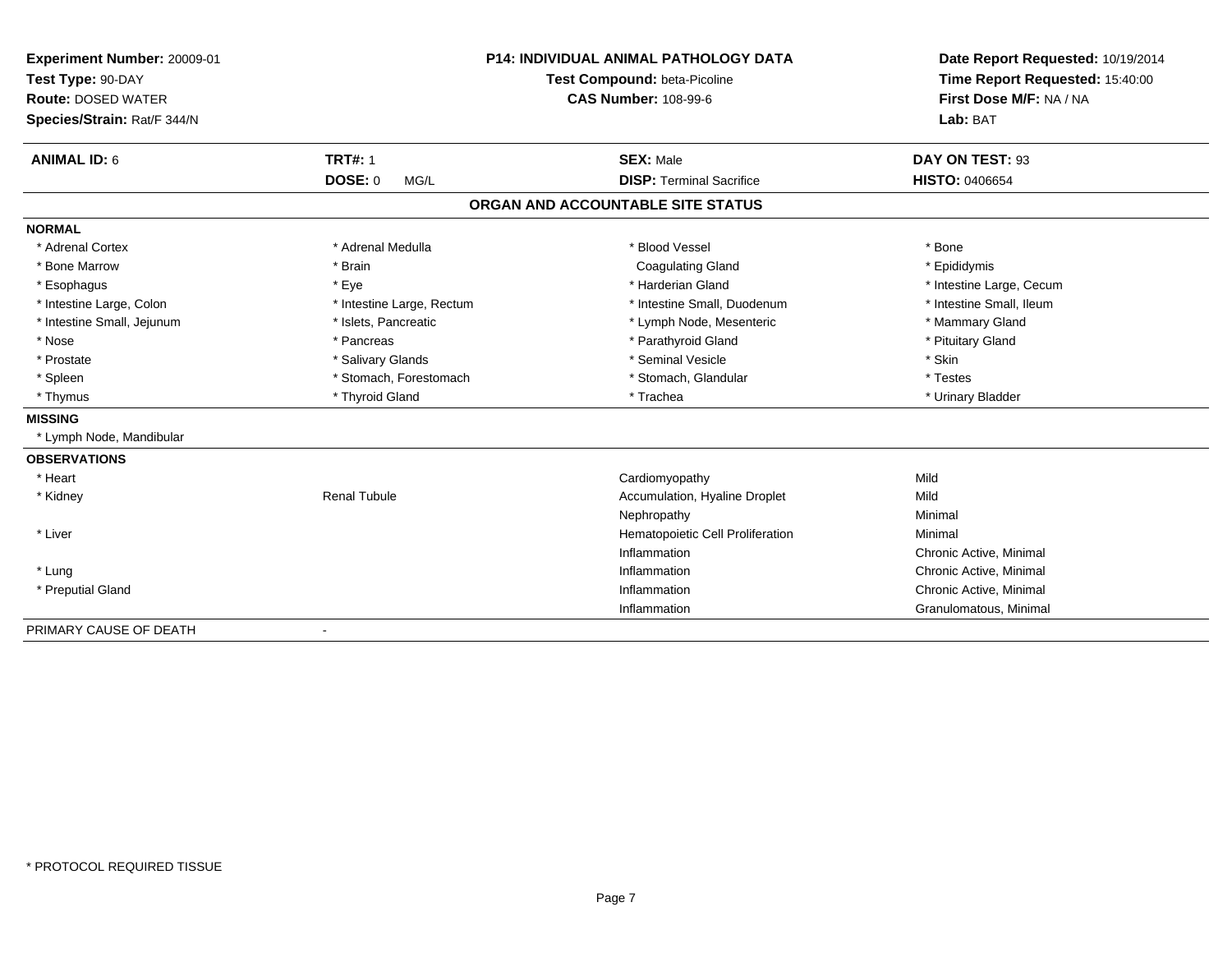| Experiment Number: 20009-01<br>Test Type: 90-DAY<br><b>Route: DOSED WATER</b><br>Species/Strain: Rat/F 344/N | <b>P14: INDIVIDUAL ANIMAL PATHOLOGY DATA</b><br>Test Compound: beta-Picoline<br><b>CAS Number: 108-99-6</b> |                                   | Date Report Requested: 10/19/2014<br>Time Report Requested: 15:40:00<br>First Dose M/F: NA / NA<br>Lab: BAT |  |
|--------------------------------------------------------------------------------------------------------------|-------------------------------------------------------------------------------------------------------------|-----------------------------------|-------------------------------------------------------------------------------------------------------------|--|
| <b>ANIMAL ID: 7</b>                                                                                          | <b>TRT#: 1</b>                                                                                              | <b>SEX: Male</b>                  | DAY ON TEST: 93                                                                                             |  |
|                                                                                                              | <b>DOSE: 0</b><br>MG/L                                                                                      | <b>DISP: Terminal Sacrifice</b>   | <b>HISTO: 0406655</b>                                                                                       |  |
|                                                                                                              |                                                                                                             | ORGAN AND ACCOUNTABLE SITE STATUS |                                                                                                             |  |
| <b>NORMAL</b>                                                                                                |                                                                                                             |                                   |                                                                                                             |  |
| * Adrenal Cortex                                                                                             | * Adrenal Medulla                                                                                           | * Blood Vessel                    | * Bone                                                                                                      |  |
| * Bone Marrow                                                                                                | * Brain                                                                                                     | * Esophagus                       | * Eye                                                                                                       |  |
| * Harderian Gland                                                                                            | * Intestine Large, Cecum                                                                                    | * Intestine Large, Colon          | * Intestine Large, Rectum                                                                                   |  |
| * Intestine Small, Duodenum                                                                                  | * Intestine Small, Ileum                                                                                    | * Intestine Small, Jejunum        | * Islets, Pancreatic                                                                                        |  |
| * Lymph Node, Mesenteric                                                                                     | * Mammary Gland                                                                                             | * Nose                            | * Parathyroid Gland                                                                                         |  |
| * Pituitary Gland                                                                                            | * Prostate                                                                                                  | * Salivary Glands                 | * Seminal Vesicle                                                                                           |  |
| * Skin                                                                                                       | * Spleen                                                                                                    | * Stomach, Forestomach            | * Stomach, Glandular                                                                                        |  |
| * Testes                                                                                                     | * Thymus                                                                                                    | * Thyroid Gland                   | * Trachea                                                                                                   |  |
| * Urinary Bladder                                                                                            |                                                                                                             |                                   |                                                                                                             |  |
| <b>MISSING</b>                                                                                               |                                                                                                             |                                   |                                                                                                             |  |
| * Lymph Node, Mandibular                                                                                     |                                                                                                             |                                   |                                                                                                             |  |
| <b>OBSERVATIONS</b>                                                                                          |                                                                                                             |                                   |                                                                                                             |  |
| * Epididymis                                                                                                 |                                                                                                             | <b>Infiltration Cellular</b>      | Mononuclear CI, Minimal                                                                                     |  |
| * Heart                                                                                                      |                                                                                                             | Cardiomyopathy                    | Minimal                                                                                                     |  |
| * Kidney                                                                                                     | <b>Renal Tubule</b>                                                                                         | Accumulation, Hyaline Droplet     | Minimal                                                                                                     |  |
|                                                                                                              | Medulla                                                                                                     | Mineralization                    | Minimal                                                                                                     |  |
|                                                                                                              |                                                                                                             | Nephropathy                       | Minimal                                                                                                     |  |
| * Liver                                                                                                      |                                                                                                             | Hematopoietic Cell Proliferation  | Minimal                                                                                                     |  |
|                                                                                                              |                                                                                                             | Inflammation                      | Chronic Active, Minimal                                                                                     |  |
| * Lung                                                                                                       |                                                                                                             | Inflammation                      | Chronic Active, Minimal                                                                                     |  |
| * Pancreas                                                                                                   |                                                                                                             | <b>Infiltration Cellular</b>      | Lymphocyte, Minimal                                                                                         |  |
| * Preputial Gland                                                                                            |                                                                                                             | Inflammation                      | Chronic Active, Minimal                                                                                     |  |
| PRIMARY CAUSE OF DEATH                                                                                       | $\blacksquare$                                                                                              |                                   |                                                                                                             |  |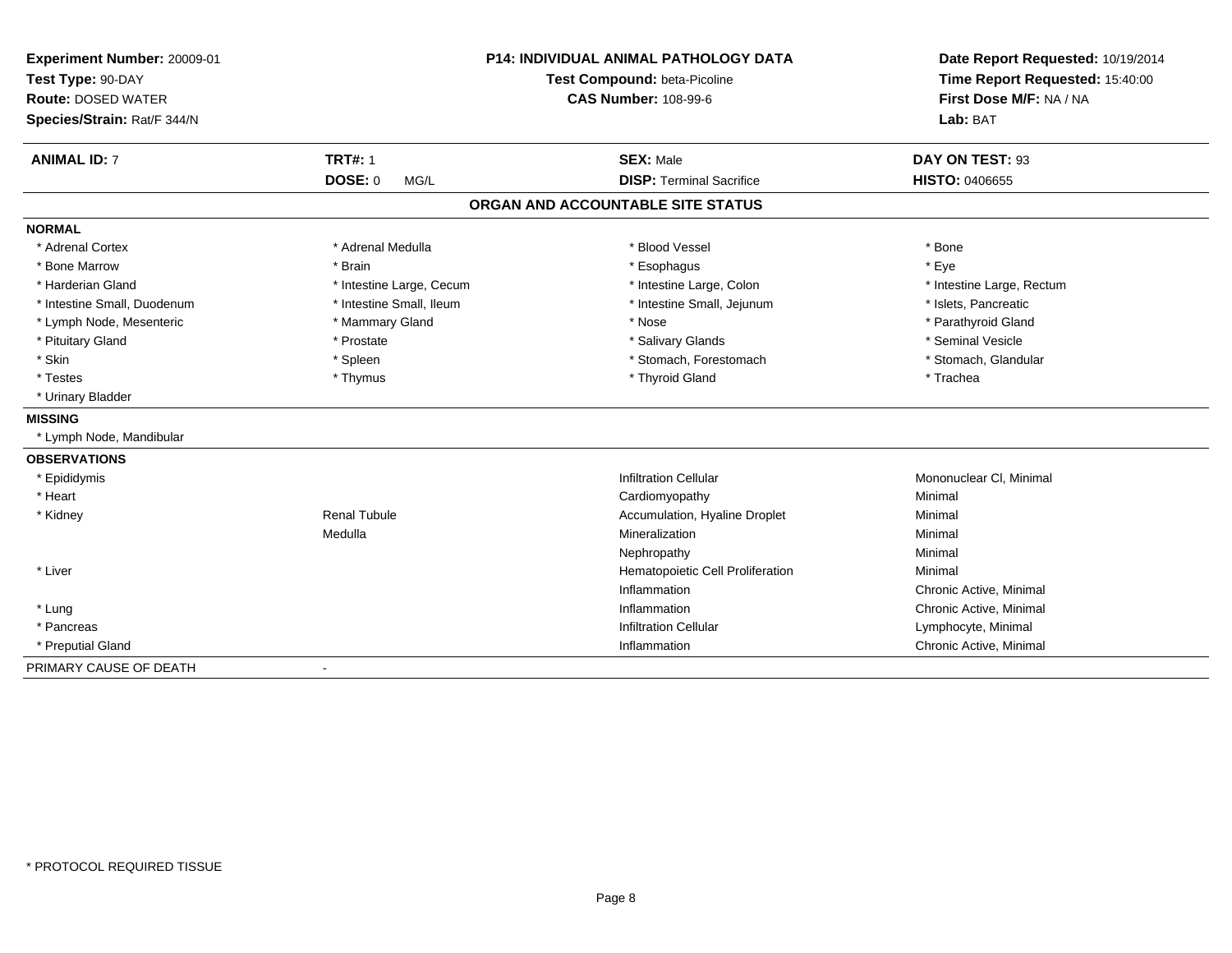| Experiment Number: 20009-01                                  | <b>P14: INDIVIDUAL ANIMAL PATHOLOGY DATA</b><br>Test Compound: beta-Picoline |                                   | Date Report Requested: 10/19/2014 |
|--------------------------------------------------------------|------------------------------------------------------------------------------|-----------------------------------|-----------------------------------|
| Test Type: 90-DAY                                            |                                                                              |                                   | Time Report Requested: 15:40:00   |
| <b>Route: DOSED WATER</b>                                    |                                                                              | <b>CAS Number: 108-99-6</b>       | First Dose M/F: NA / NA           |
| Species/Strain: Rat/F 344/N                                  |                                                                              |                                   | Lab: BAT                          |
| <b>ANIMAL ID: 8</b>                                          | <b>TRT#: 1</b>                                                               | <b>SEX: Male</b>                  | DAY ON TEST: 93                   |
|                                                              | <b>DOSE: 0</b><br>MG/L                                                       | <b>DISP: Terminal Sacrifice</b>   | <b>HISTO: 0406656</b>             |
|                                                              |                                                                              | ORGAN AND ACCOUNTABLE SITE STATUS |                                   |
| <b>NORMAL</b>                                                |                                                                              |                                   |                                   |
| * Adrenal Cortex                                             | * Adrenal Medulla                                                            | * Blood Vessel                    | * Bone                            |
| * Bone Marrow                                                | * Brain                                                                      | * Epididymis                      | * Esophagus                       |
| * Eye                                                        | * Harderian Gland                                                            | * Intestine Large, Cecum          | * Intestine Large, Colon          |
| * Intestine Large, Rectum                                    | * Intestine Small, Duodenum                                                  | * Intestine Small. Ileum          | * Intestine Small, Jejunum        |
| * Islets, Pancreatic                                         | * Lymph Node, Mesenteric                                                     | * Mammary Gland                   | * Nose                            |
| * Parathyroid Gland                                          | * Pituitary Gland                                                            | * Prostate                        | * Salivary Glands                 |
| * Seminal Vesicle                                            | * Skin                                                                       | * Spleen                          | * Stomach, Forestomach            |
| * Stomach, Glandular                                         | * Testes                                                                     | * Thymus                          | * Thyroid Gland                   |
| * Trachea                                                    | * Urinary Bladder                                                            |                                   |                                   |
| <b>MISSING</b>                                               |                                                                              |                                   |                                   |
| * Lymph Node, Mandibular                                     |                                                                              |                                   |                                   |
| <b>OBSERVATIONS</b>                                          |                                                                              |                                   |                                   |
| * Heart                                                      |                                                                              | Cardiomyopathy                    | Mild                              |
| * Kidney                                                     | <b>Renal Tubule</b>                                                          | Accumulation, Hyaline Droplet     | Mild                              |
|                                                              | Medulla                                                                      | Mineralization                    | Minimal                           |
|                                                              |                                                                              | Nephropathy                       | Minimal                           |
| * Liver                                                      |                                                                              | Hematopoietic Cell Proliferation  | Minimal                           |
|                                                              |                                                                              | Inflammation                      | Chronic Active, Minimal           |
| * Lung                                                       |                                                                              | Inflammation                      | Chronic Active, Minimal           |
| Mesentery                                                    |                                                                              | Inflammation                      | Chronic Active, Minimal           |
| Note: The mesentery is attached to the capsule of the spleen |                                                                              |                                   |                                   |
| * Pancreas                                                   |                                                                              | <b>Infiltration Cellular</b>      | Lymphocyte, Minimal               |
| * Preputial Gland                                            |                                                                              | Inflammation                      | Chronic Active, Minimal           |
| PRIMARY CAUSE OF DEATH                                       | $\blacksquare$                                                               |                                   |                                   |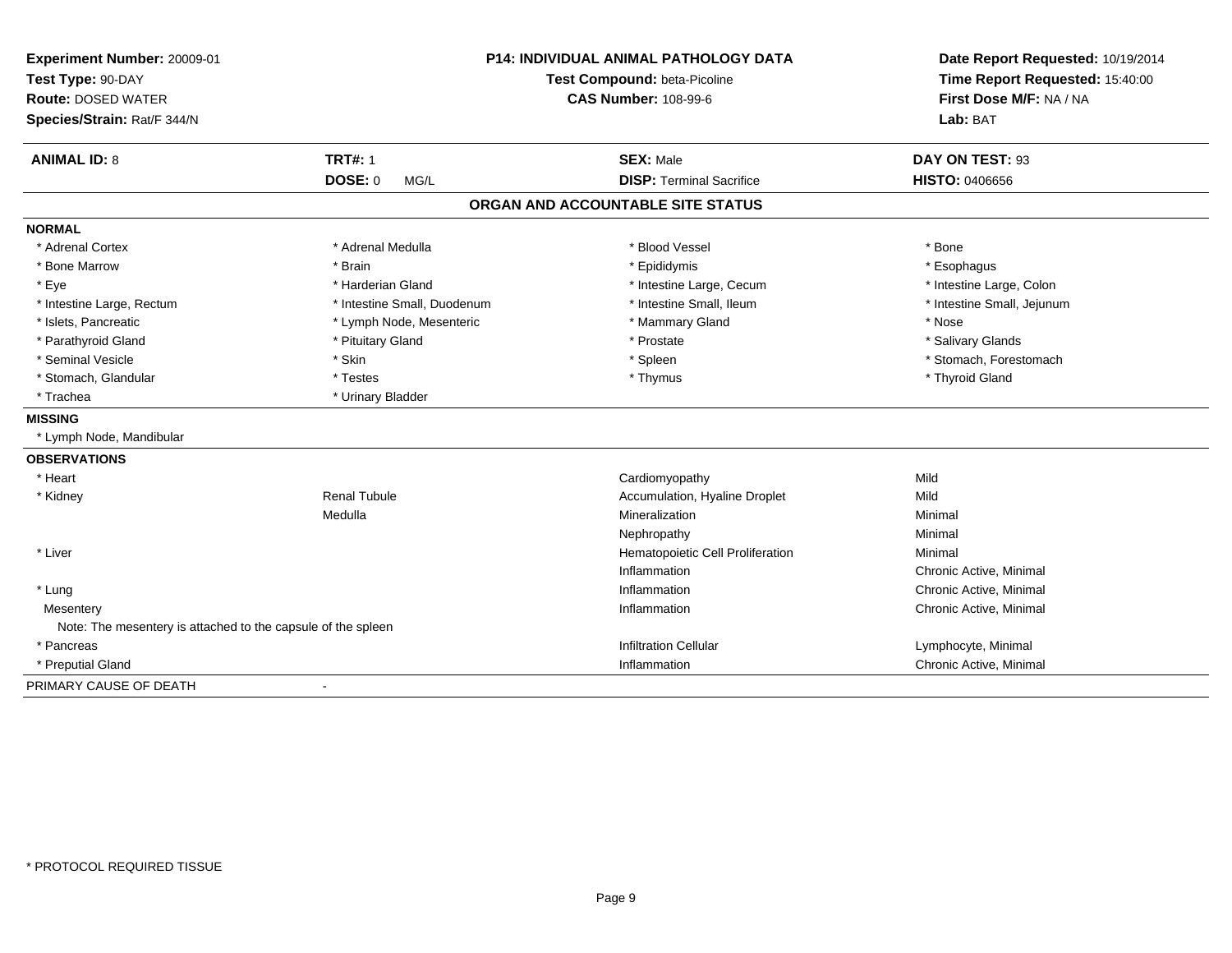| Experiment Number: 20009-01<br>Test Type: 90-DAY<br><b>Route: DOSED WATER</b><br>Species/Strain: Rat/F 344/N | <b>P14: INDIVIDUAL ANIMAL PATHOLOGY DATA</b><br>Test Compound: beta-Picoline<br><b>CAS Number: 108-99-6</b> |                                   | Date Report Requested: 10/19/2014<br>Time Report Requested: 15:40:00<br>First Dose M/F: NA / NA<br>Lab: BAT |  |
|--------------------------------------------------------------------------------------------------------------|-------------------------------------------------------------------------------------------------------------|-----------------------------------|-------------------------------------------------------------------------------------------------------------|--|
| <b>ANIMAL ID: 9</b>                                                                                          | <b>TRT#: 1</b>                                                                                              | <b>SEX: Male</b>                  | DAY ON TEST: 93                                                                                             |  |
|                                                                                                              | <b>DOSE: 0</b><br>MG/L                                                                                      | <b>DISP: Terminal Sacrifice</b>   | HISTO: 0406657                                                                                              |  |
|                                                                                                              |                                                                                                             | ORGAN AND ACCOUNTABLE SITE STATUS |                                                                                                             |  |
| <b>NORMAL</b>                                                                                                |                                                                                                             |                                   |                                                                                                             |  |
| * Adrenal Cortex                                                                                             | * Adrenal Medulla                                                                                           | * Blood Vessel                    | * Bone                                                                                                      |  |
| * Bone Marrow                                                                                                | * Brain                                                                                                     | * Epididymis                      | * Esophagus                                                                                                 |  |
| * Eye                                                                                                        | * Harderian Gland                                                                                           | * Intestine Large, Cecum          | * Intestine Large, Colon                                                                                    |  |
| * Intestine Large, Rectum                                                                                    | * Intestine Small, Duodenum                                                                                 | * Intestine Small, Ileum          | * Intestine Small, Jejunum                                                                                  |  |
| * Islets, Pancreatic                                                                                         | * Lymph Node, Mesenteric                                                                                    | * Mammary Gland                   | * Parathyroid Gland                                                                                         |  |
| * Pituitary Gland                                                                                            | * Salivary Glands                                                                                           | * Seminal Vesicle                 | * Skin                                                                                                      |  |
| * Spleen                                                                                                     | * Stomach, Forestomach                                                                                      | * Stomach, Glandular              | * Testes                                                                                                    |  |
| * Thymus                                                                                                     | * Thyroid Gland                                                                                             | * Trachea                         | * Urinary Bladder                                                                                           |  |
| <b>MISSING</b>                                                                                               |                                                                                                             |                                   |                                                                                                             |  |
| * Lymph Node, Mandibular                                                                                     |                                                                                                             |                                   |                                                                                                             |  |
| <b>OBSERVATIONS</b>                                                                                          |                                                                                                             |                                   |                                                                                                             |  |
| * Heart                                                                                                      |                                                                                                             | Cardiomyopathy                    | Minimal                                                                                                     |  |
| * Kidney                                                                                                     | <b>Renal Tubule</b>                                                                                         | Accumulation, Hyaline Droplet     | Minimal                                                                                                     |  |
|                                                                                                              | Medulla                                                                                                     | Mineralization                    | Minimal                                                                                                     |  |
|                                                                                                              |                                                                                                             | Nephropathy                       | Minimal                                                                                                     |  |
| * Liver                                                                                                      |                                                                                                             | Hematopoietic Cell Proliferation  | Minimal                                                                                                     |  |
|                                                                                                              |                                                                                                             | Inflammation                      | Chronic Active, Minimal                                                                                     |  |
| * Lung                                                                                                       |                                                                                                             | Inflammation                      | Chronic Active, Minimal                                                                                     |  |
| * Nose                                                                                                       |                                                                                                             | Inflammation                      | Suppurative, Minimal                                                                                        |  |
| * Pancreas                                                                                                   |                                                                                                             | <b>Infiltration Cellular</b>      | Lymphocyte, Minimal                                                                                         |  |
| * Preputial Gland                                                                                            |                                                                                                             | Inflammation                      | Chronic Active, Minimal                                                                                     |  |
| * Prostate                                                                                                   |                                                                                                             | Inflammation                      | Chronic Active, Minimal                                                                                     |  |
| PRIMARY CAUSE OF DEATH                                                                                       | $\blacksquare$                                                                                              |                                   |                                                                                                             |  |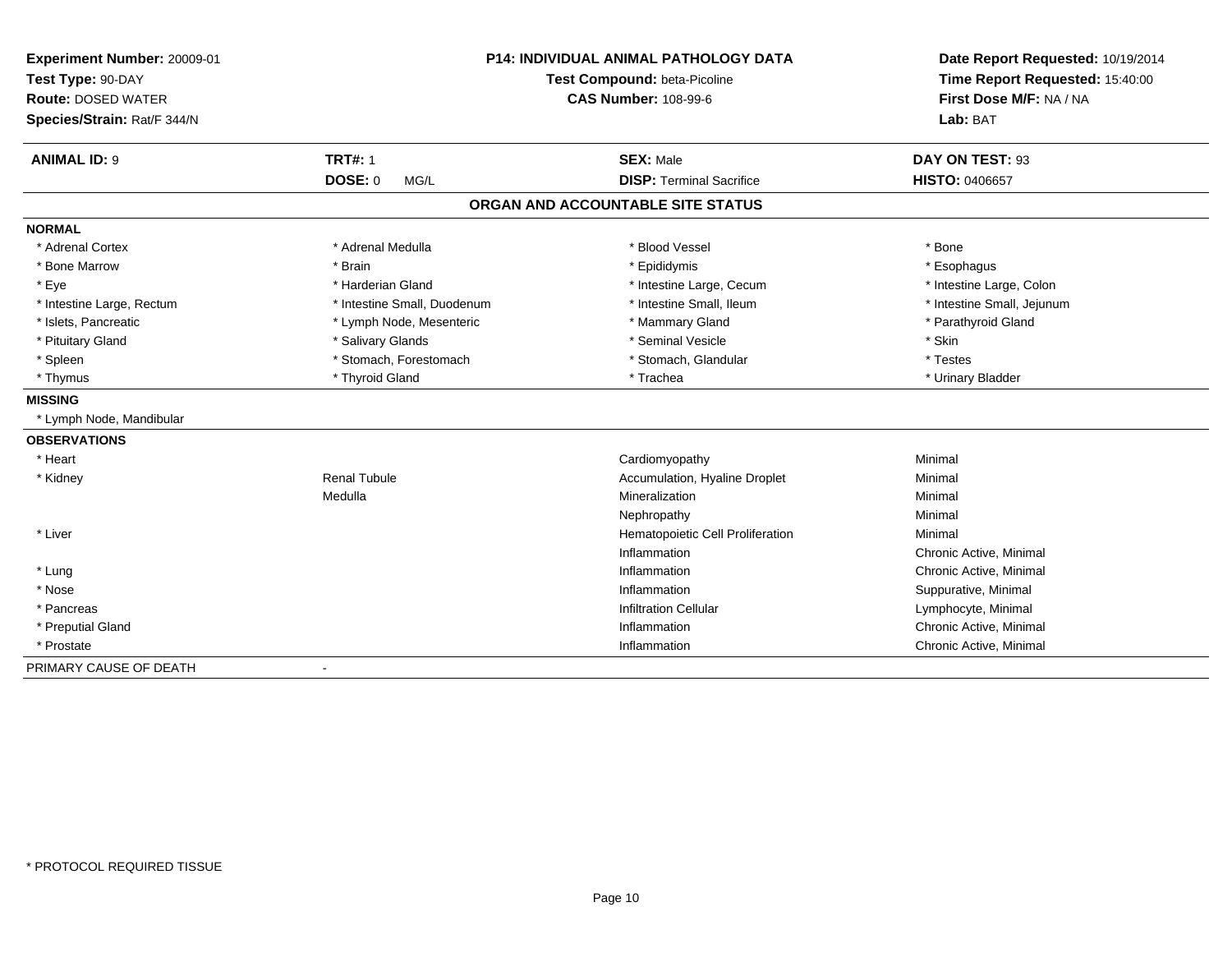| Experiment Number: 20009-01 | <b>P14: INDIVIDUAL ANIMAL PATHOLOGY DATA</b><br>Test Compound: beta-Picoline |                                   | Date Report Requested: 10/19/2014 |
|-----------------------------|------------------------------------------------------------------------------|-----------------------------------|-----------------------------------|
| Test Type: 90-DAY           |                                                                              |                                   | Time Report Requested: 15:40:00   |
| <b>Route: DOSED WATER</b>   |                                                                              | <b>CAS Number: 108-99-6</b>       | First Dose M/F: NA / NA           |
| Species/Strain: Rat/F 344/N |                                                                              |                                   | Lab: BAT                          |
| <b>ANIMAL ID: 10</b>        | <b>TRT#: 1</b>                                                               | <b>SEX: Male</b>                  | DAY ON TEST: 93                   |
|                             | DOSE: 0<br>MG/L                                                              | <b>DISP: Terminal Sacrifice</b>   | <b>HISTO: 0406658</b>             |
|                             |                                                                              | ORGAN AND ACCOUNTABLE SITE STATUS |                                   |
| <b>NORMAL</b>               |                                                                              |                                   |                                   |
| * Adrenal Cortex            | * Adrenal Medulla                                                            | * Blood Vessel                    | * Bone                            |
| * Bone Marrow               | * Brain                                                                      | * Epididymis                      | * Esophagus                       |
| * Eye                       | * Harderian Gland                                                            | * Intestine Large, Cecum          | * Intestine Large, Colon          |
| * Intestine Large, Rectum   | * Intestine Small, Duodenum                                                  | * Intestine Small, Ileum          | * Intestine Small, Jejunum        |
| * Islets, Pancreatic        | * Lymph Node, Mesenteric                                                     | * Mammary Gland                   | * Nose                            |
| * Parathyroid Gland         | * Prostate                                                                   | * Salivary Glands                 | * Seminal Vesicle                 |
| * Skin                      | * Spleen                                                                     | * Stomach, Forestomach            | * Stomach, Glandular              |
| * Testes                    | * Thymus                                                                     | * Thyroid Gland                   | * Trachea                         |
| * Urinary Bladder           |                                                                              |                                   |                                   |
| <b>MISSING</b>              |                                                                              |                                   |                                   |
| * Lymph Node, Mandibular    | * Pituitary Gland                                                            |                                   |                                   |
| <b>OBSERVATIONS</b>         |                                                                              |                                   |                                   |
| * Heart                     |                                                                              | Cardiomyopathy                    | Mild                              |
| * Kidney                    | Renal Tubule                                                                 | Accumulation, Hyaline Droplet     | Minimal                           |
|                             | Medulla                                                                      | Mineralization                    | Minimal                           |
|                             |                                                                              | Nephropathy                       | Minimal                           |
| * Liver                     |                                                                              | Inflammation                      | Chronic Active, Minimal           |
| * Lung                      |                                                                              | Inflammation                      | Chronic Active, Minimal           |
| * Pancreas                  |                                                                              | <b>Infiltration Cellular</b>      | Lymphocyte, Minimal               |
| * Preputial Gland           |                                                                              | Inflammation                      | Chronic Active, Minimal           |
| PRIMARY CAUSE OF DEATH      | $\overline{\phantom{a}}$                                                     |                                   |                                   |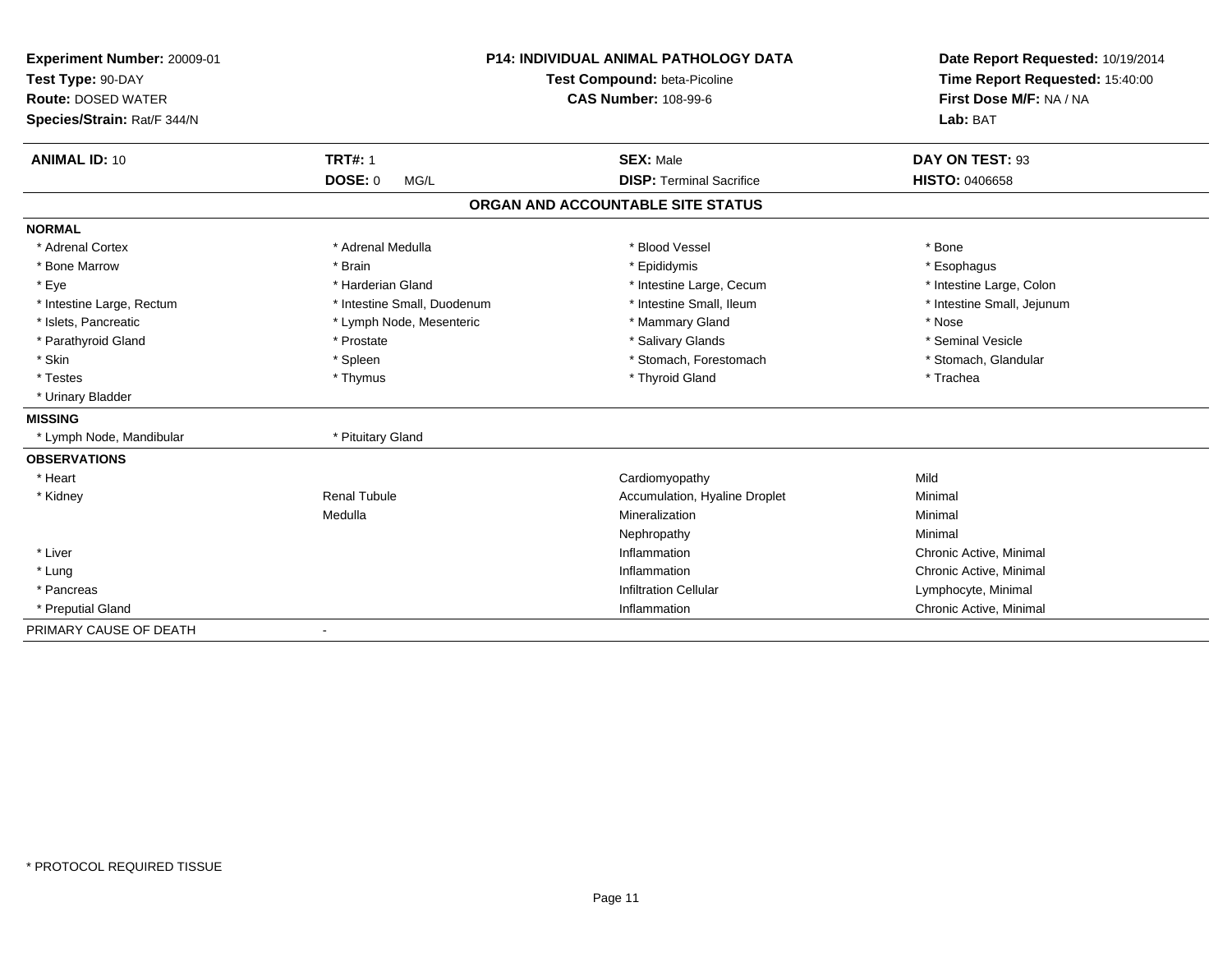| Experiment Number: 20009-01<br>Test Type: 90-DAY<br><b>Route: DOSED WATER</b><br>Species/Strain: Rat/F 344/N |                                    | <b>P14: INDIVIDUAL ANIMAL PATHOLOGY DATA</b><br>Test Compound: beta-Picoline<br><b>CAS Number: 108-99-6</b> | Date Report Requested: 10/19/2014<br>Time Report Requested: 15:40:00<br>First Dose M/F: NA / NA<br>Lab: BAT |
|--------------------------------------------------------------------------------------------------------------|------------------------------------|-------------------------------------------------------------------------------------------------------------|-------------------------------------------------------------------------------------------------------------|
| <b>ANIMAL ID: 11</b>                                                                                         | TRT#: 3<br><b>DOSE: 78</b><br>MG/L | <b>SEX: Male</b><br><b>DISP:</b> Terminal Sacrifice                                                         | DAY ON TEST: 93<br><b>HISTO: 0406659</b>                                                                    |
| <b>OBSERVATIONS</b>                                                                                          |                                    |                                                                                                             |                                                                                                             |
| Kidney                                                                                                       | Renal Tubule                       | Accumulation, Hyaline Droplet                                                                               | Minimal                                                                                                     |
|                                                                                                              | Medulla                            | Mineralization                                                                                              | Minimal                                                                                                     |
|                                                                                                              |                                    | Nephropathy                                                                                                 | Minimal                                                                                                     |
| PRIMARY CAUSE OF DEATH                                                                                       |                                    |                                                                                                             |                                                                                                             |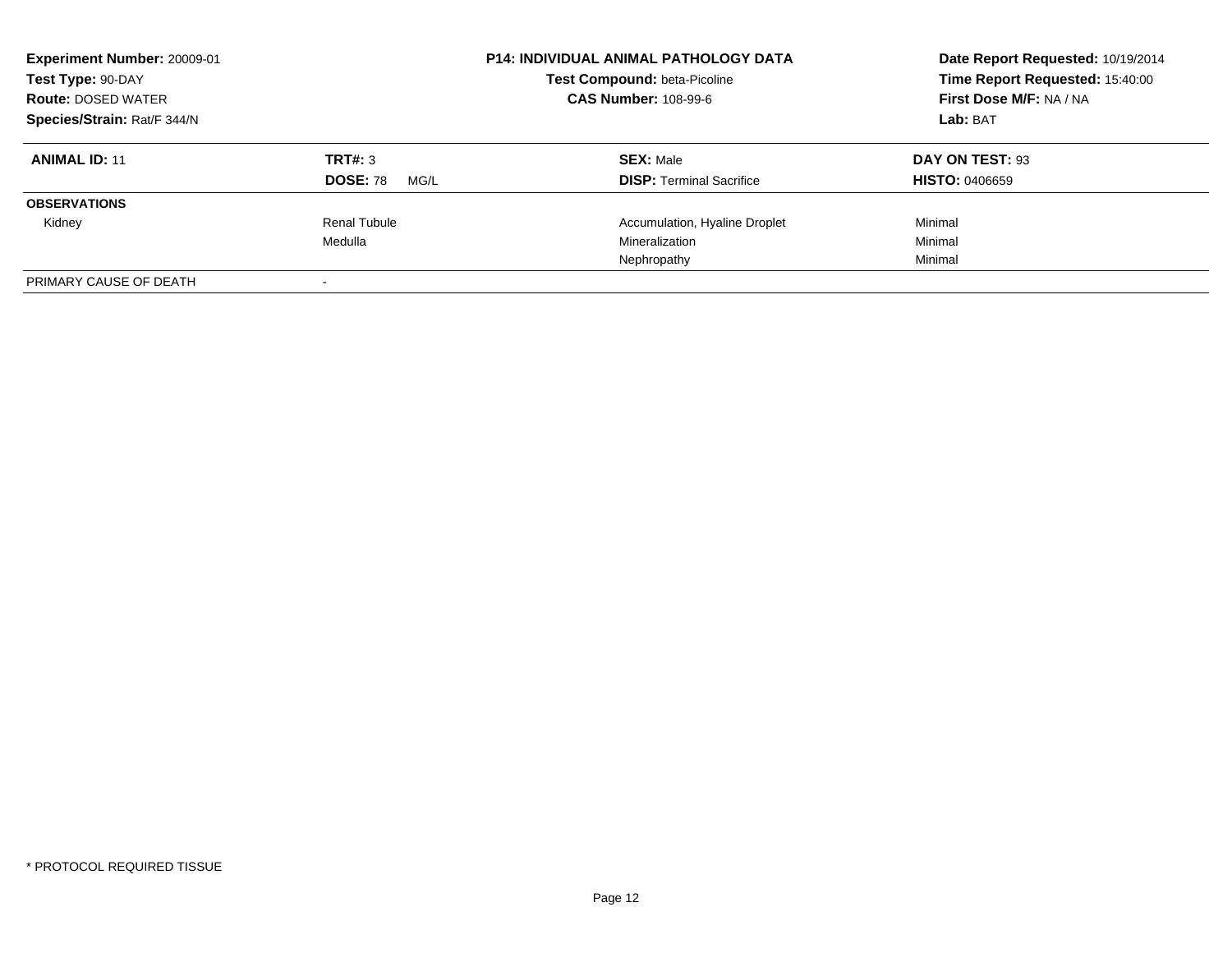| Experiment Number: 20009-01<br>Test Type: 90-DAY<br><b>Route: DOSED WATER</b> |                                    | <b>P14: INDIVIDUAL ANIMAL PATHOLOGY DATA</b><br>Test Compound: beta-Picoline<br><b>CAS Number: 108-99-6</b> | Date Report Requested: 10/19/2014<br>Time Report Requested: 15:40:00<br>First Dose M/F: NA / NA |  |
|-------------------------------------------------------------------------------|------------------------------------|-------------------------------------------------------------------------------------------------------------|-------------------------------------------------------------------------------------------------|--|
| Species/Strain: Rat/F 344/N                                                   |                                    |                                                                                                             | Lab: BAT                                                                                        |  |
| <b>ANIMAL ID: 12</b>                                                          | TRT#: 3<br><b>DOSE: 78</b><br>MG/L | <b>SEX: Male</b><br><b>DISP:</b> Terminal Sacrifice                                                         | DAY ON TEST: 93<br><b>HISTO: 0406660</b>                                                        |  |
| <b>OBSERVATIONS</b>                                                           |                                    |                                                                                                             |                                                                                                 |  |
| Kidney                                                                        | Renal Tubule                       | Accumulation, Hyaline Droplet<br>Nephropathy                                                                | Minimal<br>Minimal                                                                              |  |
| PRIMARY CAUSE OF DEATH                                                        |                                    |                                                                                                             |                                                                                                 |  |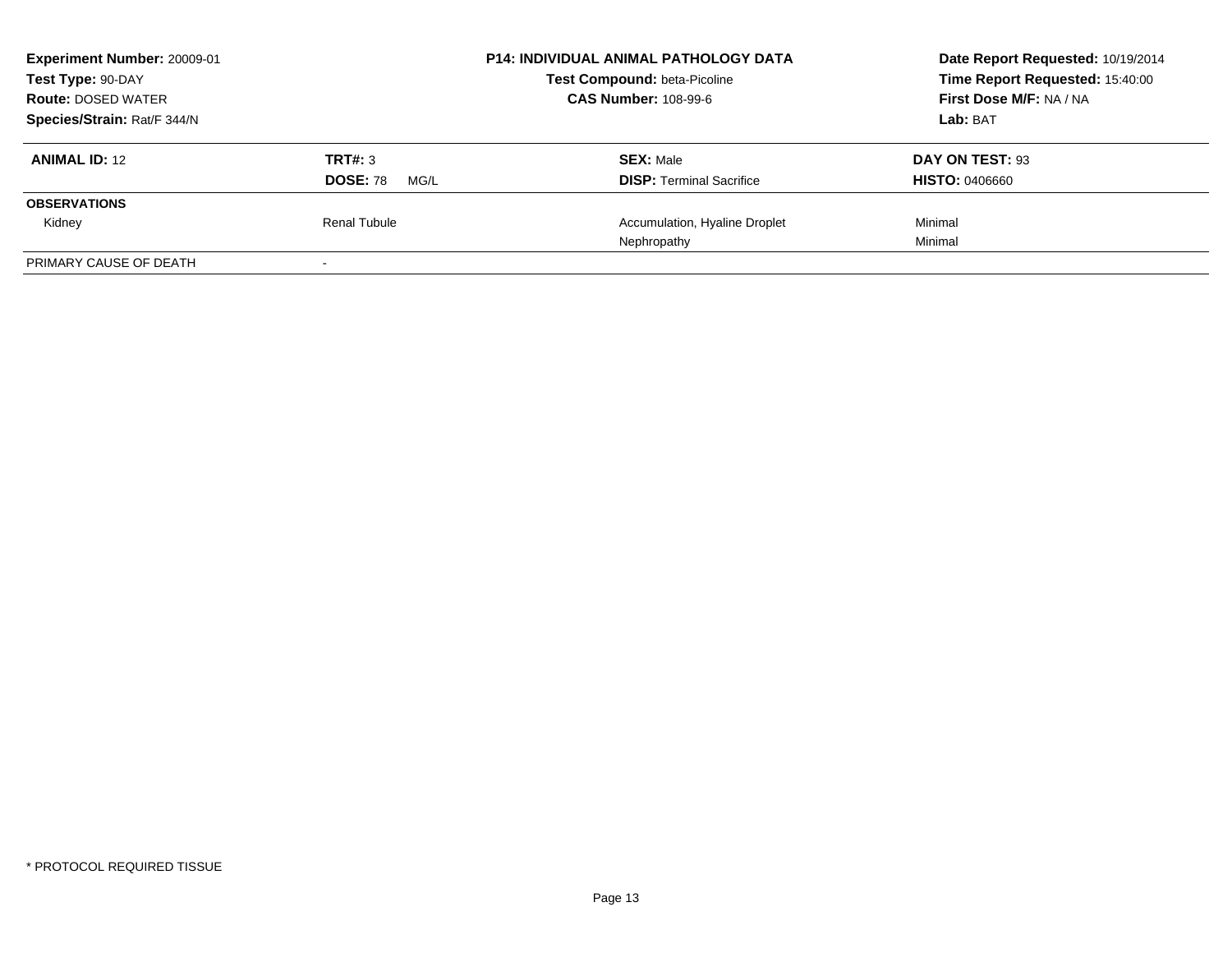| <b>Experiment Number: 20009-01</b><br>Test Type: 90-DAY<br><b>Route: DOSED WATER</b><br>Species/Strain: Rat/F 344/N |                         | <b>P14: INDIVIDUAL ANIMAL PATHOLOGY DATA</b><br><b>Test Compound: beta-Picoline</b><br><b>CAS Number: 108-99-6</b> | Date Report Requested: 10/19/2014<br>Time Report Requested: 15:40:00<br>First Dose M/F: NA / NA<br>Lab: BAT |
|---------------------------------------------------------------------------------------------------------------------|-------------------------|--------------------------------------------------------------------------------------------------------------------|-------------------------------------------------------------------------------------------------------------|
| <b>ANIMAL ID: 13</b>                                                                                                | <b>TRT#: 3</b>          | <b>SEX: Male</b>                                                                                                   | DAY ON TEST: 93                                                                                             |
|                                                                                                                     | <b>DOSE: 78</b><br>MG/L | <b>DISP:</b> Terminal Sacrifice                                                                                    | <b>HISTO: 0406661</b>                                                                                       |
| <b>OBSERVATIONS</b>                                                                                                 |                         |                                                                                                                    |                                                                                                             |
| Kidney                                                                                                              | Renal Tubule            | Accumulation, Hyaline Droplet                                                                                      | Minimal                                                                                                     |
|                                                                                                                     | Medulla                 | Mineralization                                                                                                     | Minimal                                                                                                     |
|                                                                                                                     |                         | Nephropathy                                                                                                        | Minimal                                                                                                     |
| <b>Preputial Gland</b>                                                                                              |                         | Adenoma                                                                                                            |                                                                                                             |
| [Adenoma TGLS = $1-13$ ]                                                                                            |                         |                                                                                                                    |                                                                                                             |
| PRIMARY CAUSE OF DEATH                                                                                              |                         |                                                                                                                    |                                                                                                             |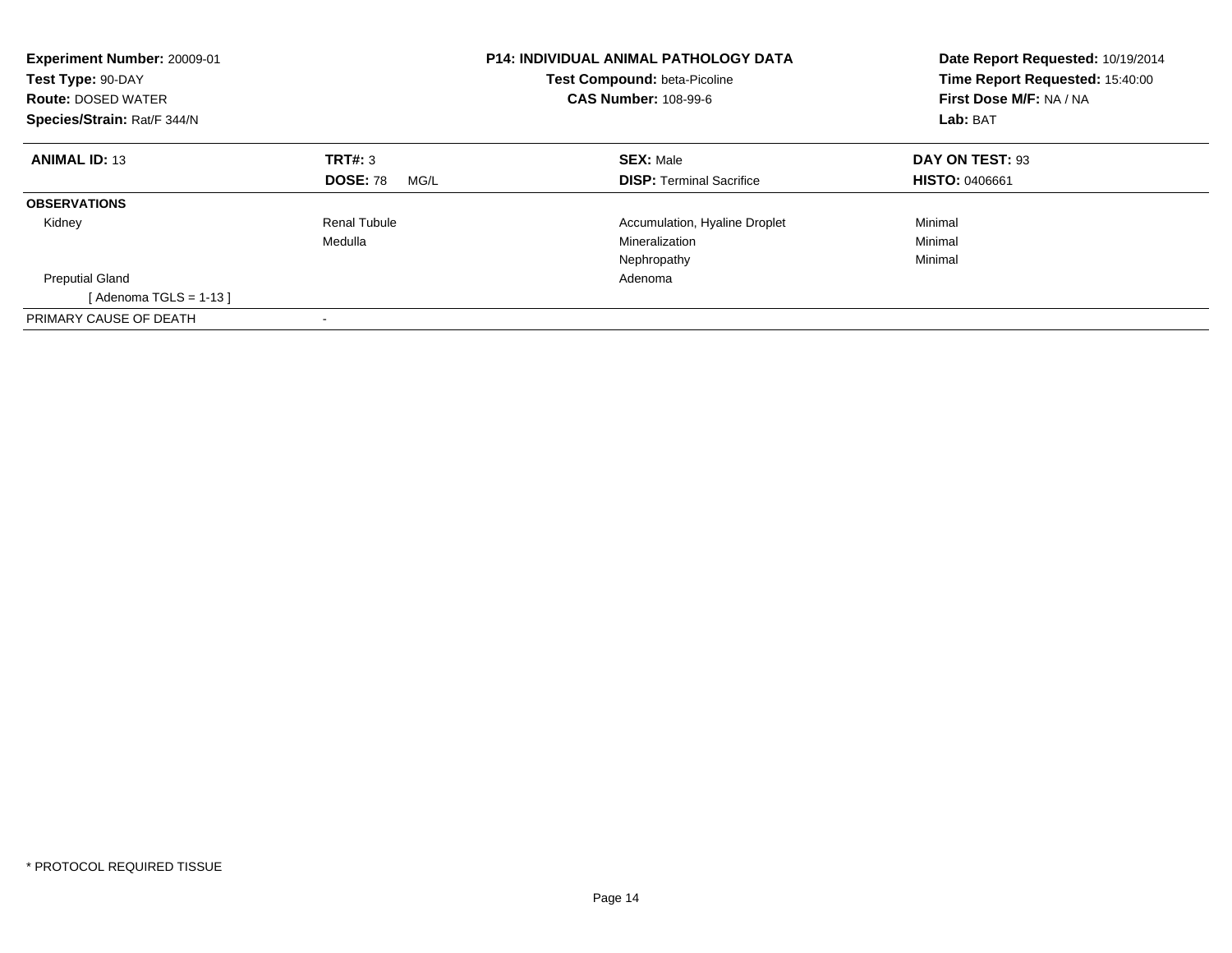| Experiment Number: 20009-01<br>Test Type: 90-DAY<br><b>Route: DOSED WATER</b><br>Species/Strain: Rat/F 344/N |                                    | <b>P14: INDIVIDUAL ANIMAL PATHOLOGY DATA</b><br>Test Compound: beta-Picoline<br><b>CAS Number: 108-99-6</b> | Date Report Requested: 10/19/2014<br>Time Report Requested: 15:40:00<br>First Dose M/F: NA / NA<br>Lab: BAT |
|--------------------------------------------------------------------------------------------------------------|------------------------------------|-------------------------------------------------------------------------------------------------------------|-------------------------------------------------------------------------------------------------------------|
| <b>ANIMAL ID: 14</b>                                                                                         | TRT#: 3<br><b>DOSE: 78</b><br>MG/L | <b>SEX: Male</b><br><b>DISP:</b> Terminal Sacrifice                                                         | DAY ON TEST: 93<br><b>HISTO: 0406662</b>                                                                    |
| <b>OBSERVATIONS</b>                                                                                          |                                    |                                                                                                             |                                                                                                             |
| Kidney                                                                                                       | Renal Tubule<br>Medulla            | Accumulation, Hyaline Droplet<br>Mineralization<br>Nephropathy                                              | Minimal<br>Minimal<br>Minimal                                                                               |
| PRIMARY CAUSE OF DEATH                                                                                       |                                    |                                                                                                             |                                                                                                             |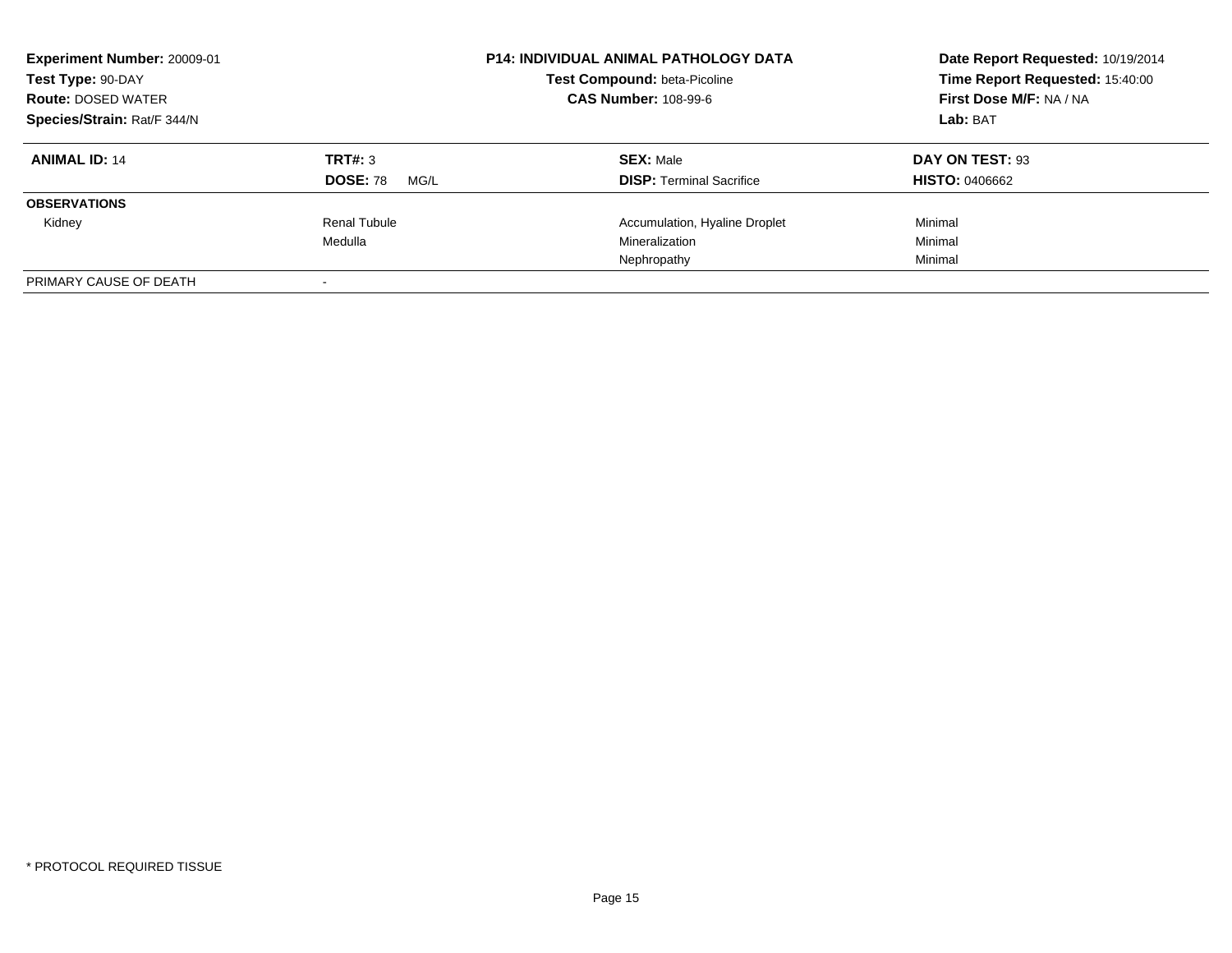| Experiment Number: 20009-01<br>Test Type: 90-DAY<br><b>Route: DOSED WATER</b> |                                    | <b>P14: INDIVIDUAL ANIMAL PATHOLOGY DATA</b><br>Test Compound: beta-Picoline<br><b>CAS Number: 108-99-6</b> | Date Report Requested: 10/19/2014<br>Time Report Requested: 15:40:00<br>First Dose M/F: NA / NA |
|-------------------------------------------------------------------------------|------------------------------------|-------------------------------------------------------------------------------------------------------------|-------------------------------------------------------------------------------------------------|
| Species/Strain: Rat/F 344/N                                                   |                                    |                                                                                                             | Lab: BAT                                                                                        |
| <b>ANIMAL ID: 15</b>                                                          | TRT#: 3<br><b>DOSE: 78</b><br>MG/L | <b>SEX: Male</b><br><b>DISP:</b> Terminal Sacrifice                                                         | DAY ON TEST: 93<br><b>HISTO: 0406663</b>                                                        |
| <b>OBSERVATIONS</b>                                                           |                                    |                                                                                                             |                                                                                                 |
| Kidney                                                                        | Renal Tubule                       | Accumulation, Hyaline Droplet<br>Nephropathy                                                                | Minimal<br>Minimal                                                                              |
| PRIMARY CAUSE OF DEATH                                                        |                                    |                                                                                                             |                                                                                                 |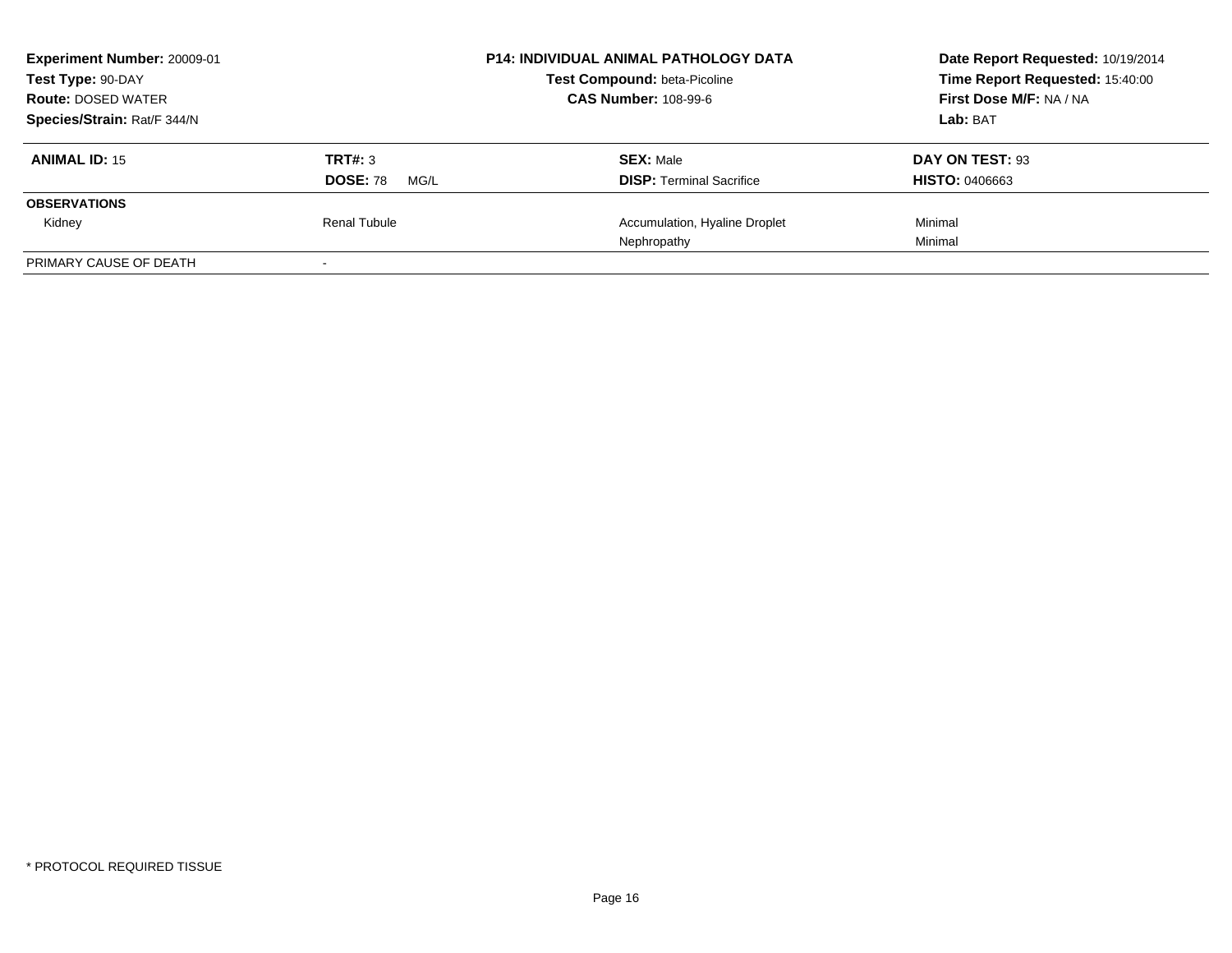| Experiment Number: 20009-01<br>Test Type: 90-DAY<br><b>Route: DOSED WATER</b><br>Species/Strain: Rat/F 344/N |                                    | <b>P14: INDIVIDUAL ANIMAL PATHOLOGY DATA</b><br>Test Compound: beta-Picoline<br><b>CAS Number: 108-99-6</b> | Date Report Requested: 10/19/2014<br>Time Report Requested: 15:40:00<br>First Dose M/F: NA / NA<br>Lab: BAT |
|--------------------------------------------------------------------------------------------------------------|------------------------------------|-------------------------------------------------------------------------------------------------------------|-------------------------------------------------------------------------------------------------------------|
| <b>ANIMAL ID: 16</b>                                                                                         | TRT#: 3<br><b>DOSE: 78</b><br>MG/L | <b>SEX: Male</b><br><b>DISP:</b> Terminal Sacrifice                                                         | DAY ON TEST: 93<br><b>HISTO: 0406664</b>                                                                    |
| <b>OBSERVATIONS</b>                                                                                          |                                    |                                                                                                             |                                                                                                             |
| Kidney                                                                                                       | Renal Tubule<br>Medulla            | Accumulation, Hyaline Droplet<br>Mineralization<br>Nephropathy                                              | Minimal<br>Minimal<br>Minimal                                                                               |
| PRIMARY CAUSE OF DEATH                                                                                       |                                    |                                                                                                             |                                                                                                             |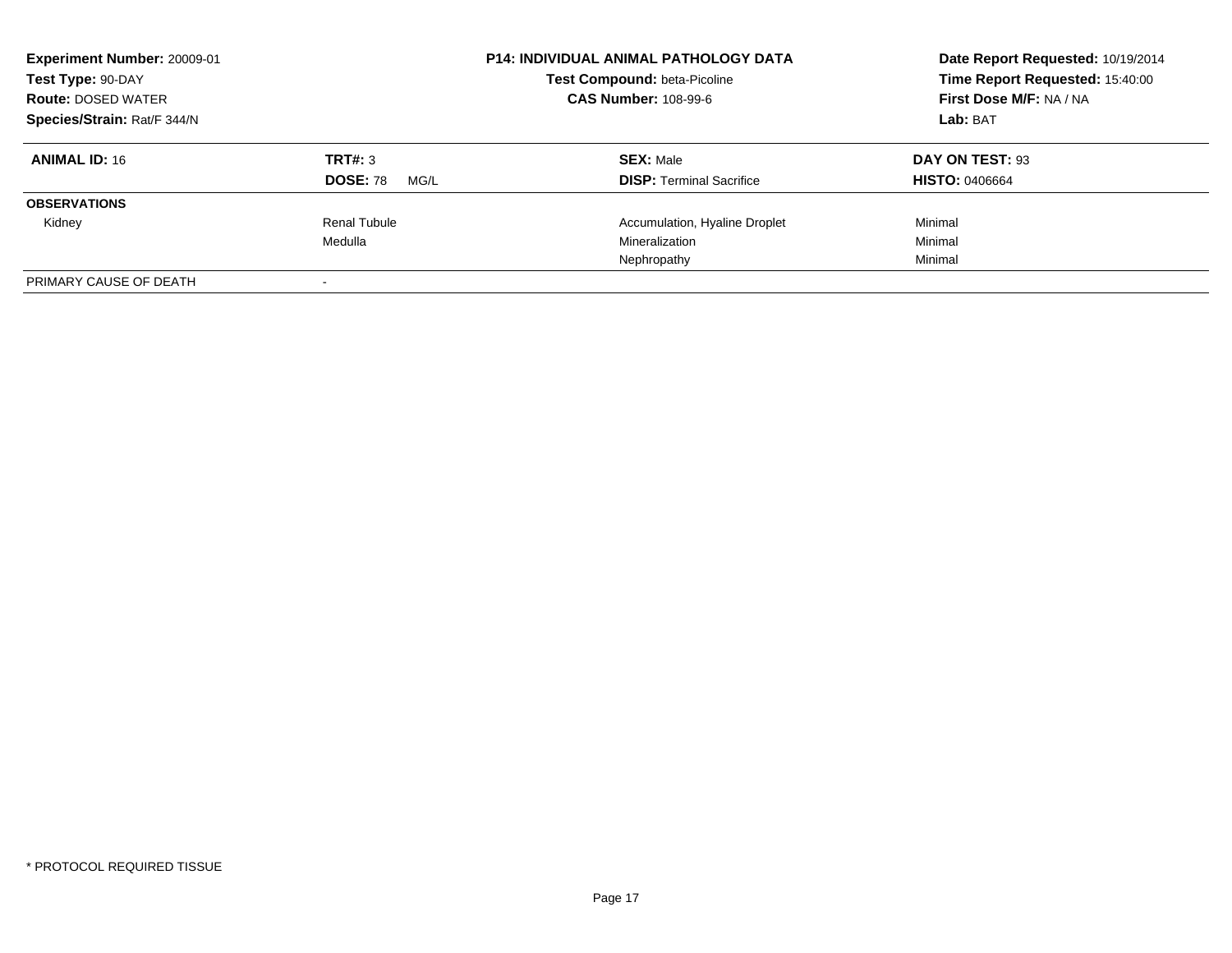| Experiment Number: 20009-01<br>Test Type: 90-DAY<br><b>Route: DOSED WATER</b><br>Species/Strain: Rat/F 344/N |                                    | <b>P14: INDIVIDUAL ANIMAL PATHOLOGY DATA</b><br>Test Compound: beta-Picoline<br><b>CAS Number: 108-99-6</b> | Date Report Requested: 10/19/2014<br>Time Report Requested: 15:40:00<br>First Dose M/F: NA / NA<br>Lab: BAT |
|--------------------------------------------------------------------------------------------------------------|------------------------------------|-------------------------------------------------------------------------------------------------------------|-------------------------------------------------------------------------------------------------------------|
| <b>ANIMAL ID: 17</b>                                                                                         | TRT#: 3<br><b>DOSE: 78</b><br>MG/L | <b>SEX: Male</b><br><b>DISP:</b> Terminal Sacrifice                                                         | DAY ON TEST: 93<br><b>HISTO: 0406665</b>                                                                    |
| <b>OBSERVATIONS</b>                                                                                          |                                    |                                                                                                             |                                                                                                             |
| Kidney                                                                                                       | Renal Tubule<br>Medulla            | Accumulation, Hyaline Droplet<br>Mineralization<br>Nephropathy                                              | Mild<br>Minimal<br>Minimal                                                                                  |
| PRIMARY CAUSE OF DEATH                                                                                       |                                    |                                                                                                             |                                                                                                             |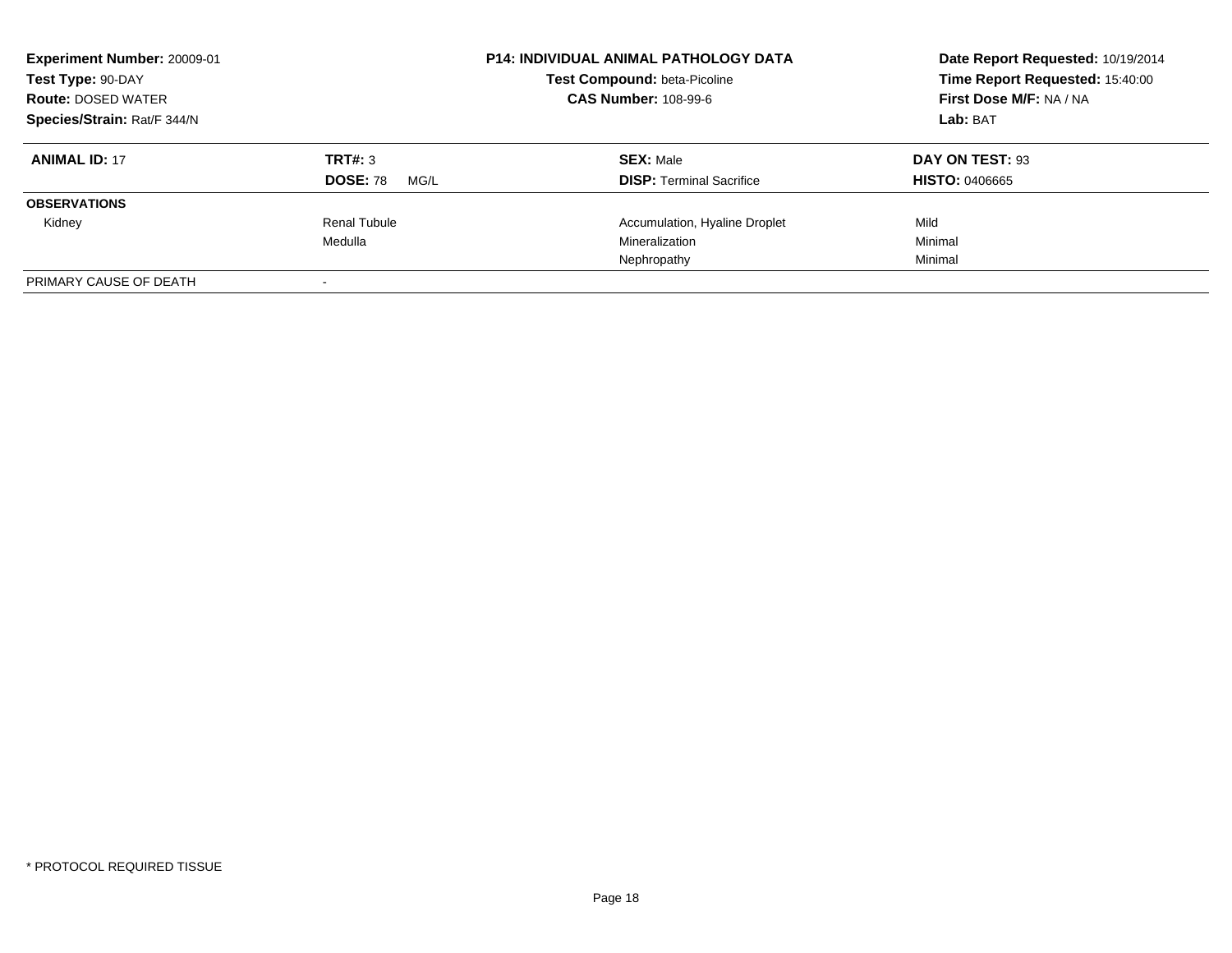| Experiment Number: 20009-01<br>Test Type: 90-DAY<br><b>Route: DOSED WATER</b><br>Species/Strain: Rat/F 344/N |                                    | <b>P14: INDIVIDUAL ANIMAL PATHOLOGY DATA</b><br>Test Compound: beta-Picoline<br><b>CAS Number: 108-99-6</b> | Date Report Requested: 10/19/2014<br>Time Report Requested: 15:40:00<br>First Dose M/F: NA / NA<br>Lab: BAT |
|--------------------------------------------------------------------------------------------------------------|------------------------------------|-------------------------------------------------------------------------------------------------------------|-------------------------------------------------------------------------------------------------------------|
| <b>ANIMAL ID: 18</b>                                                                                         | TRT#: 3<br><b>DOSE: 78</b><br>MG/L | <b>SEX: Male</b><br><b>DISP:</b> Terminal Sacrifice                                                         | DAY ON TEST: 93<br><b>HISTO: 0406666</b>                                                                    |
| <b>OBSERVATIONS</b>                                                                                          |                                    |                                                                                                             |                                                                                                             |
| Kidney                                                                                                       | Renal Tubule<br>Medulla            | Accumulation, Hyaline Droplet<br>Mineralization<br>Nephropathy                                              | Minimal<br>Minimal<br>Minimal                                                                               |
| PRIMARY CAUSE OF DEATH                                                                                       |                                    |                                                                                                             |                                                                                                             |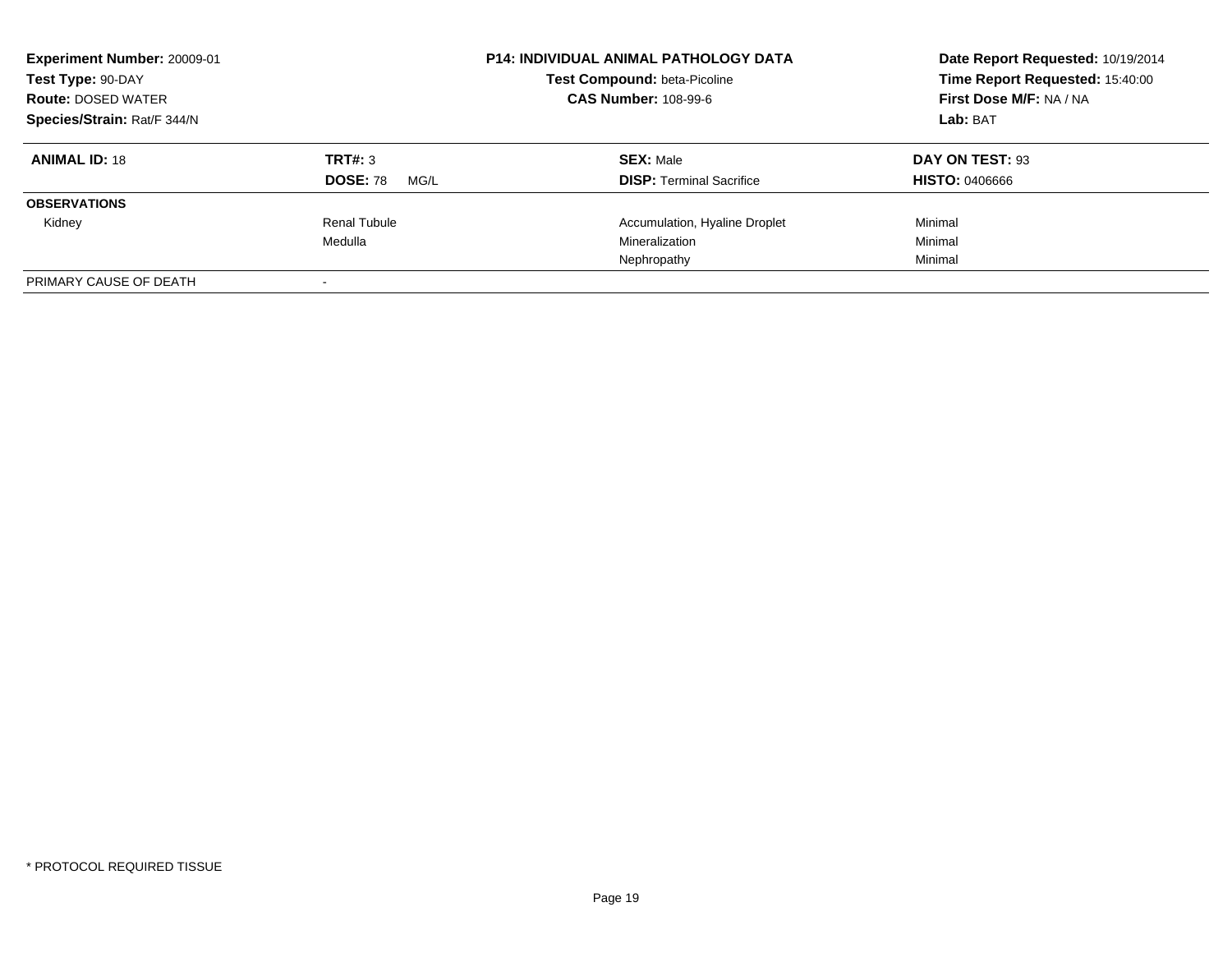| Experiment Number: 20009-01<br>Test Type: 90-DAY<br><b>Route: DOSED WATER</b> |                                    | <b>P14: INDIVIDUAL ANIMAL PATHOLOGY DATA</b><br>Test Compound: beta-Picoline<br><b>CAS Number: 108-99-6</b> | Date Report Requested: 10/19/2014<br>Time Report Requested: 15:40:00<br>First Dose M/F: NA / NA |  |
|-------------------------------------------------------------------------------|------------------------------------|-------------------------------------------------------------------------------------------------------------|-------------------------------------------------------------------------------------------------|--|
| Species/Strain: Rat/F 344/N                                                   |                                    |                                                                                                             | Lab: BAT                                                                                        |  |
| <b>ANIMAL ID: 19</b>                                                          | TRT#: 3<br><b>DOSE: 78</b><br>MG/L | <b>SEX: Male</b><br><b>DISP:</b> Terminal Sacrifice                                                         | DAY ON TEST: 93<br><b>HISTO: 0406667</b>                                                        |  |
| <b>OBSERVATIONS</b>                                                           |                                    |                                                                                                             |                                                                                                 |  |
| Kidney                                                                        | Renal Tubule                       | Accumulation, Hyaline Droplet<br>Nephropathy                                                                | Minimal<br>Minimal                                                                              |  |
| PRIMARY CAUSE OF DEATH                                                        |                                    |                                                                                                             |                                                                                                 |  |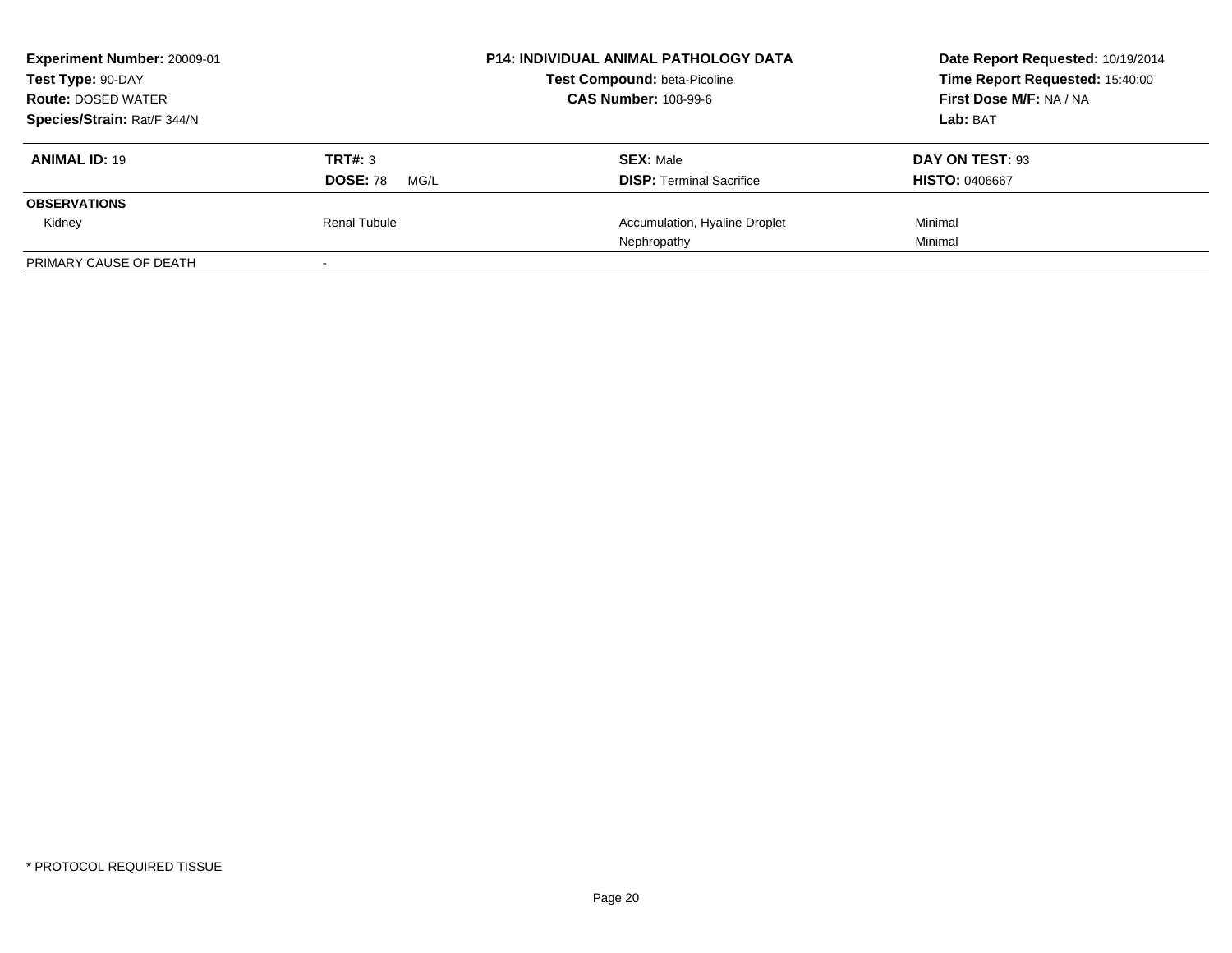| Experiment Number: 20009-01<br>Test Type: 90-DAY<br><b>Route: DOSED WATER</b><br>Species/Strain: Rat/F 344/N |                                    | <b>P14: INDIVIDUAL ANIMAL PATHOLOGY DATA</b><br>Test Compound: beta-Picoline<br><b>CAS Number: 108-99-6</b> | Date Report Requested: 10/19/2014<br>Time Report Requested: 15:40:00<br>First Dose M/F: NA / NA<br>Lab: BAT |
|--------------------------------------------------------------------------------------------------------------|------------------------------------|-------------------------------------------------------------------------------------------------------------|-------------------------------------------------------------------------------------------------------------|
| <b>ANIMAL ID: 20</b>                                                                                         | TRT#: 3<br><b>DOSE: 78</b><br>MG/L | <b>SEX: Male</b><br><b>DISP:</b> Terminal Sacrifice                                                         | DAY ON TEST: 93<br><b>HISTO: 0406668</b>                                                                    |
| <b>OBSERVATIONS</b>                                                                                          |                                    |                                                                                                             |                                                                                                             |
| Kidney                                                                                                       | Renal Tubule<br>Medulla            | Accumulation, Hyaline Droplet<br>Mineralization<br>Nephropathy                                              | Minimal<br>Minimal<br>Minimal                                                                               |
| PRIMARY CAUSE OF DEATH                                                                                       |                                    |                                                                                                             |                                                                                                             |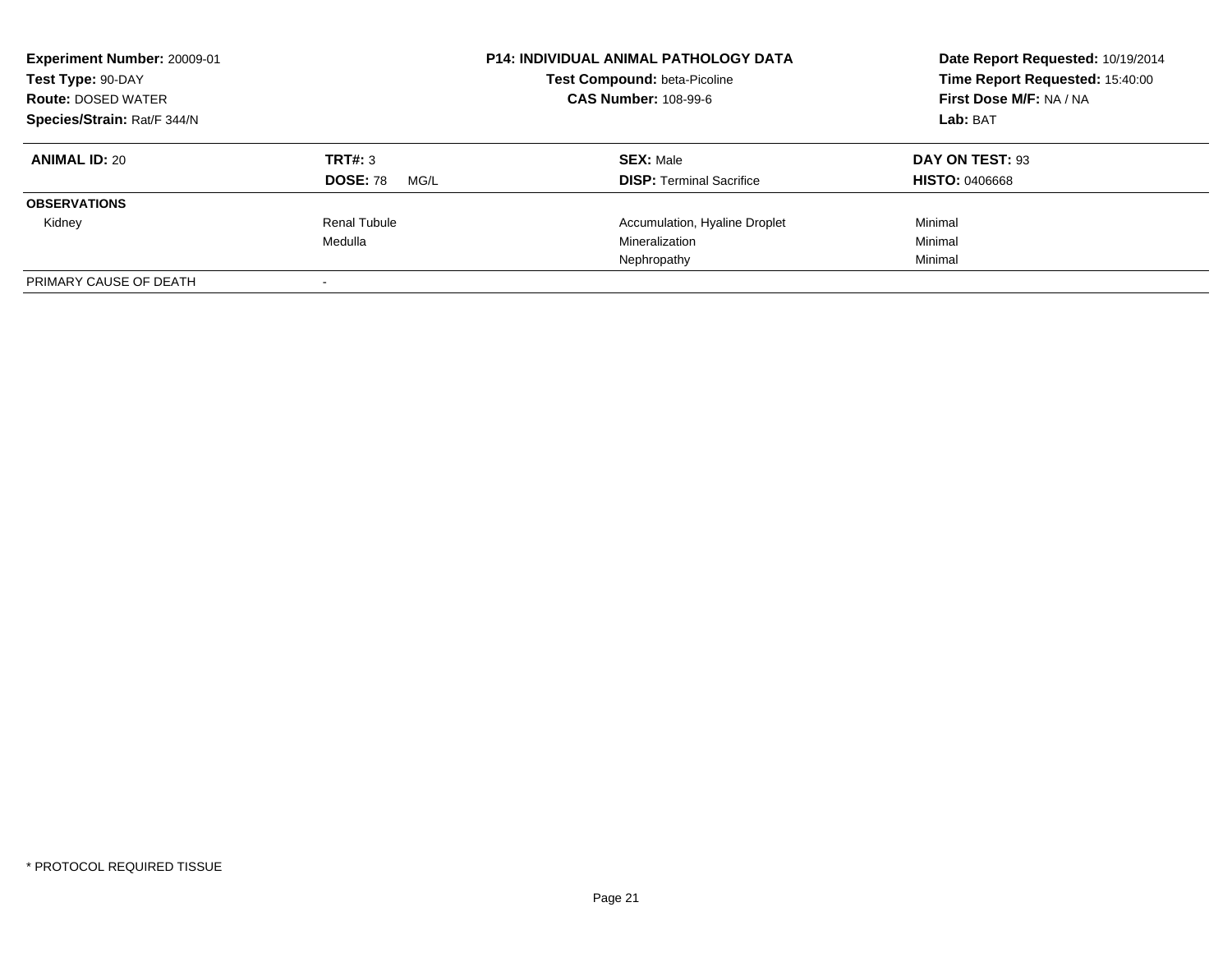| Experiment Number: 20009-01<br>Test Type: 90-DAY |                          | <b>P14: INDIVIDUAL ANIMAL PATHOLOGY DATA</b><br><b>Test Compound: beta-Picoline</b> | Date Report Requested: 10/19/2014<br>Time Report Requested: 15:40:00 |
|--------------------------------------------------|--------------------------|-------------------------------------------------------------------------------------|----------------------------------------------------------------------|
| <b>Route: DOSED WATER</b>                        |                          | <b>CAS Number: 108-99-6</b>                                                         | <b>First Dose M/F: NA / NA</b>                                       |
| Species/Strain: Rat/F 344/N                      |                          |                                                                                     | Lab: BAT                                                             |
| <b>ANIMAL ID: 21</b>                             | <b>TRT#: 5</b>           | <b>SEX: Male</b>                                                                    | DAY ON TEST: 93                                                      |
|                                                  | <b>DOSE: 156</b><br>MG/L | <b>DISP: Terminal Sacrifice</b>                                                     | <b>HISTO: 0406669</b>                                                |
| <b>OBSERVATIONS</b>                              |                          |                                                                                     |                                                                      |
| Kidney                                           | Renal Tubule             | Accumulation, Hyaline Droplet                                                       | Minimal                                                              |
|                                                  |                          | Nephropathy                                                                         | Minimal                                                              |
| PRIMARY CAUSE OF DEATH                           |                          |                                                                                     |                                                                      |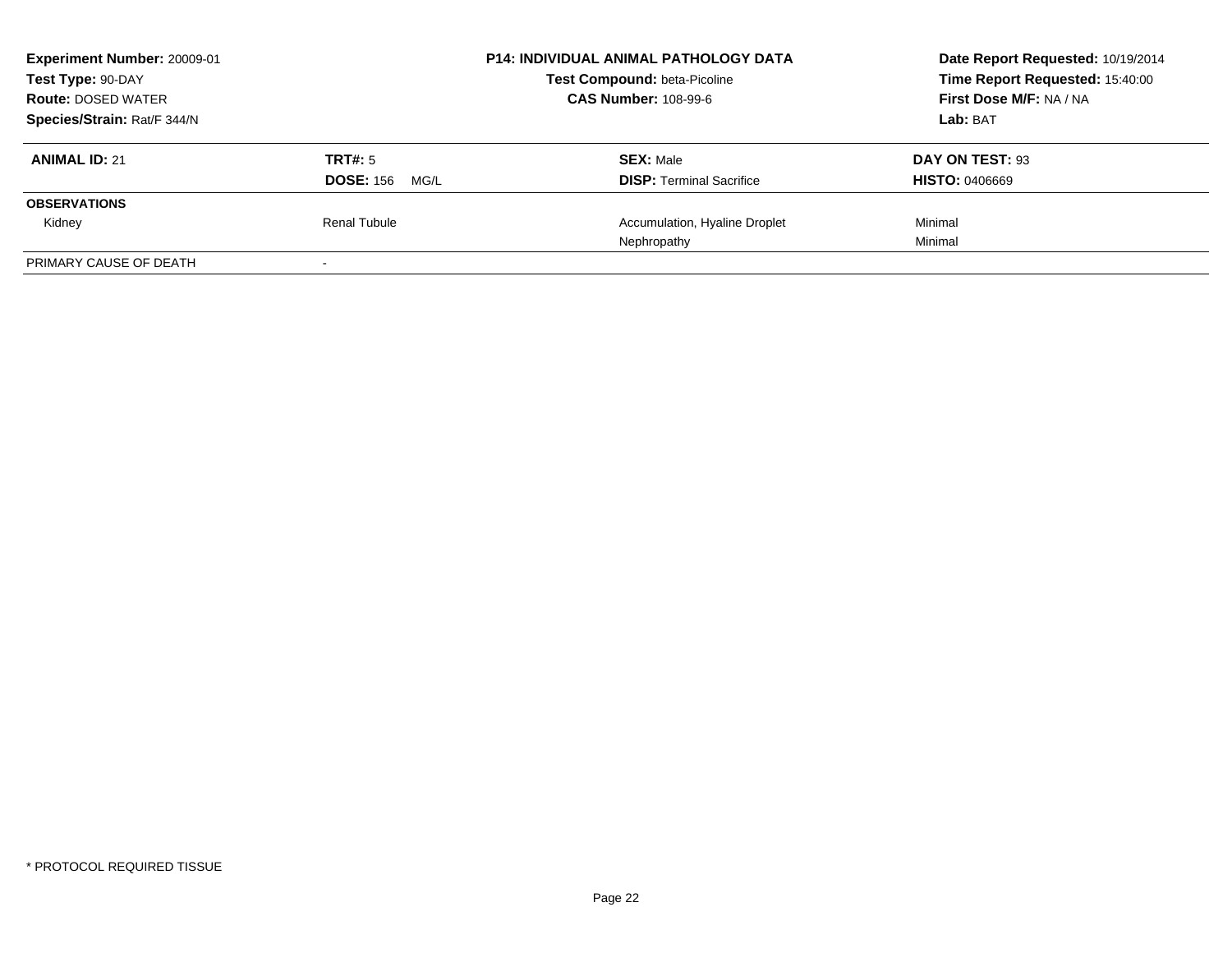| Experiment Number: 20009-01<br>Test Type: 90-DAY<br><b>Route: DOSED WATER</b><br>Species/Strain: Rat/F 344/N |                                     | <b>P14: INDIVIDUAL ANIMAL PATHOLOGY DATA</b><br>Test Compound: beta-Picoline<br><b>CAS Number: 108-99-6</b> | Date Report Requested: 10/19/2014<br>Time Report Requested: 15:40:00<br>First Dose M/F: NA / NA<br>Lab: BAT |
|--------------------------------------------------------------------------------------------------------------|-------------------------------------|-------------------------------------------------------------------------------------------------------------|-------------------------------------------------------------------------------------------------------------|
| <b>ANIMAL ID: 22</b>                                                                                         | TRT#: 5<br><b>DOSE: 156</b><br>MG/L | <b>SEX: Male</b><br><b>DISP:</b> Terminal Sacrifice                                                         | DAY ON TEST: 93<br><b>HISTO: 0406670</b>                                                                    |
| <b>OBSERVATIONS</b>                                                                                          |                                     |                                                                                                             |                                                                                                             |
| Kidney                                                                                                       | Renal Tubule                        | Accumulation, Hyaline Droplet                                                                               | Mild                                                                                                        |
|                                                                                                              | Medulla                             | Mineralization                                                                                              | Minimal                                                                                                     |
|                                                                                                              |                                     | Nephropathy                                                                                                 | Minimal                                                                                                     |
| PRIMARY CAUSE OF DEATH                                                                                       |                                     |                                                                                                             |                                                                                                             |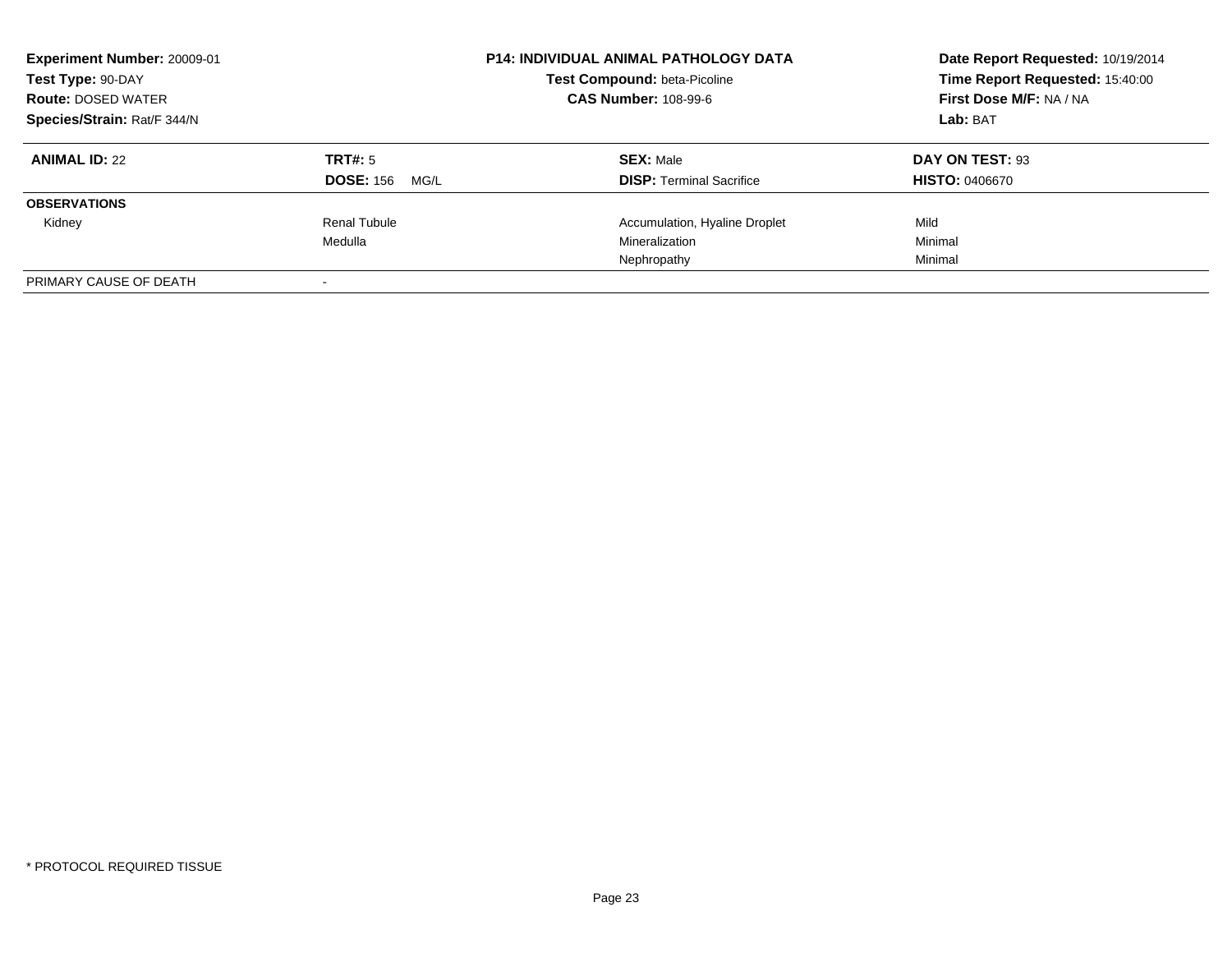| Experiment Number: 20009-01<br>Test Type: 90-DAY<br><b>Route: DOSED WATER</b><br>Species/Strain: Rat/F 344/N |                                     | <b>P14: INDIVIDUAL ANIMAL PATHOLOGY DATA</b><br>Test Compound: beta-Picoline<br><b>CAS Number: 108-99-6</b> | Date Report Requested: 10/19/2014<br>Time Report Requested: 15:40:00<br>First Dose M/F: NA / NA<br>Lab: BAT |
|--------------------------------------------------------------------------------------------------------------|-------------------------------------|-------------------------------------------------------------------------------------------------------------|-------------------------------------------------------------------------------------------------------------|
| <b>ANIMAL ID: 23</b>                                                                                         | TRT#: 5<br><b>DOSE: 156</b><br>MG/L | <b>SEX: Male</b><br><b>DISP:</b> Terminal Sacrifice                                                         | DAY ON TEST: 93<br><b>HISTO: 0406671</b>                                                                    |
| <b>OBSERVATIONS</b>                                                                                          |                                     |                                                                                                             |                                                                                                             |
| Kidney                                                                                                       | Renal Tubule                        | Accumulation, Hyaline Droplet                                                                               | Minimal                                                                                                     |
|                                                                                                              | Medulla                             | Mineralization                                                                                              | Minimal                                                                                                     |
|                                                                                                              |                                     | Nephropathy                                                                                                 | Minimal                                                                                                     |
| PRIMARY CAUSE OF DEATH                                                                                       |                                     |                                                                                                             |                                                                                                             |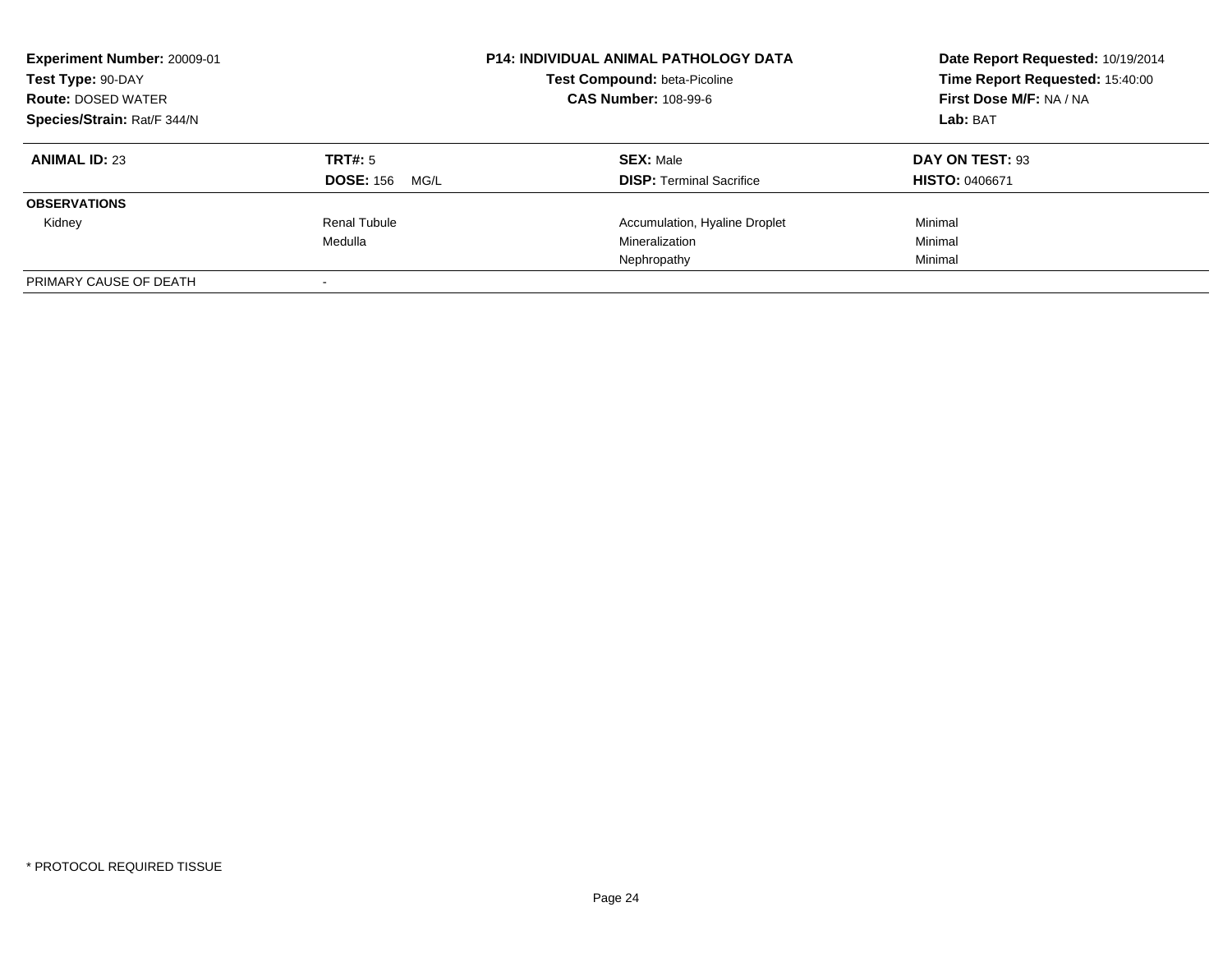| Experiment Number: 20009-01<br>Test Type: 90-DAY |                          | <b>P14: INDIVIDUAL ANIMAL PATHOLOGY DATA</b><br><b>Test Compound: beta-Picoline</b> | Date Report Requested: 10/19/2014<br>Time Report Requested: 15:40:00 |
|--------------------------------------------------|--------------------------|-------------------------------------------------------------------------------------|----------------------------------------------------------------------|
| <b>Route: DOSED WATER</b>                        |                          | <b>CAS Number: 108-99-6</b>                                                         | <b>First Dose M/F: NA / NA</b>                                       |
| Species/Strain: Rat/F 344/N                      |                          |                                                                                     | Lab: BAT                                                             |
| <b>ANIMAL ID: 24</b>                             | <b>TRT#: 5</b>           | <b>SEX: Male</b>                                                                    | DAY ON TEST: 93                                                      |
|                                                  | <b>DOSE: 156</b><br>MG/L | <b>DISP: Terminal Sacrifice</b>                                                     | <b>HISTO: 0406672</b>                                                |
| <b>OBSERVATIONS</b>                              |                          |                                                                                     |                                                                      |
| Kidney                                           | Renal Tubule             | Accumulation, Hyaline Droplet                                                       | Minimal                                                              |
|                                                  |                          | Nephropathy                                                                         | Minimal                                                              |
| PRIMARY CAUSE OF DEATH                           |                          |                                                                                     |                                                                      |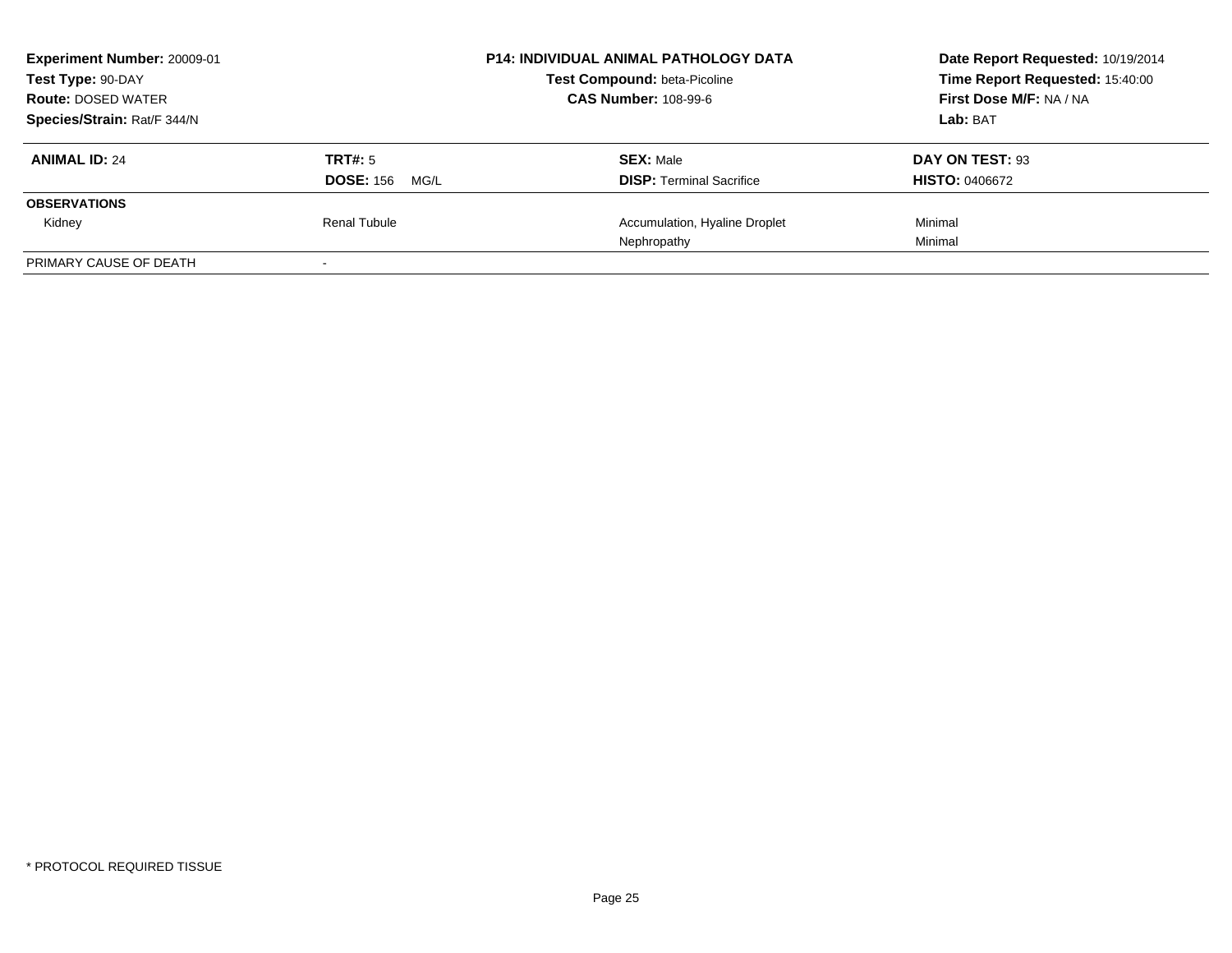| Experiment Number: 20009-01<br>Test Type: 90-DAY |                          | <b>P14: INDIVIDUAL ANIMAL PATHOLOGY DATA</b><br><b>Test Compound: beta-Picoline</b> | Date Report Requested: 10/19/2014<br>Time Report Requested: 15:40:00 |
|--------------------------------------------------|--------------------------|-------------------------------------------------------------------------------------|----------------------------------------------------------------------|
| <b>Route: DOSED WATER</b>                        |                          | <b>CAS Number: 108-99-6</b>                                                         | <b>First Dose M/F: NA / NA</b>                                       |
| Species/Strain: Rat/F 344/N                      |                          |                                                                                     | Lab: BAT                                                             |
| <b>ANIMAL ID: 25</b>                             | <b>TRT#: 5</b>           | <b>SEX: Male</b>                                                                    | DAY ON TEST: 93                                                      |
|                                                  | <b>DOSE: 156</b><br>MG/L | <b>DISP: Terminal Sacrifice</b>                                                     | <b>HISTO: 0406673</b>                                                |
| <b>OBSERVATIONS</b>                              |                          |                                                                                     |                                                                      |
| Kidney                                           | Renal Tubule             | Accumulation, Hyaline Droplet                                                       | Minimal                                                              |
|                                                  |                          | Nephropathy                                                                         | Minimal                                                              |
| PRIMARY CAUSE OF DEATH                           |                          |                                                                                     |                                                                      |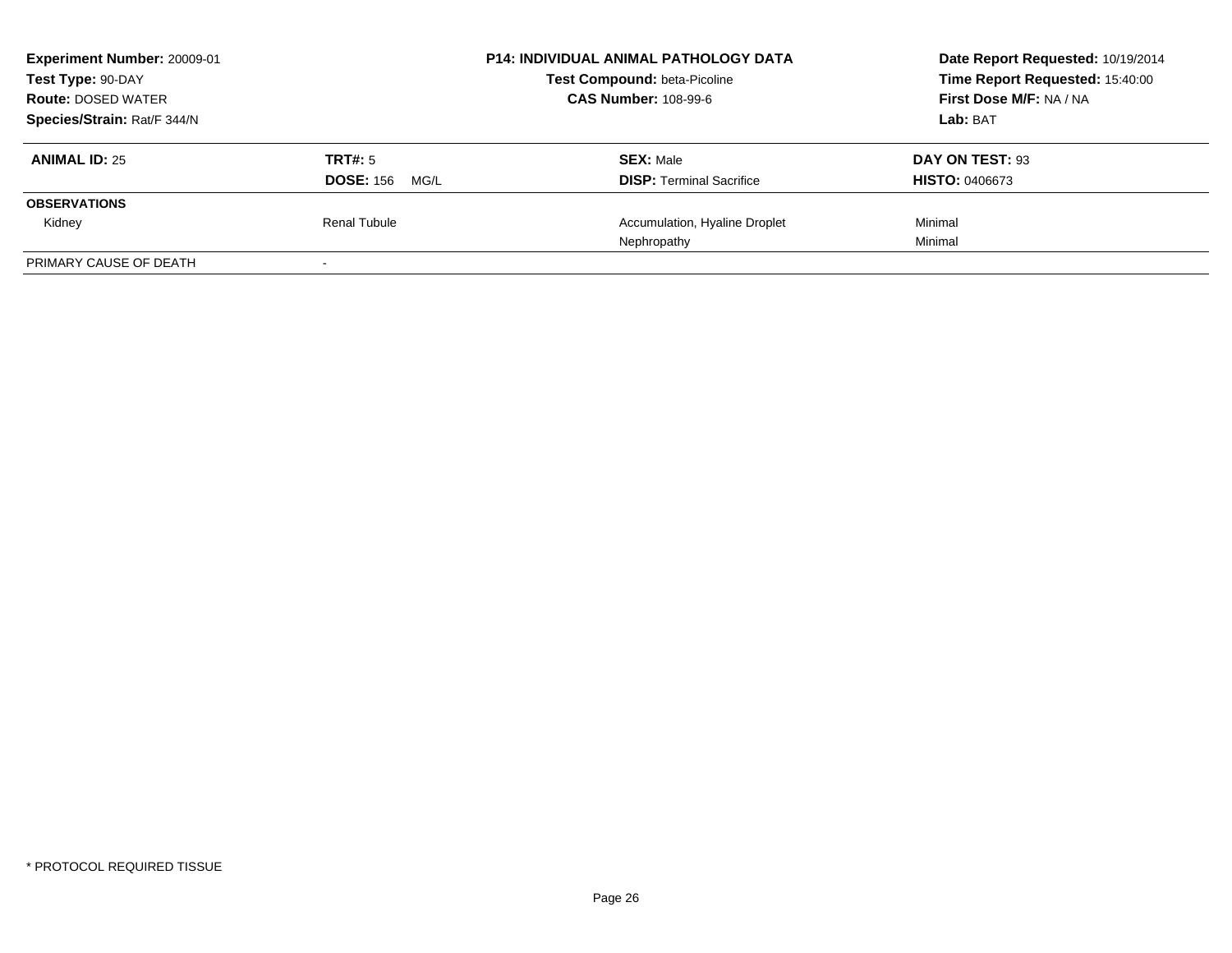| Experiment Number: 20009-01<br>Test Type: 90-DAY<br><b>Route: DOSED WATER</b><br>Species/Strain: Rat/F 344/N |                                     | <b>P14: INDIVIDUAL ANIMAL PATHOLOGY DATA</b><br>Test Compound: beta-Picoline<br><b>CAS Number: 108-99-6</b> | Date Report Requested: 10/19/2014<br>Time Report Requested: 15:40:00<br>First Dose M/F: NA / NA<br>Lab: BAT |
|--------------------------------------------------------------------------------------------------------------|-------------------------------------|-------------------------------------------------------------------------------------------------------------|-------------------------------------------------------------------------------------------------------------|
| <b>ANIMAL ID: 26</b>                                                                                         | TRT#: 5<br><b>DOSE: 156</b><br>MG/L | <b>SEX: Male</b><br><b>DISP: Terminal Sacrifice</b>                                                         | DAY ON TEST: 93<br><b>HISTO: 0406674</b>                                                                    |
| <b>OBSERVATIONS</b>                                                                                          |                                     |                                                                                                             |                                                                                                             |
| Kidney                                                                                                       | Renal Tubule                        | Accumulation, Hyaline Droplet                                                                               | Minimal                                                                                                     |
|                                                                                                              | Medulla                             | Mineralization                                                                                              | Minimal                                                                                                     |
|                                                                                                              |                                     | Nephropathy                                                                                                 | Minimal                                                                                                     |
| PRIMARY CAUSE OF DEATH                                                                                       |                                     |                                                                                                             |                                                                                                             |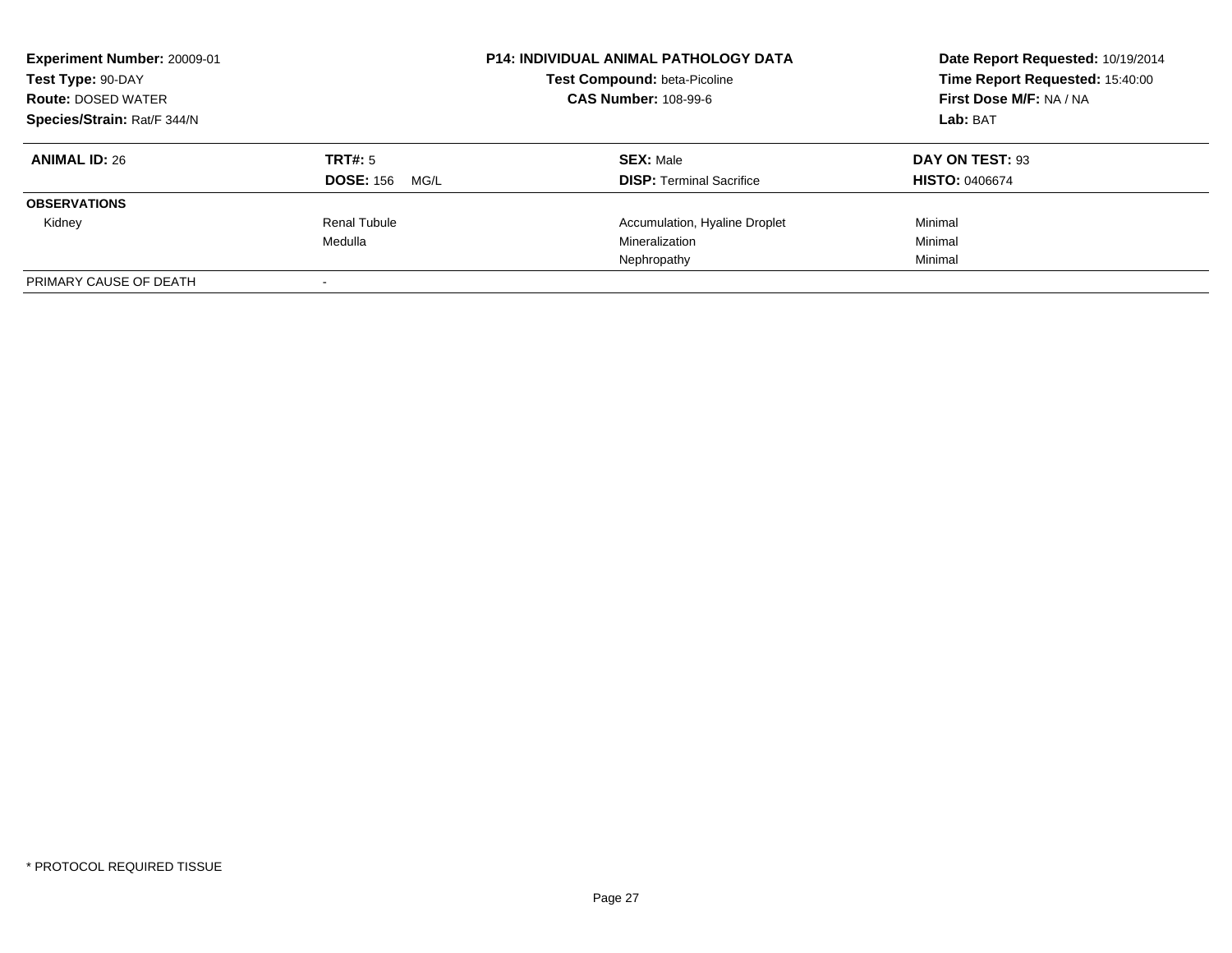| Experiment Number: 20009-01<br>Test Type: 90-DAY<br><b>Route: DOSED WATER</b><br>Species/Strain: Rat/F 344/N |                                     | <b>P14: INDIVIDUAL ANIMAL PATHOLOGY DATA</b><br>Test Compound: beta-Picoline<br><b>CAS Number: 108-99-6</b> | Date Report Requested: 10/19/2014<br>Time Report Requested: 15:40:00<br>First Dose M/F: NA / NA<br>Lab: BAT |
|--------------------------------------------------------------------------------------------------------------|-------------------------------------|-------------------------------------------------------------------------------------------------------------|-------------------------------------------------------------------------------------------------------------|
| <b>ANIMAL ID: 27</b>                                                                                         | TRT#: 5<br><b>DOSE: 156</b><br>MG/L | <b>SEX: Male</b><br><b>DISP:</b> Terminal Sacrifice                                                         | DAY ON TEST: 93<br><b>HISTO: 0406675</b>                                                                    |
| <b>OBSERVATIONS</b>                                                                                          |                                     |                                                                                                             |                                                                                                             |
| Kidney                                                                                                       | Renal Tubule                        | Accumulation, Hyaline Droplet                                                                               | Minimal                                                                                                     |
|                                                                                                              | Medulla                             | Mineralization                                                                                              | Minimal                                                                                                     |
|                                                                                                              |                                     | Nephropathy                                                                                                 | Minimal                                                                                                     |
| PRIMARY CAUSE OF DEATH                                                                                       |                                     |                                                                                                             |                                                                                                             |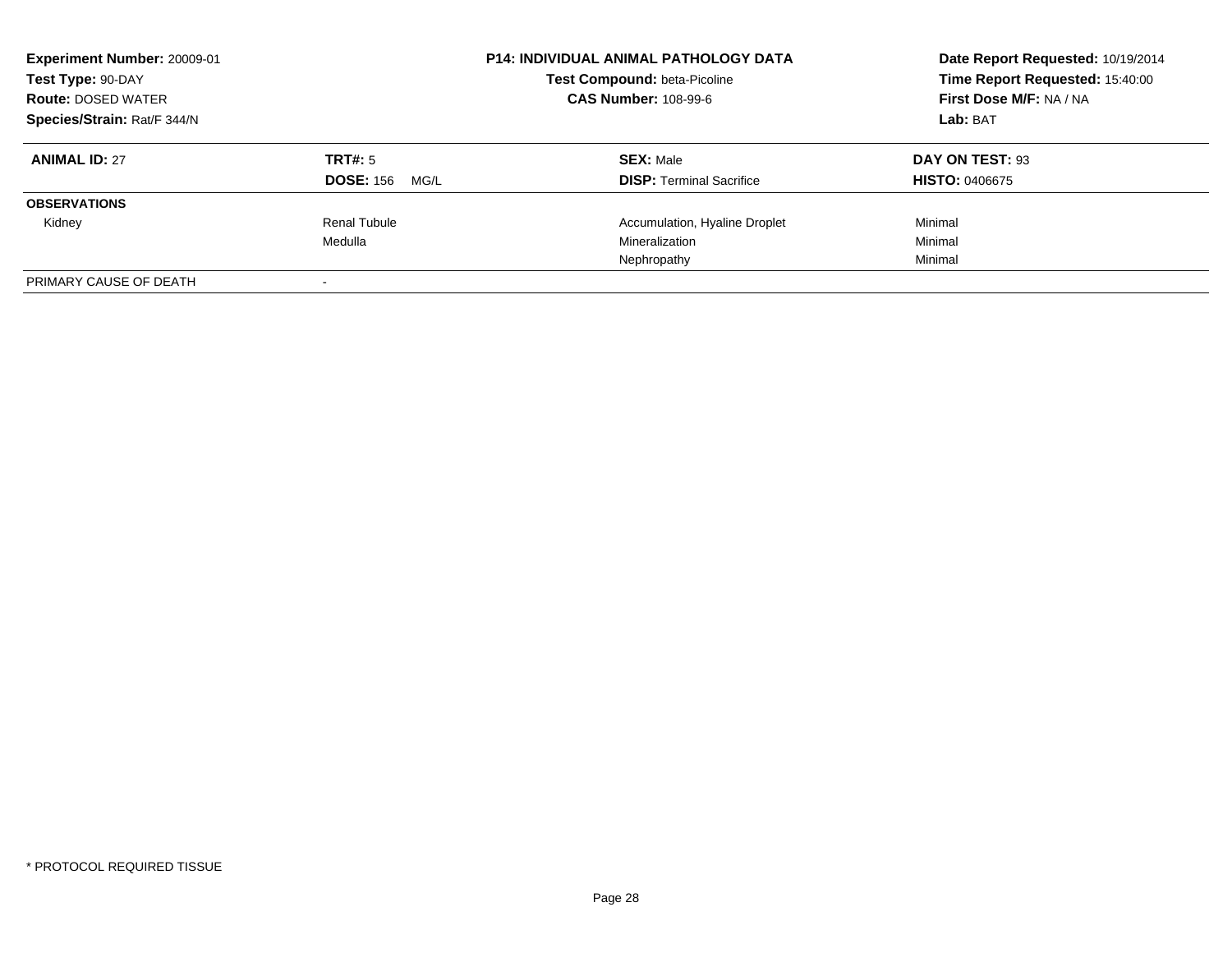| Experiment Number: 20009-01<br>Test Type: 90-DAY |                          | <b>P14: INDIVIDUAL ANIMAL PATHOLOGY DATA</b><br><b>Test Compound: beta-Picoline</b> | Date Report Requested: 10/19/2014<br>Time Report Requested: 15:40:00 |
|--------------------------------------------------|--------------------------|-------------------------------------------------------------------------------------|----------------------------------------------------------------------|
| <b>Route: DOSED WATER</b>                        |                          | <b>CAS Number: 108-99-6</b>                                                         | <b>First Dose M/F: NA / NA</b>                                       |
| Species/Strain: Rat/F 344/N                      |                          |                                                                                     | Lab: BAT                                                             |
| <b>ANIMAL ID: 28</b>                             | <b>TRT#: 5</b>           | <b>SEX: Male</b>                                                                    | DAY ON TEST: 93                                                      |
|                                                  | <b>DOSE: 156</b><br>MG/L | <b>DISP: Terminal Sacrifice</b>                                                     | <b>HISTO: 0406676</b>                                                |
| <b>OBSERVATIONS</b>                              |                          |                                                                                     |                                                                      |
| Kidney                                           | Renal Tubule             | Accumulation, Hyaline Droplet                                                       | Minimal                                                              |
|                                                  |                          | Nephropathy                                                                         | Minimal                                                              |
| PRIMARY CAUSE OF DEATH                           |                          |                                                                                     |                                                                      |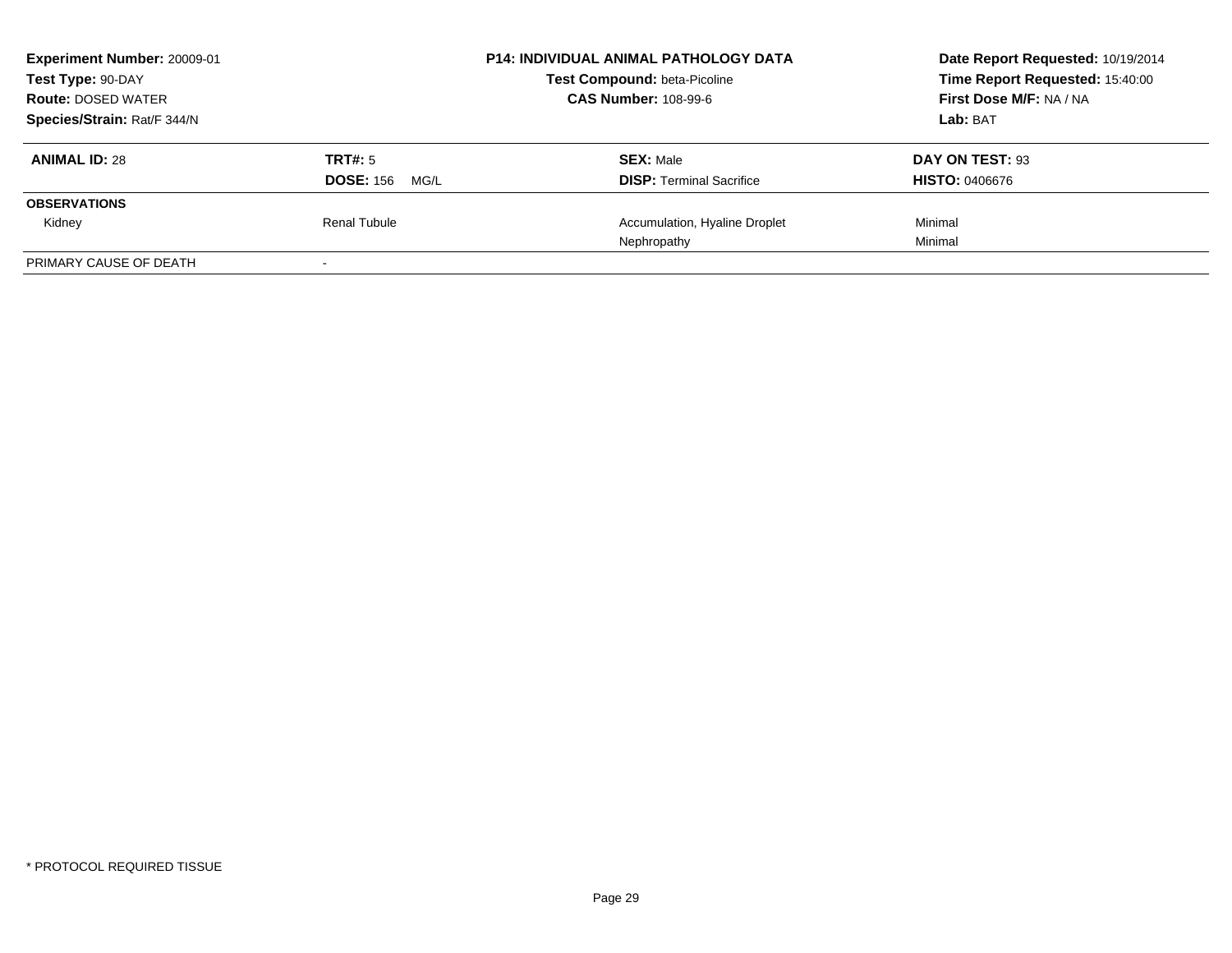| Experiment Number: 20009-01<br>Test Type: 90-DAY<br><b>Route: DOSED WATER</b><br>Species/Strain: Rat/F 344/N |                                     | <b>P14: INDIVIDUAL ANIMAL PATHOLOGY DATA</b><br>Test Compound: beta-Picoline<br><b>CAS Number: 108-99-6</b> | Date Report Requested: 10/19/2014<br>Time Report Requested: 15:40:00<br>First Dose M/F: NA / NA<br>Lab: BAT |
|--------------------------------------------------------------------------------------------------------------|-------------------------------------|-------------------------------------------------------------------------------------------------------------|-------------------------------------------------------------------------------------------------------------|
| <b>ANIMAL ID: 29</b>                                                                                         | TRT#: 5<br><b>DOSE: 156</b><br>MG/L | <b>SEX: Male</b><br><b>DISP:</b> Terminal Sacrifice                                                         | DAY ON TEST: 93<br><b>HISTO: 0406677</b>                                                                    |
| <b>OBSERVATIONS</b>                                                                                          |                                     |                                                                                                             |                                                                                                             |
| Kidney                                                                                                       | Renal Tubule<br>Medulla             | Accumulation, Hyaline Droplet<br>Mineralization<br>Nephropathy                                              | Minimal<br>Minimal<br>Minimal                                                                               |
| PRIMARY CAUSE OF DEATH                                                                                       |                                     |                                                                                                             |                                                                                                             |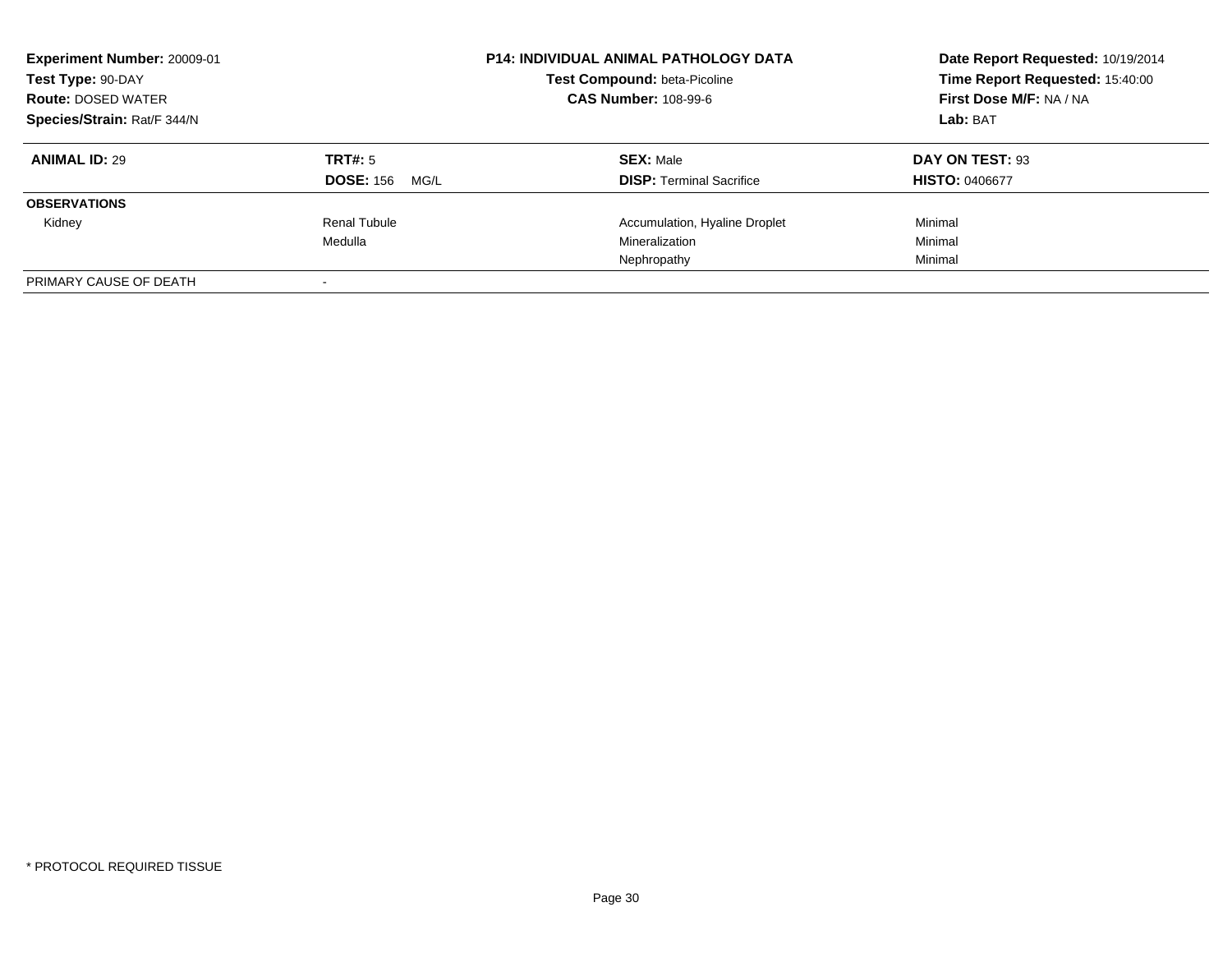| Experiment Number: 20009-01<br>Test Type: 90-DAY<br><b>Route: DOSED WATER</b><br>Species/Strain: Rat/F 344/N |                                     | <b>P14: INDIVIDUAL ANIMAL PATHOLOGY DATA</b><br>Test Compound: beta-Picoline<br><b>CAS Number: 108-99-6</b> | Date Report Requested: 10/19/2014<br>Time Report Requested: 15:40:00<br>First Dose M/F: NA / NA<br>Lab: BAT |
|--------------------------------------------------------------------------------------------------------------|-------------------------------------|-------------------------------------------------------------------------------------------------------------|-------------------------------------------------------------------------------------------------------------|
| <b>ANIMAL ID: 30</b>                                                                                         | TRT#: 5<br><b>DOSE: 156</b><br>MG/L | <b>SEX: Male</b><br><b>DISP:</b> Terminal Sacrifice                                                         | DAY ON TEST: 93<br><b>HISTO: 0406678</b>                                                                    |
| <b>OBSERVATIONS</b>                                                                                          |                                     |                                                                                                             |                                                                                                             |
| Kidney                                                                                                       | Renal Tubule<br>Medulla             | Accumulation, Hyaline Droplet<br>Mineralization<br>Nephropathy                                              | Mild<br>Minimal<br>Minimal                                                                                  |
| PRIMARY CAUSE OF DEATH                                                                                       |                                     |                                                                                                             |                                                                                                             |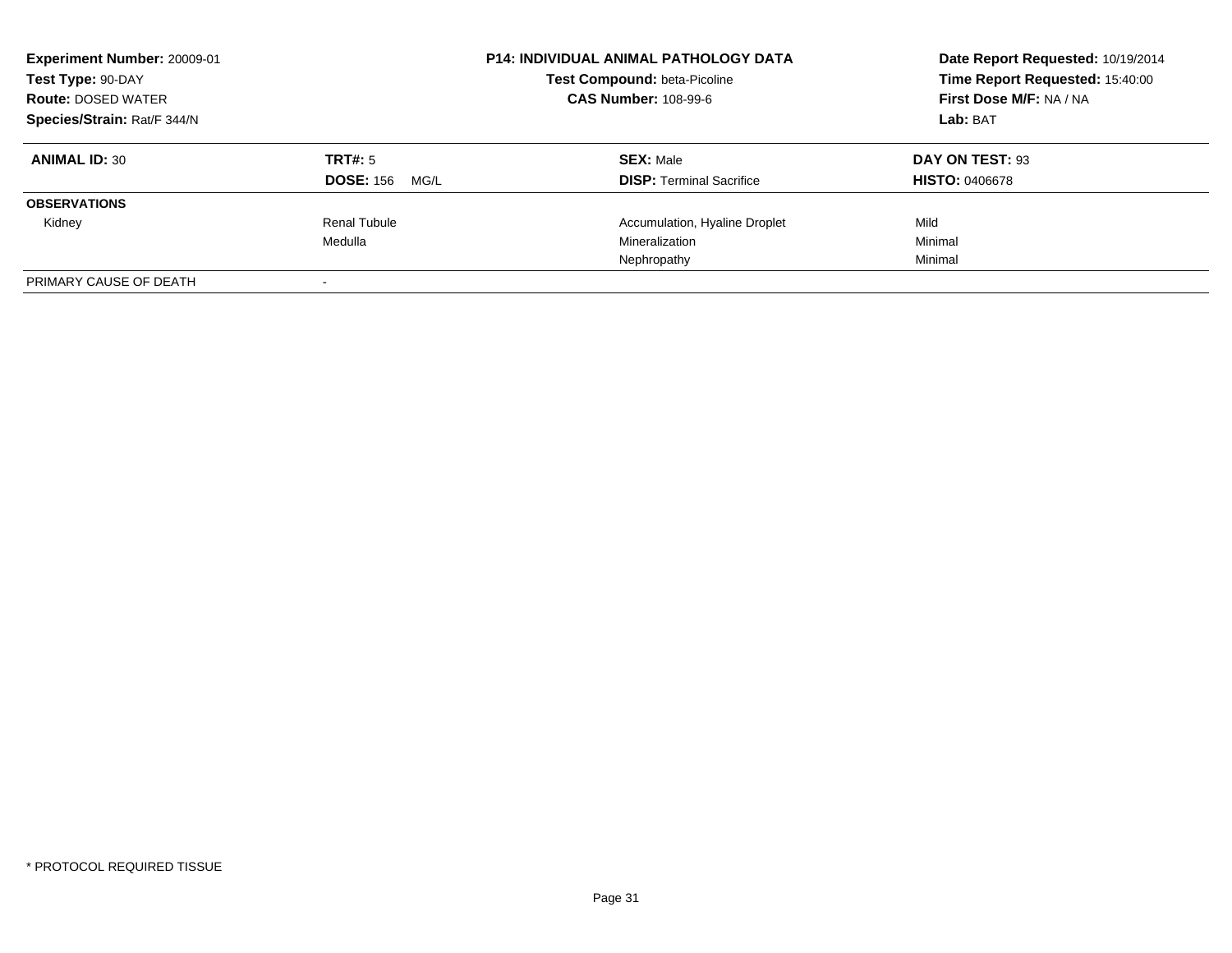| Experiment Number: 20009-01<br>Test Type: 90-DAY<br><b>Route: DOSED WATER</b><br>Species/Strain: Rat/F 344/N |                                         | <b>P14: INDIVIDUAL ANIMAL PATHOLOGY DATA</b><br>Test Compound: beta-Picoline<br><b>CAS Number: 108-99-6</b> | Date Report Requested: 10/19/2014<br>Time Report Requested: 15:40:00<br>First Dose M/F: NA / NA<br>Lab: BAT |
|--------------------------------------------------------------------------------------------------------------|-----------------------------------------|-------------------------------------------------------------------------------------------------------------|-------------------------------------------------------------------------------------------------------------|
| <b>ANIMAL ID: 31</b>                                                                                         | <b>TRT#: 7</b><br><b>DOSE: 312 MG/L</b> | <b>SEX: Male</b><br><b>DISP:</b> Terminal Sacrifice                                                         | DAY ON TEST: 93<br><b>HISTO: 0406679</b>                                                                    |
| <b>OBSERVATIONS</b>                                                                                          |                                         |                                                                                                             |                                                                                                             |
| Kidney                                                                                                       | Renal Tubule<br>Medulla                 | Accumulation, Hyaline Droplet<br>Mineralization<br>Nephropathy                                              | Minimal<br>Minimal<br>Minimal                                                                               |
| PRIMARY CAUSE OF DEATH                                                                                       |                                         |                                                                                                             |                                                                                                             |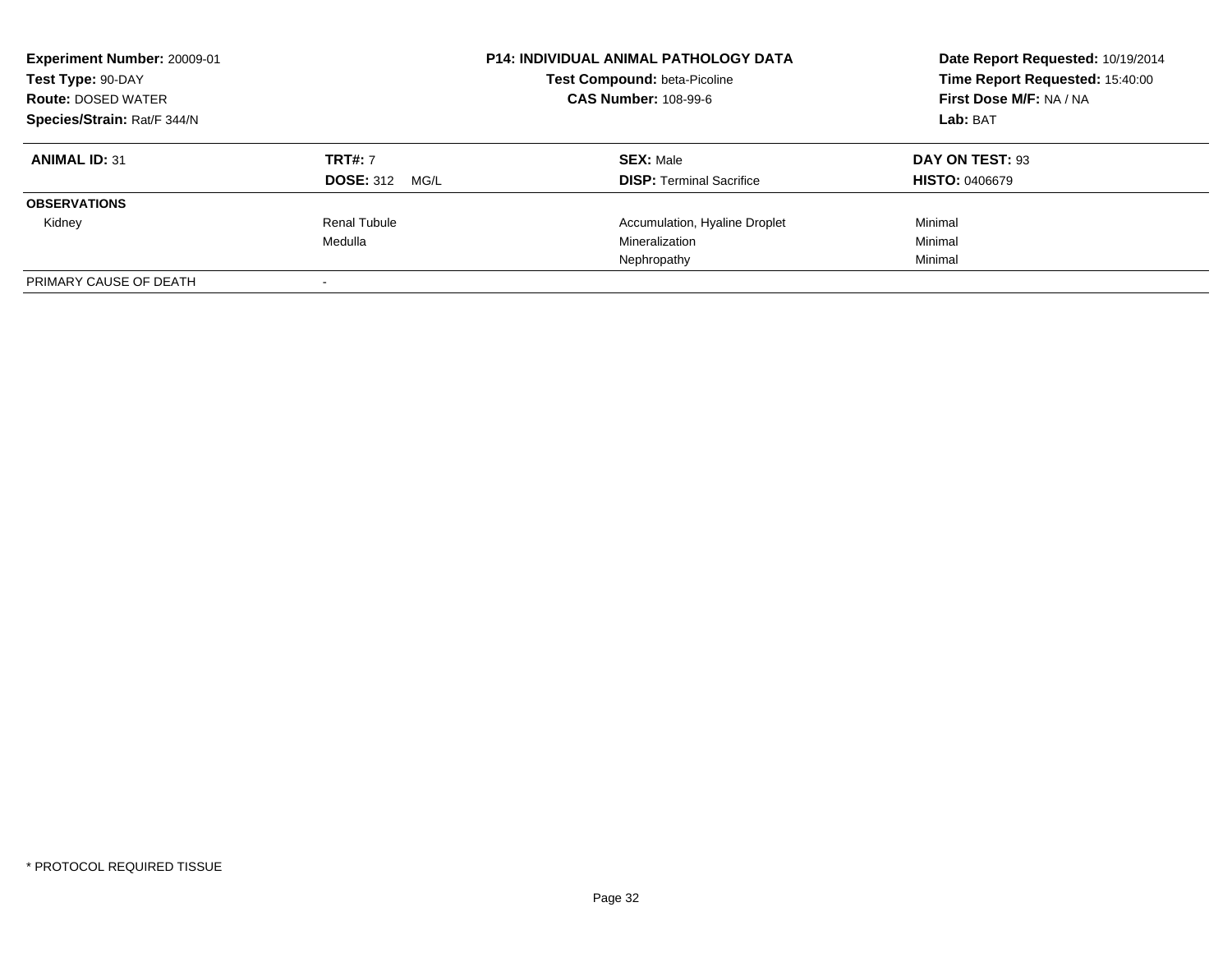| Experiment Number: 20009-01<br>Test Type: 90-DAY<br><b>Route: DOSED WATER</b><br>Species/Strain: Rat/F 344/N |                                         | <b>P14: INDIVIDUAL ANIMAL PATHOLOGY DATA</b><br>Test Compound: beta-Picoline<br><b>CAS Number: 108-99-6</b> | Date Report Requested: 10/19/2014<br>Time Report Requested: 15:40:00<br>First Dose M/F: NA / NA<br>Lab: BAT |
|--------------------------------------------------------------------------------------------------------------|-----------------------------------------|-------------------------------------------------------------------------------------------------------------|-------------------------------------------------------------------------------------------------------------|
| <b>ANIMAL ID: 32</b>                                                                                         | <b>TRT#: 7</b><br><b>DOSE: 312 MG/L</b> | <b>SEX: Male</b><br><b>DISP:</b> Terminal Sacrifice                                                         | DAY ON TEST: 93<br><b>HISTO: 0406680</b>                                                                    |
| <b>OBSERVATIONS</b>                                                                                          |                                         |                                                                                                             |                                                                                                             |
| Kidney                                                                                                       | Renal Tubule<br>Medulla                 | Accumulation, Hyaline Droplet<br>Mineralization<br>Nephropathy                                              | Minimal<br>Minimal<br>Minimal                                                                               |
| PRIMARY CAUSE OF DEATH                                                                                       |                                         |                                                                                                             |                                                                                                             |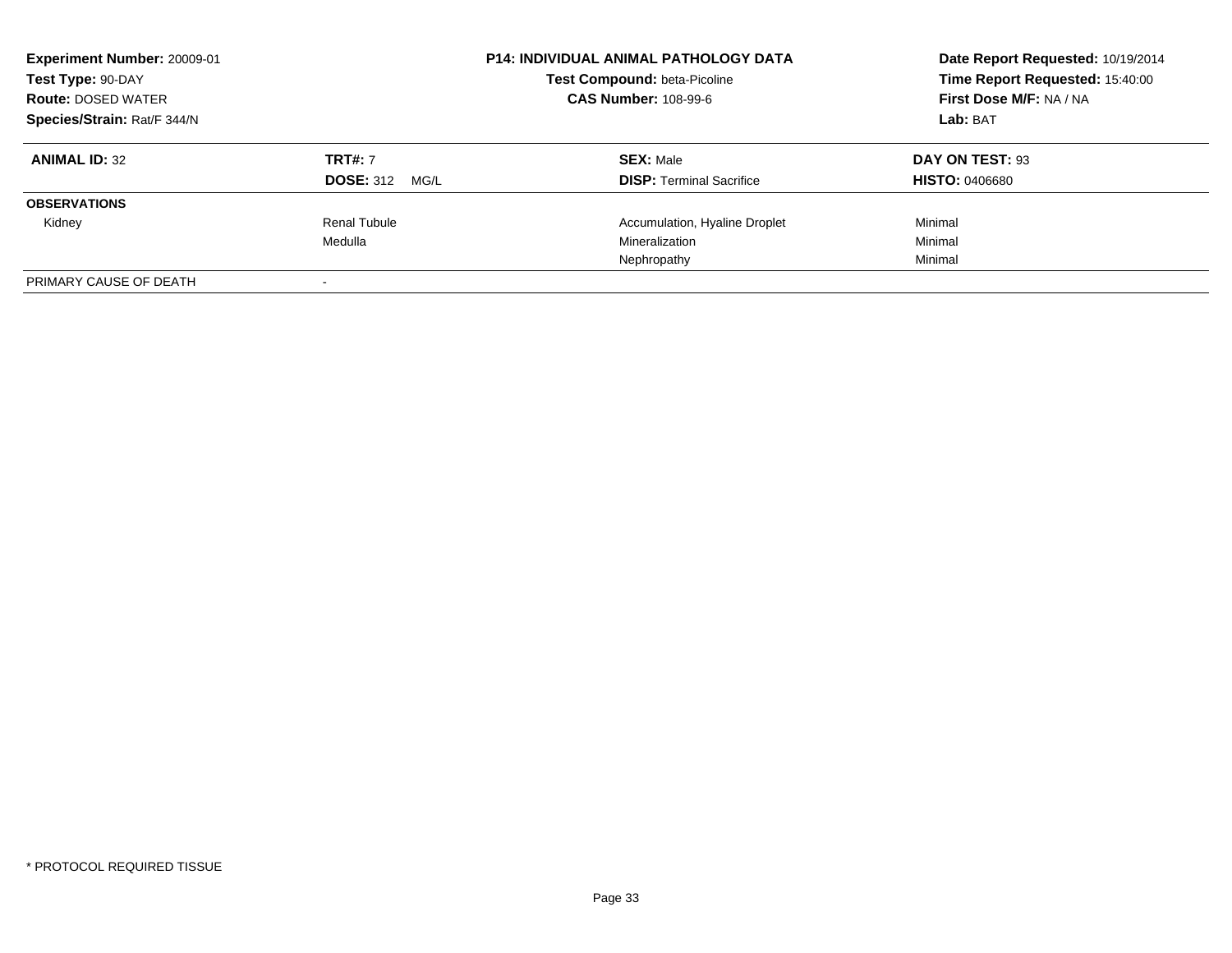| Experiment Number: 20009-01<br>Test Type: 90-DAY<br><b>Route: DOSED WATER</b><br>Species/Strain: Rat/F 344/N |                                         | <b>P14: INDIVIDUAL ANIMAL PATHOLOGY DATA</b><br>Test Compound: beta-Picoline<br><b>CAS Number: 108-99-6</b> | Date Report Requested: 10/19/2014<br>Time Report Requested: 15:40:00<br>First Dose M/F: NA / NA<br>Lab: BAT |
|--------------------------------------------------------------------------------------------------------------|-----------------------------------------|-------------------------------------------------------------------------------------------------------------|-------------------------------------------------------------------------------------------------------------|
| <b>ANIMAL ID: 33</b>                                                                                         | <b>TRT#: 7</b><br><b>DOSE: 312 MG/L</b> | <b>SEX: Male</b><br><b>DISP:</b> Terminal Sacrifice                                                         | DAY ON TEST: 93<br><b>HISTO: 0406681</b>                                                                    |
| <b>OBSERVATIONS</b>                                                                                          |                                         |                                                                                                             |                                                                                                             |
| Kidney                                                                                                       | Renal Tubule<br>Medulla                 | Accumulation, Hyaline Droplet<br>Mineralization<br>Nephropathy                                              | Minimal<br>Minimal<br>Mild                                                                                  |
| PRIMARY CAUSE OF DEATH                                                                                       |                                         |                                                                                                             |                                                                                                             |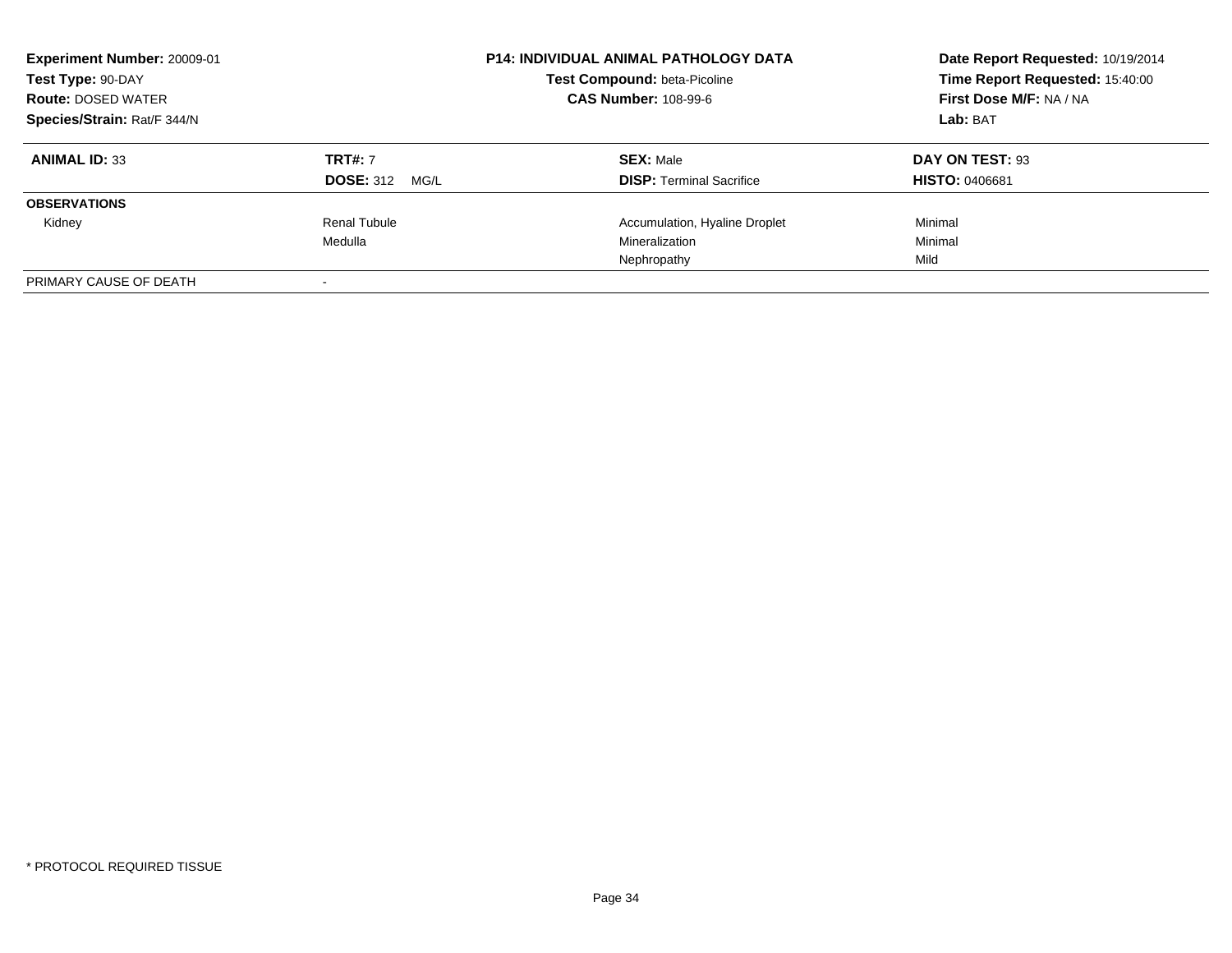| Experiment Number: 20009-01<br>Test Type: 90-DAY<br><b>Route: DOSED WATER</b> |                                         | <b>P14: INDIVIDUAL ANIMAL PATHOLOGY DATA</b><br>Test Compound: beta-Picoline<br><b>CAS Number: 108-99-6</b> | Date Report Requested: 10/19/2014<br>Time Report Requested: 15:40:00<br>First Dose M/F: NA / NA |
|-------------------------------------------------------------------------------|-----------------------------------------|-------------------------------------------------------------------------------------------------------------|-------------------------------------------------------------------------------------------------|
| Species/Strain: Rat/F 344/N                                                   |                                         |                                                                                                             | Lab: BAT                                                                                        |
| <b>ANIMAL ID: 34</b>                                                          | <b>TRT#: 7</b><br><b>DOSE: 312 MG/L</b> | <b>SEX: Male</b><br><b>DISP:</b> Terminal Sacrifice                                                         | DAY ON TEST: 93<br><b>HISTO: 0406682</b>                                                        |
| <b>OBSERVATIONS</b>                                                           |                                         |                                                                                                             |                                                                                                 |
| Kidney                                                                        | Renal Tubule                            | Accumulation, Hyaline Droplet<br>Nephropathy                                                                | Minimal<br>Minimal                                                                              |
| PRIMARY CAUSE OF DEATH                                                        |                                         |                                                                                                             |                                                                                                 |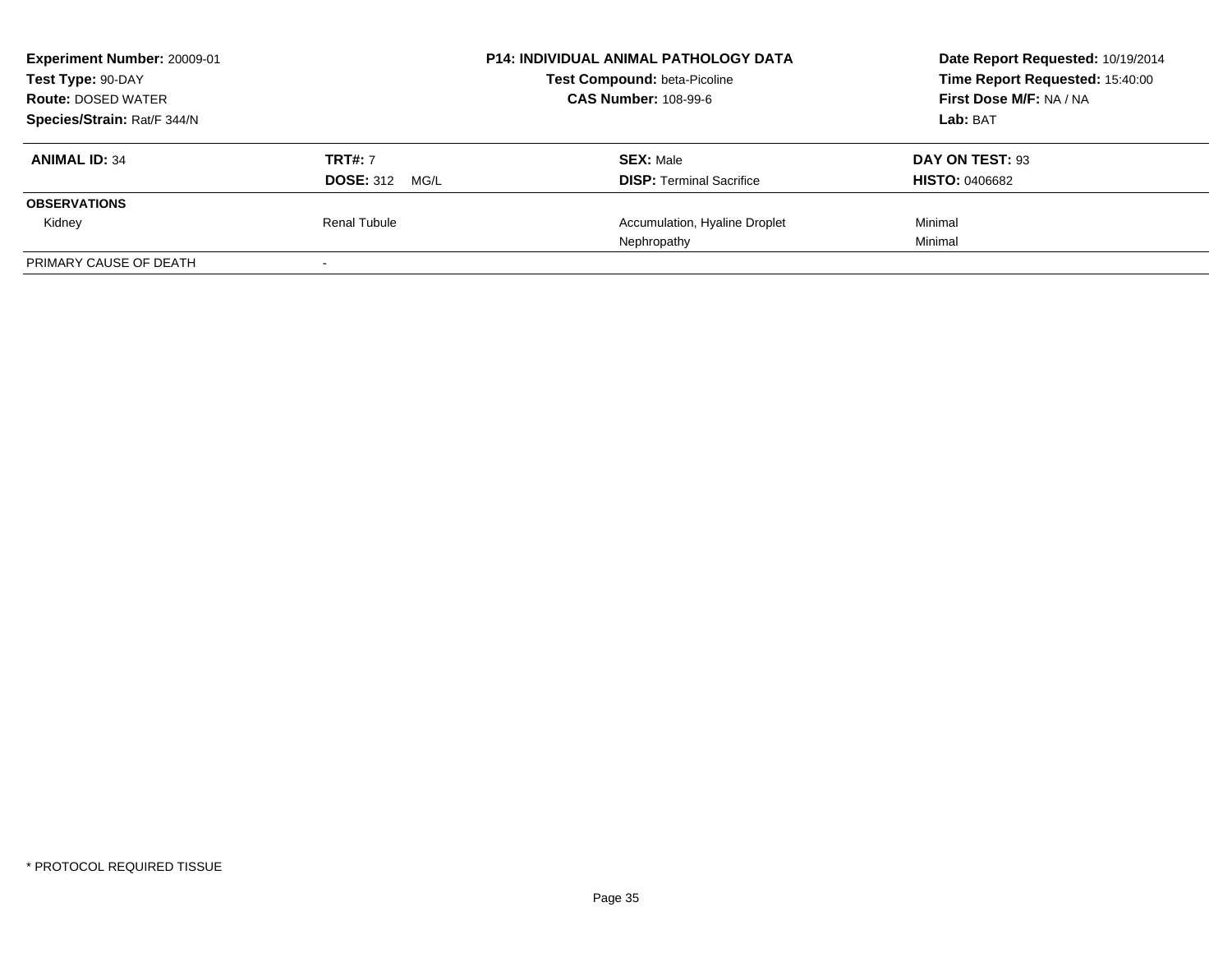| Experiment Number: 20009-01<br>Test Type: 90-DAY<br><b>Route: DOSED WATER</b><br>Species/Strain: Rat/F 344/N |                                         | <b>P14: INDIVIDUAL ANIMAL PATHOLOGY DATA</b><br>Test Compound: beta-Picoline<br><b>CAS Number: 108-99-6</b> | Date Report Requested: 10/19/2014<br>Time Report Requested: 15:40:00<br>First Dose M/F: NA / NA<br>Lab: BAT |
|--------------------------------------------------------------------------------------------------------------|-----------------------------------------|-------------------------------------------------------------------------------------------------------------|-------------------------------------------------------------------------------------------------------------|
| <b>ANIMAL ID: 35</b>                                                                                         | <b>TRT#: 7</b><br><b>DOSE: 312 MG/L</b> | <b>SEX: Male</b><br><b>DISP:</b> Terminal Sacrifice                                                         | DAY ON TEST: 93<br><b>HISTO: 0406683</b>                                                                    |
| <b>OBSERVATIONS</b>                                                                                          |                                         |                                                                                                             |                                                                                                             |
| Kidney                                                                                                       | Renal Tubule<br>Medulla                 | Accumulation, Hyaline Droplet<br>Mineralization<br>Nephropathy                                              | Minimal<br>Minimal<br>Minimal                                                                               |
| PRIMARY CAUSE OF DEATH                                                                                       |                                         |                                                                                                             |                                                                                                             |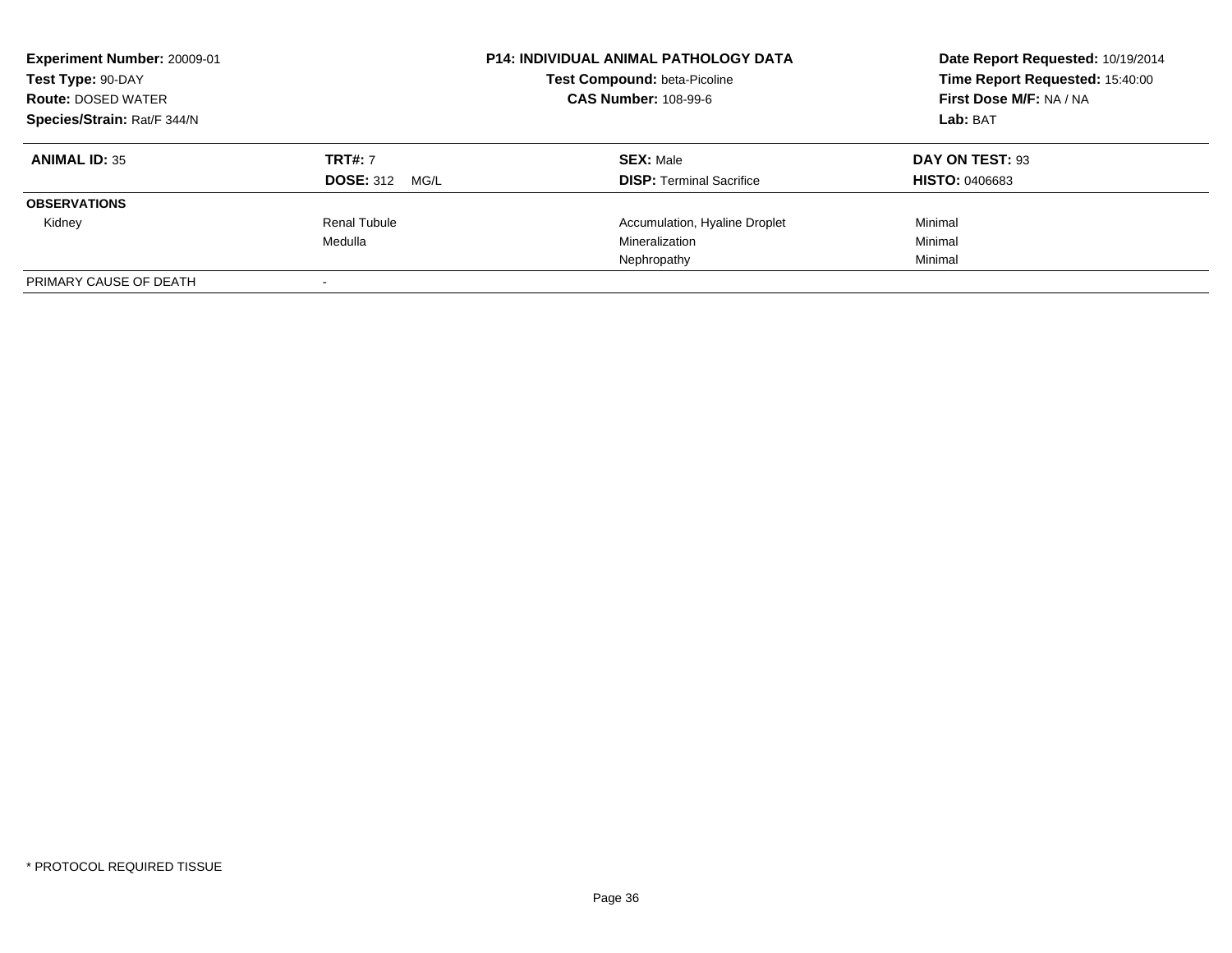| Experiment Number: 20009-01<br>Test Type: 90-DAY<br><b>Route: DOSED WATER</b><br>Species/Strain: Rat/F 344/N |                                         | <b>P14: INDIVIDUAL ANIMAL PATHOLOGY DATA</b><br>Test Compound: beta-Picoline<br><b>CAS Number: 108-99-6</b> | Date Report Requested: 10/19/2014<br>Time Report Requested: 15:40:00<br>First Dose M/F: NA / NA<br>Lab: BAT |
|--------------------------------------------------------------------------------------------------------------|-----------------------------------------|-------------------------------------------------------------------------------------------------------------|-------------------------------------------------------------------------------------------------------------|
| <b>ANIMAL ID: 36</b>                                                                                         | <b>TRT#: 7</b><br><b>DOSE: 312 MG/L</b> | <b>SEX: Male</b><br><b>DISP:</b> Terminal Sacrifice                                                         | DAY ON TEST: 93<br><b>HISTO: 0406684</b>                                                                    |
| <b>OBSERVATIONS</b>                                                                                          |                                         |                                                                                                             |                                                                                                             |
| Kidney                                                                                                       | Renal Tubule<br>Medulla                 | Accumulation, Hyaline Droplet<br>Mineralization<br>Nephropathy                                              | Minimal<br>Minimal<br>Mild                                                                                  |
| PRIMARY CAUSE OF DEATH                                                                                       |                                         |                                                                                                             |                                                                                                             |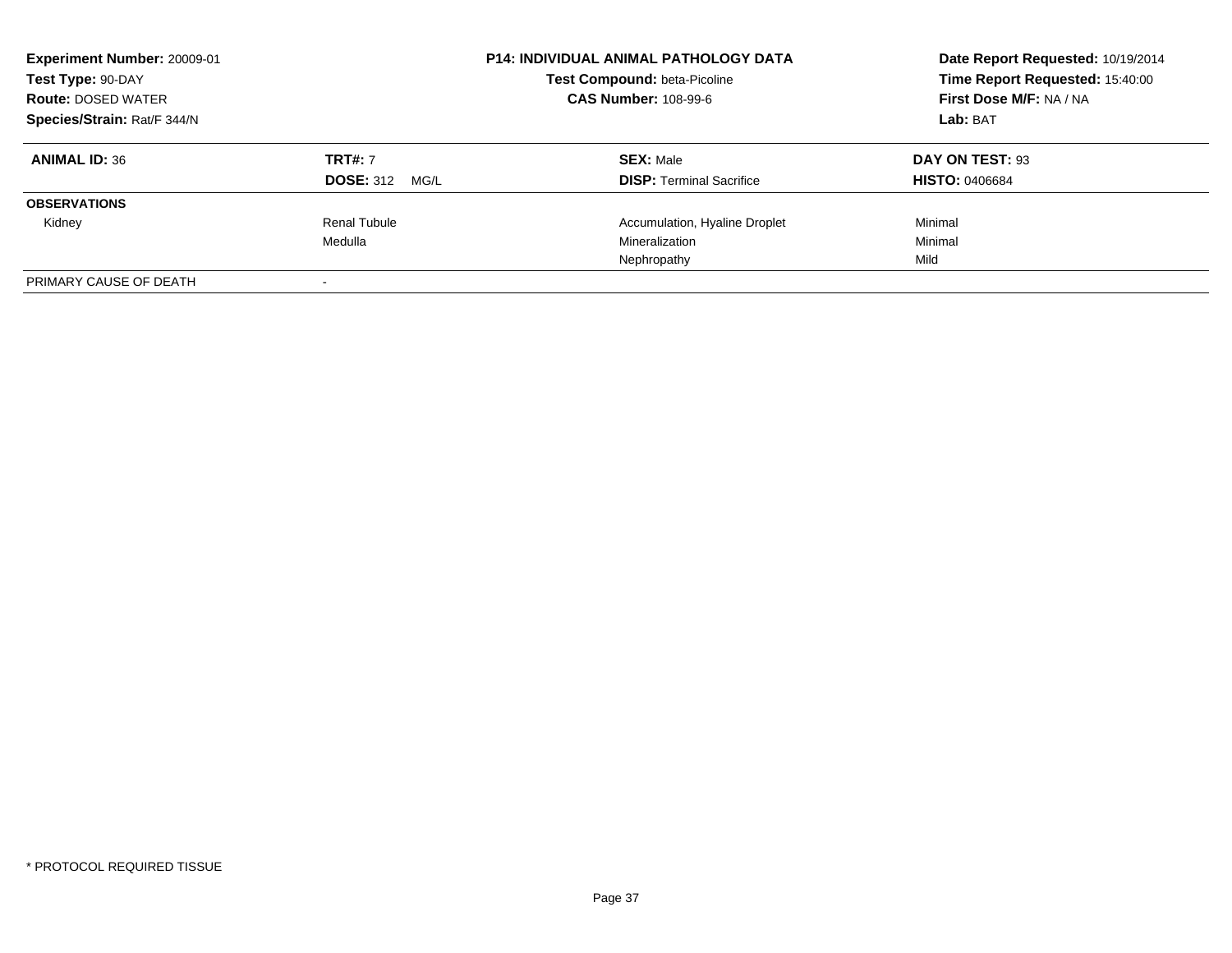| Experiment Number: 20009-01<br>Test Type: 90-DAY<br><b>Route: DOSED WATER</b> |                       | <b>P14: INDIVIDUAL ANIMAL PATHOLOGY DATA</b><br>Test Compound: beta-Picoline<br><b>CAS Number: 108-99-6</b> | Date Report Requested: 10/19/2014<br>Time Report Requested: 15:40:00<br>First Dose M/F: NA / NA |
|-------------------------------------------------------------------------------|-----------------------|-------------------------------------------------------------------------------------------------------------|-------------------------------------------------------------------------------------------------|
|                                                                               |                       |                                                                                                             |                                                                                                 |
| Species/Strain: Rat/F 344/N                                                   |                       |                                                                                                             | Lab: BAT                                                                                        |
| <b>ANIMAL ID: 37</b>                                                          | <b>TRT#: 7</b>        | <b>SEX: Male</b>                                                                                            | DAY ON TEST: 93                                                                                 |
|                                                                               | <b>DOSE: 312 MG/L</b> | <b>DISP: Terminal Sacrifice</b>                                                                             | <b>HISTO: 0406685</b>                                                                           |
| <b>OBSERVATIONS</b>                                                           |                       |                                                                                                             |                                                                                                 |
| Kidney                                                                        | Renal Tubule          | Accumulation, Hyaline Droplet                                                                               | Mild                                                                                            |
|                                                                               |                       | Nephropathy                                                                                                 | Minimal                                                                                         |
| PRIMARY CAUSE OF DEATH                                                        |                       |                                                                                                             |                                                                                                 |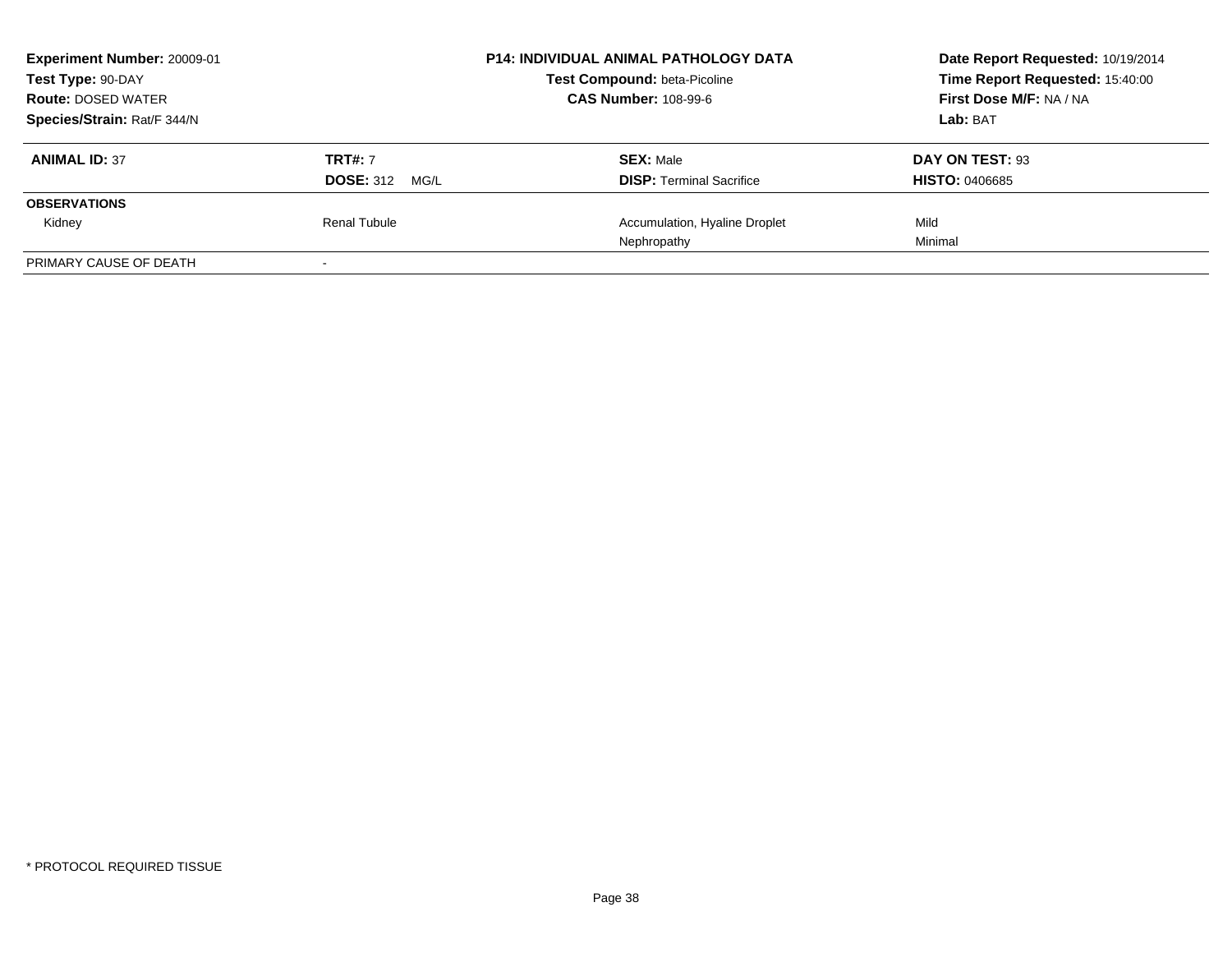| Experiment Number: 20009-01<br>Test Type: 90-DAY<br><b>Route: DOSED WATER</b><br>Species/Strain: Rat/F 344/N |                                         | <b>P14: INDIVIDUAL ANIMAL PATHOLOGY DATA</b><br>Test Compound: beta-Picoline<br><b>CAS Number: 108-99-6</b> | Date Report Requested: 10/19/2014<br>Time Report Requested: 15:40:00<br>First Dose M/F: NA / NA<br>Lab: BAT |
|--------------------------------------------------------------------------------------------------------------|-----------------------------------------|-------------------------------------------------------------------------------------------------------------|-------------------------------------------------------------------------------------------------------------|
| <b>ANIMAL ID: 38</b>                                                                                         | <b>TRT#: 7</b><br><b>DOSE: 312 MG/L</b> | <b>SEX: Male</b><br><b>DISP:</b> Terminal Sacrifice                                                         | DAY ON TEST: 93<br><b>HISTO: 0406686</b>                                                                    |
| <b>OBSERVATIONS</b>                                                                                          |                                         |                                                                                                             |                                                                                                             |
| Kidney                                                                                                       | Renal Tubule<br>Medulla                 | Accumulation, Hyaline Droplet<br>Mineralization<br>Nephropathy                                              | Minimal<br>Minimal<br>Minimal                                                                               |
| PRIMARY CAUSE OF DEATH                                                                                       |                                         |                                                                                                             |                                                                                                             |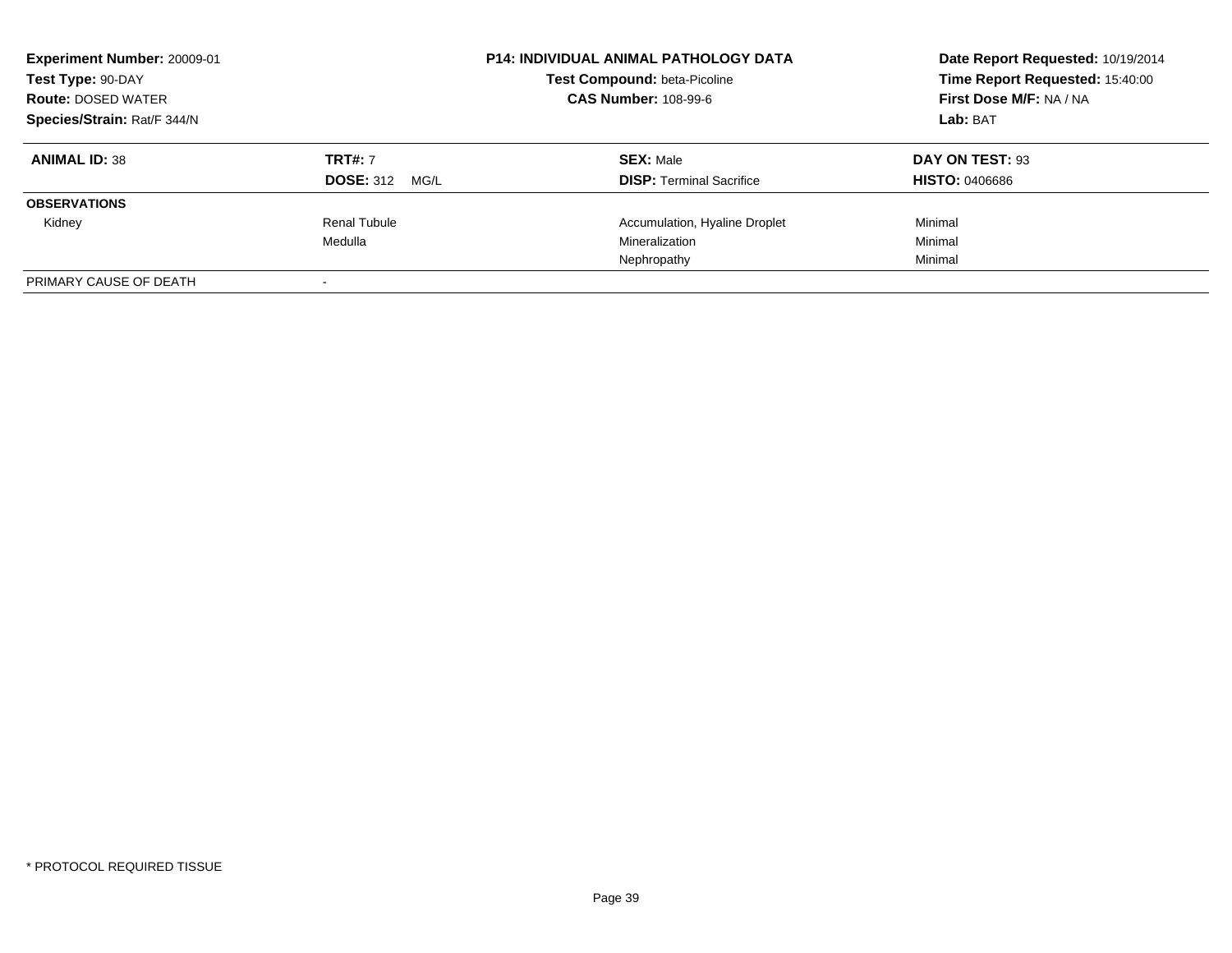| Experiment Number: 20009-01<br>Test Type: 90-DAY |                          | <b>P14: INDIVIDUAL ANIMAL PATHOLOGY DATA</b><br><b>Test Compound: beta-Picoline</b> | Date Report Requested: 10/19/2014<br>Time Report Requested: 15:40:00 |
|--------------------------------------------------|--------------------------|-------------------------------------------------------------------------------------|----------------------------------------------------------------------|
| <b>Route: DOSED WATER</b>                        |                          | <b>CAS Number: 108-99-6</b>                                                         | First Dose M/F: NA / NA                                              |
| Species/Strain: Rat/F 344/N                      |                          |                                                                                     | Lab: BAT                                                             |
| <b>ANIMAL ID: 39</b>                             | <b>TRT#: 7</b>           | <b>SEX: Male</b>                                                                    | DAY ON TEST: 93                                                      |
|                                                  | <b>DOSE: 312</b><br>MG/L | <b>DISP: Terminal Sacrifice</b>                                                     | <b>HISTO: 0406687</b>                                                |
| <b>OBSERVATIONS</b>                              |                          |                                                                                     |                                                                      |
| Kidney                                           | Renal Tubule             | Accumulation, Hyaline Droplet                                                       | Minimal                                                              |
|                                                  |                          | Nephropathy                                                                         | Minimal                                                              |
| PRIMARY CAUSE OF DEATH                           |                          |                                                                                     |                                                                      |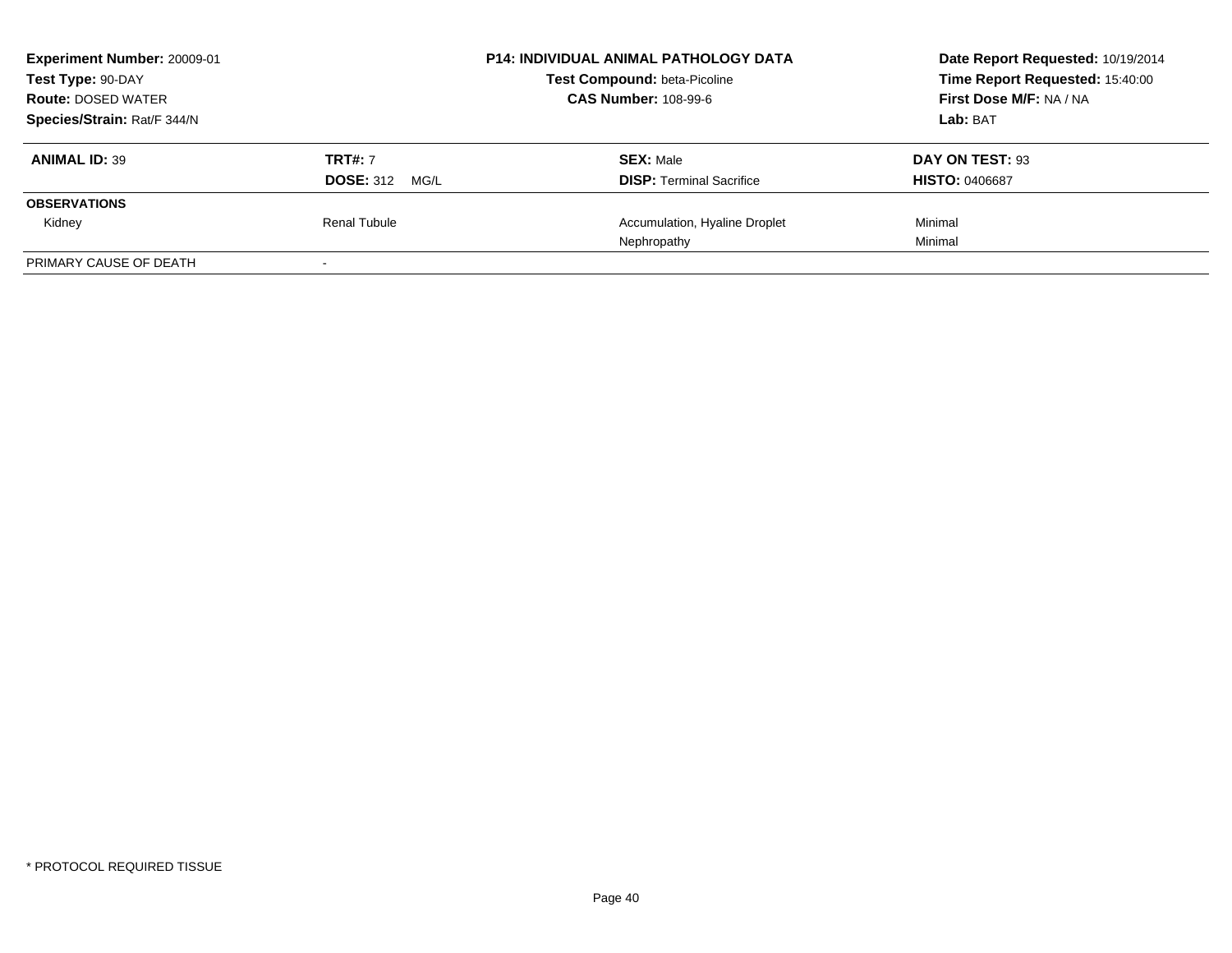| Experiment Number: 20009-01<br>Test Type: 90-DAY<br><b>Route: DOSED WATER</b> |                       | <b>P14: INDIVIDUAL ANIMAL PATHOLOGY DATA</b><br>Test Compound: beta-Picoline<br><b>CAS Number: 108-99-6</b> | Date Report Requested: 10/19/2014<br>Time Report Requested: 15:40:00<br>First Dose M/F: NA / NA |
|-------------------------------------------------------------------------------|-----------------------|-------------------------------------------------------------------------------------------------------------|-------------------------------------------------------------------------------------------------|
|                                                                               |                       |                                                                                                             |                                                                                                 |
| Species/Strain: Rat/F 344/N                                                   |                       |                                                                                                             | Lab: BAT                                                                                        |
| <b>ANIMAL ID: 40</b>                                                          | <b>TRT#: 7</b>        | <b>SEX: Male</b>                                                                                            | DAY ON TEST: 93                                                                                 |
|                                                                               | <b>DOSE: 312 MG/L</b> | <b>DISP:</b> Terminal Sacrifice                                                                             | <b>HISTO: 0406688</b>                                                                           |
| <b>OBSERVATIONS</b>                                                           |                       |                                                                                                             |                                                                                                 |
| Kidney                                                                        | Renal Tubule          | Accumulation, Hyaline Droplet                                                                               | Minimal                                                                                         |
|                                                                               |                       | Nephropathy                                                                                                 | Minimal                                                                                         |
| PRIMARY CAUSE OF DEATH                                                        |                       |                                                                                                             |                                                                                                 |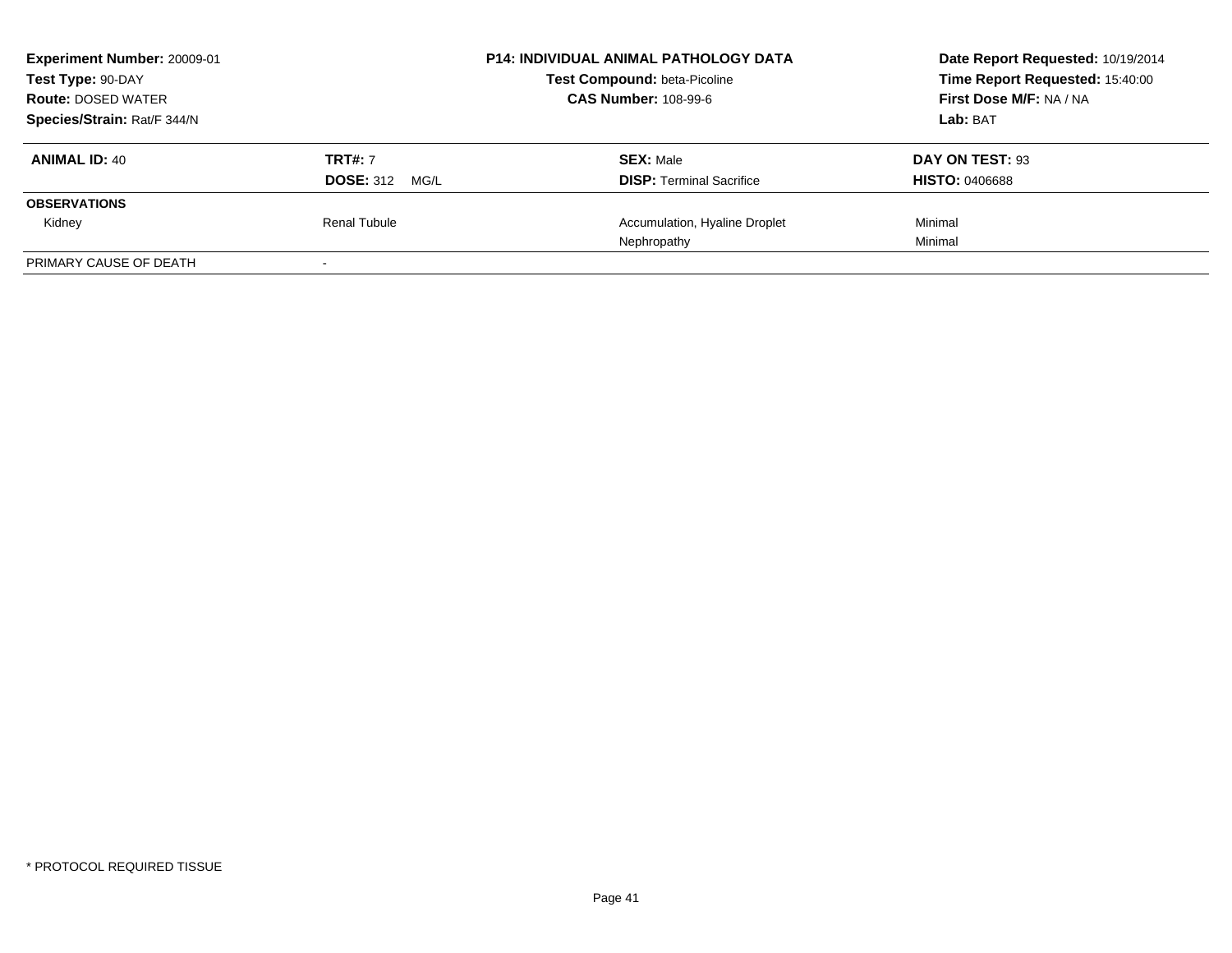| Experiment Number: 20009-01<br>Test Type: 90-DAY | <b>P14: INDIVIDUAL ANIMAL PATHOLOGY DATA</b><br><b>Test Compound: beta-Picoline</b> |                                 | Date Report Requested: 10/19/2014<br>Time Report Requested: 15:40:00 |
|--------------------------------------------------|-------------------------------------------------------------------------------------|---------------------------------|----------------------------------------------------------------------|
| <b>Route: DOSED WATER</b>                        |                                                                                     | <b>CAS Number: 108-99-6</b>     | First Dose M/F: NA / NA                                              |
| Species/Strain: Rat/F 344/N                      |                                                                                     |                                 | Lab: BAT                                                             |
| <b>ANIMAL ID: 41</b>                             | <b>TRT#: 9</b>                                                                      | <b>SEX: Male</b>                | DAY ON TEST: 93                                                      |
|                                                  | <b>DOSE: 625</b><br>MG/L                                                            | <b>DISP: Terminal Sacrifice</b> | <b>HISTO: 0406689</b>                                                |
| <b>OBSERVATIONS</b>                              |                                                                                     |                                 |                                                                      |
| * Kidney                                         | Renal Tubule                                                                        | Accumulation, Hyaline Droplet   | Minimal                                                              |
|                                                  |                                                                                     | Nephropathy                     | Mild                                                                 |
| PRIMARY CAUSE OF DEATH                           |                                                                                     |                                 |                                                                      |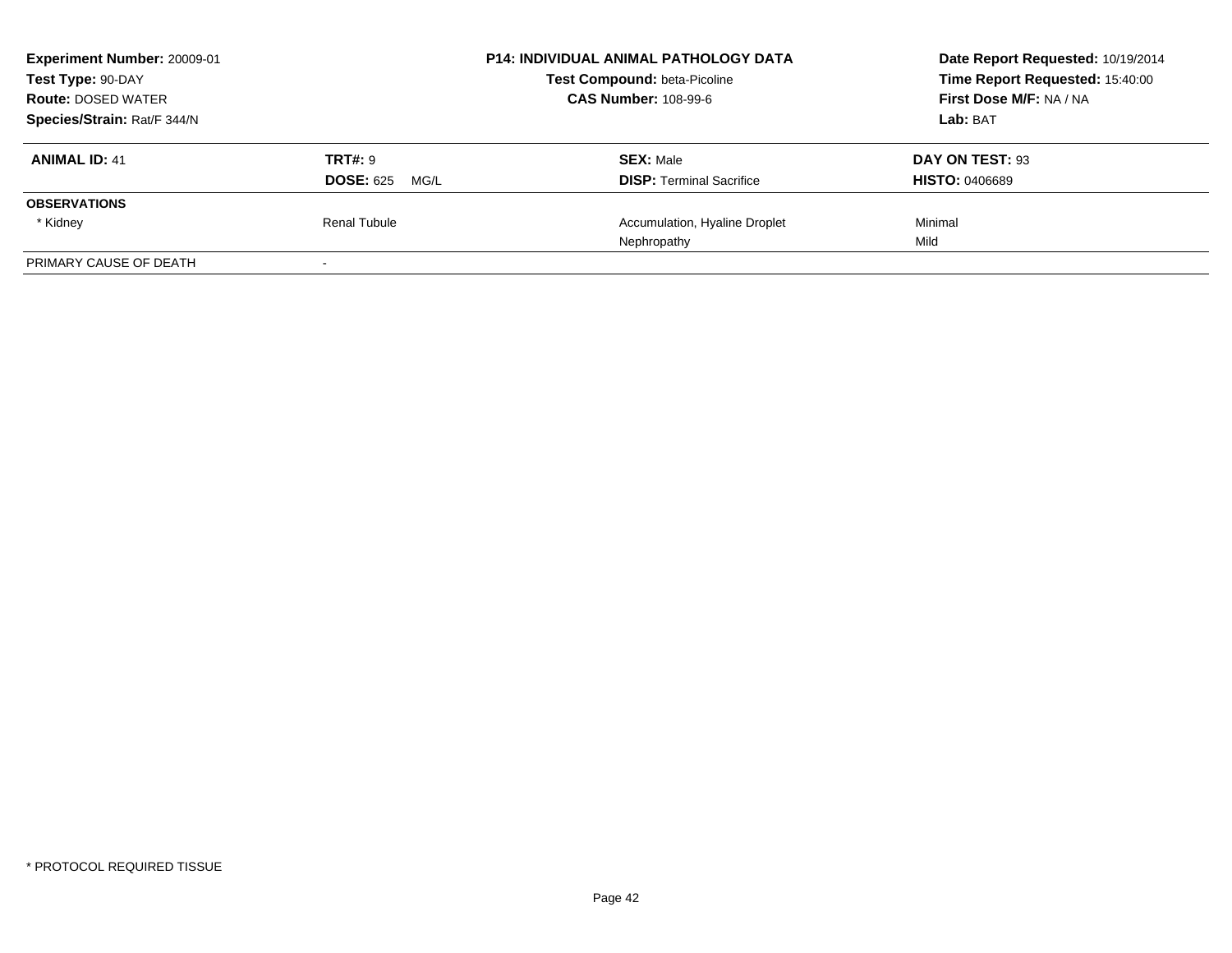| Experiment Number: 20009-01 | <b>P14: INDIVIDUAL ANIMAL PATHOLOGY DATA</b> |                                     | Date Report Requested: 10/19/2014 |
|-----------------------------|----------------------------------------------|-------------------------------------|-----------------------------------|
| Test Type: 90-DAY           |                                              | <b>Test Compound: beta-Picoline</b> | Time Report Requested: 15:40:00   |
| <b>Route: DOSED WATER</b>   |                                              | <b>CAS Number: 108-99-6</b>         | First Dose M/F: NA / NA           |
| Species/Strain: Rat/F 344/N |                                              |                                     | Lab: BAT                          |
| <b>ANIMAL ID: 42</b>        | <b>TRT#: 9</b>                               | <b>SEX: Male</b>                    | DAY ON TEST: 93                   |
|                             | <b>DOSE: 625</b><br>MG/L                     | <b>DISP: Terminal Sacrifice</b>     | <b>HISTO: 0406690</b>             |
| <b>OBSERVATIONS</b>         |                                              |                                     |                                   |
| * Kidney                    | Renal Tubule                                 | Accumulation, Hyaline Droplet       | Minimal                           |
|                             |                                              | Nephropathy                         | Mild                              |
| PRIMARY CAUSE OF DEATH      |                                              |                                     |                                   |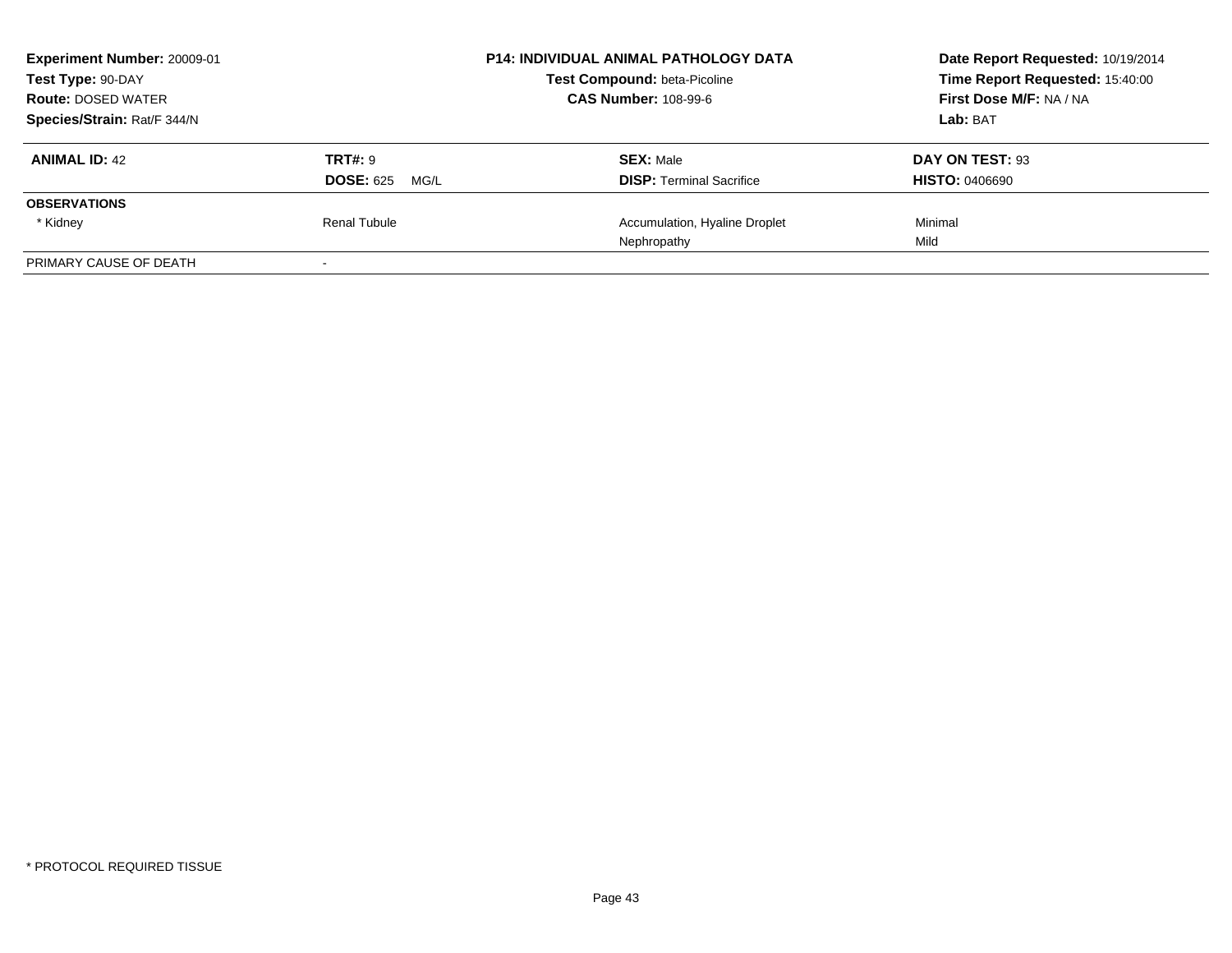| Experiment Number: 20009-01<br>Test Type: 90-DAY<br><b>Route: DOSED WATER</b><br>Species/Strain: Rat/F 344/N |                                            | <b>P14: INDIVIDUAL ANIMAL PATHOLOGY DATA</b><br>Test Compound: beta-Picoline<br><b>CAS Number: 108-99-6</b> | Date Report Requested: 10/19/2014<br>Time Report Requested: 15:40:00<br>First Dose M/F: NA / NA<br>Lab: BAT |
|--------------------------------------------------------------------------------------------------------------|--------------------------------------------|-------------------------------------------------------------------------------------------------------------|-------------------------------------------------------------------------------------------------------------|
| <b>ANIMAL ID: 43</b>                                                                                         | <b>TRT#: 9</b><br><b>DOSE: 625</b><br>MG/L | <b>SEX: Male</b><br><b>DISP:</b> Terminal Sacrifice                                                         | DAY ON TEST: 93<br><b>HISTO: 0406691</b>                                                                    |
| <b>OBSERVATIONS</b>                                                                                          |                                            |                                                                                                             |                                                                                                             |
| * Kidney                                                                                                     | Renal Tubule<br>Medulla                    | Accumulation, Hyaline Droplet<br>Mineralization<br>Nephropathy                                              | Minimal<br>Minimal<br>Mild                                                                                  |
| PRIMARY CAUSE OF DEATH                                                                                       |                                            |                                                                                                             |                                                                                                             |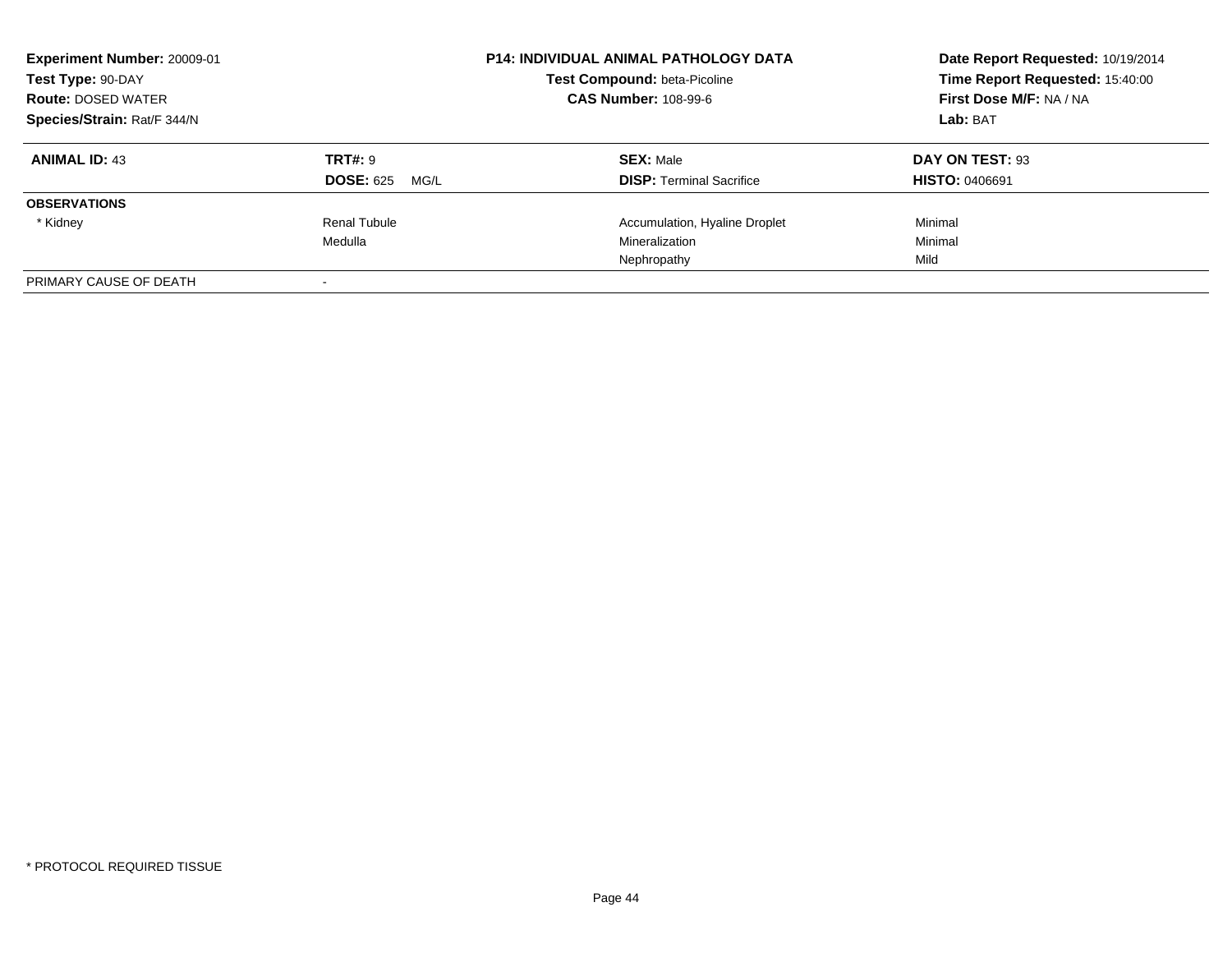| Experiment Number: 20009-01<br>Test Type: 90-DAY<br><b>Route: DOSED WATER</b><br>Species/Strain: Rat/F 344/N |                                            | <b>P14: INDIVIDUAL ANIMAL PATHOLOGY DATA</b><br>Test Compound: beta-Picoline<br><b>CAS Number: 108-99-6</b> | Date Report Requested: 10/19/2014<br>Time Report Requested: 15:40:00<br>First Dose M/F: NA / NA<br>Lab: BAT |
|--------------------------------------------------------------------------------------------------------------|--------------------------------------------|-------------------------------------------------------------------------------------------------------------|-------------------------------------------------------------------------------------------------------------|
| <b>ANIMAL ID: 44</b>                                                                                         | <b>TRT#: 9</b><br><b>DOSE: 625</b><br>MG/L | <b>SEX: Male</b><br><b>DISP:</b> Terminal Sacrifice                                                         | DAY ON TEST: 93<br><b>HISTO: 0406692</b>                                                                    |
| <b>OBSERVATIONS</b>                                                                                          |                                            |                                                                                                             |                                                                                                             |
| * Kidney                                                                                                     | Renal Tubule<br>Medulla                    | Accumulation, Hyaline Droplet<br>Mineralization<br>Nephropathy                                              | Minimal<br>Minimal<br>Mild                                                                                  |
| PRIMARY CAUSE OF DEATH                                                                                       |                                            |                                                                                                             |                                                                                                             |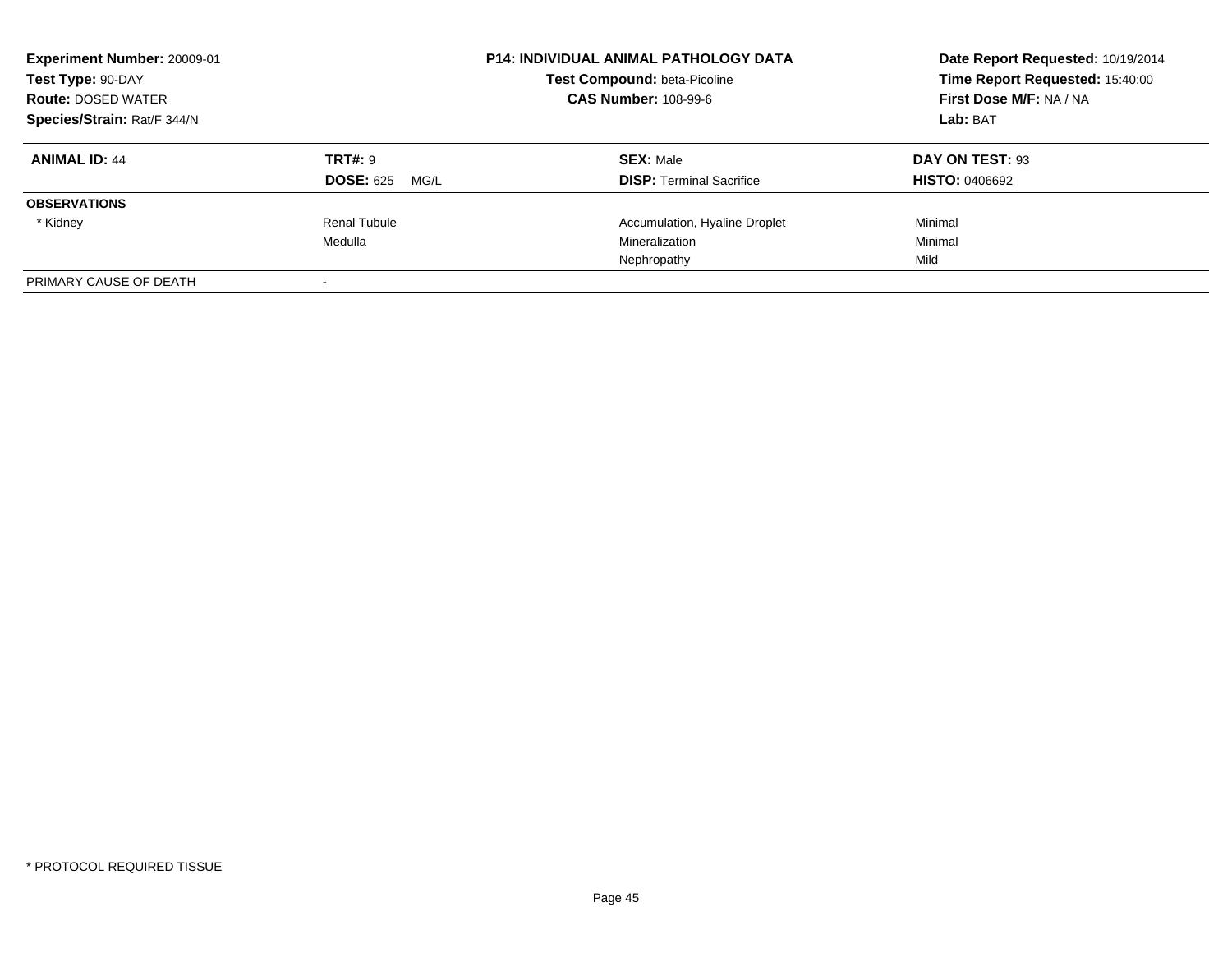| Experiment Number: 20009-01<br>Test Type: 90-DAY<br><b>Route: DOSED WATER</b> |                                            | <b>P14: INDIVIDUAL ANIMAL PATHOLOGY DATA</b><br>Test Compound: beta-Picoline<br><b>CAS Number: 108-99-6</b> | Date Report Requested: 10/19/2014<br>Time Report Requested: 15:40:00<br>First Dose M/F: NA / NA |
|-------------------------------------------------------------------------------|--------------------------------------------|-------------------------------------------------------------------------------------------------------------|-------------------------------------------------------------------------------------------------|
| Species/Strain: Rat/F 344/N                                                   |                                            |                                                                                                             | Lab: BAT                                                                                        |
| <b>ANIMAL ID: 45</b>                                                          | <b>TRT#: 9</b><br><b>DOSE: 625</b><br>MG/L | <b>SEX: Male</b><br><b>DISP:</b> Terminal Sacrifice                                                         | DAY ON TEST: 93<br><b>HISTO: 0406693</b>                                                        |
| <b>OBSERVATIONS</b>                                                           |                                            |                                                                                                             |                                                                                                 |
| * Kidney                                                                      | Renal Tubule                               | Accumulation, Hyaline Droplet<br>Nephropathy                                                                | Minimal<br>Mild                                                                                 |
| PRIMARY CAUSE OF DEATH                                                        |                                            |                                                                                                             |                                                                                                 |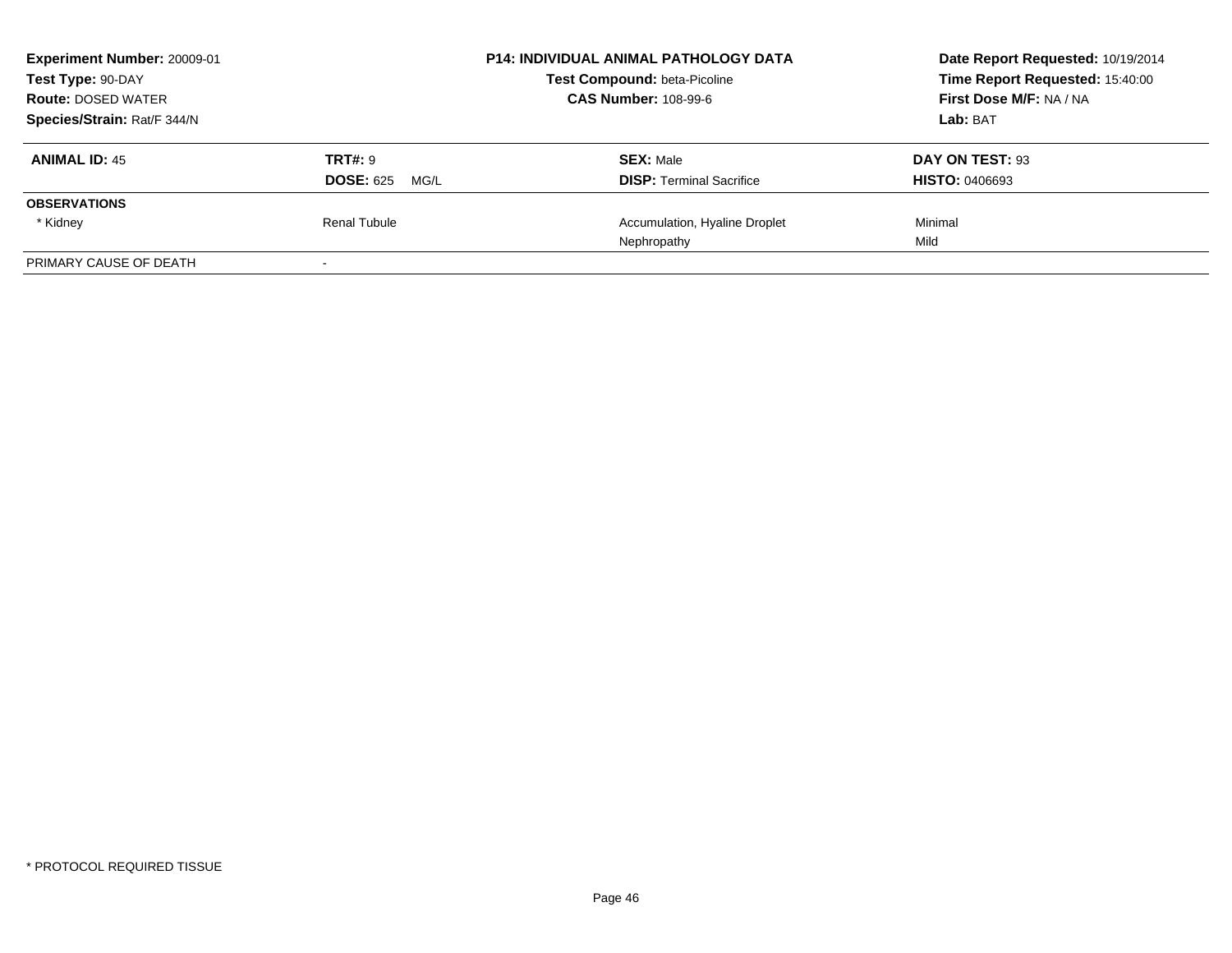| Experiment Number: 20009-01<br>Test Type: 90-DAY |                          | <b>P14: INDIVIDUAL ANIMAL PATHOLOGY DATA</b><br><b>Test Compound: beta-Picoline</b> | Date Report Requested: 10/19/2014<br>Time Report Requested: 15:40:00 |
|--------------------------------------------------|--------------------------|-------------------------------------------------------------------------------------|----------------------------------------------------------------------|
| <b>Route: DOSED WATER</b>                        |                          | <b>CAS Number: 108-99-6</b>                                                         | First Dose M/F: NA / NA                                              |
| Species/Strain: Rat/F 344/N                      |                          |                                                                                     | Lab: BAT                                                             |
| <b>ANIMAL ID: 46</b>                             | <b>TRT#: 9</b>           | <b>SEX: Male</b>                                                                    | DAY ON TEST: 93                                                      |
|                                                  | <b>DOSE: 625</b><br>MG/L | <b>DISP: Terminal Sacrifice</b>                                                     | <b>HISTO: 0406694</b>                                                |
| <b>OBSERVATIONS</b>                              |                          |                                                                                     |                                                                      |
| * Kidney                                         | Renal Tubule             | Accumulation, Hyaline Droplet                                                       | Minimal                                                              |
|                                                  |                          | Nephropathy                                                                         | Moderate                                                             |
| PRIMARY CAUSE OF DEATH                           |                          |                                                                                     |                                                                      |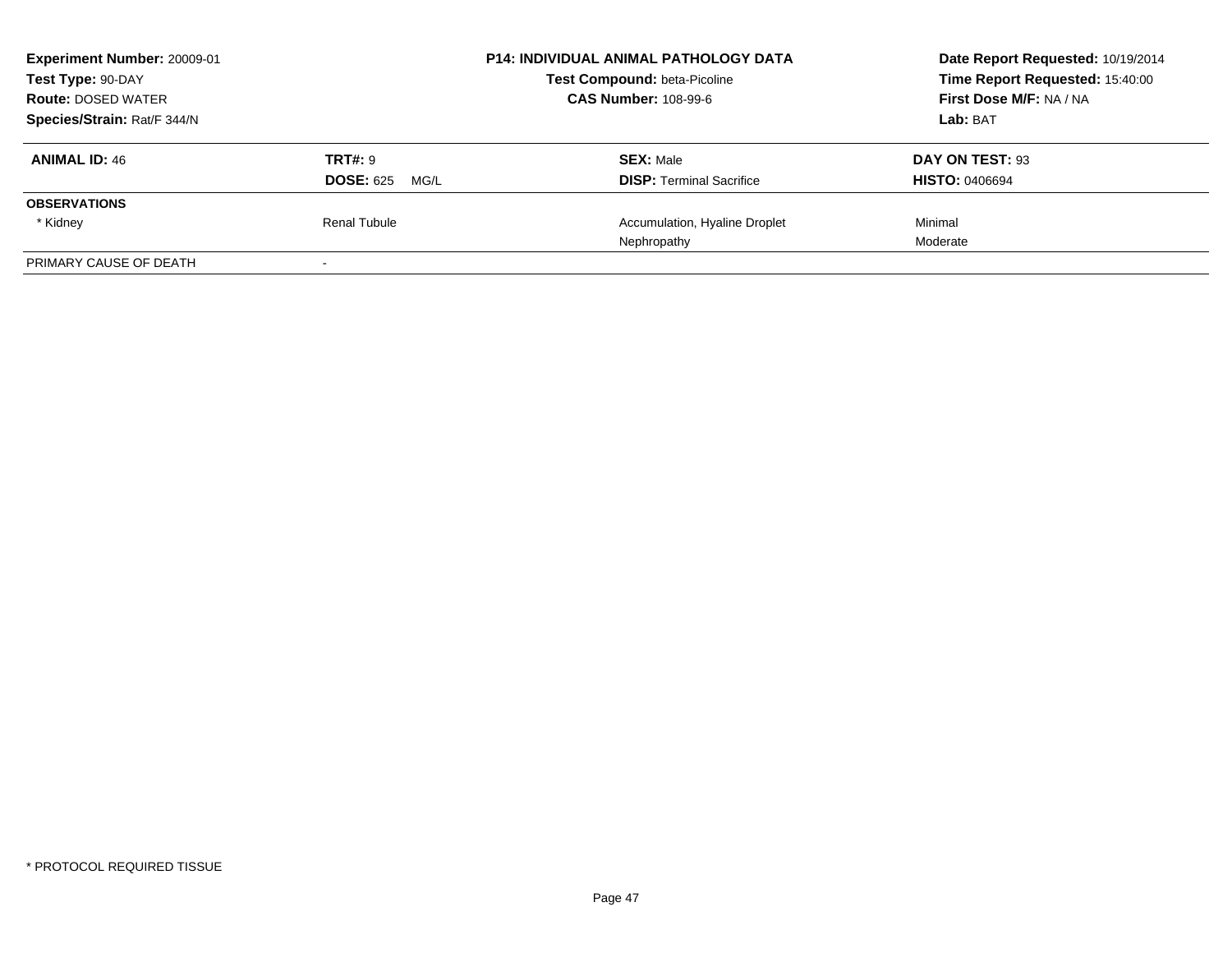| Experiment Number: 20009-01<br>Test Type: 90-DAY<br><b>Route: DOSED WATER</b> |                                            | <b>P14: INDIVIDUAL ANIMAL PATHOLOGY DATA</b><br>Test Compound: beta-Picoline<br><b>CAS Number: 108-99-6</b> | Date Report Requested: 10/19/2014<br>Time Report Requested: 15:40:00<br>First Dose M/F: NA / NA |  |
|-------------------------------------------------------------------------------|--------------------------------------------|-------------------------------------------------------------------------------------------------------------|-------------------------------------------------------------------------------------------------|--|
| Species/Strain: Rat/F 344/N                                                   |                                            |                                                                                                             | Lab: BAT                                                                                        |  |
| <b>ANIMAL ID: 47</b>                                                          | <b>TRT#: 9</b><br><b>DOSE: 625</b><br>MG/L | <b>SEX: Male</b><br><b>DISP:</b> Terminal Sacrifice                                                         | DAY ON TEST: 93<br><b>HISTO: 0406695</b>                                                        |  |
| <b>OBSERVATIONS</b>                                                           |                                            |                                                                                                             |                                                                                                 |  |
| * Kidney                                                                      | Renal Tubule                               | Accumulation, Hyaline Droplet<br>Nephropathy                                                                | Minimal<br>Mild                                                                                 |  |
| PRIMARY CAUSE OF DEATH                                                        |                                            |                                                                                                             |                                                                                                 |  |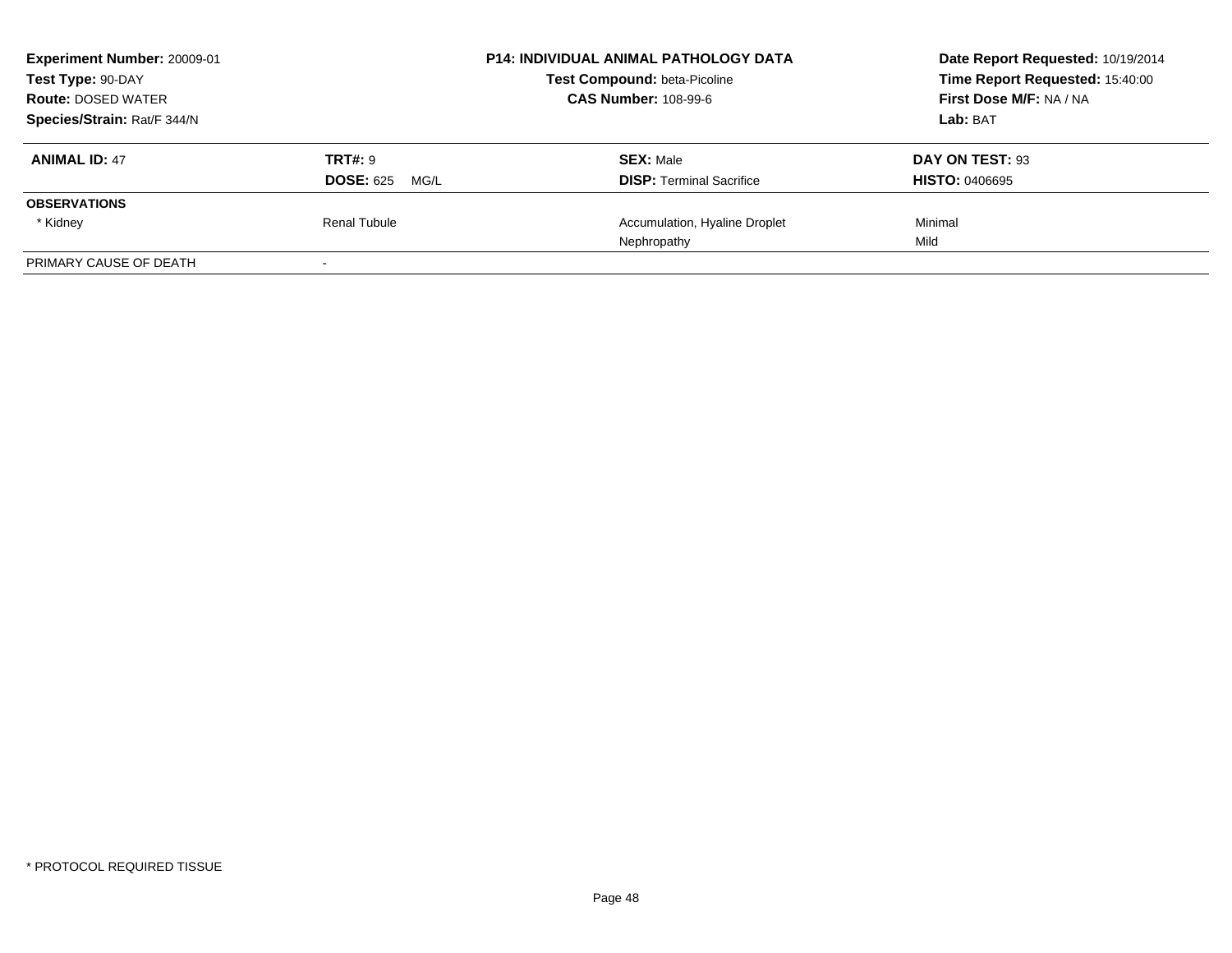| Experiment Number: 20009-01<br>Test Type: 90-DAY |                          | <b>P14: INDIVIDUAL ANIMAL PATHOLOGY DATA</b><br><b>Test Compound: beta-Picoline</b> | Date Report Requested: 10/19/2014<br>Time Report Requested: 15:40:00 |
|--------------------------------------------------|--------------------------|-------------------------------------------------------------------------------------|----------------------------------------------------------------------|
| <b>Route: DOSED WATER</b>                        |                          | <b>CAS Number: 108-99-6</b>                                                         | First Dose M/F: NA / NA                                              |
| Species/Strain: Rat/F 344/N                      |                          |                                                                                     | Lab: BAT                                                             |
| <b>ANIMAL ID: 48</b>                             | <b>TRT#: 9</b>           | <b>SEX: Male</b>                                                                    | DAY ON TEST: 93                                                      |
|                                                  | <b>DOSE: 625</b><br>MG/L | <b>DISP: Terminal Sacrifice</b>                                                     | <b>HISTO: 0406696</b>                                                |
| <b>OBSERVATIONS</b>                              |                          |                                                                                     |                                                                      |
| * Kidney                                         | Renal Tubule             | Accumulation, Hyaline Droplet                                                       | Minimal                                                              |
|                                                  |                          | Nephropathy                                                                         | Moderate                                                             |
| PRIMARY CAUSE OF DEATH                           |                          |                                                                                     |                                                                      |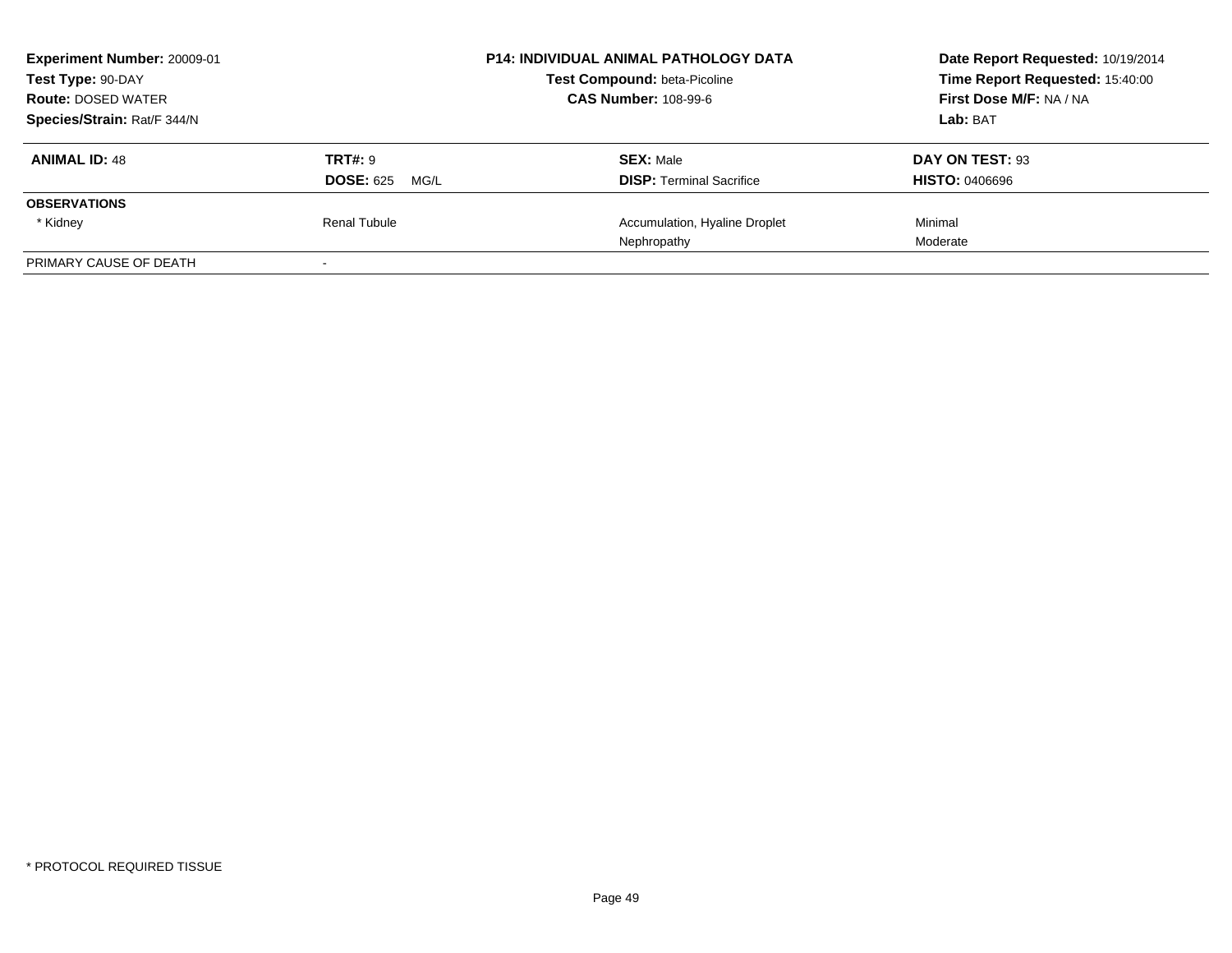| Experiment Number: 20009-01<br>Test Type: 90-DAY<br><b>Route: DOSED WATER</b><br>Species/Strain: Rat/F 344/N |                          | <b>P14: INDIVIDUAL ANIMAL PATHOLOGY DATA</b><br><b>Test Compound: beta-Picoline</b> | Date Report Requested: 10/19/2014<br>Time Report Requested: 15:40:00 |
|--------------------------------------------------------------------------------------------------------------|--------------------------|-------------------------------------------------------------------------------------|----------------------------------------------------------------------|
|                                                                                                              |                          | <b>CAS Number: 108-99-6</b>                                                         | First Dose M/F: NA / NA                                              |
|                                                                                                              |                          |                                                                                     | Lab: BAT                                                             |
| <b>ANIMAL ID: 49</b>                                                                                         | <b>TRT#: 9</b>           | <b>SEX: Male</b>                                                                    | DAY ON TEST: 93                                                      |
|                                                                                                              | <b>DOSE: 625</b><br>MG/L | <b>DISP: Terminal Sacrifice</b>                                                     | <b>HISTO: 0406697</b>                                                |
| <b>OBSERVATIONS</b>                                                                                          |                          |                                                                                     |                                                                      |
| * Kidney                                                                                                     | Renal Tubule             | Accumulation, Hyaline Droplet                                                       | Minimal                                                              |
|                                                                                                              |                          | Nephropathy                                                                         | Mild                                                                 |
| PRIMARY CAUSE OF DEATH                                                                                       |                          |                                                                                     |                                                                      |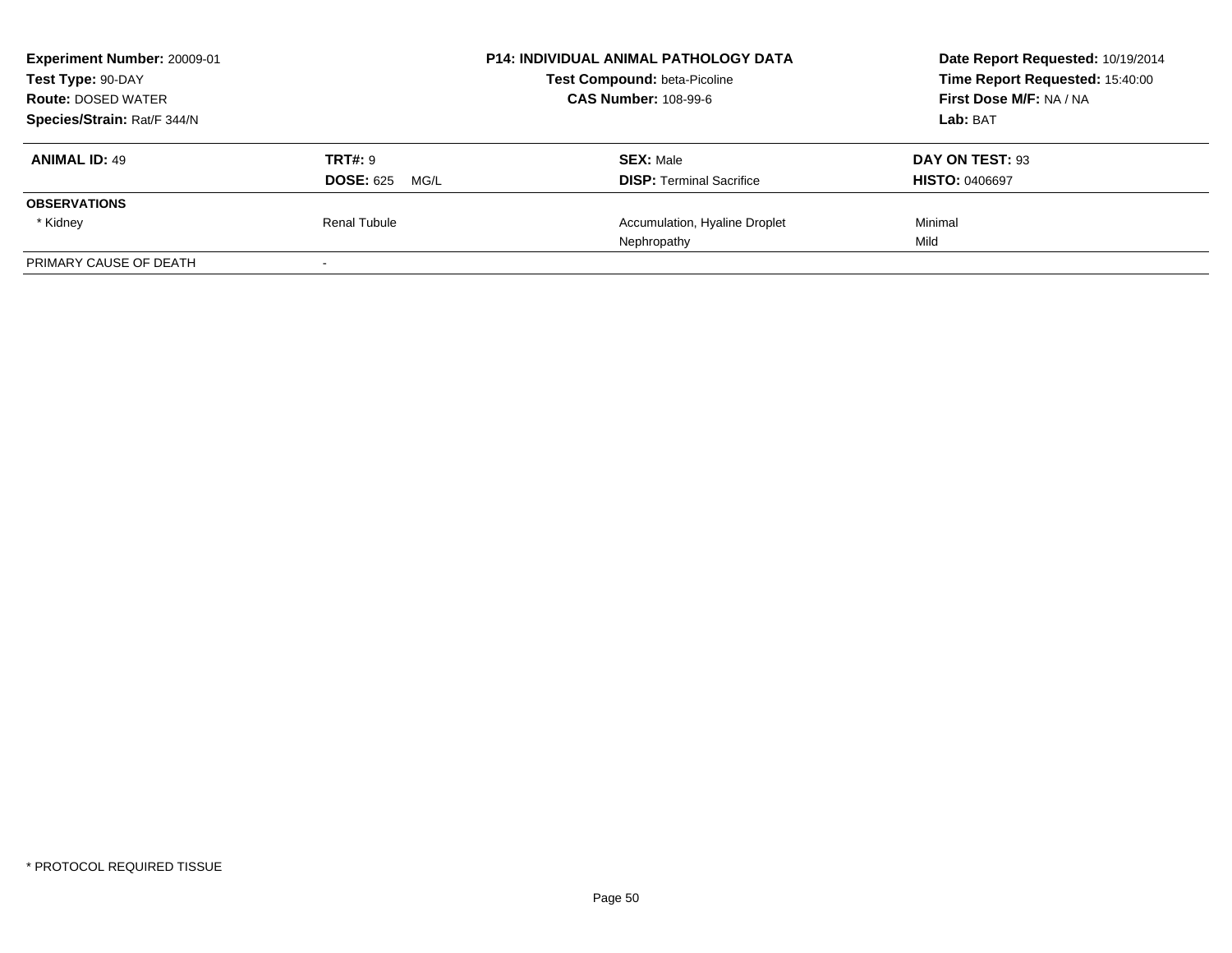|                                     | <b>P14: INDIVIDUAL ANIMAL PATHOLOGY DATA</b><br>Test Compound: beta-Picoline<br><b>CAS Number: 108-99-6</b> | Date Report Requested: 10/19/2014<br>Time Report Requested: 15:40:00<br>First Dose M/F: NA / NA<br>Lab: BAT |
|-------------------------------------|-------------------------------------------------------------------------------------------------------------|-------------------------------------------------------------------------------------------------------------|
| TRT#: 9<br><b>DOSE: 625</b><br>MG/L | <b>SEX: Male</b><br><b>DISP:</b> Terminal Sacrifice                                                         | DAY ON TEST: 93<br><b>HISTO: 0406698</b>                                                                    |
|                                     |                                                                                                             |                                                                                                             |
| Renal Tubule<br>Medulla             | Accumulation, Hyaline Droplet<br>Mineralization                                                             | Minimal<br>Minimal                                                                                          |
|                                     | Nephropathy                                                                                                 | Mild                                                                                                        |
|                                     |                                                                                                             |                                                                                                             |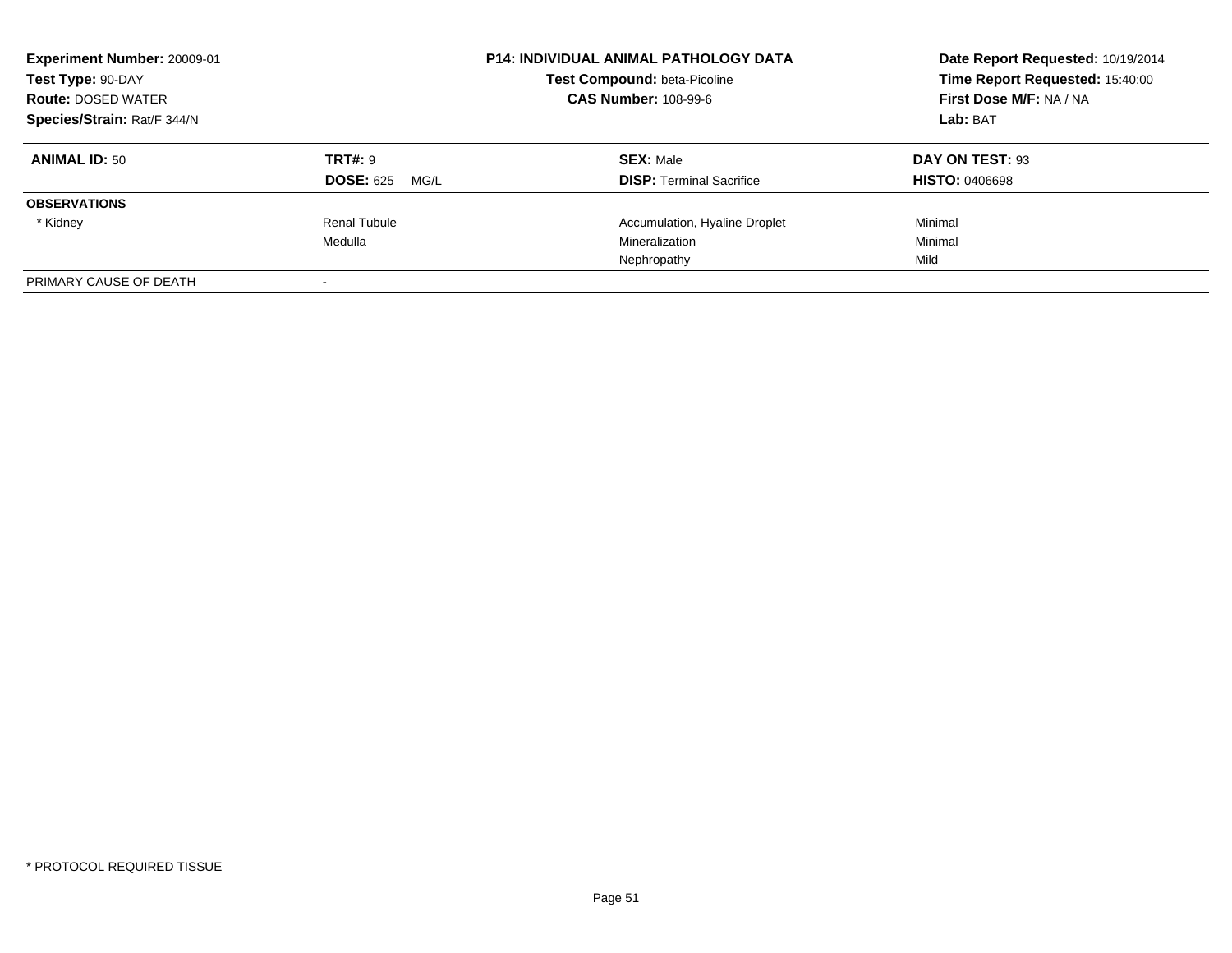| <b>Experiment Number: 20009-01</b><br>Test Type: 90-DAY<br><b>Route: DOSED WATER</b><br>Species/Strain: Rat/F 344/N |                                              | <b>P14: INDIVIDUAL ANIMAL PATHOLOGY DATA</b><br>Test Compound: beta-Picoline<br><b>CAS Number: 108-99-6</b> | Date Report Requested: 10/19/2014<br>Time Report Requested: 15:40:00<br>First Dose M/F: NA / NA<br>Lab: BAT |
|---------------------------------------------------------------------------------------------------------------------|----------------------------------------------|-------------------------------------------------------------------------------------------------------------|-------------------------------------------------------------------------------------------------------------|
| <b>ANIMAL ID: 51</b>                                                                                                | <b>TRT#: 11</b><br><b>DOSE: 1250</b><br>MG/L | <b>SEX: Male</b><br><b>DISP: Terminal Sacrifice</b>                                                         | DAY ON TEST: 93<br><b>HISTO: 0406699</b>                                                                    |
|                                                                                                                     |                                              | ORGAN AND ACCOUNTABLE SITE STATUS                                                                           |                                                                                                             |
| <b>NORMAL</b>                                                                                                       |                                              |                                                                                                             |                                                                                                             |
| * Adrenal Cortex                                                                                                    | * Adrenal Medulla                            | * Blood Vessel                                                                                              | * Bone                                                                                                      |
| * Bone Marrow                                                                                                       | * Brain                                      | * Epididymis                                                                                                | * Esophagus                                                                                                 |
| * Eye                                                                                                               | * Harderian Gland                            | * Intestine Large, Cecum                                                                                    | * Intestine Large, Colon                                                                                    |
| * Intestine Large, Rectum                                                                                           | * Intestine Small, Duodenum                  | * Intestine Small. Ileum                                                                                    | * Intestine Small, Jejunum                                                                                  |
| * Islets, Pancreatic                                                                                                | * Lymph Node, Mesenteric                     | * Mammary Gland                                                                                             | * Nose                                                                                                      |
| * Pancreas                                                                                                          | * Parathyroid Gland                          | * Pituitary Gland                                                                                           | * Prostate                                                                                                  |
| * Salivary Glands                                                                                                   | * Seminal Vesicle                            | * Skin                                                                                                      | * Spleen                                                                                                    |
| * Stomach, Forestomach                                                                                              | * Stomach, Glandular                         | * Testes                                                                                                    | * Thymus                                                                                                    |
| * Thyroid Gland                                                                                                     | * Trachea                                    | * Urinary Bladder                                                                                           |                                                                                                             |
| <b>MISSING</b>                                                                                                      |                                              |                                                                                                             |                                                                                                             |
| * Lymph Node, Mandibular                                                                                            |                                              |                                                                                                             |                                                                                                             |
| <b>OBSERVATIONS</b>                                                                                                 |                                              |                                                                                                             |                                                                                                             |
| * Heart                                                                                                             |                                              | Cardiomyopathy                                                                                              | Minimal                                                                                                     |
| * Kidney                                                                                                            | <b>Renal Tubule</b>                          | Accumulation, Hyaline Droplet                                                                               | Mild                                                                                                        |
|                                                                                                                     |                                              | Nephropathy                                                                                                 | Moderate                                                                                                    |
| * Liver                                                                                                             |                                              | Inflammation                                                                                                | Chronic Active, Minimal                                                                                     |
| * Lung                                                                                                              |                                              | Inflammation                                                                                                | Chronic Active, Minimal                                                                                     |
| * Preputial Gland                                                                                                   |                                              | Inflammation                                                                                                | Chronic Active, Minimal                                                                                     |
| PRIMARY CAUSE OF DEATH                                                                                              |                                              |                                                                                                             |                                                                                                             |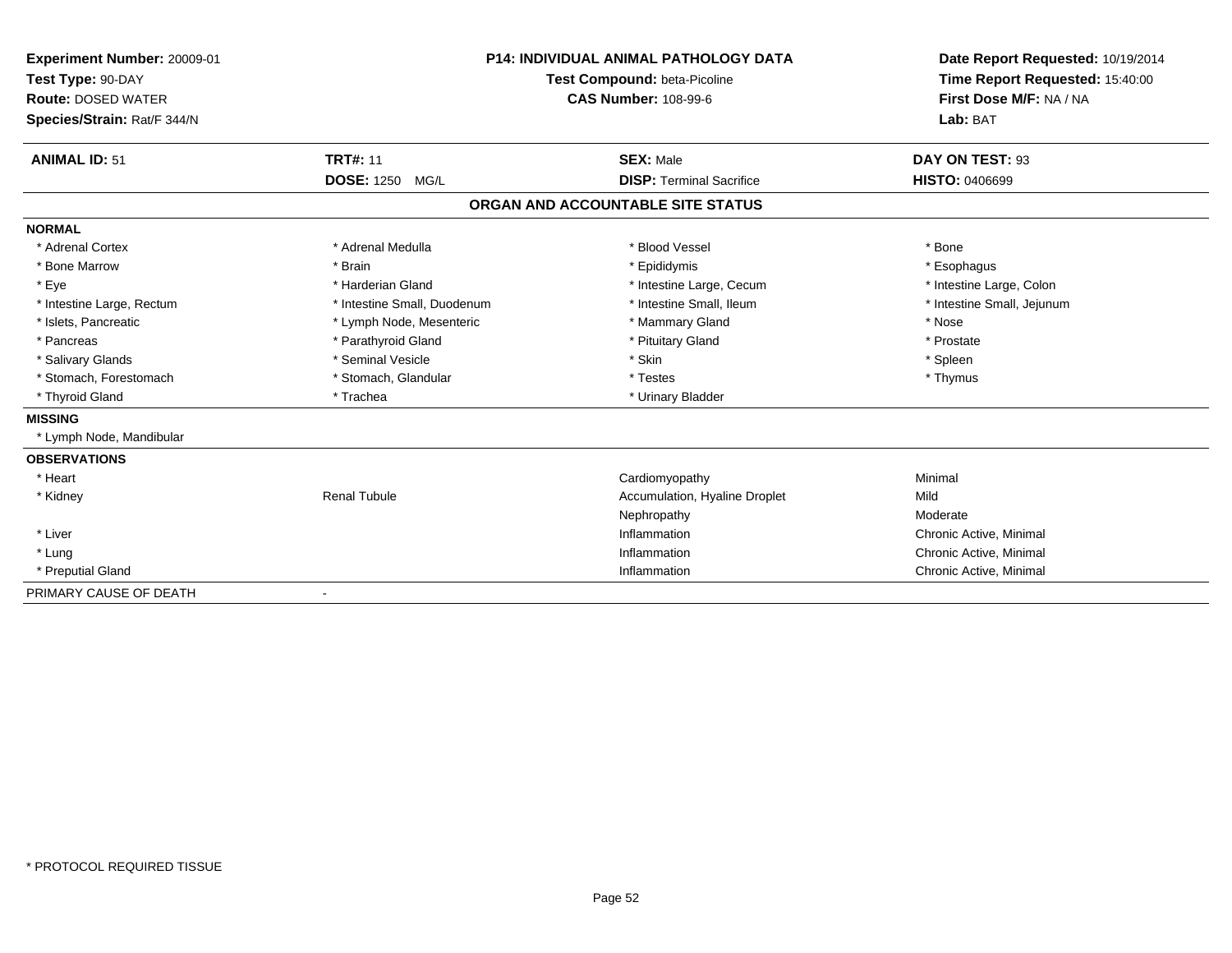| Experiment Number: 20009-01<br>Test Type: 90-DAY |                           | P14: INDIVIDUAL ANIMAL PATHOLOGY DATA<br>Test Compound: beta-Picoline | Date Report Requested: 10/19/2014<br>Time Report Requested: 15:40:00<br>First Dose M/F: NA / NA |
|--------------------------------------------------|---------------------------|-----------------------------------------------------------------------|-------------------------------------------------------------------------------------------------|
| <b>Route: DOSED WATER</b>                        |                           | <b>CAS Number: 108-99-6</b>                                           |                                                                                                 |
|                                                  |                           |                                                                       | Lab: BAT                                                                                        |
| Species/Strain: Rat/F 344/N                      |                           |                                                                       |                                                                                                 |
| <b>ANIMAL ID: 52</b>                             | <b>TRT#: 11</b>           | <b>SEX: Male</b>                                                      | DAY ON TEST: 93                                                                                 |
|                                                  | <b>DOSE: 1250</b><br>MG/L | <b>DISP: Terminal Sacrifice</b>                                       | <b>HISTO: 0406700</b>                                                                           |
|                                                  |                           | ORGAN AND ACCOUNTABLE SITE STATUS                                     |                                                                                                 |
| <b>NORMAL</b>                                    |                           |                                                                       |                                                                                                 |
| * Adrenal Cortex                                 | * Adrenal Medulla         | * Blood Vessel                                                        | * Bone                                                                                          |
| * Bone Marrow                                    | * Brain                   | * Esophagus                                                           | * Eye                                                                                           |
| * Harderian Gland                                | * Intestine Large, Cecum  | * Intestine Large, Colon                                              | * Intestine Large, Rectum                                                                       |
| * Intestine Small, Duodenum                      | * Intestine Small. Ileum  | * Intestine Small, Jejunum                                            | * Islets, Pancreatic                                                                            |
| * Lung                                           | * Lymph Node, Mesenteric  | * Mammary Gland                                                       | * Nose                                                                                          |
| * Parathyroid Gland                              | * Pituitary Gland         | * Prostate                                                            | * Salivary Glands                                                                               |
| * Seminal Vesicle                                | * Skin                    | * Spleen                                                              | * Stomach, Forestomach                                                                          |
| * Stomach, Glandular                             | * Testes                  | * Thymus                                                              | * Thyroid Gland                                                                                 |
| * Trachea                                        | * Urinary Bladder         |                                                                       |                                                                                                 |
| <b>MISSING</b>                                   |                           |                                                                       |                                                                                                 |
| * Lymph Node, Mandibular                         |                           |                                                                       |                                                                                                 |
| <b>OBSERVATIONS</b>                              |                           |                                                                       |                                                                                                 |
| * Epididymis                                     |                           | <b>Infiltration Cellular</b>                                          | Mononuclear CI, Minimal                                                                         |
| * Heart                                          |                           | Cardiomyopathy                                                        | Mild                                                                                            |
| * Kidney                                         | <b>Renal Tubule</b>       | Accumulation, Hyaline Droplet                                         | Mild                                                                                            |
|                                                  | Medulla                   | Mineralization                                                        | Minimal                                                                                         |
|                                                  |                           | Nephropathy                                                           | Moderate                                                                                        |
| * Liver                                          |                           | Hematopoietic Cell Proliferation                                      | Minimal                                                                                         |
|                                                  |                           | Inflammation                                                          | Chronic Active, Minimal                                                                         |
| * Pancreas                                       |                           | <b>Infiltration Cellular</b>                                          | Lymphocyte, Minimal                                                                             |
| * Preputial Gland                                |                           | Inflammation                                                          | Chronic Active, Minimal                                                                         |
| PRIMARY CAUSE OF DEATH                           | $\blacksquare$            |                                                                       |                                                                                                 |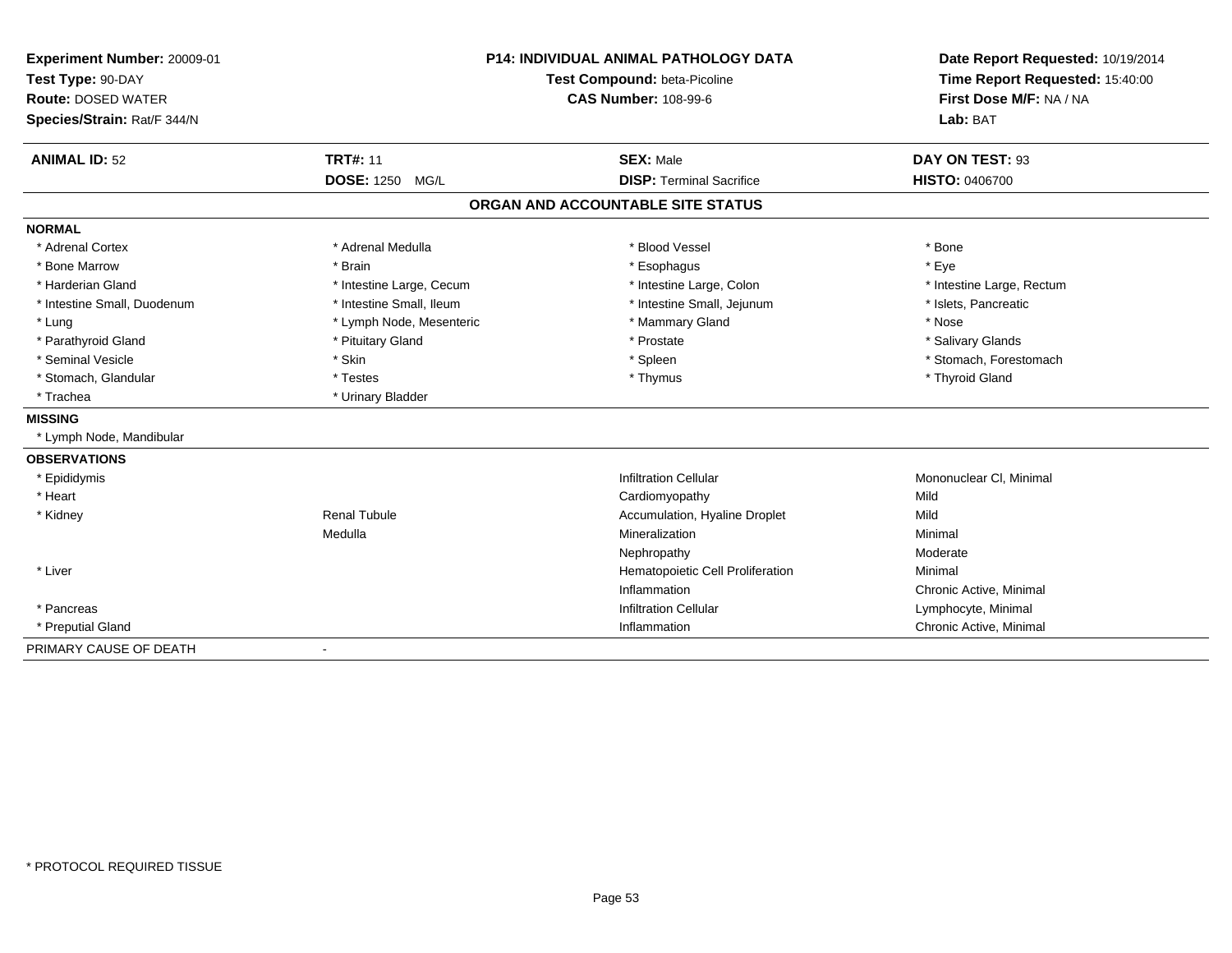| Experiment Number: 20009-01 | P14: INDIVIDUAL ANIMAL PATHOLOGY DATA<br>Test Compound: beta-Picoline |                                   | Date Report Requested: 10/19/2014 |
|-----------------------------|-----------------------------------------------------------------------|-----------------------------------|-----------------------------------|
| Test Type: 90-DAY           |                                                                       |                                   | Time Report Requested: 15:40:00   |
| <b>Route: DOSED WATER</b>   |                                                                       | <b>CAS Number: 108-99-6</b>       | First Dose M/F: NA / NA           |
| Species/Strain: Rat/F 344/N |                                                                       |                                   | Lab: BAT                          |
| <b>ANIMAL ID: 53</b>        | <b>TRT#: 11</b>                                                       | <b>SEX: Male</b>                  | DAY ON TEST: 93                   |
|                             | DOSE: 1250 MG/L                                                       | <b>DISP: Terminal Sacrifice</b>   | <b>HISTO: 0406701</b>             |
|                             |                                                                       | ORGAN AND ACCOUNTABLE SITE STATUS |                                   |
| <b>NORMAL</b>               |                                                                       |                                   |                                   |
| * Adrenal Cortex            | * Adrenal Medulla                                                     | * Blood Vessel                    | * Bone                            |
| * Bone Marrow               | * Brain                                                               | * Epididymis                      | * Esophagus                       |
| * Eye                       | * Harderian Gland                                                     | * Intestine Large, Cecum          | * Intestine Large, Colon          |
| * Intestine Large, Rectum   | * Intestine Small, Duodenum                                           | * Intestine Small. Ileum          | * Intestine Small, Jejunum        |
| * Islets, Pancreatic        | * Lung                                                                | * Lymph Node, Mesenteric          | * Nose                            |
| * Pancreas                  | * Parathyroid Gland                                                   | * Pituitary Gland                 | Pleura                            |
| * Prostate                  | * Salivary Glands                                                     | * Seminal Vesicle                 | * Skin                            |
| * Spleen                    | * Stomach, Forestomach                                                | * Stomach, Glandular              | * Testes                          |
| * Thymus                    | * Thyroid Gland                                                       | Tooth                             | * Trachea                         |
| * Urinary Bladder           |                                                                       |                                   |                                   |
| <b>MISSING</b>              |                                                                       |                                   |                                   |
| * Lymph Node, Mandibular    | * Mammary Gland                                                       |                                   |                                   |
| <b>OBSERVATIONS</b>         |                                                                       |                                   |                                   |
| * Heart                     |                                                                       | Cardiomyopathy                    | Minimal                           |
| * Kidney                    | <b>Renal Tubule</b>                                                   | Accumulation, Hyaline Droplet     | Mild                              |
|                             | Medulla                                                               | Mineralization                    | Minimal                           |
|                             |                                                                       | Nephropathy                       | Moderate                          |
|                             | <b>Renal Tubule</b>                                                   | Pigmentation                      | Minimal                           |
| * Liver                     |                                                                       | Hematopoietic Cell Proliferation  | Minimal                           |
|                             |                                                                       | Inflammation                      | Chronic Active, Minimal           |
| * Preputial Gland           |                                                                       | Inflammation                      | Chronic Active, Minimal           |
| PRIMARY CAUSE OF DEATH      | $\blacksquare$                                                        |                                   |                                   |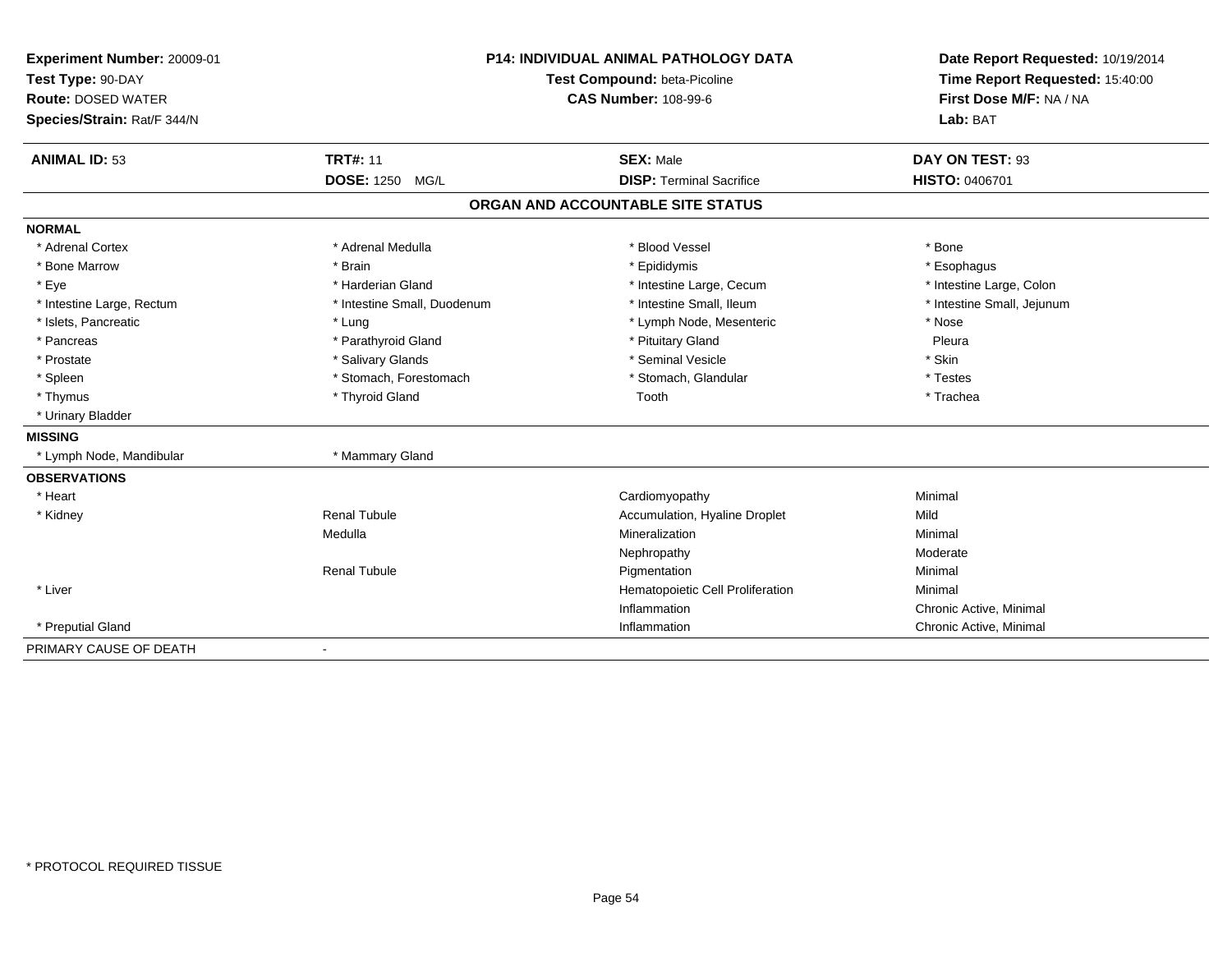| Experiment Number: 20009-01 |                             | <b>P14: INDIVIDUAL ANIMAL PATHOLOGY DATA</b> | Date Report Requested: 10/19/2014 |  |
|-----------------------------|-----------------------------|----------------------------------------------|-----------------------------------|--|
| Test Type: 90-DAY           |                             | Test Compound: beta-Picoline                 |                                   |  |
| <b>Route: DOSED WATER</b>   |                             | <b>CAS Number: 108-99-6</b>                  | First Dose M/F: NA / NA           |  |
| Species/Strain: Rat/F 344/N |                             |                                              | Lab: BAT                          |  |
| <b>ANIMAL ID: 54</b>        | <b>TRT#: 11</b>             | <b>SEX: Male</b>                             | DAY ON TEST: 93                   |  |
|                             | DOSE: 1250 MG/L             | <b>DISP: Terminal Sacrifice</b>              | HISTO: 0406702                    |  |
|                             |                             | ORGAN AND ACCOUNTABLE SITE STATUS            |                                   |  |
| <b>NORMAL</b>               |                             |                                              |                                   |  |
| * Adrenal Cortex            | * Adrenal Medulla           | * Blood Vessel                               | * Bone                            |  |
| * Bone Marrow               | * Brain                     | * Epididymis                                 | * Esophagus                       |  |
| * Eye                       | * Harderian Gland           | * Intestine Large, Cecum                     | * Intestine Large, Colon          |  |
| * Intestine Large, Rectum   | * Intestine Small, Duodenum | * Intestine Small, Ileum                     | * Intestine Small, Jejunum        |  |
| * Islets, Pancreatic        | * Lung                      | * Lymph Node, Mesenteric                     | * Mammary Gland                   |  |
| * Nose                      | * Parathyroid Gland         | * Pituitary Gland                            | * Prostate                        |  |
| * Salivary Glands           | * Seminal Vesicle           | * Skin                                       | * Spleen                          |  |
| * Stomach, Forestomach      | * Testes                    | * Thymus                                     | * Thyroid Gland                   |  |
| * Trachea                   | * Urinary Bladder           |                                              |                                   |  |
| <b>MISSING</b>              |                             |                                              |                                   |  |
| * Lymph Node, Mandibular    |                             |                                              |                                   |  |
| <b>OBSERVATIONS</b>         |                             |                                              |                                   |  |
| * Heart                     |                             | Cardiomyopathy                               | Minimal                           |  |
| * Kidney                    | Renal Tubule                | Accumulation, Hyaline Droplet                | Mild                              |  |
|                             |                             | Nephropathy                                  | Moderate                          |  |
| * Liver                     |                             | Hematopoietic Cell Proliferation             | Minimal                           |  |
|                             |                             | Inflammation                                 | Chronic Active, Minimal           |  |
| * Pancreas                  |                             | <b>Infiltration Cellular</b>                 | Lymphocyte, Minimal               |  |
| * Preputial Gland           |                             | Inflammation                                 | Chronic Active, Minimal           |  |
| * Stomach, Glandular        | Glands                      | Ectasia                                      | Minimal                           |  |
|                             |                             | Inflammation                                 | Chronic Active, Minimal           |  |
| PRIMARY CAUSE OF DEATH      | $\blacksquare$              |                                              |                                   |  |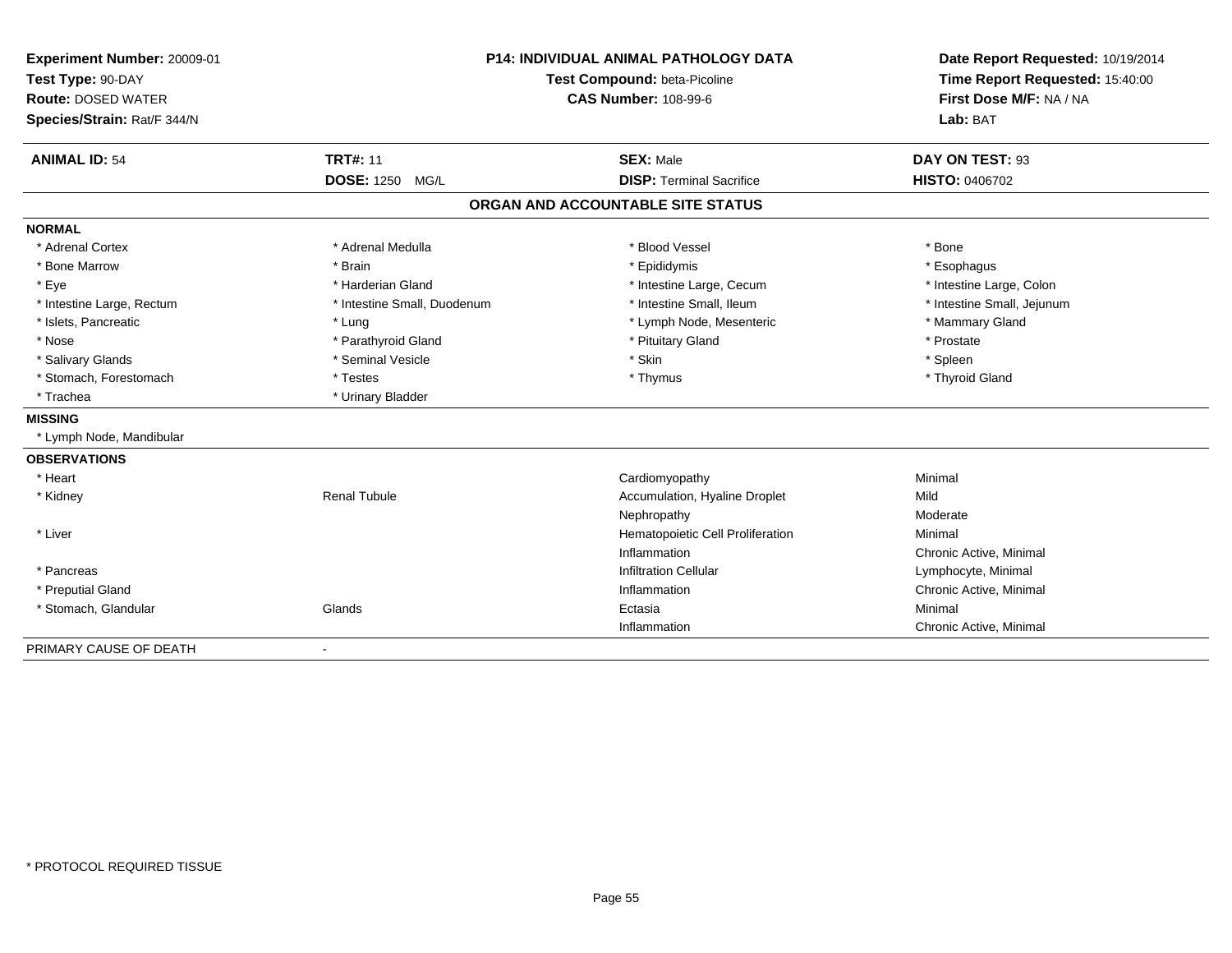| Experiment Number: 20009-01<br>Test Type: 90-DAY<br><b>Route: DOSED WATER</b><br>Species/Strain: Rat/F 344/N |                             | <b>P14: INDIVIDUAL ANIMAL PATHOLOGY DATA</b><br>Test Compound: beta-Picoline<br><b>CAS Number: 108-99-6</b> | Date Report Requested: 10/19/2014<br>Time Report Requested: 15:40:00<br>First Dose M/F: NA / NA<br>Lab: BAT |
|--------------------------------------------------------------------------------------------------------------|-----------------------------|-------------------------------------------------------------------------------------------------------------|-------------------------------------------------------------------------------------------------------------|
| <b>ANIMAL ID: 55</b>                                                                                         | <b>TRT#: 11</b>             | <b>SEX: Male</b>                                                                                            | DAY ON TEST: 93                                                                                             |
|                                                                                                              | DOSE: 1250 MG/L             | <b>DISP: Terminal Sacrifice</b>                                                                             | HISTO: 0406703                                                                                              |
|                                                                                                              |                             | ORGAN AND ACCOUNTABLE SITE STATUS                                                                           |                                                                                                             |
| <b>NORMAL</b>                                                                                                |                             |                                                                                                             |                                                                                                             |
| * Adrenal Cortex                                                                                             | * Adrenal Medulla           | * Blood Vessel                                                                                              | * Bone                                                                                                      |
| * Bone Marrow                                                                                                | * Brain                     | * Epididymis                                                                                                | * Esophagus                                                                                                 |
| * Eye                                                                                                        | * Harderian Gland           | * Intestine Large, Cecum                                                                                    | * Intestine Large, Colon                                                                                    |
| * Intestine Large, Rectum                                                                                    | * Intestine Small, Duodenum | * Intestine Small, Ileum                                                                                    | * Intestine Small, Jejunum                                                                                  |
| * Islets, Pancreatic                                                                                         | * Lymph Node, Mesenteric    | * Mammary Gland                                                                                             | * Nose                                                                                                      |
| * Parathyroid Gland                                                                                          | * Pituitary Gland           | * Prostate                                                                                                  | * Salivary Glands                                                                                           |
| * Seminal Vesicle                                                                                            | * Skin                      | * Spleen                                                                                                    | * Stomach, Forestomach                                                                                      |
| * Stomach, Glandular                                                                                         | * Testes                    | * Thymus                                                                                                    | * Thyroid Gland                                                                                             |
| * Trachea                                                                                                    | * Urinary Bladder           |                                                                                                             |                                                                                                             |
| <b>MISSING</b>                                                                                               |                             |                                                                                                             |                                                                                                             |
| * Lymph Node, Mandibular                                                                                     |                             |                                                                                                             |                                                                                                             |
| <b>OBSERVATIONS</b>                                                                                          |                             |                                                                                                             |                                                                                                             |
| * Heart                                                                                                      |                             | Cardiomyopathy                                                                                              | Mild                                                                                                        |
| * Kidney                                                                                                     | <b>Renal Tubule</b>         | Accumulation, Hyaline Droplet                                                                               | Mild                                                                                                        |
|                                                                                                              | Medulla                     | Mineralization                                                                                              | Minimal                                                                                                     |
|                                                                                                              |                             | Nephropathy                                                                                                 | Moderate                                                                                                    |
| * Liver                                                                                                      |                             | Hematopoietic Cell Proliferation                                                                            | Minimal                                                                                                     |
|                                                                                                              |                             | Inflammation                                                                                                | Chronic Active, Mild                                                                                        |
| * Lung                                                                                                       |                             | Inflammation                                                                                                | Chronic Active, Minimal                                                                                     |
|                                                                                                              |                             | Metaplasia                                                                                                  | Osseous, Minimal                                                                                            |
| * Pancreas                                                                                                   |                             | <b>Infiltration Cellular</b>                                                                                | Lymphocyte, Minimal                                                                                         |
| * Preputial Gland                                                                                            |                             | Inflammation                                                                                                | Chronic Active, Mild                                                                                        |
| PRIMARY CAUSE OF DEATH                                                                                       | $\blacksquare$              |                                                                                                             |                                                                                                             |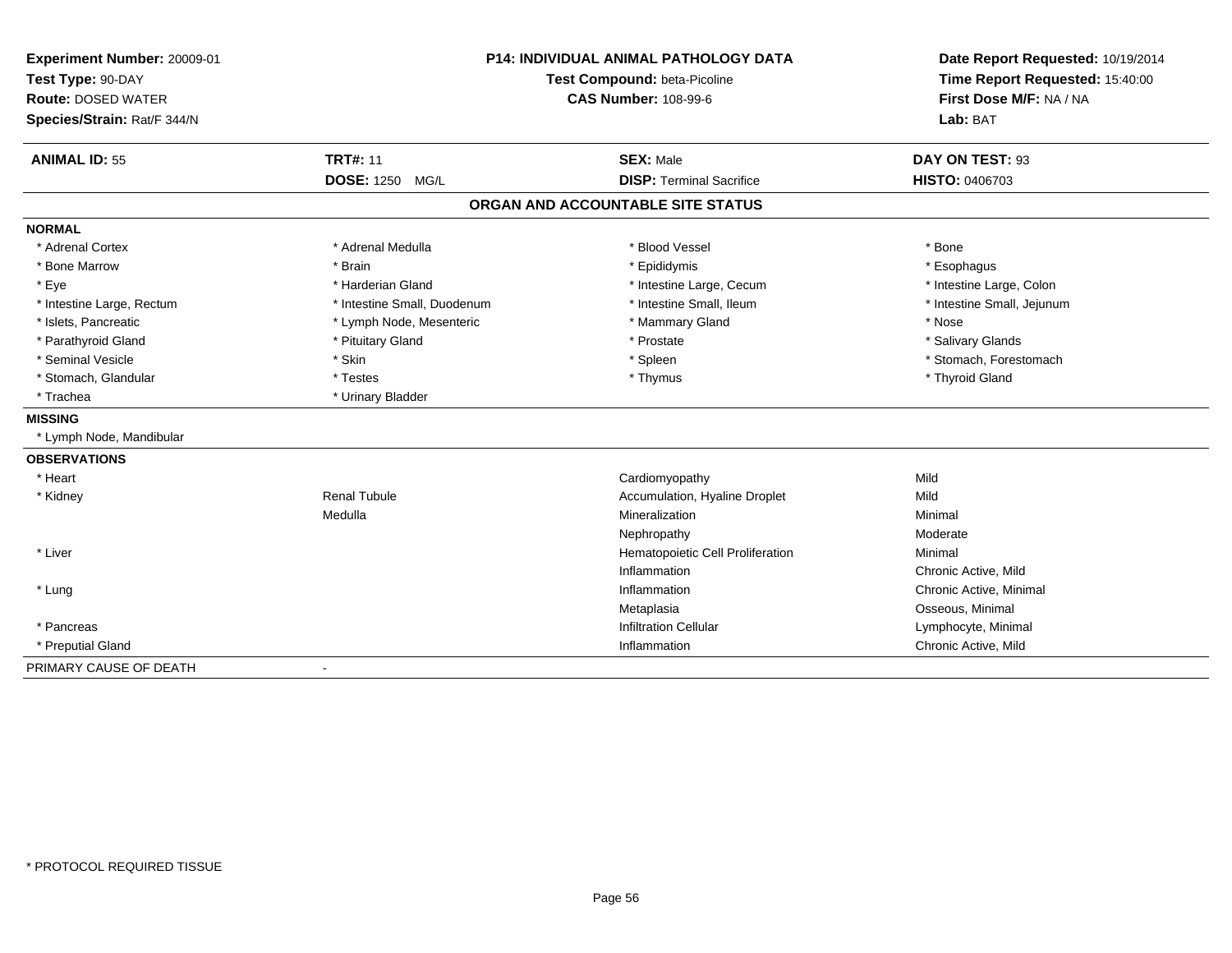| <b>Experiment Number: 20009-01</b><br>Test Type: 90-DAY<br><b>Route: DOSED WATER</b><br>Species/Strain: Rat/F 344/N |                              | <b>P14: INDIVIDUAL ANIMAL PATHOLOGY DATA</b><br>Test Compound: beta-Picoline<br><b>CAS Number: 108-99-6</b> | Date Report Requested: 10/19/2014<br>Time Report Requested: 15:40:00<br>First Dose M/F: NA / NA<br>Lab: BAT |
|---------------------------------------------------------------------------------------------------------------------|------------------------------|-------------------------------------------------------------------------------------------------------------|-------------------------------------------------------------------------------------------------------------|
| <b>ANIMAL ID: 56</b>                                                                                                | <b>TRT#: 11</b>              | <b>SEX: Male</b>                                                                                            | DAY ON TEST: 93                                                                                             |
|                                                                                                                     | DOSE: 1250 MG/L              | <b>DISP: Terminal Sacrifice</b>                                                                             | <b>HISTO: 0406704</b>                                                                                       |
|                                                                                                                     |                              | ORGAN AND ACCOUNTABLE SITE STATUS                                                                           |                                                                                                             |
| <b>NORMAL</b>                                                                                                       |                              |                                                                                                             |                                                                                                             |
| * Adrenal Cortex                                                                                                    | * Adrenal Medulla            | * Blood Vessel                                                                                              | * Bone                                                                                                      |
| * Bone Marrow                                                                                                       | * Brain                      | * Epididymis                                                                                                | * Esophagus                                                                                                 |
| * Eye                                                                                                               | * Harderian Gland            | * Intestine Large, Cecum                                                                                    | * Intestine Large, Colon                                                                                    |
| * Intestine Large, Rectum                                                                                           | * Intestine Small, Duodenum  | * Intestine Small, Ileum                                                                                    | * Intestine Small, Jejunum                                                                                  |
| * Islets, Pancreatic                                                                                                | * Lung                       | * Lymph Node, Mesenteric                                                                                    | * Mammary Gland                                                                                             |
| * Nose                                                                                                              | * Pancreas                   | * Parathyroid Gland                                                                                         | * Pituitary Gland                                                                                           |
| * Prostate                                                                                                          | * Salivary Glands            | * Seminal Vesicle                                                                                           | * Skin                                                                                                      |
| * Spleen                                                                                                            | * Stomach, Forestomach       | * Stomach, Glandular                                                                                        | * Testes                                                                                                    |
| * Thymus                                                                                                            | * Trachea                    | * Urinary Bladder                                                                                           |                                                                                                             |
| <b>MISSING</b>                                                                                                      |                              |                                                                                                             |                                                                                                             |
| * Lymph Node, Mandibular                                                                                            |                              |                                                                                                             |                                                                                                             |
| <b>OBSERVATIONS</b>                                                                                                 |                              |                                                                                                             |                                                                                                             |
| * Heart                                                                                                             |                              | Cardiomyopathy                                                                                              | Minimal                                                                                                     |
| * Kidney                                                                                                            | <b>Renal Tubule</b>          | Accumulation, Hyaline Droplet                                                                               | Mild                                                                                                        |
|                                                                                                                     |                              | Nephropathy                                                                                                 | Moderate                                                                                                    |
| * Liver                                                                                                             |                              | Hematopoietic Cell Proliferation                                                                            | Minimal                                                                                                     |
|                                                                                                                     |                              | Inflammation                                                                                                | Chronic Active, Minimal                                                                                     |
| * Preputial Gland                                                                                                   |                              | Inflammation                                                                                                | Chronic Active, Minimal                                                                                     |
| * Thyroid Gland                                                                                                     |                              | <b>Infiltration Cellular</b>                                                                                | Mononuclear CI, Minimal                                                                                     |
| PRIMARY CAUSE OF DEATH                                                                                              | $\qquad \qquad \blacksquare$ |                                                                                                             |                                                                                                             |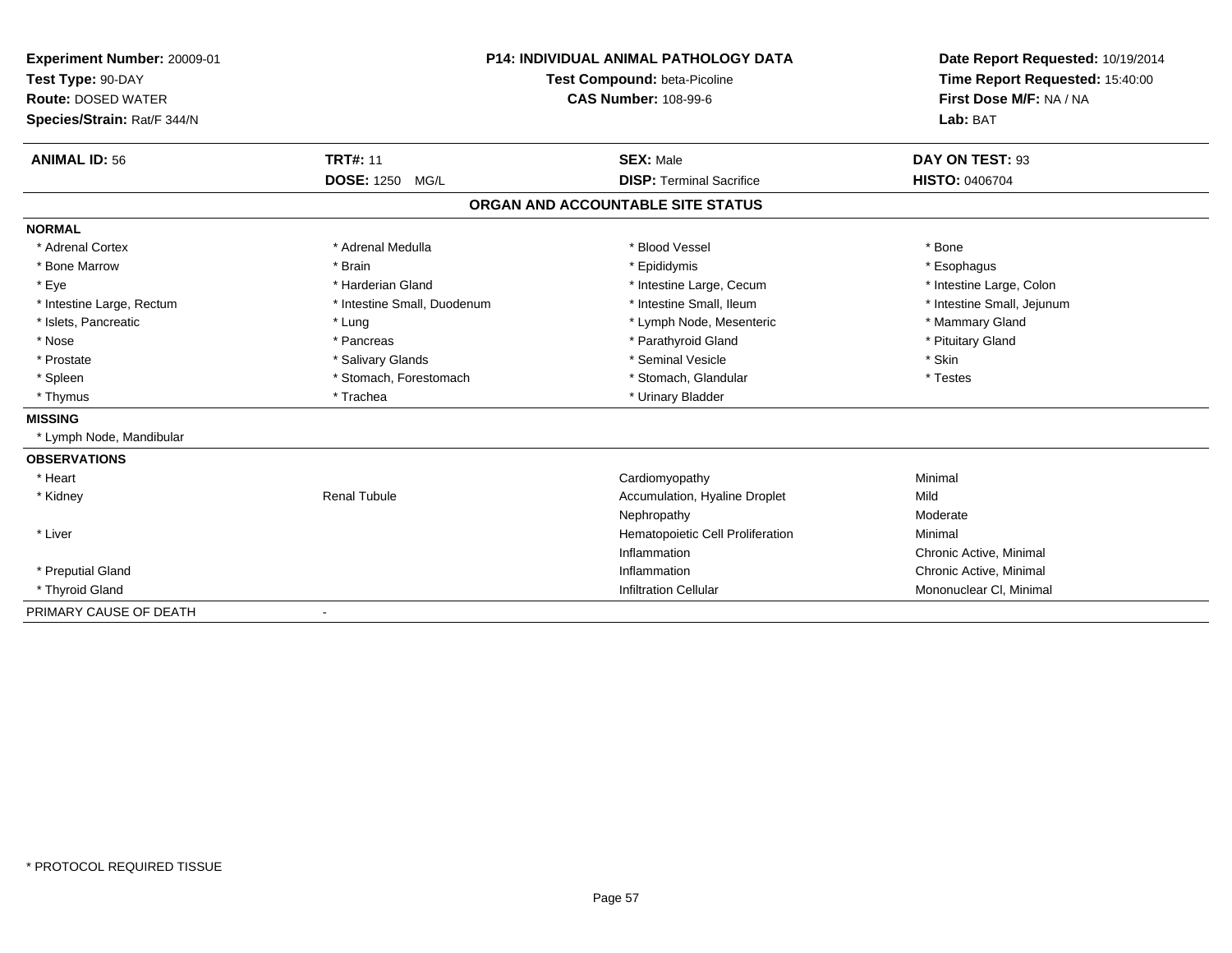| Experiment Number: 20009-01<br>Test Type: 90-DAY<br><b>Route: DOSED WATER</b> |                             | <b>P14: INDIVIDUAL ANIMAL PATHOLOGY DATA</b><br>Test Compound: beta-Picoline<br><b>CAS Number: 108-99-6</b> |                                     |
|-------------------------------------------------------------------------------|-----------------------------|-------------------------------------------------------------------------------------------------------------|-------------------------------------|
| Species/Strain: Rat/F 344/N                                                   |                             |                                                                                                             | First Dose M/F: NA / NA<br>Lab: BAT |
| <b>ANIMAL ID: 57</b>                                                          | <b>TRT#: 11</b>             | <b>SEX: Male</b>                                                                                            | DAY ON TEST: 93                     |
|                                                                               | DOSE: 1250 MG/L             | <b>DISP: Terminal Sacrifice</b>                                                                             | HISTO: 0406705                      |
|                                                                               |                             | ORGAN AND ACCOUNTABLE SITE STATUS                                                                           |                                     |
| <b>NORMAL</b>                                                                 |                             |                                                                                                             |                                     |
| * Adrenal Cortex                                                              | * Adrenal Medulla           | * Blood Vessel                                                                                              | * Bone                              |
| * Bone Marrow                                                                 | * Brain                     | * Epididymis                                                                                                | * Esophagus                         |
| * Eye                                                                         | * Harderian Gland           | * Intestine Large, Cecum                                                                                    | * Intestine Large, Colon            |
| * Intestine Large, Rectum                                                     | * Intestine Small, Duodenum | * Intestine Small, Ileum                                                                                    | * Intestine Small, Jejunum          |
| * Islets, Pancreatic                                                          | * Lymph Node, Mesenteric    | * Mammary Gland                                                                                             | * Nose                              |
| * Pancreas                                                                    | * Parathyroid Gland         | * Pituitary Gland                                                                                           | * Prostate                          |
| * Salivary Glands                                                             | * Seminal Vesicle           | * Skin                                                                                                      | * Spleen                            |
| * Stomach, Forestomach                                                        | * Stomach, Glandular        | * Testes                                                                                                    | * Thymus                            |
| * Thyroid Gland                                                               | * Trachea                   |                                                                                                             |                                     |
| <b>MISSING</b>                                                                |                             |                                                                                                             |                                     |
| * Lymph Node, Mandibular                                                      |                             |                                                                                                             |                                     |
| <b>OBSERVATIONS</b>                                                           |                             |                                                                                                             |                                     |
| * Heart                                                                       |                             | Cardiomyopathy                                                                                              | Minimal                             |
| * Kidney                                                                      | <b>Renal Tubule</b>         | Accumulation, Hyaline Droplet                                                                               | Mild                                |
|                                                                               | Medulla                     | Mineralization                                                                                              | Minimal                             |
|                                                                               |                             | Nephropathy                                                                                                 | Mild                                |
| * Liver                                                                       |                             | Hematopoietic Cell Proliferation                                                                            | Minimal                             |
|                                                                               |                             | Inflammation                                                                                                | Chronic Active, Mild                |
| * Lung                                                                        |                             | Inflammation                                                                                                | Chronic Active, Minimal             |
| * Preputial Gland                                                             |                             | Inflammation                                                                                                | Chronic Active, Minimal             |
| * Urinary Bladder                                                             |                             | <b>Infiltration Cellular</b>                                                                                | Mononuclear CI, Minimal             |
| PRIMARY CAUSE OF DEATH                                                        | $\blacksquare$              |                                                                                                             |                                     |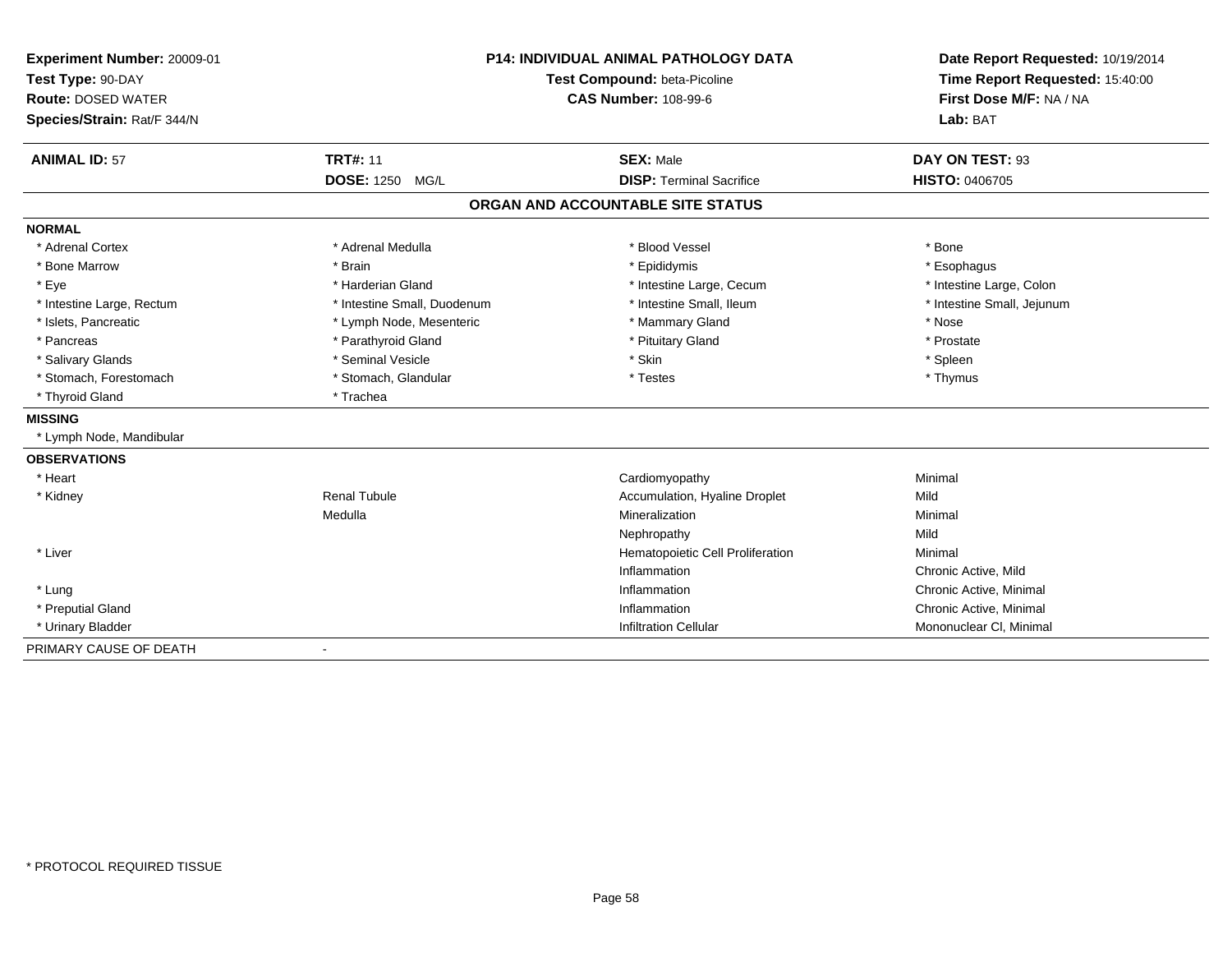| <b>P14: INDIVIDUAL ANIMAL PATHOLOGY DATA</b><br>Experiment Number: 20009-01<br>Test Type: 90-DAY<br>Test Compound: beta-Picoline<br><b>Route: DOSED WATER</b><br><b>CAS Number: 108-99-6</b><br>Species/Strain: Rat/F 344/N |                            | Date Report Requested: 10/19/2014<br>Time Report Requested: 15:40:00<br>First Dose M/F: NA / NA<br>Lab: BAT |                             |
|-----------------------------------------------------------------------------------------------------------------------------------------------------------------------------------------------------------------------------|----------------------------|-------------------------------------------------------------------------------------------------------------|-----------------------------|
| <b>ANIMAL ID: 58</b>                                                                                                                                                                                                        | <b>TRT#: 11</b>            | <b>SEX: Male</b>                                                                                            | DAY ON TEST: 93             |
|                                                                                                                                                                                                                             | DOSE: 1250 MG/L            | <b>DISP: Terminal Sacrifice</b>                                                                             | <b>HISTO: 0406706</b>       |
|                                                                                                                                                                                                                             |                            | ORGAN AND ACCOUNTABLE SITE STATUS                                                                           |                             |
| <b>NORMAL</b>                                                                                                                                                                                                               |                            |                                                                                                             |                             |
| * Adrenal Cortex                                                                                                                                                                                                            | * Adrenal Medulla          | * Blood Vessel                                                                                              | * Bone                      |
| * Bone Marrow                                                                                                                                                                                                               | * Brain                    | * Epididymis                                                                                                | * Esophagus                 |
| * Eye                                                                                                                                                                                                                       | * Intestine Large, Cecum   | * Intestine Large, Colon                                                                                    | * Intestine Small, Duodenum |
| * Intestine Small, Ileum                                                                                                                                                                                                    | * Intestine Small, Jejunum | * Islets, Pancreatic                                                                                        | * Lymph Node, Mesenteric    |
| * Mammary Gland                                                                                                                                                                                                             | * Nose                     | * Pancreas                                                                                                  | * Parathyroid Gland         |
| * Pituitary Gland                                                                                                                                                                                                           | * Prostate                 | * Salivary Glands                                                                                           | * Seminal Vesicle           |
| * Skin                                                                                                                                                                                                                      | * Spleen                   | * Stomach, Forestomach                                                                                      | * Stomach, Glandular        |
| * Testes                                                                                                                                                                                                                    | * Thymus                   | * Thyroid Gland                                                                                             | * Trachea                   |
| * Urinary Bladder                                                                                                                                                                                                           |                            |                                                                                                             |                             |
| <b>MISSING</b>                                                                                                                                                                                                              |                            |                                                                                                             |                             |
| * Lymph Node, Mandibular                                                                                                                                                                                                    |                            |                                                                                                             |                             |
| <b>OBSERVATIONS</b>                                                                                                                                                                                                         |                            |                                                                                                             |                             |
| * Harderian Gland                                                                                                                                                                                                           |                            | <b>Infiltration Cellular</b>                                                                                | Mononuclear CI, Minimal     |
| * Heart                                                                                                                                                                                                                     |                            | Cardiomyopathy                                                                                              | Minimal                     |
| * Intestine Large, Rectum                                                                                                                                                                                                   |                            | Inflammation                                                                                                | Chronic Active, Minimal     |
| * Kidney                                                                                                                                                                                                                    | <b>Renal Tubule</b>        | Accumulation, Hyaline Droplet                                                                               | Mild                        |
|                                                                                                                                                                                                                             | Medulla                    | Mineralization                                                                                              | Minimal                     |
|                                                                                                                                                                                                                             |                            | Nephropathy                                                                                                 | Moderate                    |
| * Liver                                                                                                                                                                                                                     |                            | Hematopoietic Cell Proliferation                                                                            | Minimal                     |
|                                                                                                                                                                                                                             |                            | Inflammation                                                                                                | Chronic Active, Minimal     |
| * Lung                                                                                                                                                                                                                      |                            | Inflammation                                                                                                | Chronic Active, Minimal     |
| * Preputial Gland                                                                                                                                                                                                           |                            | Inflammation                                                                                                | Chronic Active, Minimal     |
| PRIMARY CAUSE OF DEATH                                                                                                                                                                                                      | $\blacksquare$             |                                                                                                             |                             |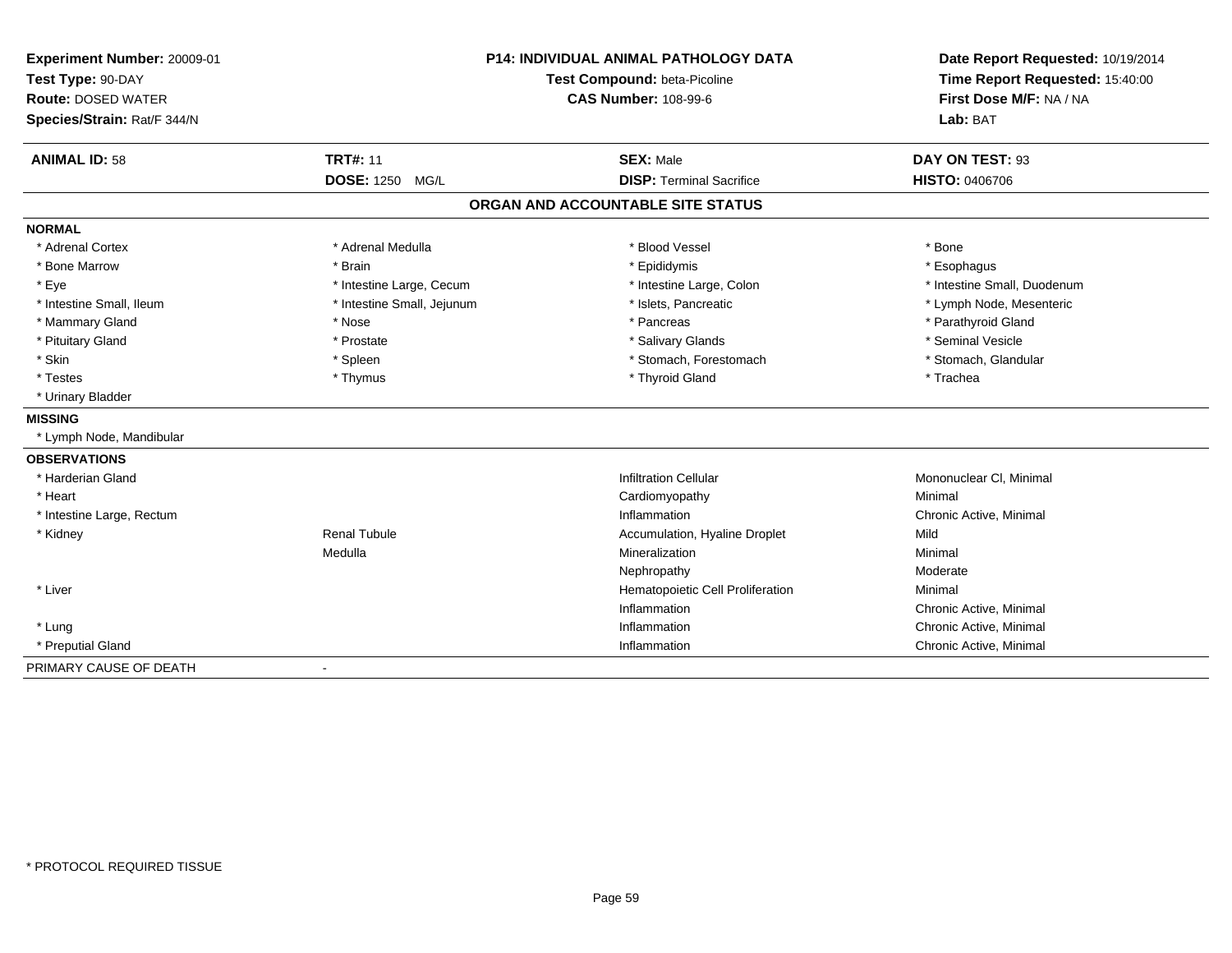| Experiment Number: 20009-01<br>Test Type: 90-DAY<br><b>Route: DOSED WATER</b><br>Species/Strain: Rat/F 344/N | P14: INDIVIDUAL ANIMAL PATHOLOGY DATA<br>Test Compound: beta-Picoline<br><b>CAS Number: 108-99-6</b> |                                   | Date Report Requested: 10/19/2014<br>Time Report Requested: 15:40:00<br>First Dose M/F: NA / NA<br>Lab: BAT |
|--------------------------------------------------------------------------------------------------------------|------------------------------------------------------------------------------------------------------|-----------------------------------|-------------------------------------------------------------------------------------------------------------|
| <b>ANIMAL ID: 59</b>                                                                                         | <b>TRT#: 11</b>                                                                                      | <b>SEX: Male</b>                  | DAY ON TEST: 93                                                                                             |
|                                                                                                              | DOSE: 1250 MG/L                                                                                      | <b>DISP: Terminal Sacrifice</b>   | <b>HISTO: 0406707</b>                                                                                       |
|                                                                                                              |                                                                                                      | ORGAN AND ACCOUNTABLE SITE STATUS |                                                                                                             |
| <b>NORMAL</b>                                                                                                |                                                                                                      |                                   |                                                                                                             |
| * Adrenal Cortex                                                                                             | * Adrenal Medulla                                                                                    | * Blood Vessel                    | * Bone Marrow                                                                                               |
| * Brain                                                                                                      | * Esophagus                                                                                          | * Eye                             | * Harderian Gland                                                                                           |
| * Intestine Large, Cecum                                                                                     | * Intestine Large, Colon                                                                             | * Intestine Large, Rectum         | * Intestine Small, Duodenum                                                                                 |
| * Intestine Small, Ileum                                                                                     | * Intestine Small, Jejunum                                                                           | * Islets, Pancreatic              | * Lymph Node, Mesenteric                                                                                    |
| * Mammary Gland                                                                                              | * Nose                                                                                               | * Parathyroid Gland               | * Pituitary Gland                                                                                           |
| * Prostate                                                                                                   | * Salivary Glands                                                                                    | * Seminal Vesicle                 | * Skin                                                                                                      |
| * Spleen                                                                                                     | * Stomach, Forestomach                                                                               | * Stomach, Glandular              | * Thymus                                                                                                    |
| * Thyroid Gland                                                                                              | * Trachea                                                                                            | * Urinary Bladder                 |                                                                                                             |
| <b>MISSING</b>                                                                                               |                                                                                                      |                                   |                                                                                                             |
| * Lymph Node, Mandibular                                                                                     |                                                                                                      |                                   |                                                                                                             |
| <b>OBSERVATIONS</b>                                                                                          |                                                                                                      |                                   |                                                                                                             |
| * Bone                                                                                                       | Cartilage                                                                                            | Atypia Cellular                   | Minimal                                                                                                     |
| <b>Coagulating Gland</b>                                                                                     |                                                                                                      | Inflammation                      | Chronic Active, Minimal                                                                                     |
| * Epididymis                                                                                                 | Epithelium                                                                                           | Degeneration                      | Minimal                                                                                                     |
|                                                                                                              |                                                                                                      | <b>Infiltration Cellular</b>      | Mononuclear CI, Minimal                                                                                     |
| * Heart                                                                                                      |                                                                                                      | Cardiomyopathy                    | Mild                                                                                                        |
| * Kidney                                                                                                     | <b>Renal Tubule</b>                                                                                  | Accumulation, Hyaline Droplet     | Mild                                                                                                        |
|                                                                                                              | Medulla                                                                                              | Mineralization                    | Minimal                                                                                                     |
|                                                                                                              |                                                                                                      | Nephropathy                       | Moderate                                                                                                    |
| * Liver                                                                                                      |                                                                                                      | Hematopoietic Cell Proliferation  | Minimal                                                                                                     |
|                                                                                                              |                                                                                                      | Inflammation                      | Chronic Active, Minimal                                                                                     |
| * Lung                                                                                                       |                                                                                                      | Inflammation                      | Chronic Active, Minimal                                                                                     |
|                                                                                                              |                                                                                                      | Metaplasia                        | Squamous, Mild                                                                                              |
| * Pancreas                                                                                                   |                                                                                                      | <b>Infiltration Cellular</b>      | Lymphocyte, Mild                                                                                            |
| * Preputial Gland                                                                                            |                                                                                                      | Inflammation                      | Chronic Active, Minimal                                                                                     |
| * Testes                                                                                                     | Tunic                                                                                                | Inflammation                      | Chronic Active, Minimal                                                                                     |
| PRIMARY CAUSE OF DEATH                                                                                       |                                                                                                      |                                   |                                                                                                             |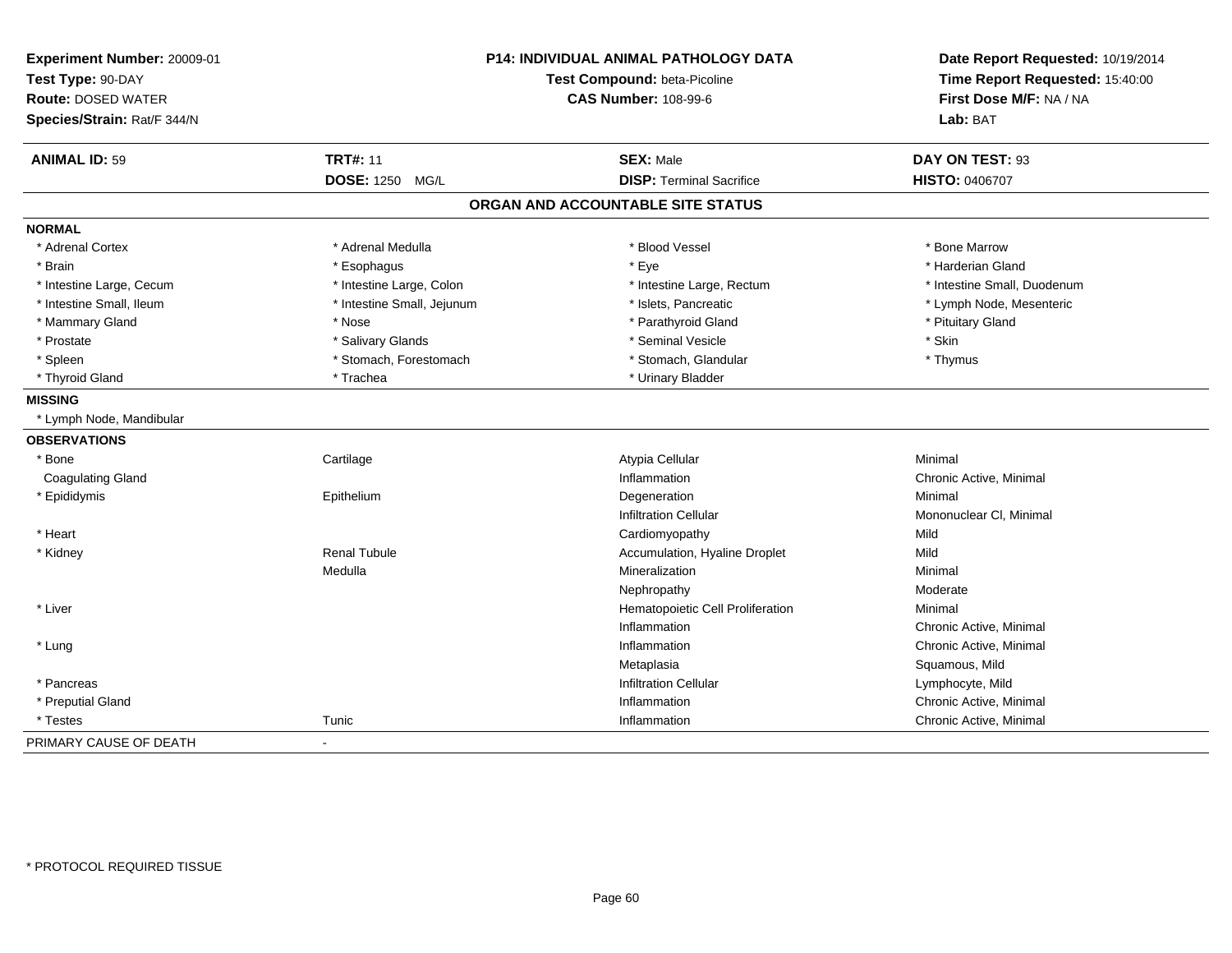| Experiment Number: 20009-01<br>Test Type: 90-DAY<br><b>Route: DOSED WATER</b><br>Species/Strain: Rat/F 344/N |                          | <b>P14: INDIVIDUAL ANIMAL PATHOLOGY DATA</b><br>Test Compound: beta-Picoline<br><b>CAS Number: 108-99-6</b> | Date Report Requested: 10/19/2014<br>Time Report Requested: 15:40:00<br>First Dose M/F: NA / NA<br>Lab: BAT |
|--------------------------------------------------------------------------------------------------------------|--------------------------|-------------------------------------------------------------------------------------------------------------|-------------------------------------------------------------------------------------------------------------|
| <b>ANIMAL ID: 60</b>                                                                                         | <b>TRT#: 11</b>          | <b>SEX: Male</b>                                                                                            | DAY ON TEST: 93                                                                                             |
|                                                                                                              | <b>DOSE: 1250 MG/L</b>   | <b>DISP: Terminal Sacrifice</b>                                                                             | <b>HISTO: 0406708</b>                                                                                       |
|                                                                                                              |                          | ORGAN AND ACCOUNTABLE SITE STATUS                                                                           |                                                                                                             |
| <b>NORMAL</b>                                                                                                |                          |                                                                                                             |                                                                                                             |
| * Adrenal Cortex                                                                                             | * Adrenal Medulla        | * Blood Vessel                                                                                              | * Bone                                                                                                      |
| * Bone Marrow                                                                                                | * Brain                  | * Esophagus                                                                                                 | * Eye                                                                                                       |
| * Harderian Gland                                                                                            | * Intestine Large, Cecum | * Intestine Large, Colon                                                                                    | * Intestine Large, Rectum                                                                                   |
| * Intestine Small, Duodenum                                                                                  | * Intestine Small, Ileum | * Intestine Small, Jejunum                                                                                  | * Islets, Pancreatic                                                                                        |
| * Lymph Node, Mesenteric                                                                                     | * Mammary Gland          | * Nose                                                                                                      | * Pancreas                                                                                                  |
| * Pituitary Gland                                                                                            | * Prostate               | * Salivary Glands                                                                                           | * Seminal Vesicle                                                                                           |
| * Skin                                                                                                       | * Spleen                 | * Stomach, Forestomach                                                                                      | * Stomach, Glandular                                                                                        |
| * Testes                                                                                                     | * Thymus                 | * Thyroid Gland                                                                                             | Tooth                                                                                                       |
| * Trachea                                                                                                    |                          |                                                                                                             |                                                                                                             |
| <b>MISSING</b>                                                                                               |                          |                                                                                                             |                                                                                                             |
| * Lymph Node, Mandibular                                                                                     | * Parathyroid Gland      |                                                                                                             |                                                                                                             |
| <b>OBSERVATIONS</b>                                                                                          |                          |                                                                                                             |                                                                                                             |
| * Epididymis                                                                                                 |                          | <b>Infiltration Cellular</b>                                                                                | Mononuclear CI, Minimal                                                                                     |
| * Eye                                                                                                        |                          |                                                                                                             |                                                                                                             |
| Note: Both optic nerves are missing, tissue not examined                                                     |                          |                                                                                                             |                                                                                                             |
| * Heart                                                                                                      |                          | Cardiomyopathy                                                                                              | Minimal                                                                                                     |
| * Kidney                                                                                                     | Renal Tubule             | Accumulation, Hyaline Droplet                                                                               | Mild                                                                                                        |
|                                                                                                              | Medulla                  | Mineralization                                                                                              | Minimal                                                                                                     |
|                                                                                                              |                          | Nephropathy                                                                                                 | Moderate                                                                                                    |
| * Liver                                                                                                      |                          | Hematopoietic Cell Proliferation                                                                            | Minimal                                                                                                     |
|                                                                                                              |                          | Inflammation                                                                                                | Chronic Active, Minimal                                                                                     |
| * Lung                                                                                                       |                          | Inflammation                                                                                                | Chronic Active, Minimal                                                                                     |
| * Preputial Gland                                                                                            |                          | Inflammation                                                                                                | Chronic Active, Minimal                                                                                     |
| * Urinary Bladder                                                                                            |                          | <b>Infiltration Cellular</b>                                                                                | Mononuclear CI, Minimal                                                                                     |
| PRIMARY CAUSE OF DEATH                                                                                       | $\blacksquare$           |                                                                                                             |                                                                                                             |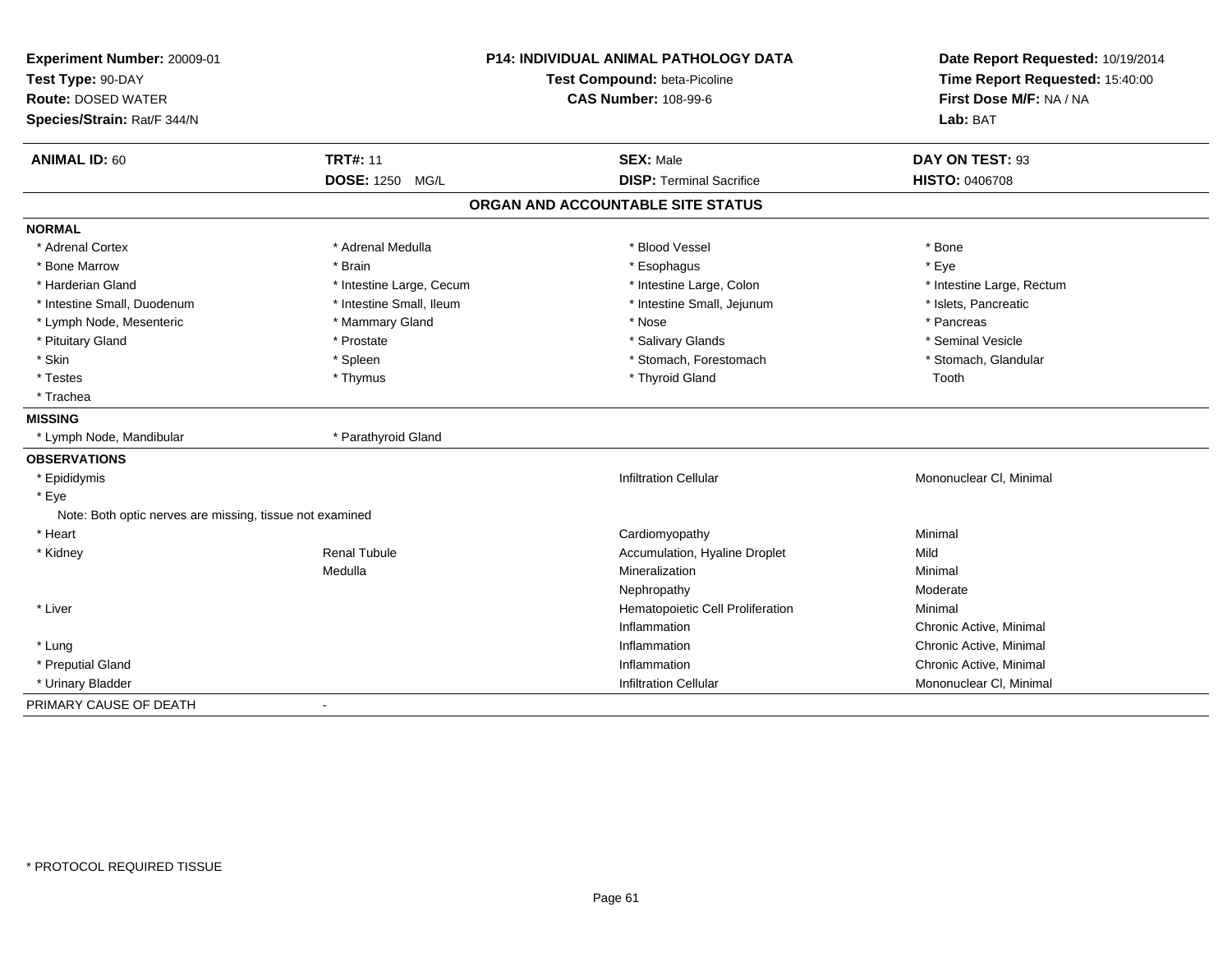| Experiment Number: 20009-01<br>Test Type: 90-DAY<br><b>Route: DOSED WATER</b><br>Species/Strain: Rat/F 344/N |                          | <b>P14: INDIVIDUAL ANIMAL PATHOLOGY DATA</b><br>Test Compound: beta-Picoline<br><b>CAS Number: 108-99-6</b> | Date Report Requested: 10/19/2014<br>Time Report Requested: 15:40:00<br>First Dose M/F: NA / NA<br>Lab: BAT |
|--------------------------------------------------------------------------------------------------------------|--------------------------|-------------------------------------------------------------------------------------------------------------|-------------------------------------------------------------------------------------------------------------|
| <b>ANIMAL ID: 61</b>                                                                                         | <b>TRT#: 2</b>           | <b>SEX: Female</b>                                                                                          | DAY ON TEST: 93                                                                                             |
|                                                                                                              | <b>DOSE: 0</b><br>MG/L   | <b>DISP: Terminal Sacrifice</b>                                                                             | HISTO: 0406709                                                                                              |
|                                                                                                              |                          | ORGAN AND ACCOUNTABLE SITE STATUS                                                                           |                                                                                                             |
| <b>NORMAL</b>                                                                                                |                          |                                                                                                             |                                                                                                             |
| * Adrenal Cortex                                                                                             | * Adrenal Medulla        | * Blood Vessel                                                                                              | * Bone                                                                                                      |
| * Bone Marrow                                                                                                | * Brain                  | * Esophagus                                                                                                 | * Eye                                                                                                       |
| * Harderian Gland                                                                                            | * Intestine Large, Cecum | * Intestine Large, Colon                                                                                    | * Intestine Large, Rectum                                                                                   |
| * Intestine Small, Duodenum                                                                                  | * Intestine Small, Ileum | * Intestine Small, Jejunum                                                                                  | * Islets, Pancreatic                                                                                        |
| * Lymph Node, Mesenteric                                                                                     | * Mammary Gland          | * Nose                                                                                                      | * Ovary                                                                                                     |
| * Pancreas                                                                                                   | * Parathyroid Gland      | * Pituitary Gland                                                                                           | * Salivary Glands                                                                                           |
| * Skin                                                                                                       | * Spleen                 | * Stomach, Forestomach                                                                                      | * Stomach, Glandular                                                                                        |
| * Thymus                                                                                                     | * Thyroid Gland          | * Trachea                                                                                                   | * Urinary Bladder                                                                                           |
| * Uterus                                                                                                     |                          |                                                                                                             |                                                                                                             |
| <b>MISSING</b>                                                                                               |                          |                                                                                                             |                                                                                                             |
| Lymph Node, Mandibular                                                                                       |                          |                                                                                                             |                                                                                                             |
| <b>OBSERVATIONS</b>                                                                                          |                          |                                                                                                             |                                                                                                             |
| * Clitoral Gland                                                                                             |                          | Inflammation                                                                                                | Chronic Active, Minimal                                                                                     |
| * Heart                                                                                                      |                          | Cardiomyopathy                                                                                              | Minimal                                                                                                     |
| * Kidney                                                                                                     | Medulla                  | Mineralization                                                                                              | Minimal                                                                                                     |
| * Liver                                                                                                      |                          | Inflammation                                                                                                | Chronic Active, Minimal                                                                                     |
| * Lung                                                                                                       | Interstitium             | <b>Infiltration Cellular</b>                                                                                | Mononuclear CI, Minimal                                                                                     |
| PRIMARY CAUSE OF DEATH                                                                                       | ٠                        |                                                                                                             |                                                                                                             |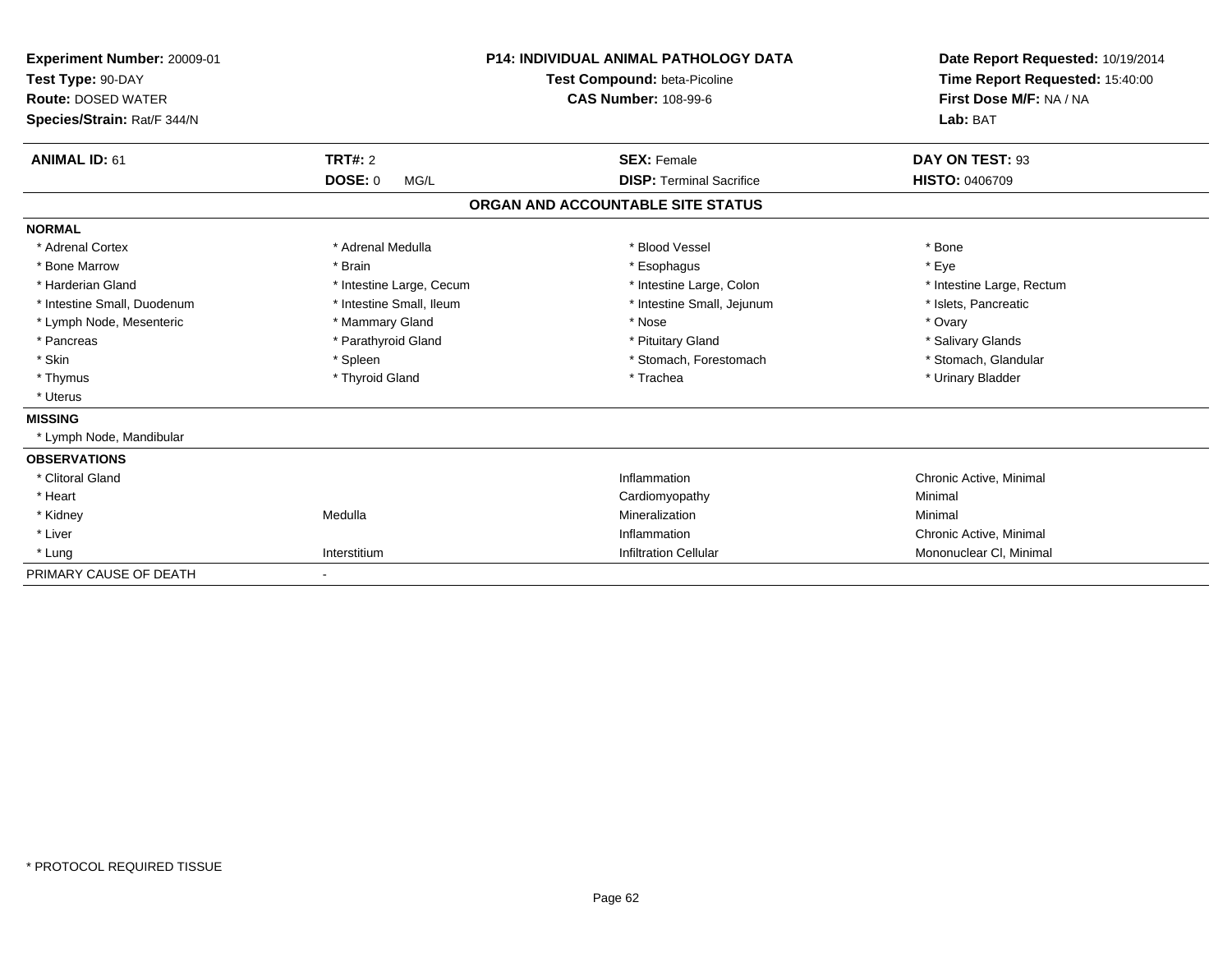| Experiment Number: 20009-01               |                          | <b>P14: INDIVIDUAL ANIMAL PATHOLOGY DATA</b> | Date Report Requested: 10/19/2014 |
|-------------------------------------------|--------------------------|----------------------------------------------|-----------------------------------|
| Test Type: 90-DAY                         |                          | Test Compound: beta-Picoline                 | Time Report Requested: 15:40:00   |
| <b>Route: DOSED WATER</b>                 |                          | <b>CAS Number: 108-99-6</b>                  | First Dose M/F: NA / NA           |
| Species/Strain: Rat/F 344/N               |                          |                                              | Lab: BAT                          |
| <b>ANIMAL ID: 62</b>                      | <b>TRT#: 2</b>           | <b>SEX: Female</b>                           | DAY ON TEST: 93                   |
|                                           | <b>DOSE: 0</b><br>MG/L   | <b>DISP: Terminal Sacrifice</b>              | HISTO: 0406710                    |
|                                           |                          | ORGAN AND ACCOUNTABLE SITE STATUS            |                                   |
| <b>NORMAL</b>                             |                          |                                              |                                   |
| * Adrenal Cortex                          | * Adrenal Medulla        | * Blood Vessel                               | * Bone                            |
| * Bone Marrow                             | * Brain                  | * Esophagus                                  | * Eye                             |
| * Harderian Gland                         | * Intestine Large, Cecum | * Intestine Large, Colon                     | * Intestine Large, Rectum         |
| * Intestine Small, Duodenum               | * Intestine Small, Ileum | * Intestine Small, Jejunum                   | * Islets, Pancreatic              |
| * Lung                                    | * Lymph Node, Mesenteric | * Mammary Gland                              | * Ovary                           |
| * Parathyroid Gland                       | * Pituitary Gland        | * Salivary Glands                            | * Skin                            |
| * Spleen                                  | * Stomach, Forestomach   | * Stomach, Glandular                         | * Thymus                          |
| * Thyroid Gland                           | * Trachea                | * Urinary Bladder                            | * Uterus                          |
| <b>MISSING</b>                            |                          |                                              |                                   |
| * Lymph Node, Mandibular                  |                          |                                              |                                   |
| <b>OBSERVATIONS</b>                       |                          |                                              |                                   |
| * Clitoral Gland                          |                          | Inflammation                                 | Chronic Active, Minimal           |
| * Heart                                   |                          | Cardiomyopathy                               | Minimal                           |
| * Kidney                                  | Medulla                  | Mineralization                               | Minimal                           |
| * Liver                                   |                          | Hematopoietic Cell Proliferation             | Minimal                           |
|                                           |                          | Hepatodiaphragmatic Nodule                   |                                   |
|                                           |                          | Inflammation                                 | Chronic Active, Minimal           |
| [ Hepatodiaphragmatic Nodule TGLS = 1-6 ] |                          |                                              |                                   |
| * Nose                                    | Olfactory Epi            | Foreign Body                                 | Minimal                           |
| * Pancreas                                |                          | <b>Infiltration Cellular</b>                 | Lymphocyte, Minimal               |
| PRIMARY CAUSE OF DEATH                    | $\blacksquare$           |                                              |                                   |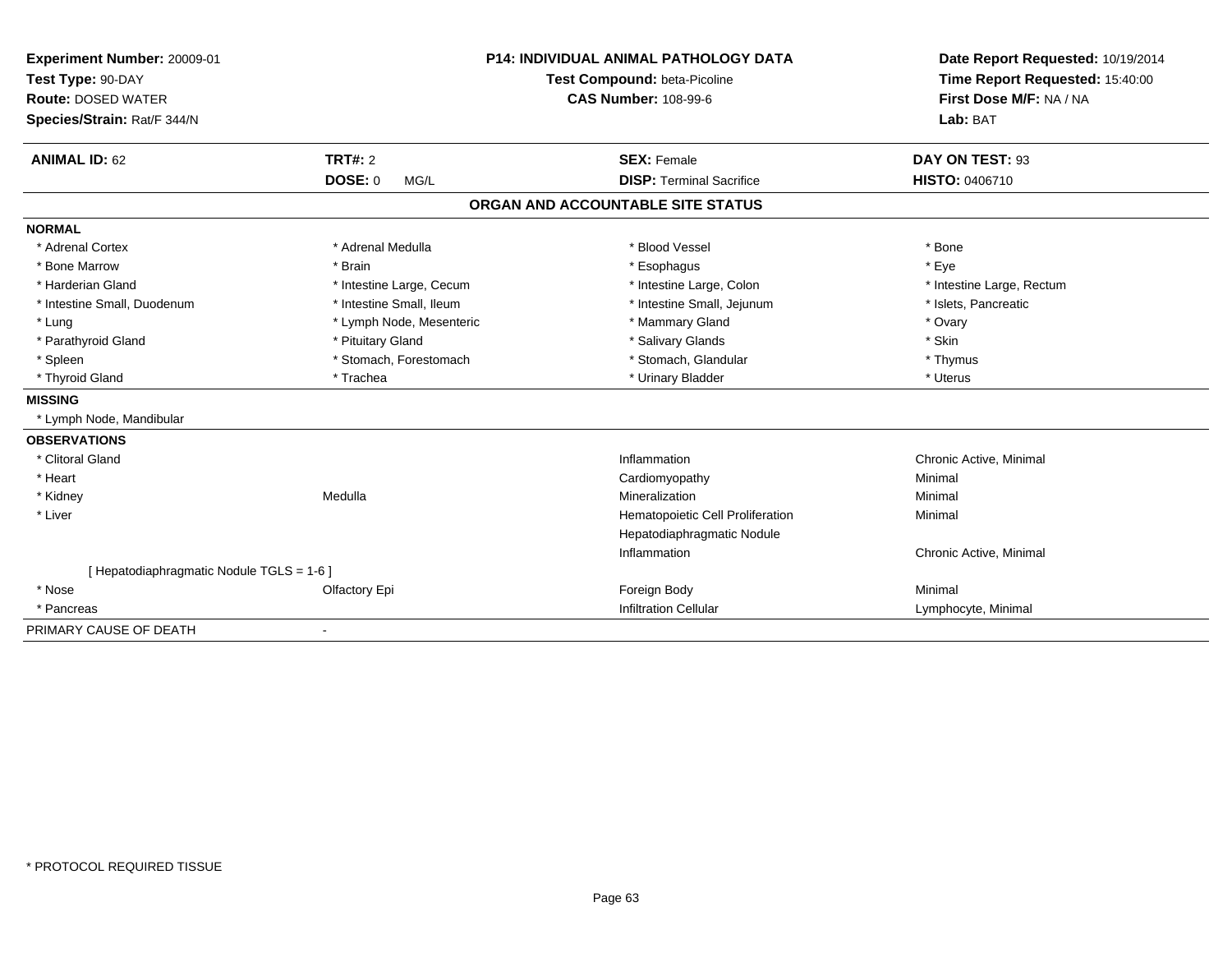| <b>Experiment Number: 20009-01</b><br>Test Type: 90-DAY<br><b>Route: DOSED WATER</b> |                          | <b>P14: INDIVIDUAL ANIMAL PATHOLOGY DATA</b><br>Test Compound: beta-Picoline<br><b>CAS Number: 108-99-6</b> | Date Report Requested: 10/19/2014<br>Time Report Requested: 15:40:00<br>First Dose M/F: NA / NA |
|--------------------------------------------------------------------------------------|--------------------------|-------------------------------------------------------------------------------------------------------------|-------------------------------------------------------------------------------------------------|
| Species/Strain: Rat/F 344/N                                                          |                          |                                                                                                             | Lab: BAT                                                                                        |
| <b>ANIMAL ID: 63</b>                                                                 | <b>TRT#: 2</b>           | <b>SEX: Female</b>                                                                                          | DAY ON TEST: 93                                                                                 |
|                                                                                      | <b>DOSE: 0</b><br>MG/L   | <b>DISP: Terminal Sacrifice</b>                                                                             | <b>HISTO: 0406711</b>                                                                           |
|                                                                                      |                          | ORGAN AND ACCOUNTABLE SITE STATUS                                                                           |                                                                                                 |
| <b>NORMAL</b>                                                                        |                          |                                                                                                             |                                                                                                 |
| * Adrenal Cortex                                                                     | * Adrenal Medulla        | * Blood Vessel                                                                                              | * Bone                                                                                          |
| * Bone Marrow                                                                        | * Brain                  | * Clitoral Gland                                                                                            | * Esophagus                                                                                     |
| * Eye                                                                                | * Intestine Large, Cecum | * Intestine Large, Colon                                                                                    | * Intestine Large, Rectum                                                                       |
| * Intestine Small, Duodenum                                                          | * Intestine Small, Ileum | * Intestine Small, Jejunum                                                                                  | * Islets, Pancreatic                                                                            |
| * Lymph Node, Mesenteric                                                             | * Nose                   | * Ovary                                                                                                     | * Pituitary Gland                                                                               |
| * Salivary Glands                                                                    | * Skin                   | * Spleen                                                                                                    | * Stomach, Forestomach                                                                          |
| * Stomach, Glandular                                                                 | * Thymus                 | * Thyroid Gland                                                                                             | * Trachea                                                                                       |
| * Uterus                                                                             |                          |                                                                                                             |                                                                                                 |
| <b>MISSING</b>                                                                       |                          |                                                                                                             |                                                                                                 |
| * Lymph Node, Mandibular                                                             | * Parathyroid Gland      |                                                                                                             |                                                                                                 |
| <b>OBSERVATIONS</b>                                                                  |                          |                                                                                                             |                                                                                                 |
| * Harderian Gland                                                                    |                          | Inflammation                                                                                                | Chronic Active, Moderate                                                                        |
|                                                                                      |                          | Metaplasia                                                                                                  | Squamous, Mild                                                                                  |
| * Heart                                                                              |                          | Cardiomyopathy                                                                                              | Minimal                                                                                         |
| * Kidney                                                                             | Medulla                  | Mineralization                                                                                              | Minimal                                                                                         |
|                                                                                      |                          | Nephropathy                                                                                                 | Minimal                                                                                         |
| * Liver                                                                              |                          | Inflammation                                                                                                | Chronic Active, Minimal                                                                         |
| * Lung                                                                               |                          | Inflammation                                                                                                | Chronic Active, Minimal                                                                         |
| * Mammary Gland                                                                      |                          | <b>Infiltration Cellular</b>                                                                                | Mixed Cell, Minimal                                                                             |
| Oviduct                                                                              |                          | <b>Infiltration Cellular</b>                                                                                | Mixed Cell, Minimal                                                                             |
| * Pancreas                                                                           |                          | <b>Infiltration Cellular</b>                                                                                | Lymphocyte, Mild                                                                                |
| * Urinary Bladder                                                                    |                          | Inflammation                                                                                                | Chronic Active, Mild                                                                            |
| PRIMARY CAUSE OF DEATH                                                               |                          |                                                                                                             |                                                                                                 |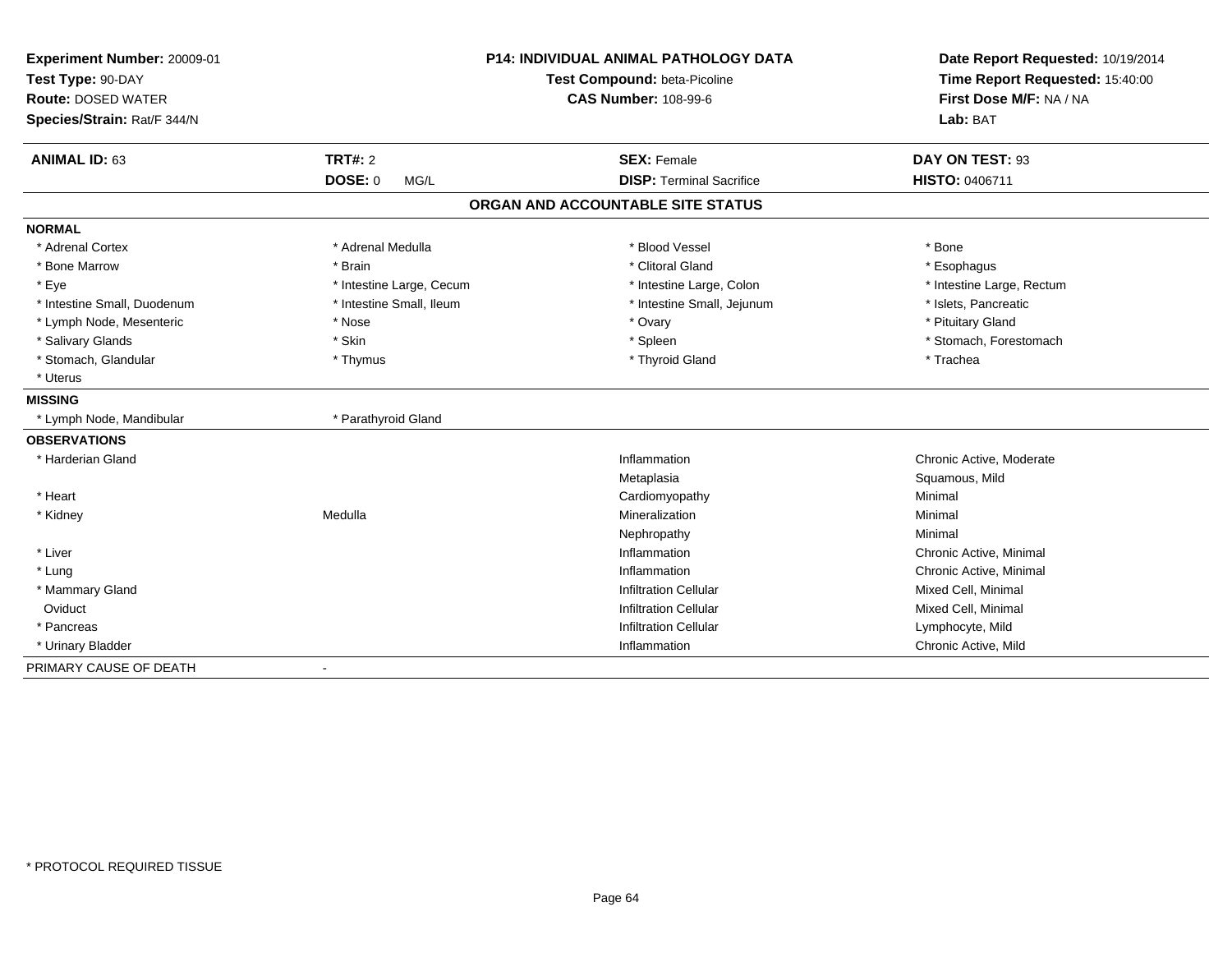| Experiment Number: 20009-01<br>Test Type: 90-DAY<br><b>Route: DOSED WATER</b><br>Species/Strain: Rat/F 344/N |                             | <b>P14: INDIVIDUAL ANIMAL PATHOLOGY DATA</b><br>Test Compound: beta-Picoline<br><b>CAS Number: 108-99-6</b> | Date Report Requested: 10/19/2014<br>Time Report Requested: 15:40:00<br>First Dose M/F: NA / NA<br>Lab: BAT |
|--------------------------------------------------------------------------------------------------------------|-----------------------------|-------------------------------------------------------------------------------------------------------------|-------------------------------------------------------------------------------------------------------------|
| <b>ANIMAL ID: 64</b>                                                                                         | <b>TRT#: 2</b>              | <b>SEX: Female</b>                                                                                          | DAY ON TEST: 93                                                                                             |
|                                                                                                              | <b>DOSE: 0</b><br>MG/L      | <b>DISP: Terminal Sacrifice</b>                                                                             | <b>HISTO: 0406712</b>                                                                                       |
|                                                                                                              |                             | ORGAN AND ACCOUNTABLE SITE STATUS                                                                           |                                                                                                             |
| <b>NORMAL</b>                                                                                                |                             |                                                                                                             |                                                                                                             |
| * Adrenal Cortex                                                                                             | * Adrenal Medulla           | * Blood Vessel                                                                                              | * Bone                                                                                                      |
| * Bone Marrow                                                                                                | * Brain                     | * Clitoral Gland                                                                                            | * Esophagus                                                                                                 |
| * Eye                                                                                                        | * Harderian Gland           | * Intestine Large, Cecum                                                                                    | * Intestine Large, Colon                                                                                    |
| * Intestine Large, Rectum                                                                                    | * Intestine Small, Duodenum | * Intestine Small, Ileum                                                                                    | * Intestine Small, Jejunum                                                                                  |
| * Islets, Pancreatic                                                                                         | * Lung                      | * Lymph Node, Mesenteric                                                                                    | * Mammary Gland                                                                                             |
| * Nose                                                                                                       | * Ovary                     | * Pancreas                                                                                                  | * Parathyroid Gland                                                                                         |
| * Pituitary Gland                                                                                            | * Salivary Glands           | * Skin                                                                                                      | * Spleen                                                                                                    |
| * Stomach, Forestomach                                                                                       | * Stomach, Glandular        | * Thymus                                                                                                    | * Thyroid Gland                                                                                             |
| * Trachea                                                                                                    | * Urinary Bladder           | * Uterus                                                                                                    |                                                                                                             |
| <b>MISSING</b>                                                                                               |                             |                                                                                                             |                                                                                                             |
| * Lymph Node, Mandibular                                                                                     |                             |                                                                                                             |                                                                                                             |
| <b>OBSERVATIONS</b>                                                                                          |                             |                                                                                                             |                                                                                                             |
| * Eye                                                                                                        |                             |                                                                                                             |                                                                                                             |
| Note: Both optic nerves are missing. Tissue was not examined                                                 |                             |                                                                                                             |                                                                                                             |
| * Heart                                                                                                      |                             | Cardiomyopathy                                                                                              | Minimal                                                                                                     |
| * Kidney                                                                                                     | Medulla                     | Mineralization                                                                                              | Minimal                                                                                                     |
| * Liver                                                                                                      |                             | Inflammation                                                                                                | Chronic Active, Minimal                                                                                     |
| PRIMARY CAUSE OF DEATH                                                                                       |                             |                                                                                                             |                                                                                                             |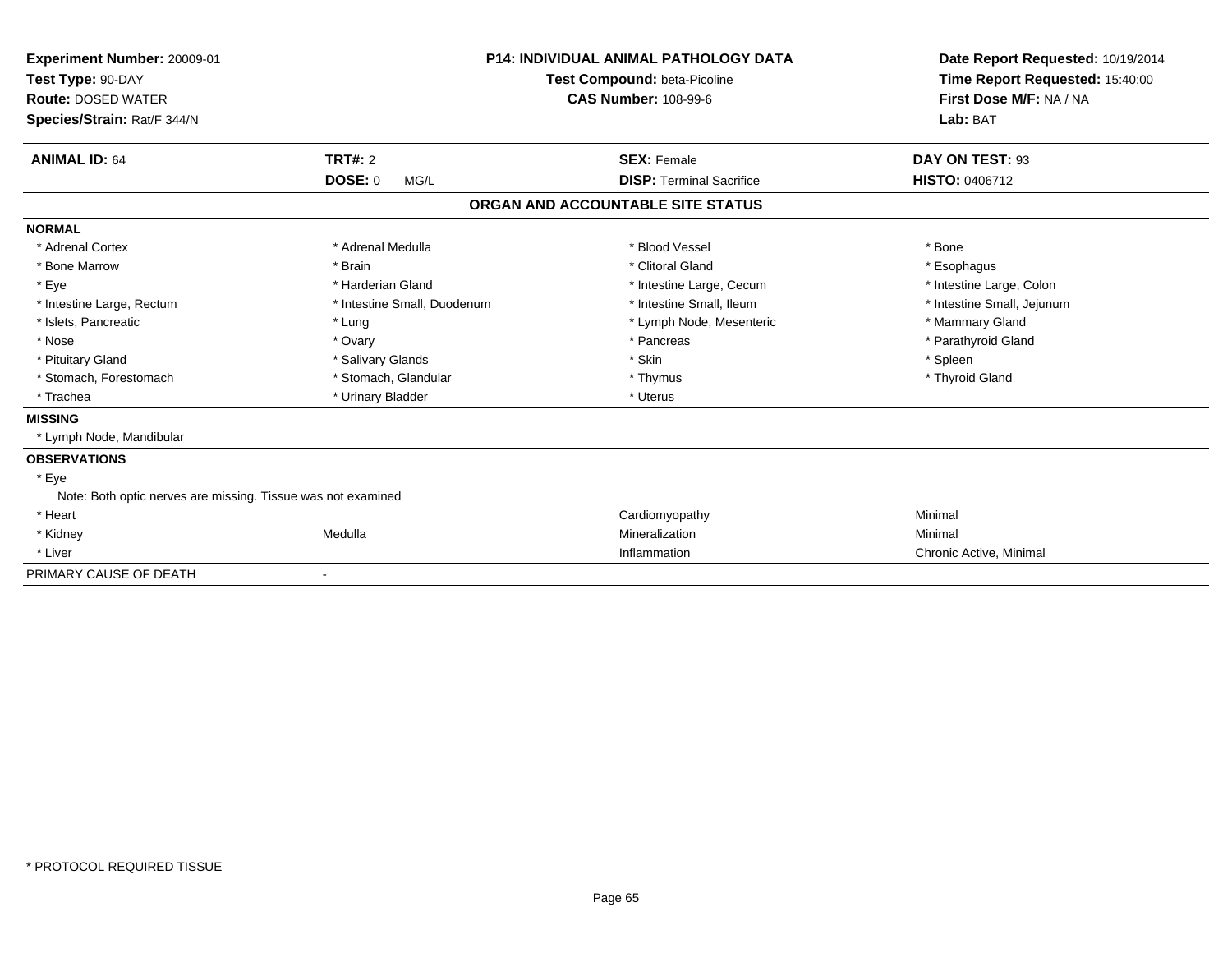| Experiment Number: 20009-01<br>Test Type: 90-DAY      |                              | <b>P14: INDIVIDUAL ANIMAL PATHOLOGY DATA</b> | Date Report Requested: 10/19/2014<br>Time Report Requested: 15:40:00 |
|-------------------------------------------------------|------------------------------|----------------------------------------------|----------------------------------------------------------------------|
|                                                       |                              | Test Compound: beta-Picoline                 |                                                                      |
| <b>Route: DOSED WATER</b>                             |                              | <b>CAS Number: 108-99-6</b>                  | First Dose M/F: NA / NA                                              |
| Species/Strain: Rat/F 344/N                           |                              |                                              | Lab: BAT                                                             |
| <b>ANIMAL ID: 65</b>                                  | <b>TRT#: 2</b>               | <b>SEX: Female</b>                           | DAY ON TEST: 93                                                      |
|                                                       | <b>DOSE: 0</b><br>MG/L       | <b>DISP: Terminal Sacrifice</b>              | HISTO: 0406713                                                       |
|                                                       |                              | ORGAN AND ACCOUNTABLE SITE STATUS            |                                                                      |
| <b>NORMAL</b>                                         |                              |                                              |                                                                      |
| * Adrenal Cortex                                      | * Adrenal Medulla            | * Blood Vessel                               | * Bone                                                               |
| * Bone Marrow                                         | * Brain                      | * Clitoral Gland                             | * Esophagus                                                          |
| * Eye                                                 | * Intestine Large, Cecum     | * Intestine Large, Colon                     | * Intestine Large, Rectum                                            |
| * Intestine Small, Duodenum                           | * Intestine Small, Ileum     | * Intestine Small, Jejunum                   | * Islets, Pancreatic                                                 |
| * Lung                                                | * Lymph Node, Mesenteric     | * Mammary Gland                              | * Nose                                                               |
| * Ovary                                               | * Pancreas                   | * Parathyroid Gland                          | * Pituitary Gland                                                    |
| * Salivary Glands                                     | * Skin                       | * Spleen                                     | * Stomach, Forestomach                                               |
| * Stomach, Glandular                                  | * Thymus                     | * Thyroid Gland                              | * Trachea                                                            |
| * Urinary Bladder                                     | * Uterus                     |                                              |                                                                      |
| <b>MISSING</b>                                        |                              |                                              |                                                                      |
| * Lymph Node, Mandibular                              |                              |                                              |                                                                      |
| <b>OBSERVATIONS</b>                                   |                              |                                              |                                                                      |
| * Eye                                                 |                              |                                              |                                                                      |
| Note: Both optic nerves missing. Tissue not examined. |                              |                                              |                                                                      |
| * Harderian Gland                                     |                              | <b>Infiltration Cellular</b>                 | Mononuclear CI, Minimal                                              |
| * Heart                                               |                              | Cardiomyopathy                               | Minimal                                                              |
| * Kidney                                              |                              | Nephropathy                                  | Minimal                                                              |
| * Liver                                               |                              | Hepatodiaphragmatic Nodule                   |                                                                      |
|                                                       |                              | Inflammation                                 | Chronic Active, Minimal                                              |
| [ Hepatodiaphragmatic Nodule TGLS = 1-6 ]             |                              |                                              |                                                                      |
| PRIMARY CAUSE OF DEATH                                | $\qquad \qquad \blacksquare$ |                                              |                                                                      |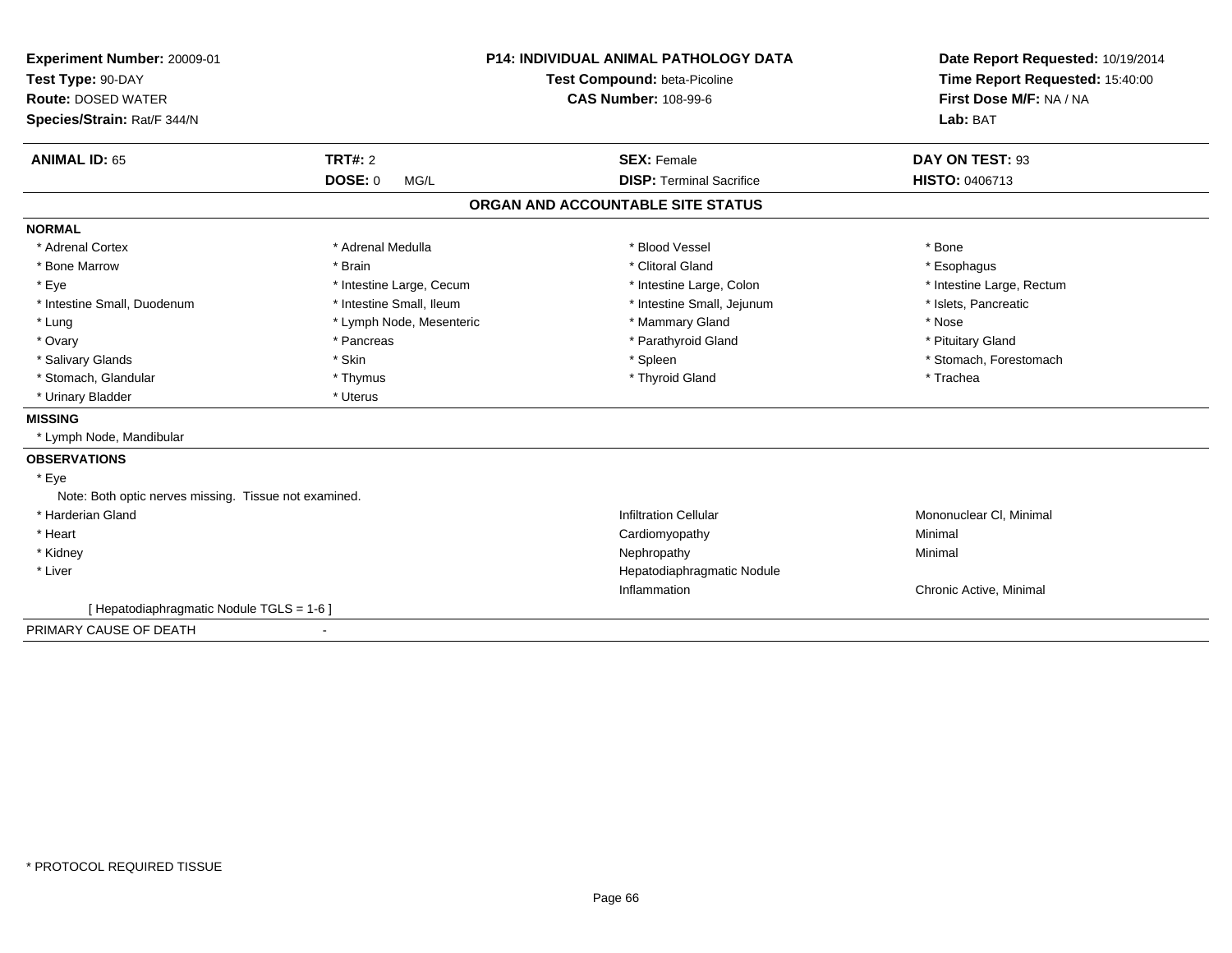| <b>Experiment Number: 20009-01</b><br>Test Type: 90-DAY |                             | <b>P14: INDIVIDUAL ANIMAL PATHOLOGY DATA</b> | Date Report Requested: 10/19/2014 |
|---------------------------------------------------------|-----------------------------|----------------------------------------------|-----------------------------------|
|                                                         |                             | <b>Test Compound: beta-Picoline</b>          | Time Report Requested: 15:40:00   |
| <b>Route: DOSED WATER</b>                               |                             | <b>CAS Number: 108-99-6</b>                  | First Dose M/F: NA / NA           |
| Species/Strain: Rat/F 344/N                             |                             |                                              | Lab: BAT                          |
| <b>ANIMAL ID: 66</b>                                    | <b>TRT#: 2</b>              | <b>SEX: Female</b>                           | DAY ON TEST: 93                   |
|                                                         | <b>DOSE: 0</b><br>MG/L      | <b>DISP: Terminal Sacrifice</b>              | <b>HISTO: 0406714</b>             |
|                                                         |                             | ORGAN AND ACCOUNTABLE SITE STATUS            |                                   |
| <b>NORMAL</b>                                           |                             |                                              |                                   |
| * Adrenal Cortex                                        | * Adrenal Medulla           | * Blood Vessel                               | * Bone                            |
| * Bone Marrow                                           | * Brain                     | * Clitoral Gland                             | * Esophagus                       |
| * Eye                                                   | * Harderian Gland           | * Intestine Large, Cecum                     | * Intestine Large, Colon          |
| * Intestine Large, Rectum                               | * Intestine Small, Duodenum | * Intestine Small, Ileum                     | * Intestine Small, Jejunum        |
| * Islets, Pancreatic                                    | * Lung                      | * Lymph Node, Mesenteric                     | * Mammary Gland                   |
| * Nose                                                  | * Ovary                     | * Parathyroid Gland                          | * Pituitary Gland                 |
| * Salivary Glands                                       | * Skin                      | * Spleen                                     | * Stomach, Forestomach            |
| * Stomach, Glandular                                    | * Thymus                    | * Thyroid Gland                              | * Trachea                         |
| * Urinary Bladder                                       | * Uterus                    |                                              |                                   |
| <b>MISSING</b>                                          |                             |                                              |                                   |
| * Lymph Node, Mandibular                                |                             |                                              |                                   |
| <b>OBSERVATIONS</b>                                     |                             |                                              |                                   |
| * Heart                                                 |                             | Cardiomyopathy                               | Minimal                           |
| * Kidney                                                | <b>Renal Tubule</b>         | Crystals                                     | Minimal                           |
|                                                         |                             | Nephropathy                                  | Minimal                           |
| * Liver                                                 |                             | Inflammation                                 | Chronic Active, Minimal           |
| * Pancreas                                              |                             | <b>Infiltration Cellular</b>                 | Lymphocyte, Minimal               |
| PRIMARY CAUSE OF DEATH                                  |                             |                                              |                                   |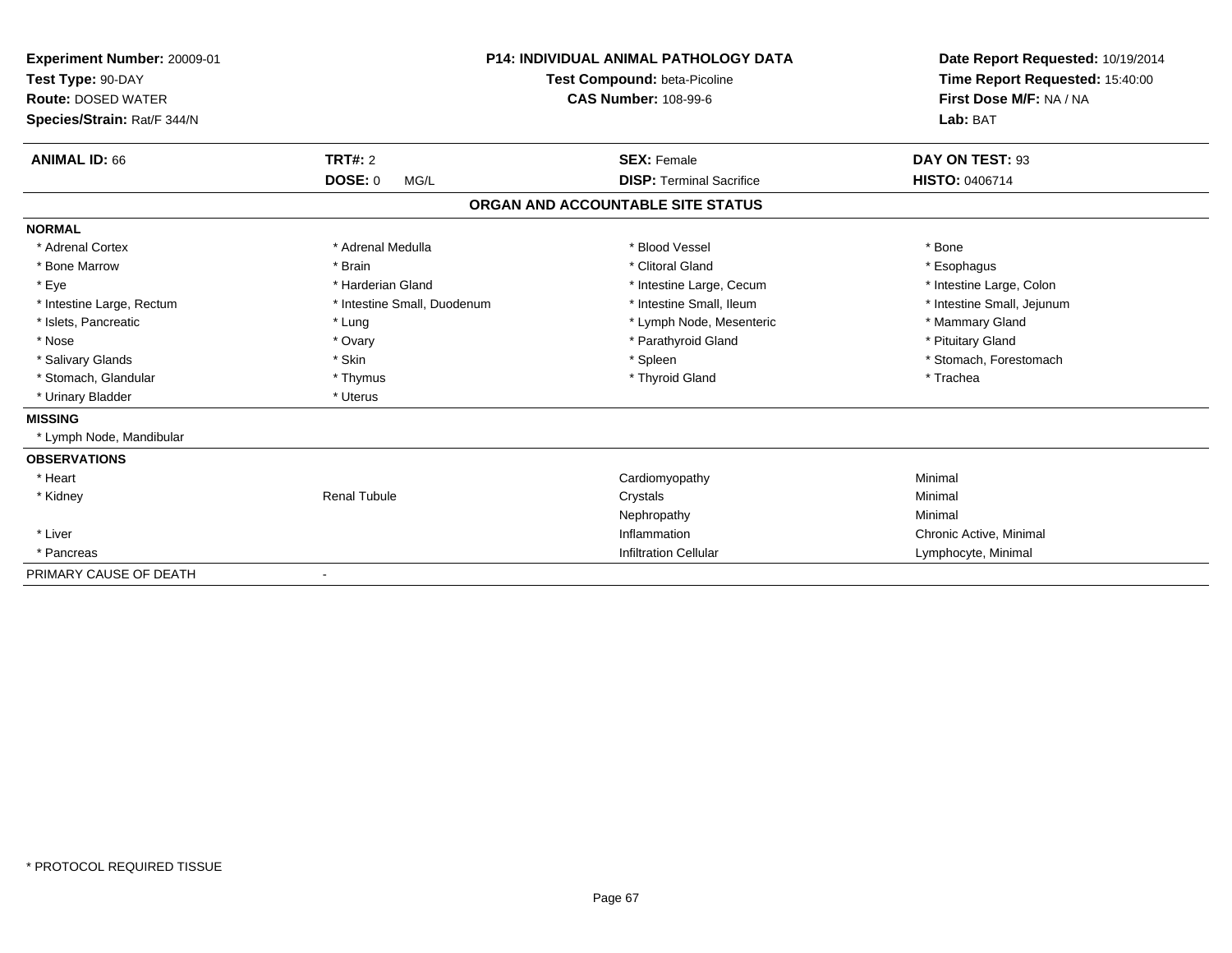| Experiment Number: 20009-01<br>Test Type: 90-DAY<br><b>Route: DOSED WATER</b><br>Species/Strain: Rat/F 344/N |                          | <b>P14: INDIVIDUAL ANIMAL PATHOLOGY DATA</b><br>Test Compound: beta-Picoline<br><b>CAS Number: 108-99-6</b> | Date Report Requested: 10/19/2014<br>Time Report Requested: 15:40:00<br>First Dose M/F: NA / NA<br>Lab: BAT |
|--------------------------------------------------------------------------------------------------------------|--------------------------|-------------------------------------------------------------------------------------------------------------|-------------------------------------------------------------------------------------------------------------|
| <b>ANIMAL ID: 67</b>                                                                                         | TRT#: 2                  | <b>SEX: Female</b>                                                                                          | DAY ON TEST: 93                                                                                             |
|                                                                                                              | <b>DOSE: 0</b><br>MG/L   | <b>DISP: Terminal Sacrifice</b>                                                                             | HISTO: 0406715                                                                                              |
|                                                                                                              |                          | ORGAN AND ACCOUNTABLE SITE STATUS                                                                           |                                                                                                             |
| <b>NORMAL</b>                                                                                                |                          |                                                                                                             |                                                                                                             |
| * Adrenal Cortex                                                                                             | * Adrenal Medulla        | * Blood Vessel                                                                                              | * Bone                                                                                                      |
| * Bone Marrow                                                                                                | * Brain                  | * Esophagus                                                                                                 | * Eye                                                                                                       |
| * Harderian Gland                                                                                            | * Intestine Large, Cecum | * Intestine Large, Colon                                                                                    | * Intestine Large, Rectum                                                                                   |
| * Intestine Small, Duodenum                                                                                  | * Intestine Small, Ileum | * Intestine Small, Jejunum                                                                                  | * Islets, Pancreatic                                                                                        |
| * Lung                                                                                                       | * Lymph Node, Mesenteric | * Mammary Gland                                                                                             | * Nose                                                                                                      |
| * Ovary                                                                                                      | * Parathyroid Gland      | * Pituitary Gland                                                                                           | * Salivary Glands                                                                                           |
| * Skin                                                                                                       | * Spleen                 | * Stomach, Forestomach                                                                                      | * Stomach, Glandular                                                                                        |
| * Thymus                                                                                                     | * Thyroid Gland          | * Urinary Bladder                                                                                           | * Uterus                                                                                                    |
| <b>MISSING</b>                                                                                               |                          |                                                                                                             |                                                                                                             |
| * Lymph Node, Mandibular                                                                                     | * Trachea                |                                                                                                             |                                                                                                             |
| <b>OBSERVATIONS</b>                                                                                          |                          |                                                                                                             |                                                                                                             |
| * Clitoral Gland                                                                                             |                          | Inflammation                                                                                                | Chronic Active, Minimal                                                                                     |
| * Heart                                                                                                      |                          | Cardiomyopathy                                                                                              | Minimal                                                                                                     |
| * Kidney                                                                                                     |                          | Nephropathy                                                                                                 | Minimal                                                                                                     |
| * Liver                                                                                                      |                          | Inflammation                                                                                                | Chronic Active, Minimal                                                                                     |
| * Pancreas                                                                                                   |                          | <b>Infiltration Cellular</b>                                                                                | Lymphocyte, Minimal                                                                                         |
| PRIMARY CAUSE OF DEATH                                                                                       |                          |                                                                                                             |                                                                                                             |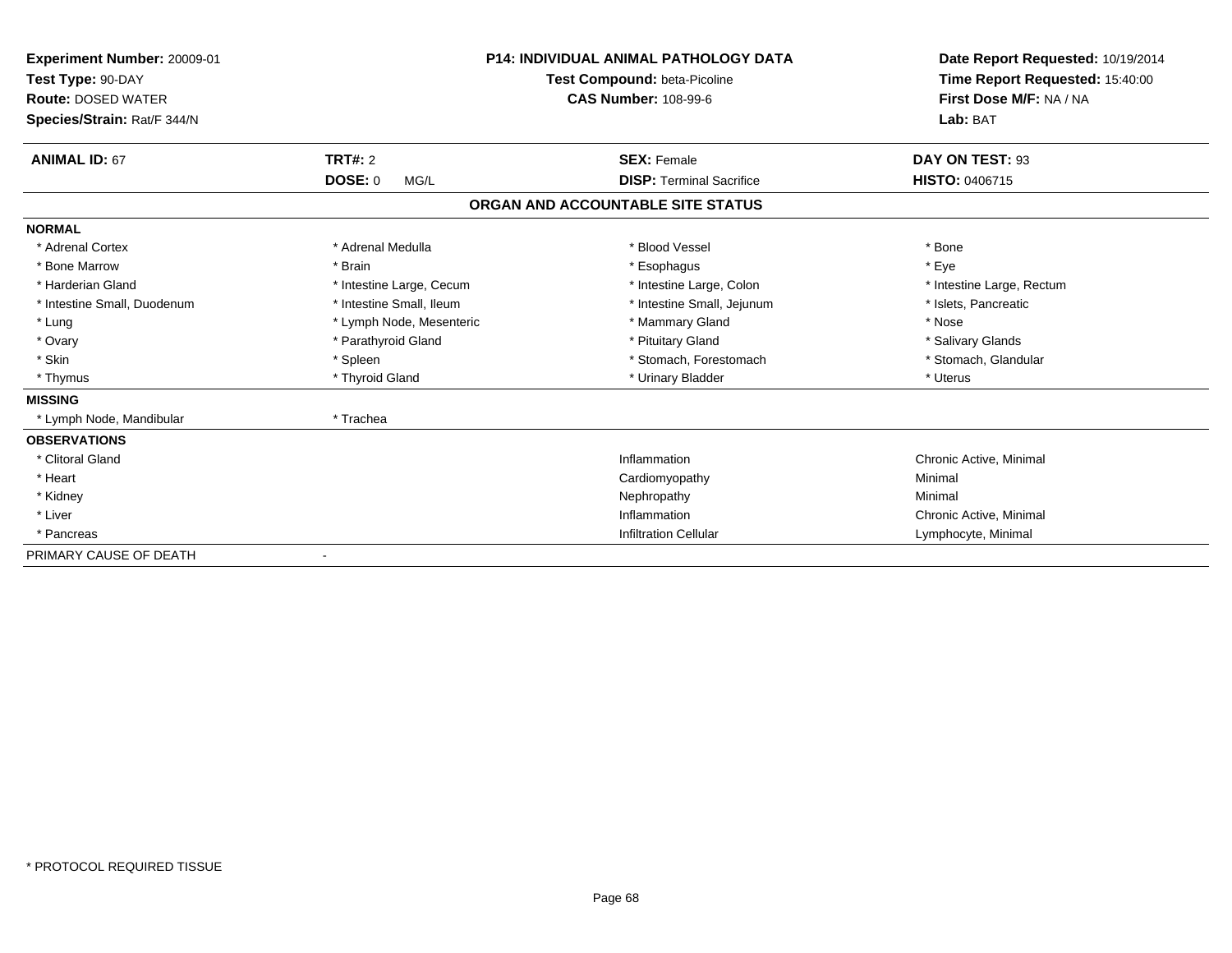| Experiment Number: 20009-01<br>Test Type: 90-DAY |                            | <b>P14: INDIVIDUAL ANIMAL PATHOLOGY DATA</b> | Date Report Requested: 10/19/2014<br>Time Report Requested: 15:40:00 |
|--------------------------------------------------|----------------------------|----------------------------------------------|----------------------------------------------------------------------|
|                                                  |                            | Test Compound: beta-Picoline                 |                                                                      |
| <b>Route: DOSED WATER</b>                        |                            | <b>CAS Number: 108-99-6</b>                  | First Dose M/F: NA / NA                                              |
| Species/Strain: Rat/F 344/N                      |                            |                                              | Lab: BAT                                                             |
| <b>ANIMAL ID: 68</b>                             | <b>TRT#: 2</b>             | <b>SEX: Female</b>                           | DAY ON TEST: 93                                                      |
|                                                  | <b>DOSE: 0</b><br>MG/L     | <b>DISP: Terminal Sacrifice</b>              | <b>HISTO: 0406716</b>                                                |
|                                                  |                            | ORGAN AND ACCOUNTABLE SITE STATUS            |                                                                      |
| <b>NORMAL</b>                                    |                            |                                              |                                                                      |
| * Adrenal Cortex                                 | * Adrenal Medulla          | * Blood Vessel                               | * Bone                                                               |
| * Bone Marrow                                    | * Brain                    | * Esophagus                                  | * Eye                                                                |
| * Intestine Large, Cecum                         | * Intestine Large, Colon   | * Intestine Large, Rectum                    | * Intestine Small, Duodenum                                          |
| * Intestine Small, Ileum                         | * Intestine Small, Jejunum | * Islets, Pancreatic                         | * Lymph Node, Mesenteric                                             |
| * Mammary Gland                                  | * Nose                     | * Ovary                                      | * Pancreas                                                           |
| * Parathyroid Gland                              | * Pituitary Gland          | * Salivary Glands                            | * Skin                                                               |
| * Spleen                                         | * Stomach, Forestomach     | * Stomach, Glandular                         | * Thymus                                                             |
| * Thyroid Gland                                  | * Trachea                  | * Urinary Bladder                            | * Uterus                                                             |
| <b>MISSING</b>                                   |                            |                                              |                                                                      |
| * Lymph Node, Mandibular                         |                            |                                              |                                                                      |
| <b>OBSERVATIONS</b>                              |                            |                                              |                                                                      |
| * Clitoral Gland                                 |                            | Inflammation                                 | Chronic Active, Minimal                                              |
| * Harderian Gland                                |                            | Metaplasia                                   | Squamous, Minimal                                                    |
| * Heart                                          |                            | Cardiomyopathy                               | Minimal                                                              |
| * Kidney                                         | Medulla                    | Mineralization                               | Minimal                                                              |
|                                                  |                            | Nephropathy                                  | Minimal                                                              |
| * Liver                                          |                            | Hematopoietic Cell Proliferation             | Minimal                                                              |
|                                                  |                            | Inflammation                                 | Chronic Active, Mild                                                 |
| * Lung                                           |                            | Inflammation                                 | Chronic Active, Minimal                                              |
|                                                  |                            | Metaplasia                                   | Osseous, Minimal                                                     |
| PRIMARY CAUSE OF DEATH                           | $\blacksquare$             |                                              |                                                                      |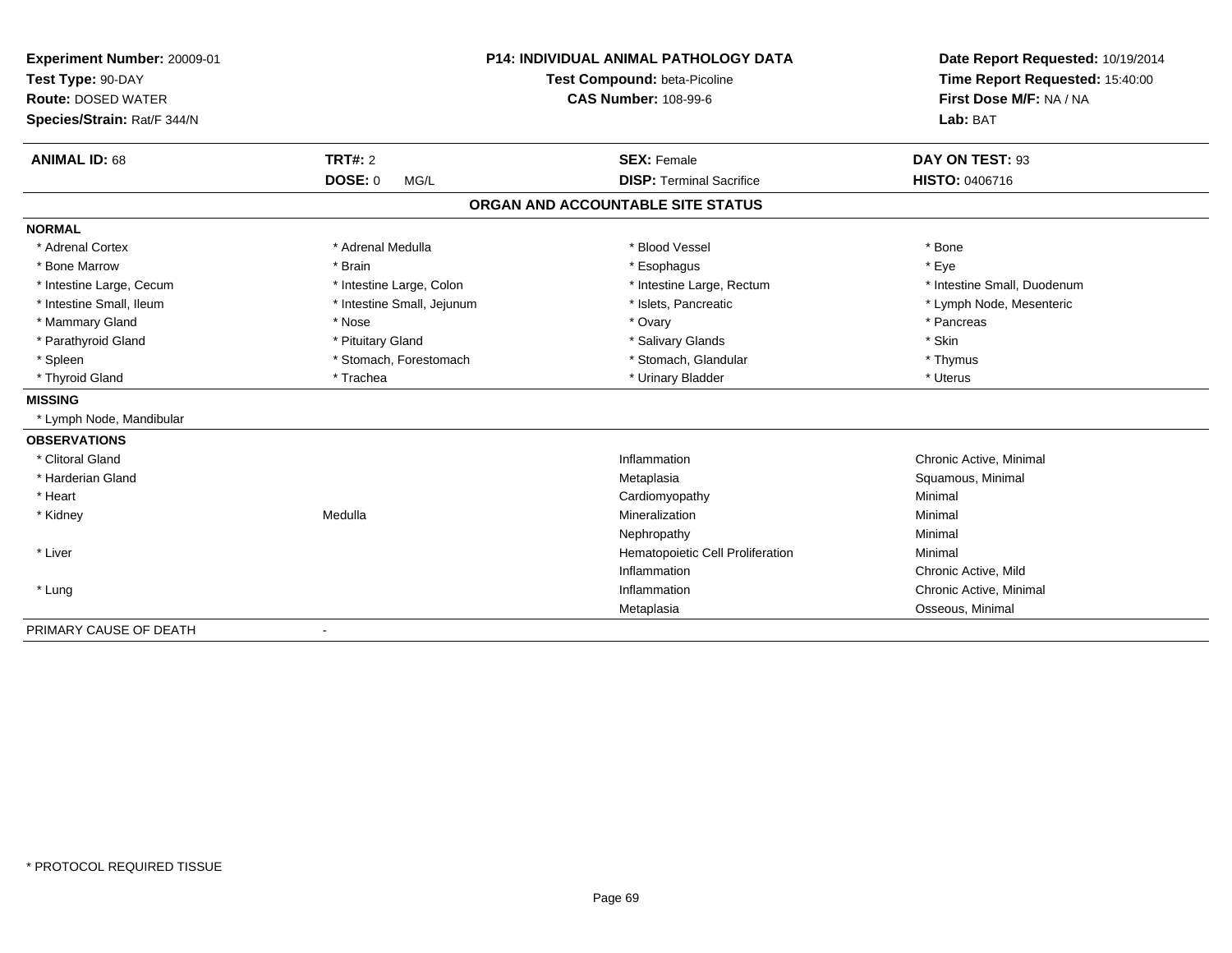| Experiment Number: 20009-01 | <b>P14: INDIVIDUAL ANIMAL PATHOLOGY DATA</b><br>Test Compound: beta-Picoline |                                   | Date Report Requested: 10/19/2014 |  |
|-----------------------------|------------------------------------------------------------------------------|-----------------------------------|-----------------------------------|--|
| Test Type: 90-DAY           |                                                                              |                                   | Time Report Requested: 15:40:00   |  |
| <b>Route: DOSED WATER</b>   |                                                                              | <b>CAS Number: 108-99-6</b>       | First Dose M/F: NA / NA           |  |
| Species/Strain: Rat/F 344/N |                                                                              |                                   | Lab: BAT                          |  |
| <b>ANIMAL ID: 69</b>        | TRT#: 2                                                                      | <b>SEX: Female</b>                | DAY ON TEST: 93                   |  |
|                             | <b>DOSE: 0</b><br>MG/L                                                       | <b>DISP: Terminal Sacrifice</b>   | <b>HISTO: 0406717</b>             |  |
|                             |                                                                              | ORGAN AND ACCOUNTABLE SITE STATUS |                                   |  |
| <b>NORMAL</b>               |                                                                              |                                   |                                   |  |
| * Adrenal Cortex            | * Adrenal Medulla                                                            | * Blood Vessel                    | * Bone                            |  |
| * Bone Marrow               | * Brain                                                                      | * Esophagus                       | * Eye                             |  |
| * Intestine Large, Cecum    | * Intestine Large, Colon                                                     | * Intestine Large, Rectum         | * Intestine Small, Duodenum       |  |
| * Intestine Small, Ileum    | * Intestine Small, Jejunum                                                   | * Islets, Pancreatic              | * Lymph Node, Mesenteric          |  |
| * Mammary Gland             | * Nose                                                                       | * Ovary                           | * Pituitary Gland                 |  |
| * Salivary Glands           | * Skin                                                                       | * Spleen                          | * Stomach, Forestomach            |  |
| * Stomach, Glandular        | * Thymus                                                                     | * Thyroid Gland                   | * Trachea                         |  |
| * Urinary Bladder           | * Uterus                                                                     |                                   |                                   |  |
| <b>MISSING</b>              |                                                                              |                                   |                                   |  |
| * Lymph Node, Mandibular    | * Parathyroid Gland                                                          |                                   |                                   |  |
| <b>OBSERVATIONS</b>         |                                                                              |                                   |                                   |  |
| * Clitoral Gland            |                                                                              | Inflammation                      | Chronic Active, Minimal           |  |
| * Harderian Gland           |                                                                              | Inflammation                      | Chronic Active, Marked            |  |
| * Heart                     |                                                                              | Cardiomyopathy                    | Minimal                           |  |
| * Kidney                    | Capsule                                                                      | Inflammation                      | Chronic Active, Minimal           |  |
|                             |                                                                              | Nephropathy                       | Minimal                           |  |
| * Liver                     |                                                                              | Inflammation                      | Chronic Active, Minimal           |  |
| * Lung                      |                                                                              | Inflammation                      | Chronic Active, Minimal           |  |
|                             |                                                                              | Metaplasia                        | Osseous, Minimal                  |  |
| * Pancreas                  |                                                                              | <b>Infiltration Cellular</b>      | Lymphocyte, Minimal               |  |
| PRIMARY CAUSE OF DEATH      |                                                                              |                                   |                                   |  |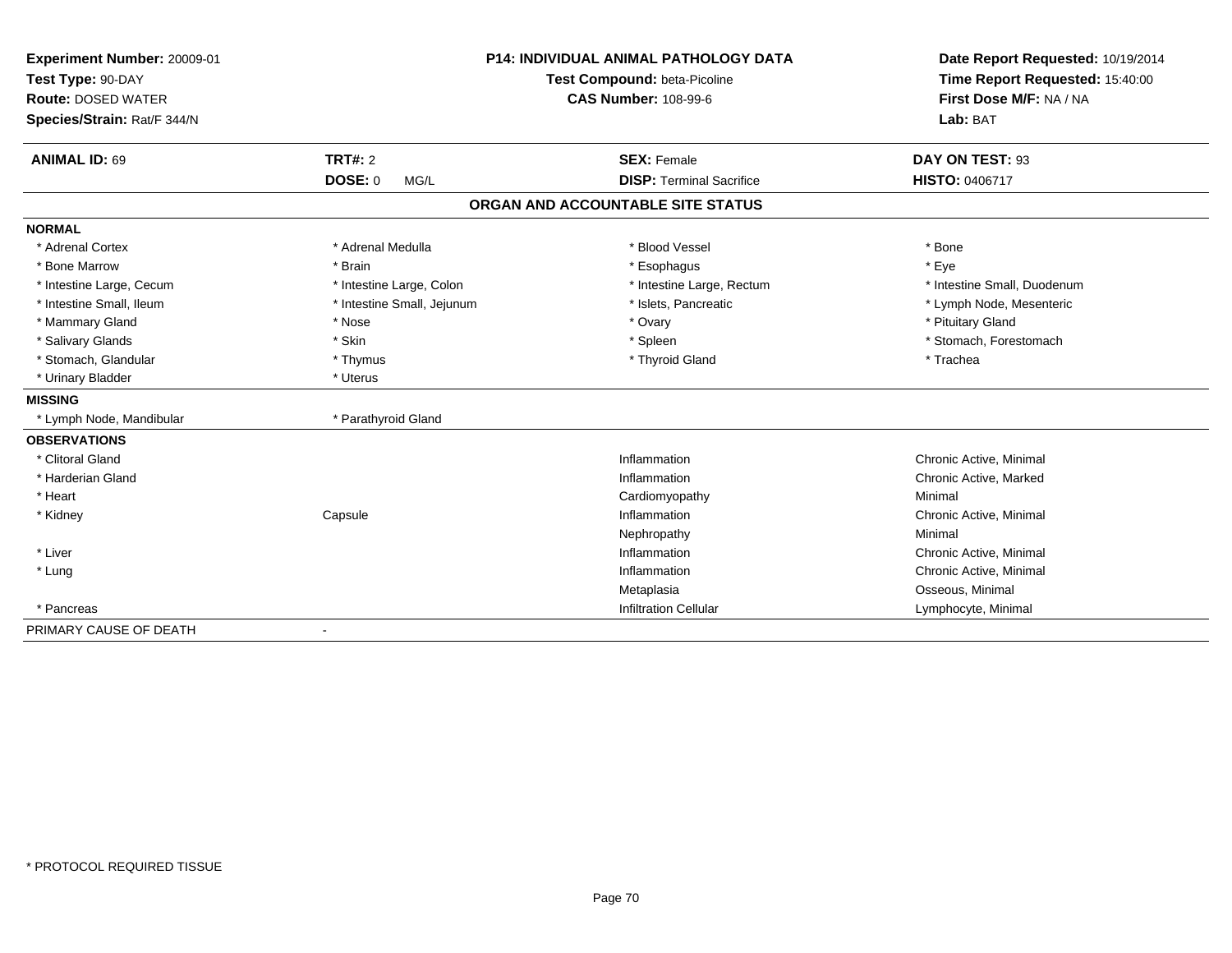| Experiment Number: 20009-01<br>Test Type: 90-DAY<br><b>Route: DOSED WATER</b><br>Species/Strain: Rat/F 344/N |                             | <b>P14: INDIVIDUAL ANIMAL PATHOLOGY DATA</b><br>Test Compound: beta-Picoline<br><b>CAS Number: 108-99-6</b> | Date Report Requested: 10/19/2014<br>Time Report Requested: 15:40:00<br>First Dose M/F: NA / NA<br>Lab: BAT |
|--------------------------------------------------------------------------------------------------------------|-----------------------------|-------------------------------------------------------------------------------------------------------------|-------------------------------------------------------------------------------------------------------------|
| <b>ANIMAL ID: 70</b>                                                                                         | <b>TRT#: 2</b>              | <b>SEX: Female</b>                                                                                          | DAY ON TEST: 93                                                                                             |
|                                                                                                              | <b>DOSE: 0</b><br>MG/L      | <b>DISP: Terminal Sacrifice</b>                                                                             | <b>HISTO: 0406718</b>                                                                                       |
|                                                                                                              |                             | ORGAN AND ACCOUNTABLE SITE STATUS                                                                           |                                                                                                             |
| <b>NORMAL</b>                                                                                                |                             |                                                                                                             |                                                                                                             |
| * Adrenal Cortex                                                                                             | * Adrenal Medulla           | * Blood Vessel                                                                                              | * Bone                                                                                                      |
| * Bone Marrow                                                                                                | * Brain                     | * Esophagus                                                                                                 | * Eye                                                                                                       |
| * Harderian Gland                                                                                            | * Heart                     | * Intestine Large, Cecum                                                                                    | * Intestine Large, Colon                                                                                    |
| * Intestine Large, Rectum                                                                                    | * Intestine Small, Duodenum | * Intestine Small, Ileum                                                                                    | * Intestine Small, Jejunum                                                                                  |
| * Islets, Pancreatic                                                                                         | * Lung                      | * Lymph Node, Mesenteric                                                                                    | * Mammary Gland                                                                                             |
| * Nose                                                                                                       | * Ovary                     | * Parathyroid Gland                                                                                         | * Pituitary Gland                                                                                           |
| * Salivary Glands                                                                                            | * Skin                      | * Spleen                                                                                                    | * Stomach, Forestomach                                                                                      |
| * Stomach, Glandular                                                                                         | * Thymus                    | * Thyroid Gland                                                                                             | * Trachea                                                                                                   |
| * Urinary Bladder                                                                                            | * Uterus                    |                                                                                                             |                                                                                                             |
| <b>MISSING</b>                                                                                               |                             |                                                                                                             |                                                                                                             |
| Lymph Node, Mandibular                                                                                       |                             |                                                                                                             |                                                                                                             |
| <b>OBSERVATIONS</b>                                                                                          |                             |                                                                                                             |                                                                                                             |
| * Clitoral Gland                                                                                             |                             | Inflammation                                                                                                | Chronic Active, Minimal                                                                                     |
| * Kidney                                                                                                     |                             | Nephropathy                                                                                                 | Minimal                                                                                                     |
| * Liver                                                                                                      |                             | Hematopoietic Cell Proliferation                                                                            | Minimal                                                                                                     |
|                                                                                                              |                             | Inflammation                                                                                                | Chronic Active, Minimal                                                                                     |
| * Pancreas                                                                                                   |                             | <b>Infiltration Cellular</b>                                                                                | Lymphocyte, Minimal                                                                                         |
| PRIMARY CAUSE OF DEATH                                                                                       |                             |                                                                                                             |                                                                                                             |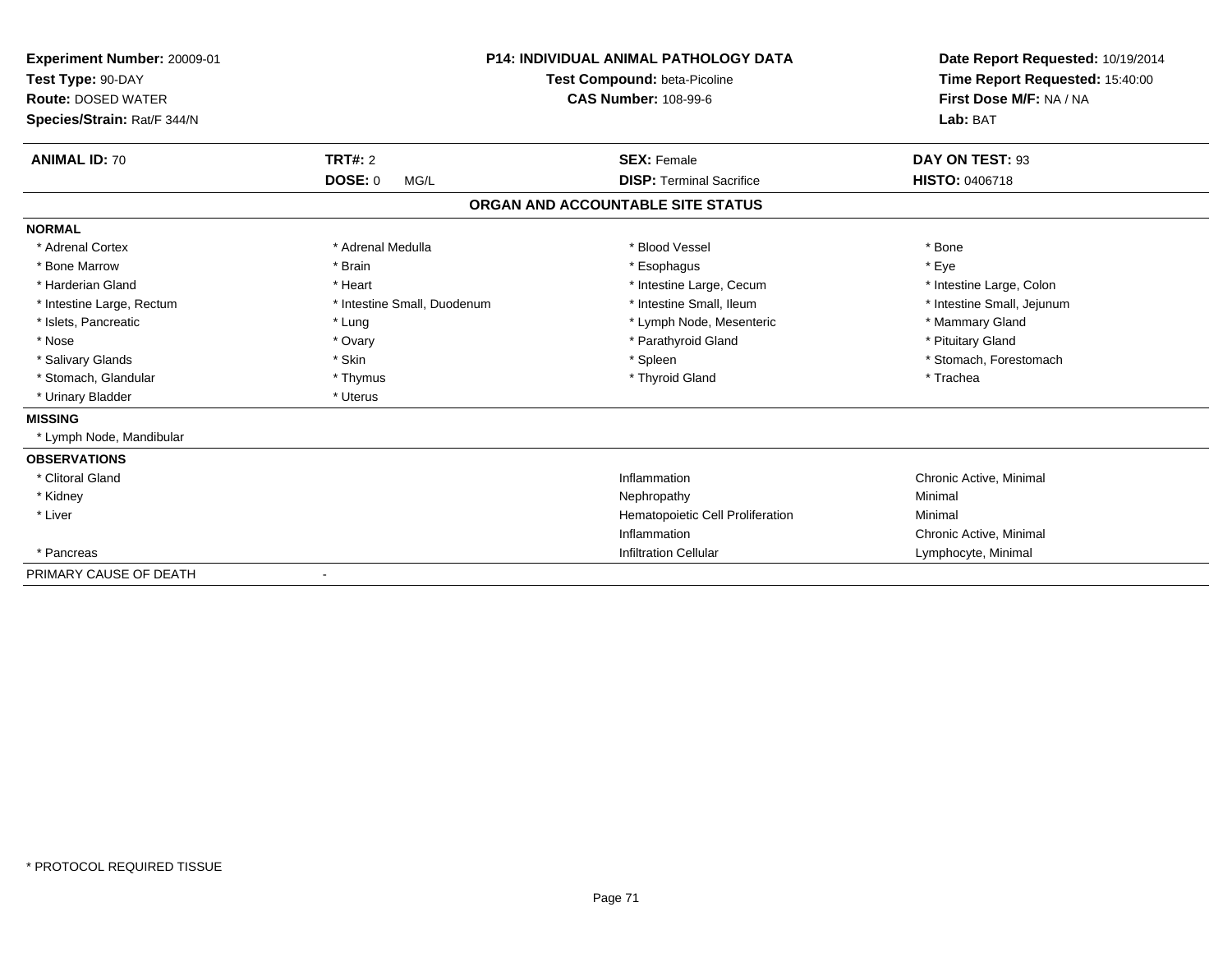| Experiment Number: 20009-01<br>Test Type: 90-DAY<br><b>Route: DOSED WATER</b><br>Species/Strain: Rat/F 344/N |                                           | <b>P14: INDIVIDUAL ANIMAL PATHOLOGY DATA</b><br>Test Compound: beta-Picoline<br><b>CAS Number: 108-99-6</b> | Date Report Requested: 10/19/2014<br>Time Report Requested: 15:40:00<br>First Dose M/F: NA / NA<br>Lab: BAT |
|--------------------------------------------------------------------------------------------------------------|-------------------------------------------|-------------------------------------------------------------------------------------------------------------|-------------------------------------------------------------------------------------------------------------|
| <b>ANIMAL ID: 71</b>                                                                                         | <b>TRT#: 4</b><br><b>DOSE: 78</b><br>MG/L | <b>SEX: Female</b><br><b>DISP:</b> Terminal Sacrifice                                                       | DAY ON TEST: 93<br><b>HISTO: 0406719</b>                                                                    |
| <b>OBSERVATIONS</b>                                                                                          |                                           |                                                                                                             |                                                                                                             |
| Kidney<br>Liver                                                                                              |                                           | Nephropathy<br>Hepatodiaphragmatic Nodule                                                                   | Minimal                                                                                                     |
|                                                                                                              |                                           | Inflammation                                                                                                | Chronic Active, Mild                                                                                        |
| [Hepatodiaphragmatic Nodule TGLS = 1-8]                                                                      |                                           |                                                                                                             |                                                                                                             |
| PRIMARY CAUSE OF DEATH                                                                                       | $\,$                                      |                                                                                                             |                                                                                                             |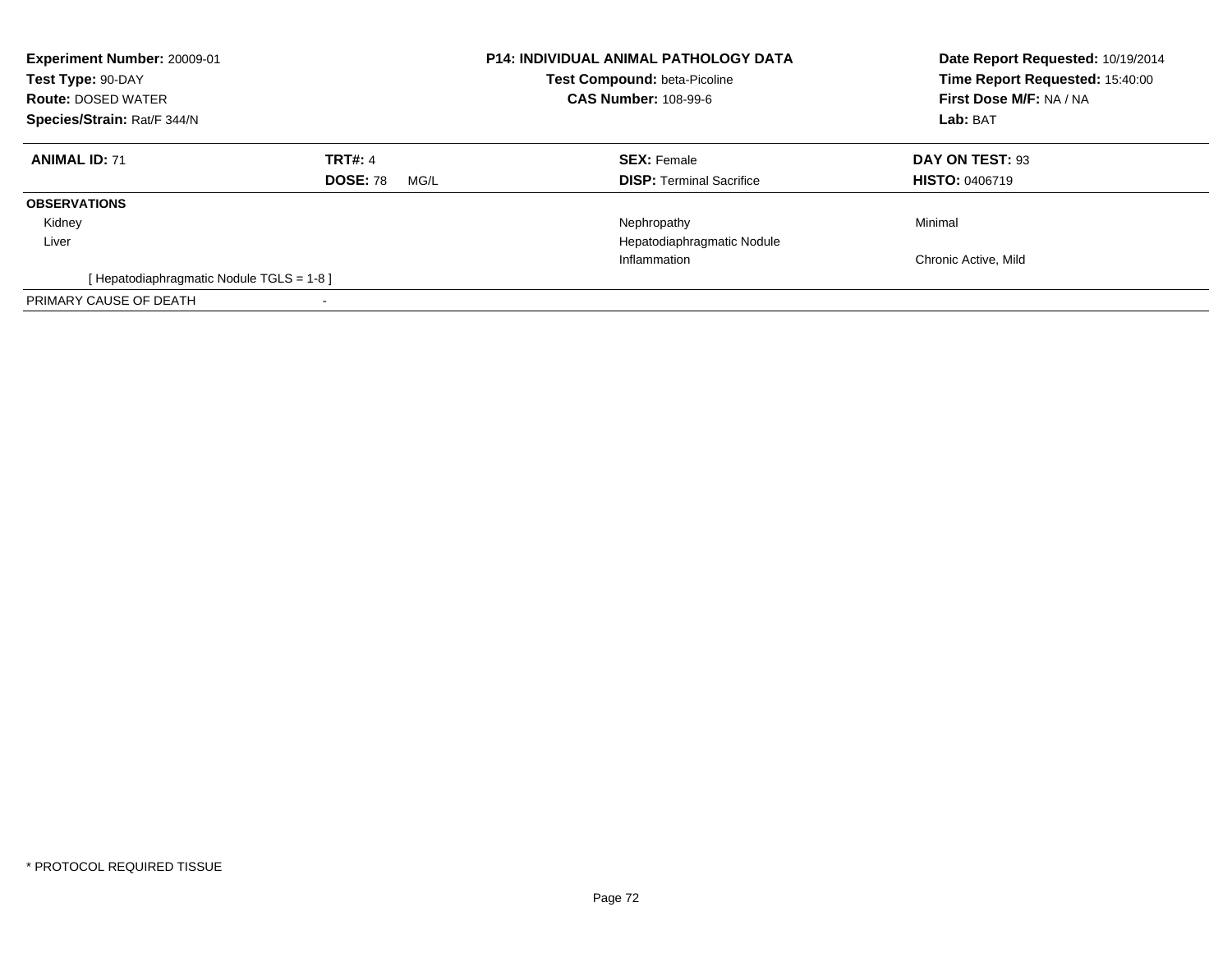| <b>Experiment Number: 20009-01</b> |                         | <b>P14: INDIVIDUAL ANIMAL PATHOLOGY DATA</b>                       | Date Report Requested: 10/19/2014 |
|------------------------------------|-------------------------|--------------------------------------------------------------------|-----------------------------------|
| Test Type: 90-DAY                  |                         | <b>Test Compound: beta-Picoline</b><br><b>CAS Number: 108-99-6</b> | Time Report Requested: 15:40:00   |
| <b>Route: DOSED WATER</b>          |                         |                                                                    | First Dose M/F: NA / NA           |
| Species/Strain: Rat/F 344/N        |                         |                                                                    | Lab: BAT                          |
| <b>ANIMAL ID: 72</b>               | <b>TRT#: 4</b>          | <b>SEX: Female</b>                                                 | DAY ON TEST: 93                   |
|                                    | <b>DOSE: 78</b><br>MG/L | <b>DISP:</b> Terminal Sacrifice                                    | <b>HISTO: 0406720</b>             |
| <b>OBSERVATIONS</b>                |                         |                                                                    |                                   |
| Kidney                             |                         | Nephropathy                                                        | Minimal                           |
| Liver                              |                         | Inflammation                                                       | Chronic Active, Minimal           |
| PRIMARY CAUSE OF DEATH             |                         |                                                                    |                                   |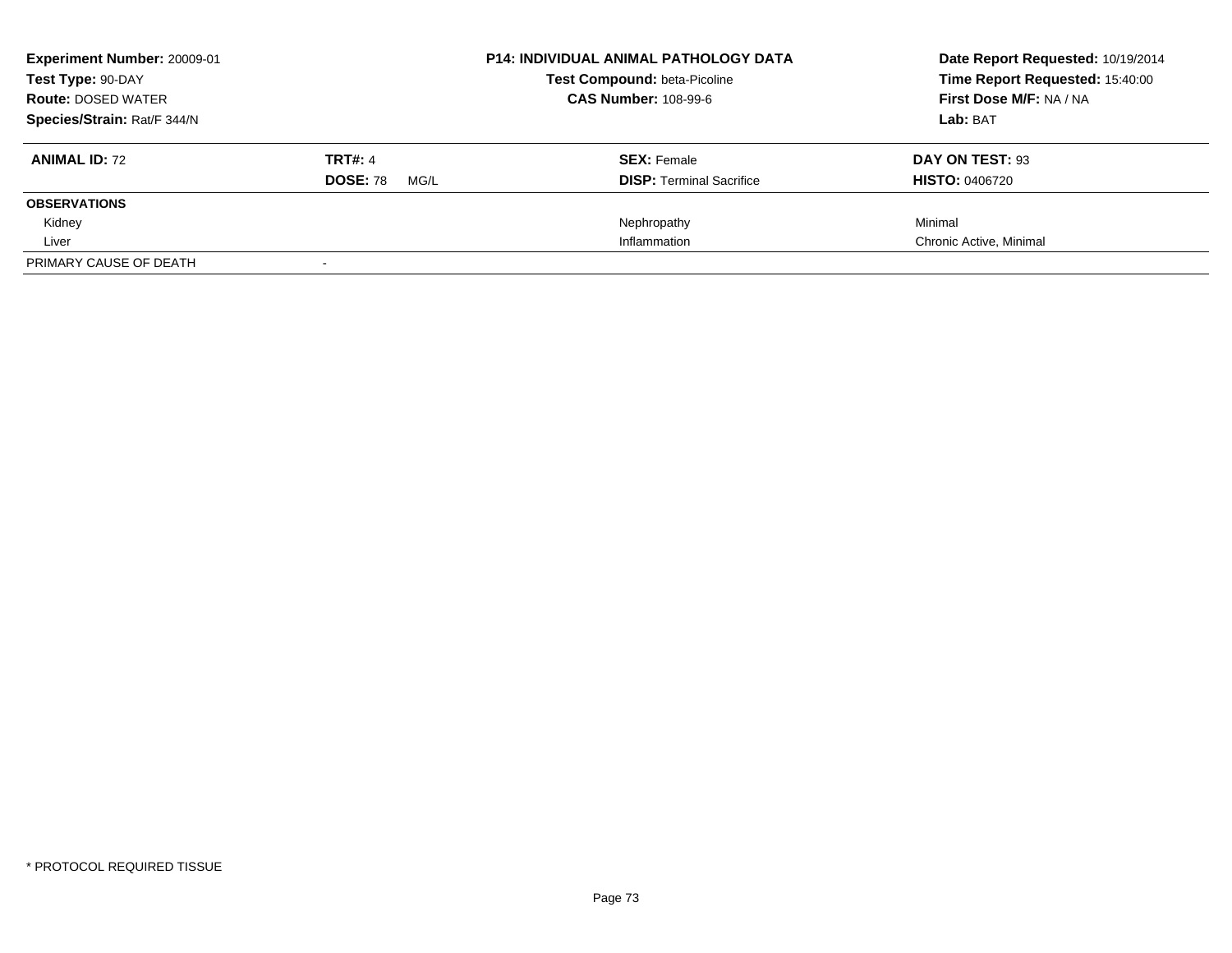| <b>Experiment Number: 20009-01</b><br>Test Type: 90-DAY<br><b>Route: DOSED WATER</b> |                         | <b>P14: INDIVIDUAL ANIMAL PATHOLOGY DATA</b><br>Test Compound: beta-Picoline<br><b>CAS Number: 108-99-6</b> | Date Report Requested: 10/19/2014<br>Time Report Requested: 15:40:00<br>First Dose M/F: NA / NA |
|--------------------------------------------------------------------------------------|-------------------------|-------------------------------------------------------------------------------------------------------------|-------------------------------------------------------------------------------------------------|
| Species/Strain: Rat/F 344/N                                                          |                         |                                                                                                             | Lab: BAT                                                                                        |
| <b>ANIMAL ID: 73</b>                                                                 | <b>TRT#: 4</b>          | <b>SEX: Female</b>                                                                                          | DAY ON TEST: 93                                                                                 |
|                                                                                      | <b>DOSE: 78</b><br>MG/L | <b>DISP:</b> Terminal Sacrifice                                                                             | <b>HISTO: 0406721</b>                                                                           |
| <b>OBSERVATIONS</b>                                                                  |                         |                                                                                                             |                                                                                                 |
| Kidney                                                                               | Medulla                 | Mineralization                                                                                              | Minimal                                                                                         |
|                                                                                      |                         | Nephropathy                                                                                                 | Minimal                                                                                         |
| Liver                                                                                |                         | Inflammation                                                                                                | Chronic Active, Minimal                                                                         |
| PRIMARY CAUSE OF DEATH                                                               |                         |                                                                                                             |                                                                                                 |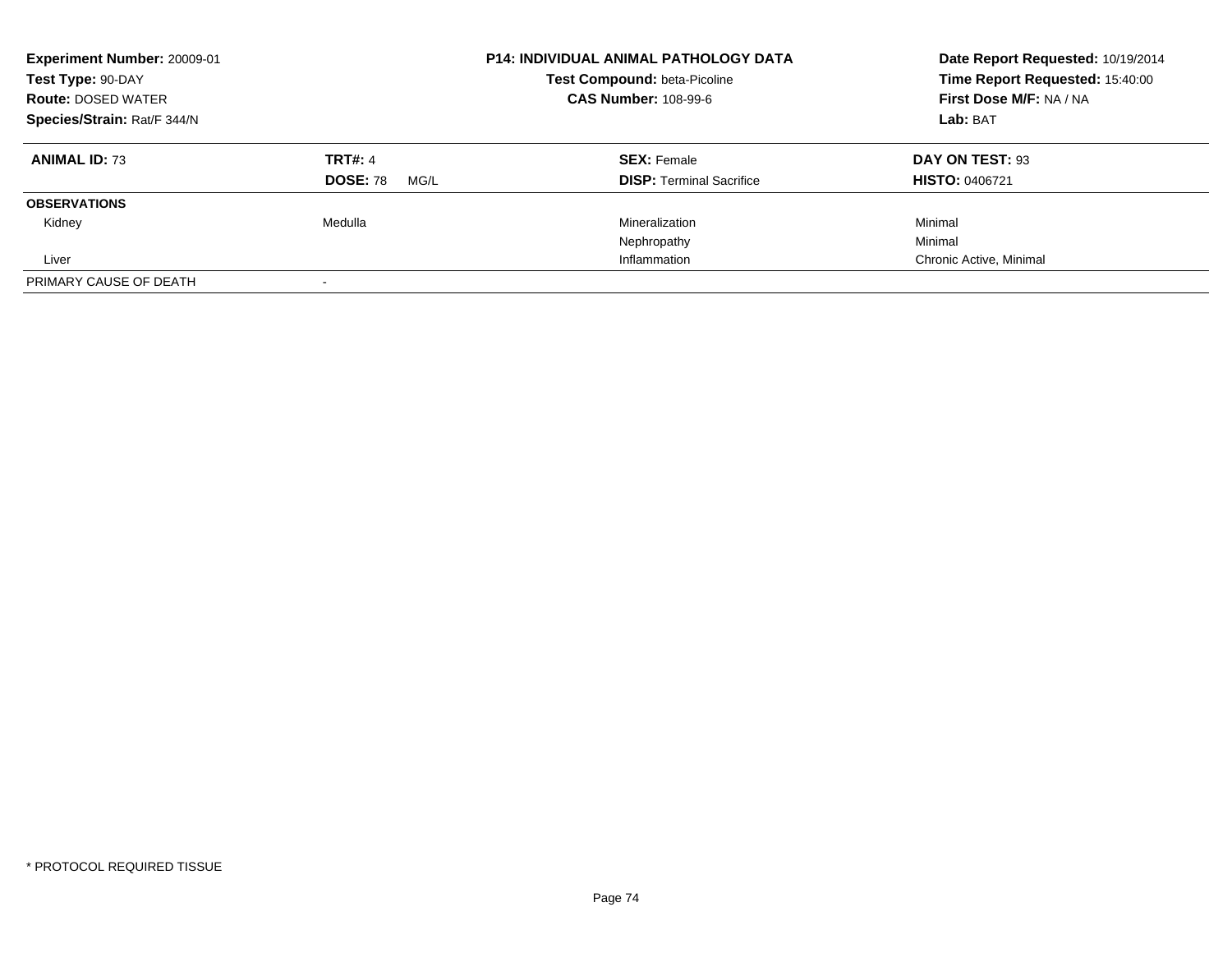| <b>Experiment Number: 20009-01</b><br>Test Type: 90-DAY<br><b>Route: DOSED WATER</b> |                         | <b>P14: INDIVIDUAL ANIMAL PATHOLOGY DATA</b><br>Test Compound: beta-Picoline<br><b>CAS Number: 108-99-6</b> | Date Report Requested: 10/19/2014<br>Time Report Requested: 15:40:00<br>First Dose M/F: NA / NA |
|--------------------------------------------------------------------------------------|-------------------------|-------------------------------------------------------------------------------------------------------------|-------------------------------------------------------------------------------------------------|
| Species/Strain: Rat/F 344/N                                                          |                         |                                                                                                             | Lab: BAT                                                                                        |
| <b>ANIMAL ID: 74</b>                                                                 | <b>TRT#: 4</b>          | <b>SEX: Female</b>                                                                                          | DAY ON TEST: 93                                                                                 |
|                                                                                      | <b>DOSE: 78</b><br>MG/L | <b>DISP:</b> Terminal Sacrifice                                                                             | <b>HISTO: 0406722</b>                                                                           |
| <b>OBSERVATIONS</b>                                                                  |                         |                                                                                                             |                                                                                                 |
| Kidney                                                                               | Medulla                 | Mineralization                                                                                              | Minimal                                                                                         |
|                                                                                      |                         | Nephropathy                                                                                                 | Minimal                                                                                         |
| Liver                                                                                |                         | Inflammation                                                                                                | Chronic Active, Minimal                                                                         |
| PRIMARY CAUSE OF DEATH                                                               |                         |                                                                                                             |                                                                                                 |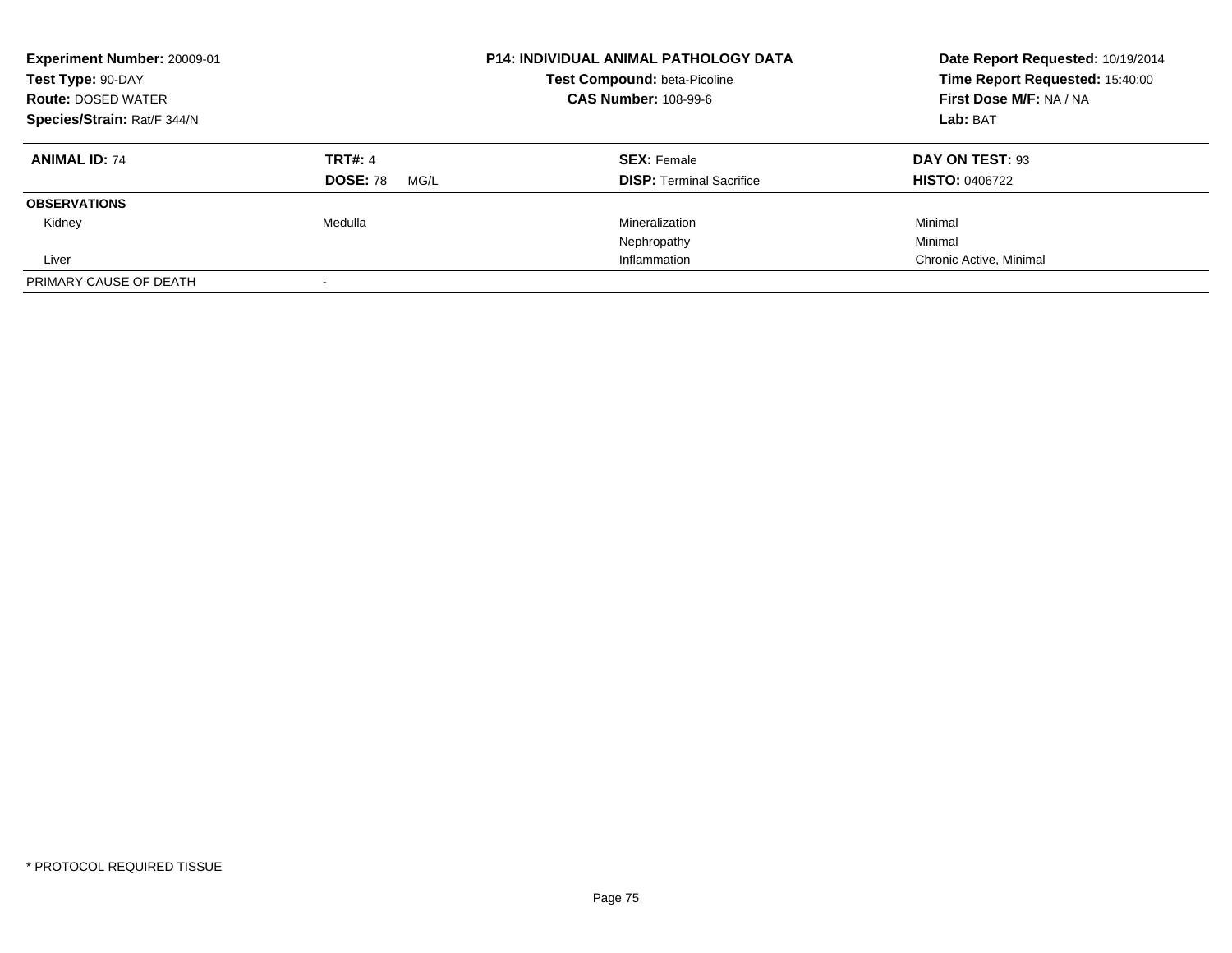| <b>Experiment Number: 20009-01</b><br>Test Type: 90-DAY<br><b>Route: DOSED WATER</b> |                         | <b>P14: INDIVIDUAL ANIMAL PATHOLOGY DATA</b><br>Test Compound: beta-Picoline<br><b>CAS Number: 108-99-6</b> | Date Report Requested: 10/19/2014<br>Time Report Requested: 15:40:00<br>First Dose M/F: NA / NA<br>Lab: BAT |
|--------------------------------------------------------------------------------------|-------------------------|-------------------------------------------------------------------------------------------------------------|-------------------------------------------------------------------------------------------------------------|
| Species/Strain: Rat/F 344/N                                                          |                         |                                                                                                             |                                                                                                             |
| <b>ANIMAL ID: 75</b>                                                                 | <b>TRT#: 4</b>          | <b>SEX: Female</b>                                                                                          | DAY ON TEST: 93                                                                                             |
|                                                                                      | <b>DOSE: 78</b><br>MG/L | <b>DISP:</b> Terminal Sacrifice                                                                             | <b>HISTO: 0406723</b>                                                                                       |
| <b>OBSERVATIONS</b>                                                                  |                         |                                                                                                             |                                                                                                             |
| Kidney                                                                               | Medulla                 | Mineralization                                                                                              | Minimal                                                                                                     |
|                                                                                      |                         | Nephropathy                                                                                                 | Minimal                                                                                                     |
| Liver                                                                                |                         | Inflammation                                                                                                | Chronic Active, Minimal                                                                                     |
| PRIMARY CAUSE OF DEATH                                                               |                         |                                                                                                             |                                                                                                             |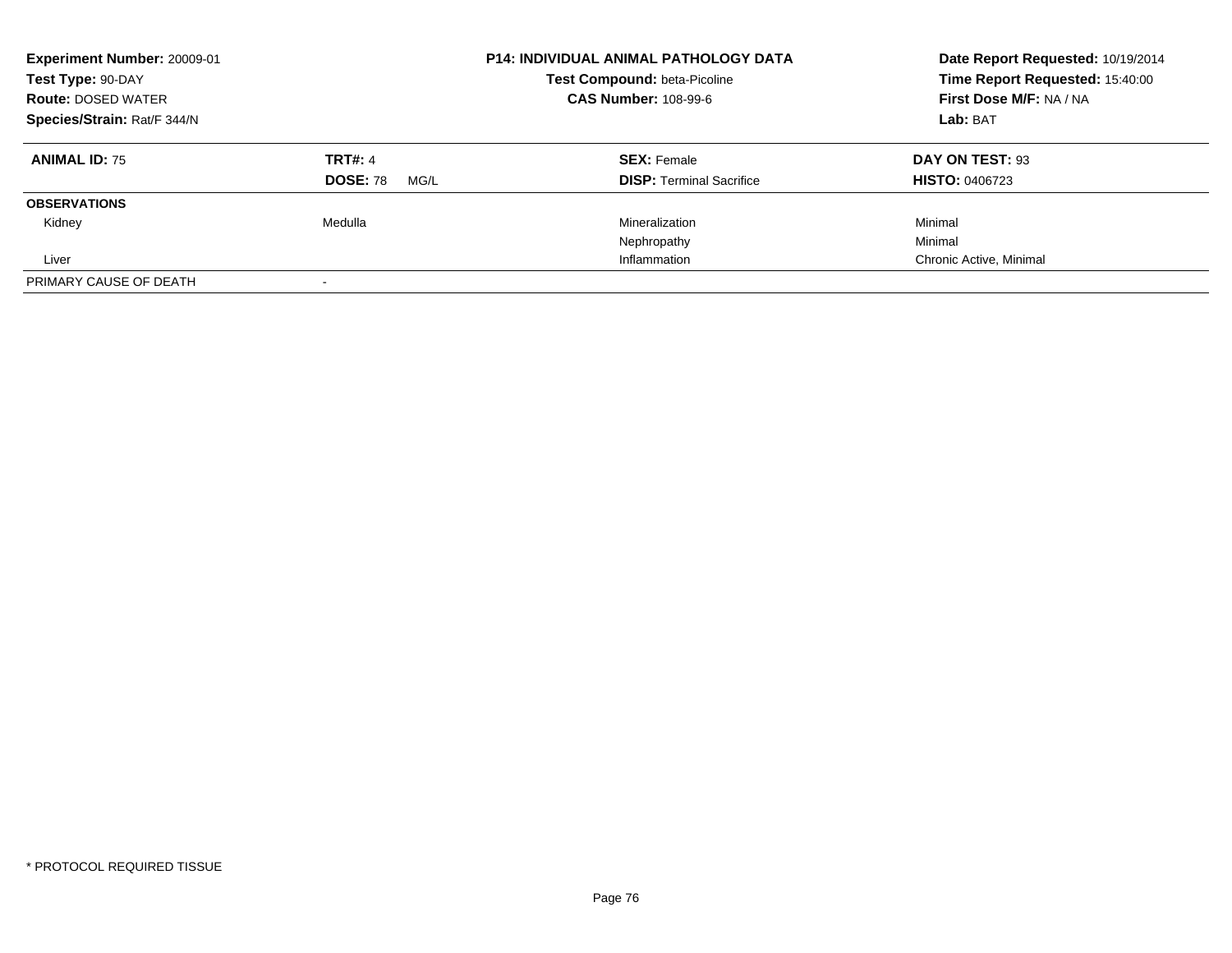| Experiment Number: 20009-01 |                         | <b>P14: INDIVIDUAL ANIMAL PATHOLOGY DATA</b>                       | Date Report Requested: 10/19/2014 |
|-----------------------------|-------------------------|--------------------------------------------------------------------|-----------------------------------|
| Test Type: 90-DAY           |                         | <b>Test Compound: beta-Picoline</b><br><b>CAS Number: 108-99-6</b> | Time Report Requested: 15:40:00   |
| <b>Route: DOSED WATER</b>   |                         |                                                                    | First Dose M/F: NA / NA           |
| Species/Strain: Rat/F 344/N |                         |                                                                    | Lab: BAT                          |
| <b>ANIMAL ID: 76</b>        | <b>TRT#: 4</b>          | <b>SEX: Female</b>                                                 | DAY ON TEST: 93                   |
|                             | <b>DOSE: 78</b><br>MG/L | <b>DISP:</b> Terminal Sacrifice                                    | <b>HISTO: 0406724</b>             |
| <b>OBSERVATIONS</b>         |                         |                                                                    |                                   |
| Kidney                      |                         | Nephropathy                                                        | Minimal                           |
| Liver                       |                         | Inflammation                                                       | Chronic Active, Minimal           |
| PRIMARY CAUSE OF DEATH      |                         |                                                                    |                                   |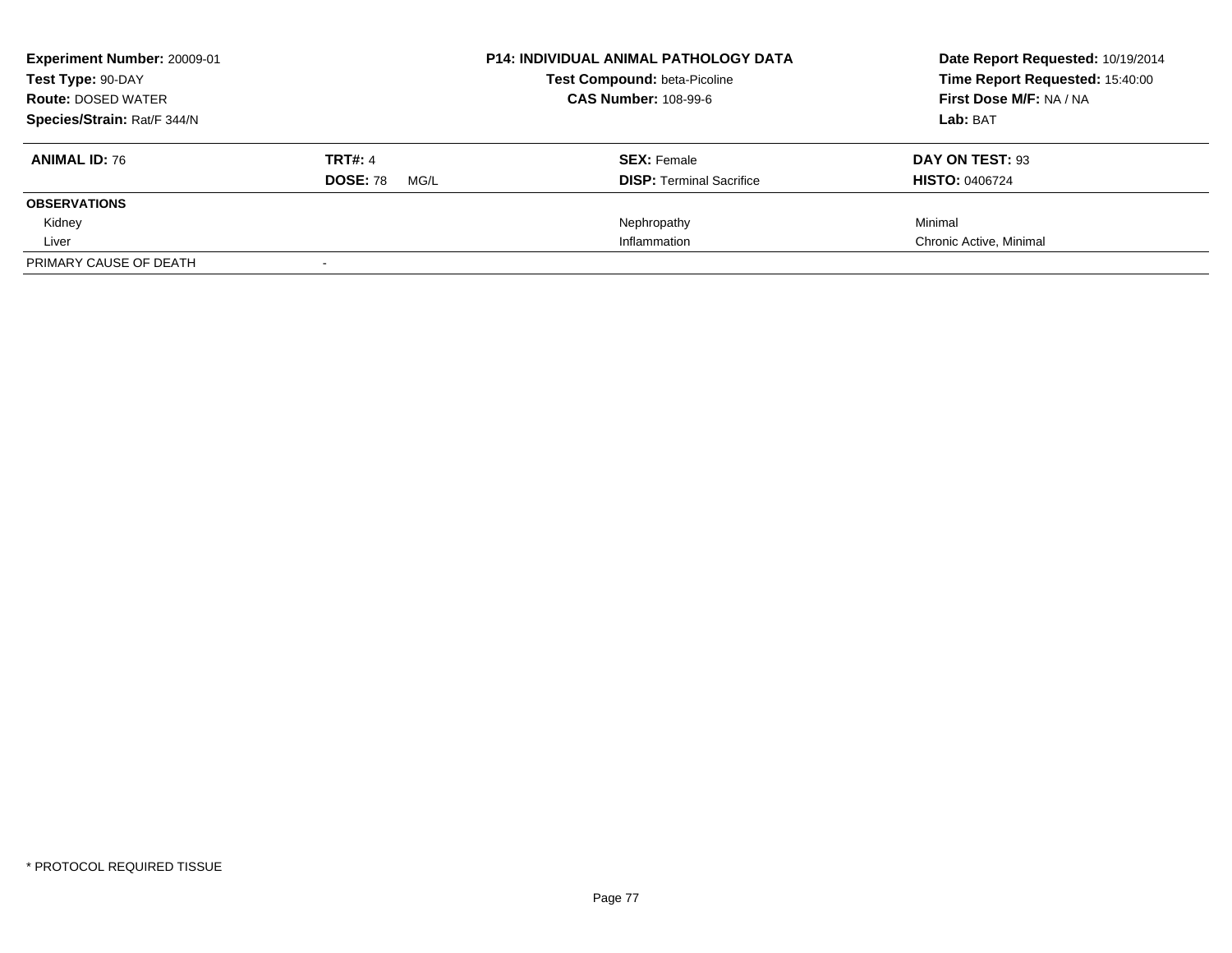| Experiment Number: 20009-01 |                         | <b>P14: INDIVIDUAL ANIMAL PATHOLOGY DATA</b>                       | Date Report Requested: 10/19/2014 |
|-----------------------------|-------------------------|--------------------------------------------------------------------|-----------------------------------|
| Test Type: 90-DAY           |                         | <b>Test Compound: beta-Picoline</b><br><b>CAS Number: 108-99-6</b> | Time Report Requested: 15:40:00   |
| <b>Route: DOSED WATER</b>   |                         |                                                                    | First Dose M/F: NA / NA           |
| Species/Strain: Rat/F 344/N |                         |                                                                    | Lab: BAT                          |
| <b>ANIMAL ID: 77</b>        | <b>TRT#: 4</b>          | <b>SEX: Female</b>                                                 | DAY ON TEST: 93                   |
|                             | <b>DOSE: 78</b><br>MG/L | <b>DISP:</b> Terminal Sacrifice                                    | <b>HISTO: 0406725</b>             |
| <b>OBSERVATIONS</b>         |                         |                                                                    |                                   |
| Kidney                      |                         | Nephropathy                                                        | Minimal                           |
| Liver                       |                         | Inflammation                                                       | Chronic Active, Minimal           |
| PRIMARY CAUSE OF DEATH      |                         |                                                                    |                                   |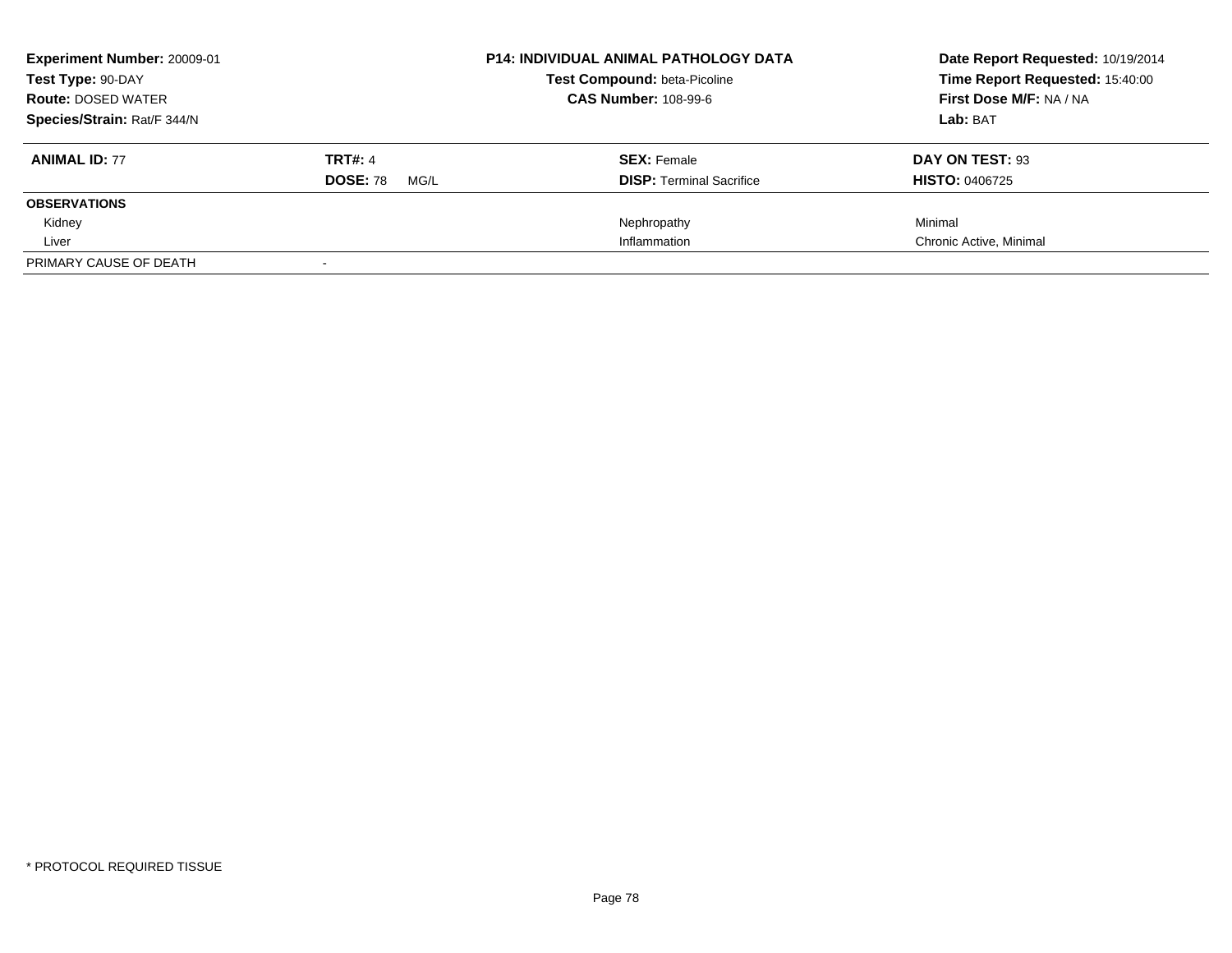| <b>Experiment Number: 20009-01</b><br>Test Type: 90-DAY<br><b>Route: DOSED WATER</b> |                         | <b>P14: INDIVIDUAL ANIMAL PATHOLOGY DATA</b><br>Test Compound: beta-Picoline<br><b>CAS Number: 108-99-6</b> | Date Report Requested: 10/19/2014<br>Time Report Requested: 15:40:00<br>First Dose M/F: NA / NA |
|--------------------------------------------------------------------------------------|-------------------------|-------------------------------------------------------------------------------------------------------------|-------------------------------------------------------------------------------------------------|
| Species/Strain: Rat/F 344/N                                                          |                         |                                                                                                             | Lab: BAT                                                                                        |
| <b>ANIMAL ID: 78</b>                                                                 | <b>TRT#: 4</b>          | <b>SEX: Female</b>                                                                                          | DAY ON TEST: 93                                                                                 |
|                                                                                      | <b>DOSE: 78</b><br>MG/L | <b>DISP:</b> Terminal Sacrifice                                                                             | <b>HISTO: 0406726</b>                                                                           |
| <b>OBSERVATIONS</b>                                                                  |                         |                                                                                                             |                                                                                                 |
| Kidney                                                                               | Medulla                 | Mineralization                                                                                              | Minimal                                                                                         |
|                                                                                      |                         | Nephropathy                                                                                                 | Minimal                                                                                         |
| Liver                                                                                |                         | Inflammation                                                                                                | Chronic Active, Mild                                                                            |
| PRIMARY CAUSE OF DEATH                                                               |                         |                                                                                                             |                                                                                                 |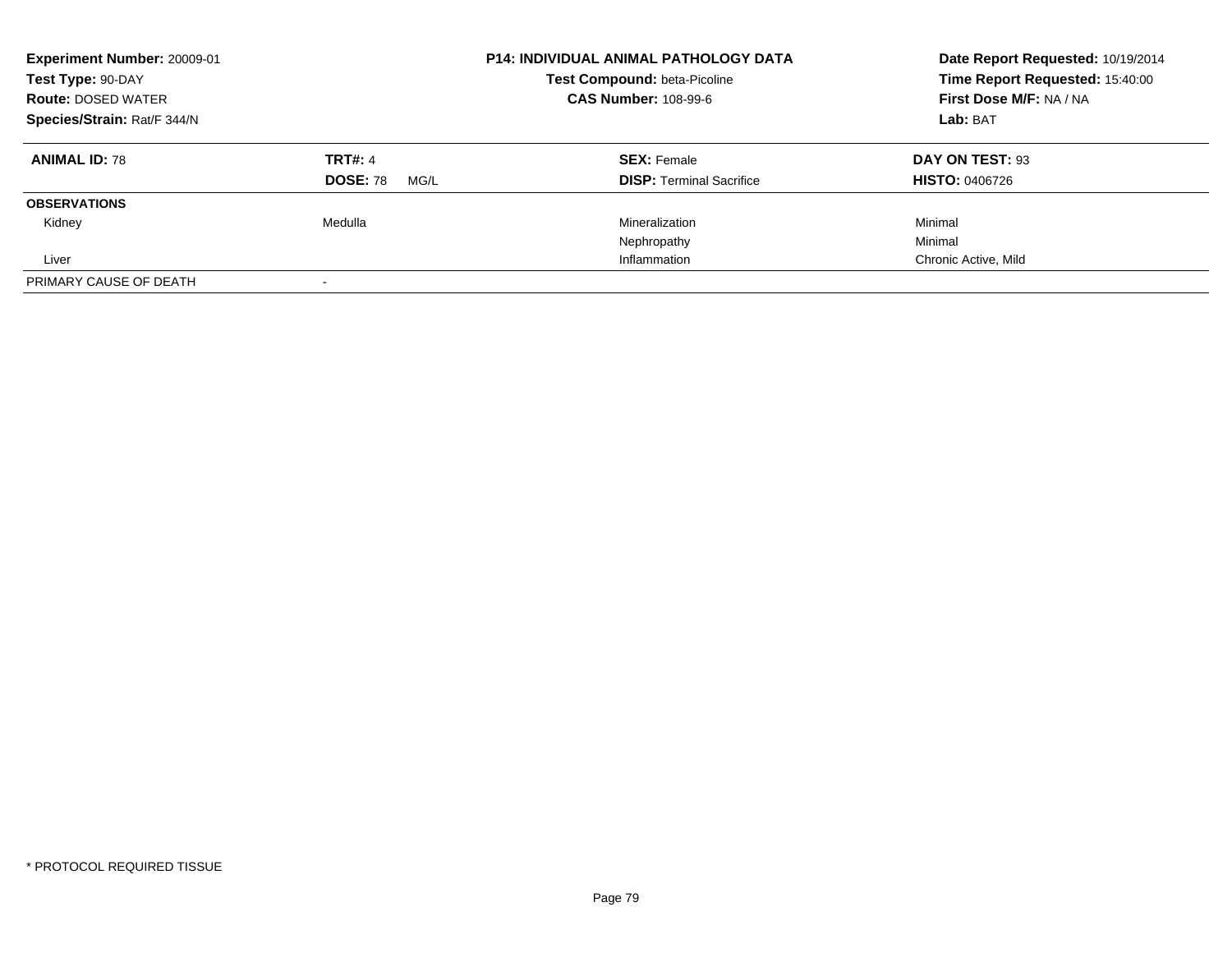| Experiment Number: 20009-01<br>Test Type: 90-DAY<br><b>Route: DOSED WATER</b><br>Species/Strain: Rat/F 344/N |                                           | <b>P14: INDIVIDUAL ANIMAL PATHOLOGY DATA</b><br>Test Compound: beta-Picoline<br><b>CAS Number: 108-99-6</b> | Date Report Requested: 10/19/2014<br>Time Report Requested: 15:40:00<br>First Dose M/F: NA / NA<br>Lab: BAT |
|--------------------------------------------------------------------------------------------------------------|-------------------------------------------|-------------------------------------------------------------------------------------------------------------|-------------------------------------------------------------------------------------------------------------|
| <b>ANIMAL ID: 79</b>                                                                                         | <b>TRT#: 4</b><br><b>DOSE: 78</b><br>MG/L | <b>SEX: Female</b><br><b>DISP: Terminal Sacrifice</b>                                                       | DAY ON TEST: 93<br><b>HISTO: 0406727</b>                                                                    |
| <b>OBSERVATIONS</b>                                                                                          |                                           |                                                                                                             |                                                                                                             |
| Kidney                                                                                                       | Medulla                                   | Mineralization                                                                                              | Minimal                                                                                                     |
|                                                                                                              |                                           | Nephropathy                                                                                                 | Minimal                                                                                                     |
| Liver                                                                                                        |                                           | Inflammation                                                                                                | Chronic Active, Minimal                                                                                     |
| PRIMARY CAUSE OF DEATH                                                                                       |                                           |                                                                                                             |                                                                                                             |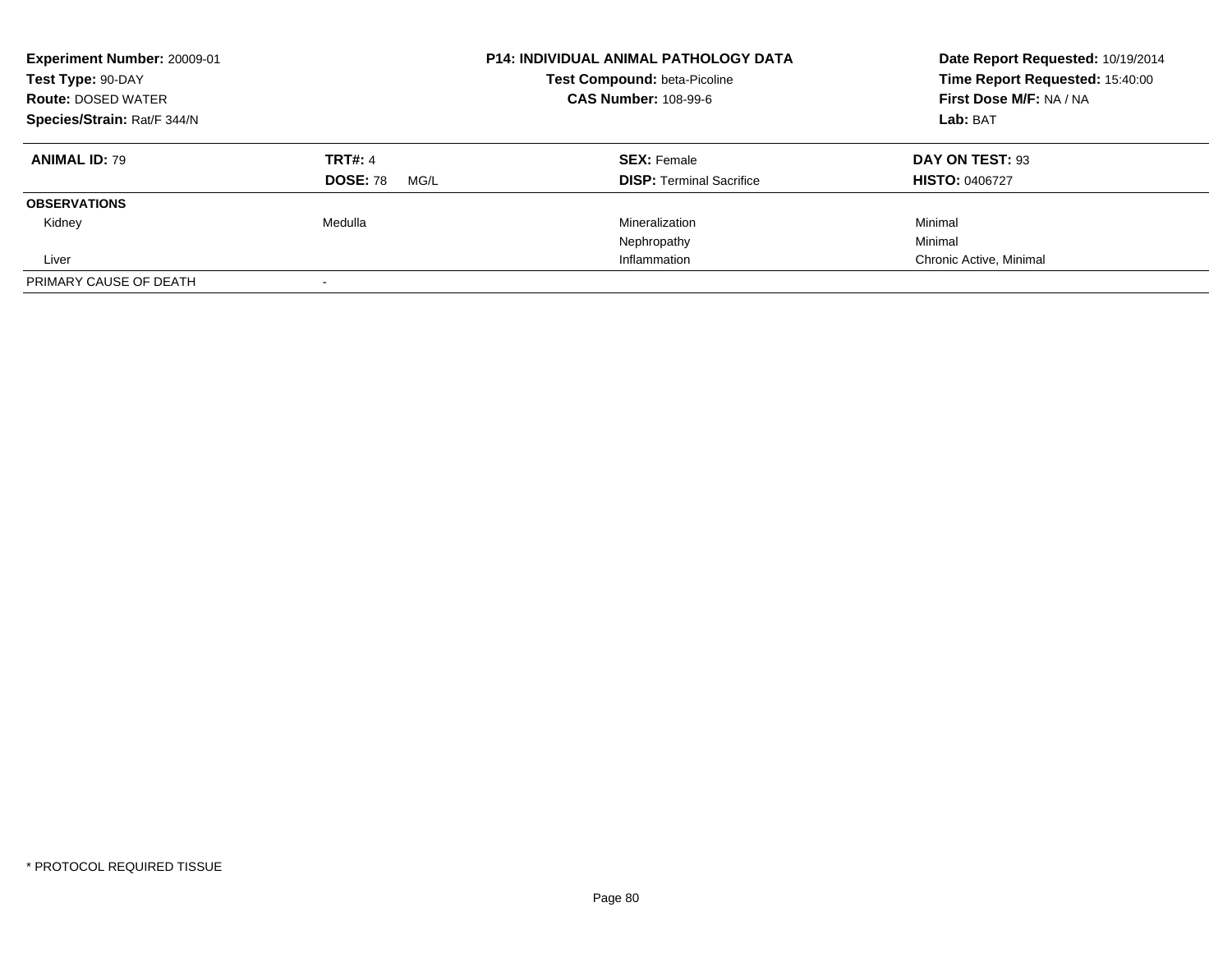| Experiment Number: 20009-01 |                         | <b>P14: INDIVIDUAL ANIMAL PATHOLOGY DATA</b> | Date Report Requested: 10/19/2014 |
|-----------------------------|-------------------------|----------------------------------------------|-----------------------------------|
| Test Type: 90-DAY           |                         | Test Compound: beta-Picoline                 | Time Report Requested: 15:40:00   |
| <b>Route: DOSED WATER</b>   |                         | <b>CAS Number: 108-99-6</b>                  | First Dose M/F: NA / NA           |
| Species/Strain: Rat/F 344/N |                         |                                              | Lab: BAT                          |
| <b>ANIMAL ID: 80</b>        | <b>TRT#: 4</b>          | <b>SEX: Female</b>                           | DAY ON TEST: 93                   |
|                             | <b>DOSE: 78</b><br>MG/L | <b>DISP:</b> Terminal Sacrifice              | <b>HISTO: 0406728</b>             |
|                             |                         | ORGAN AND ACCOUNTABLE SITE STATUS            |                                   |
| <b>NORMAL</b>               |                         |                                              |                                   |
| Liver                       |                         |                                              |                                   |
| <b>OBSERVATIONS</b>         |                         |                                              |                                   |
| Kidney                      | Medulla                 | Mineralization                               | Minimal                           |
|                             |                         | Nephropathy                                  | Minimal                           |
| PRIMARY CAUSE OF DEATH      |                         |                                              |                                   |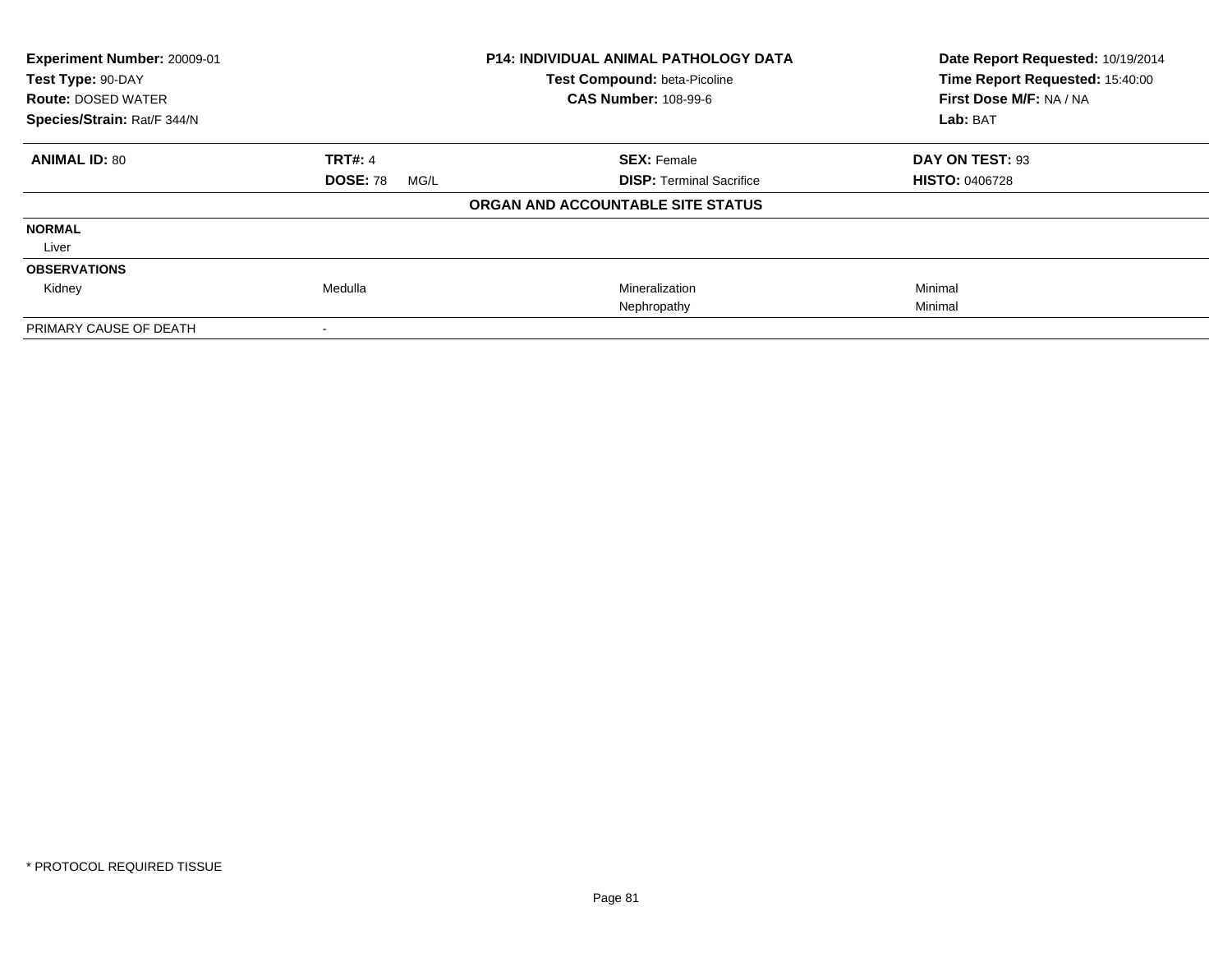| Experiment Number: 20009-01<br>Test Type: 90-DAY<br><b>Route: DOSED WATER</b><br>Species/Strain: Rat/F 344/N |                          | <b>P14: INDIVIDUAL ANIMAL PATHOLOGY DATA</b><br>Test Compound: beta-Picoline<br><b>CAS Number: 108-99-6</b> | Date Report Requested: 10/19/2014<br>Time Report Requested: 15:40:00<br>First Dose M/F: NA / NA<br>Lab: BAT |
|--------------------------------------------------------------------------------------------------------------|--------------------------|-------------------------------------------------------------------------------------------------------------|-------------------------------------------------------------------------------------------------------------|
| <b>ANIMAL ID: 81</b>                                                                                         | TRT#: 6                  | <b>SEX: Female</b>                                                                                          | DAY ON TEST: 93                                                                                             |
|                                                                                                              | <b>DOSE: 156</b><br>MG/L | <b>DISP: Terminal Sacrifice</b>                                                                             | <b>HISTO: 0406729</b>                                                                                       |
|                                                                                                              |                          | ORGAN AND ACCOUNTABLE SITE STATUS                                                                           |                                                                                                             |
| <b>NORMAL</b>                                                                                                |                          |                                                                                                             |                                                                                                             |
| Kidney                                                                                                       |                          |                                                                                                             |                                                                                                             |
| <b>OBSERVATIONS</b>                                                                                          |                          |                                                                                                             |                                                                                                             |
| Liver                                                                                                        |                          | Inflammation                                                                                                | Chronic Active, Minimal                                                                                     |
| PRIMARY CAUSE OF DEATH                                                                                       |                          |                                                                                                             |                                                                                                             |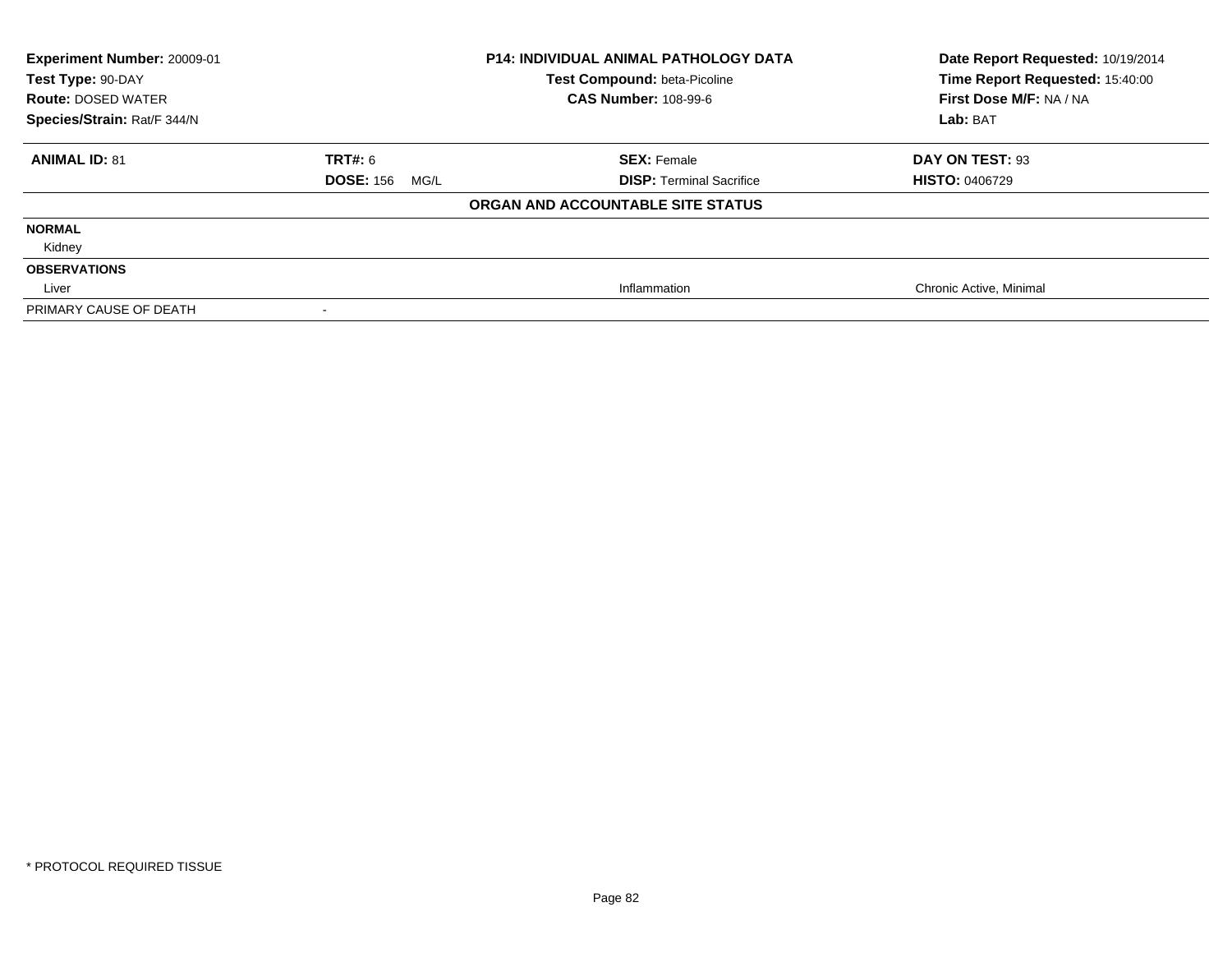| <b>Experiment Number: 20009-01</b> |                          | <b>P14: INDIVIDUAL ANIMAL PATHOLOGY DATA</b> | Date Report Requested: 10/19/2014 |
|------------------------------------|--------------------------|----------------------------------------------|-----------------------------------|
| Test Type: 90-DAY                  |                          | <b>Test Compound: beta-Picoline</b>          | Time Report Requested: 15:40:00   |
| <b>Route: DOSED WATER</b>          |                          | <b>CAS Number: 108-99-6</b>                  | First Dose M/F: NA / NA           |
| Species/Strain: Rat/F 344/N        |                          |                                              | Lab: BAT                          |
| <b>ANIMAL ID: 82</b>               | <b>TRT#: 6</b>           | <b>SEX: Female</b>                           | DAY ON TEST: 93                   |
|                                    | <b>DOSE: 156</b><br>MG/L | <b>DISP:</b> Terminal Sacrifice              | <b>HISTO: 0406730</b>             |
| <b>OBSERVATIONS</b>                |                          |                                              |                                   |
| Kidney                             |                          | Nephropathy                                  | Minimal                           |
| Liver                              |                          | Inflammation                                 | Chronic Active, Mild              |
| PRIMARY CAUSE OF DEATH             |                          |                                              |                                   |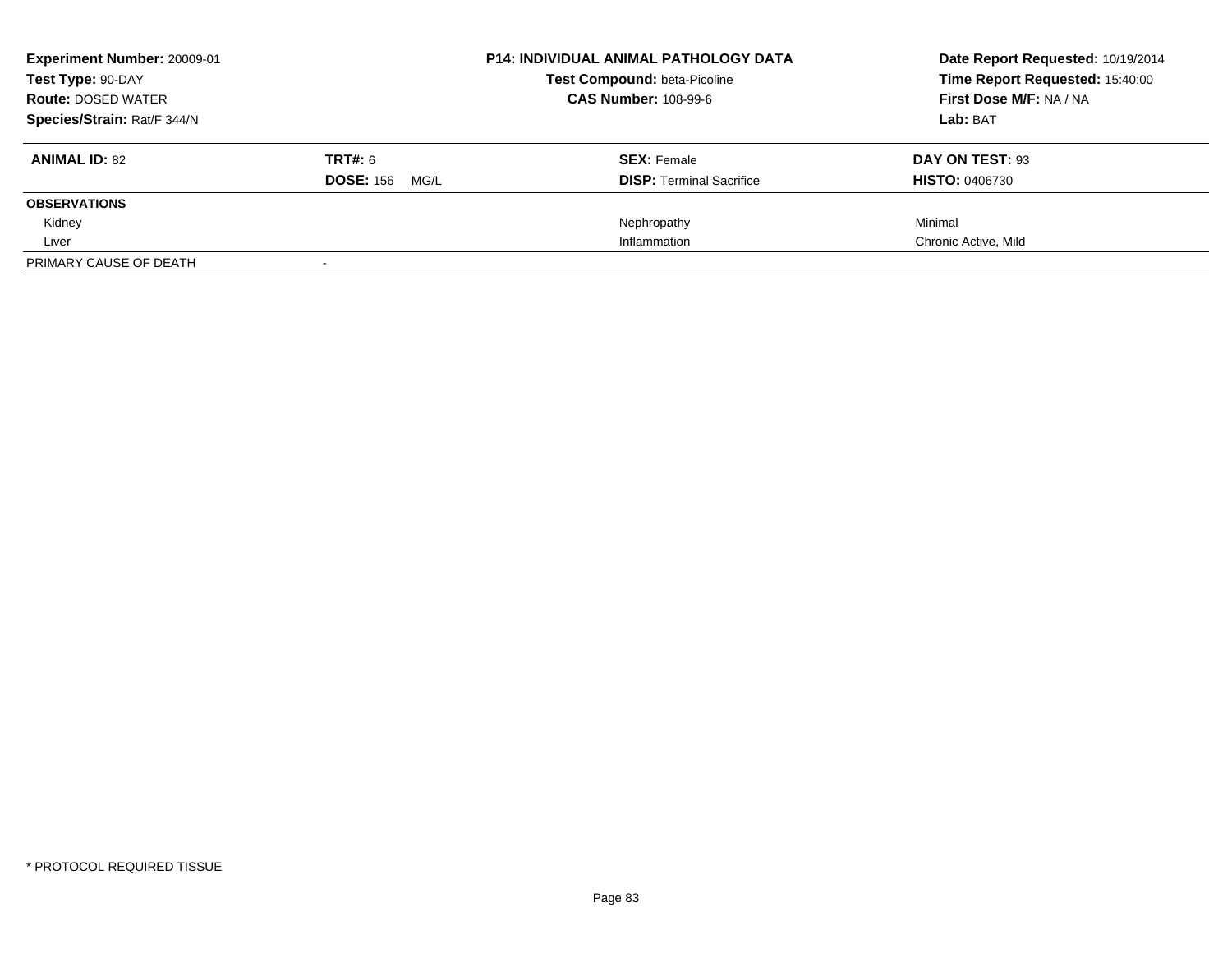| Experiment Number: 20009-01<br>Test Type: 90-DAY<br><b>Route: DOSED WATER</b><br>Species/Strain: Rat/F 344/N |                          | <b>P14: INDIVIDUAL ANIMAL PATHOLOGY DATA</b><br>Test Compound: beta-Picoline<br><b>CAS Number: 108-99-6</b> | Date Report Requested: 10/19/2014<br>Time Report Requested: 15:40:00<br>First Dose M/F: NA / NA<br>Lab: BAT |
|--------------------------------------------------------------------------------------------------------------|--------------------------|-------------------------------------------------------------------------------------------------------------|-------------------------------------------------------------------------------------------------------------|
| <b>ANIMAL ID: 83</b>                                                                                         | TRT#: 6                  | <b>SEX: Female</b>                                                                                          | DAY ON TEST: 93                                                                                             |
|                                                                                                              | <b>DOSE: 156</b><br>MG/L | <b>DISP:</b> Terminal Sacrifice                                                                             | <b>HISTO: 0406731</b>                                                                                       |
| <b>OBSERVATIONS</b>                                                                                          |                          |                                                                                                             |                                                                                                             |
| Kidney                                                                                                       | Medulla                  | Mineralization                                                                                              | Minimal                                                                                                     |
|                                                                                                              |                          | Nephropathy                                                                                                 | Minimal                                                                                                     |
| Liver                                                                                                        |                          | Inflammation                                                                                                | Chronic Active, Minimal                                                                                     |
| PRIMARY CAUSE OF DEATH                                                                                       |                          |                                                                                                             |                                                                                                             |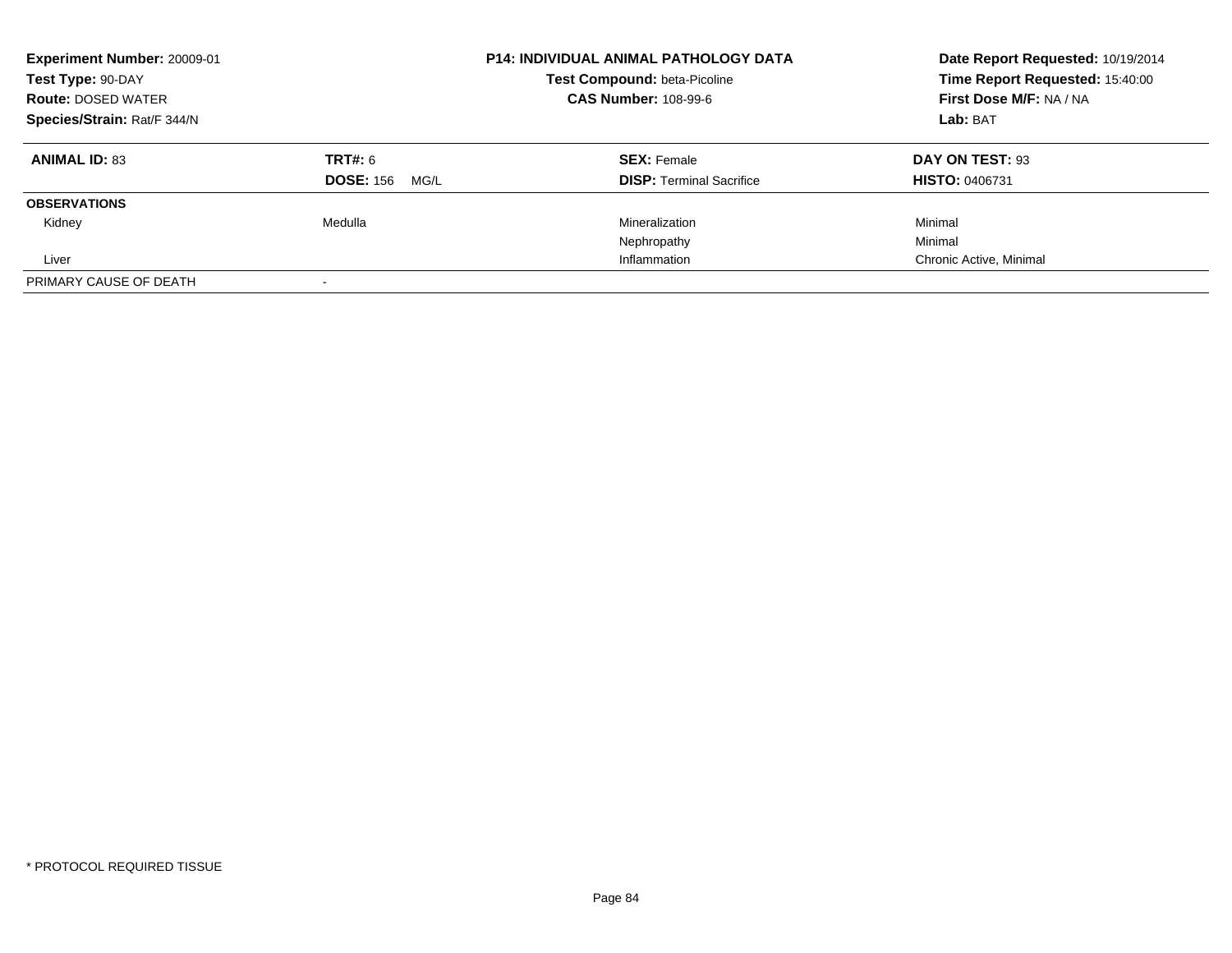| <b>Experiment Number: 20009-01</b> |                          | <b>P14: INDIVIDUAL ANIMAL PATHOLOGY DATA</b> | Date Report Requested: 10/19/2014 |
|------------------------------------|--------------------------|----------------------------------------------|-----------------------------------|
| Test Type: 90-DAY                  |                          | <b>Test Compound: beta-Picoline</b>          | Time Report Requested: 15:40:00   |
| <b>Route: DOSED WATER</b>          |                          | <b>CAS Number: 108-99-6</b>                  | First Dose M/F: NA / NA           |
| Species/Strain: Rat/F 344/N        |                          |                                              | Lab: BAT                          |
| <b>ANIMAL ID: 84</b>               | <b>TRT#: 6</b>           | <b>SEX: Female</b>                           | DAY ON TEST: 93                   |
|                                    | <b>DOSE: 156</b><br>MG/L | <b>DISP:</b> Terminal Sacrifice              | <b>HISTO: 0406732</b>             |
| <b>OBSERVATIONS</b>                |                          |                                              |                                   |
| Kidney                             |                          | Nephropathy                                  | Minimal                           |
| Liver                              |                          | Inflammation                                 | Chronic Active, Minimal           |
| PRIMARY CAUSE OF DEATH             |                          |                                              |                                   |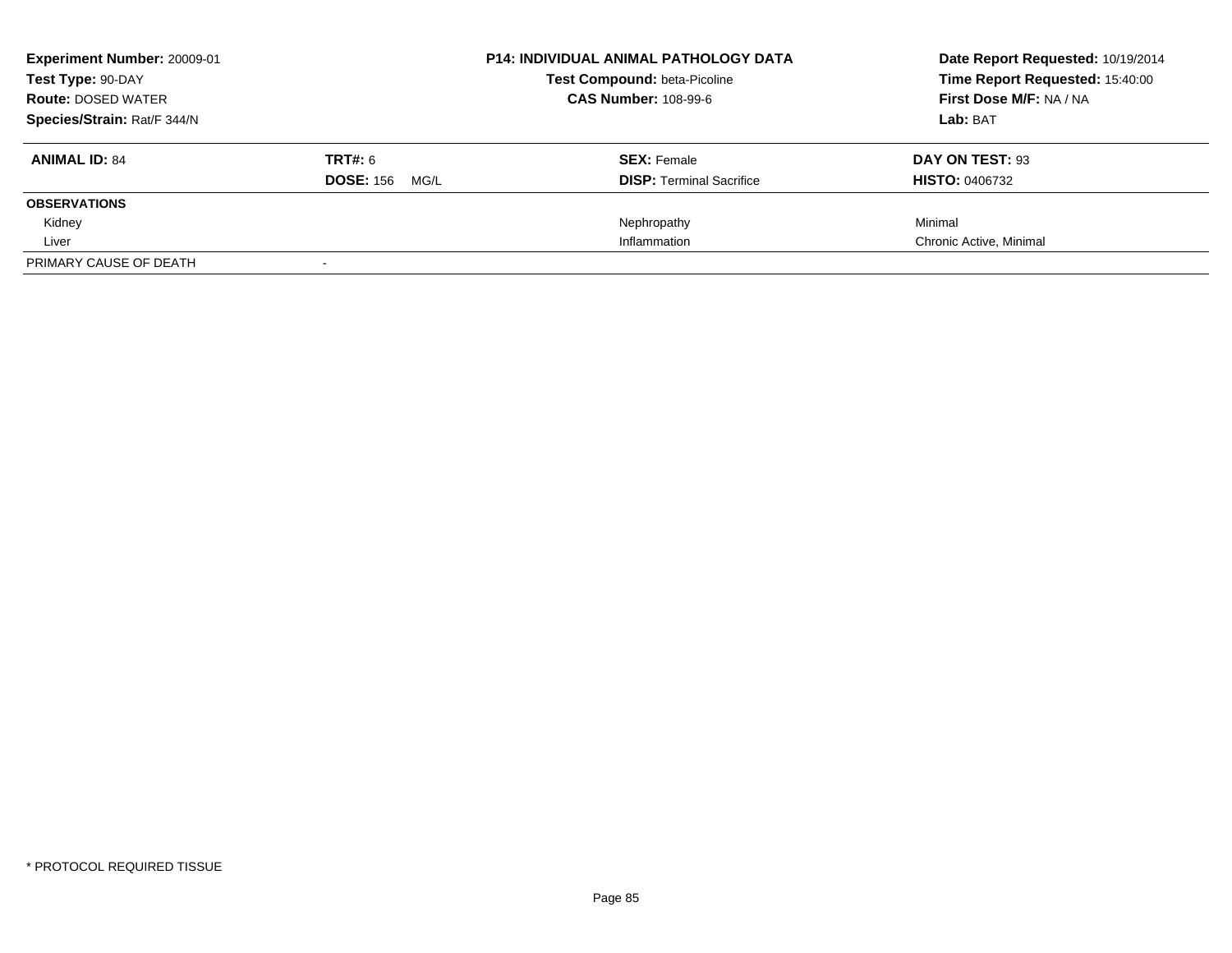| <b>Experiment Number: 20009-01</b> |                          | <b>P14: INDIVIDUAL ANIMAL PATHOLOGY DATA</b> | Date Report Requested: 10/19/2014 |
|------------------------------------|--------------------------|----------------------------------------------|-----------------------------------|
| Test Type: 90-DAY                  |                          | <b>Test Compound: beta-Picoline</b>          | Time Report Requested: 15:40:00   |
| <b>Route: DOSED WATER</b>          |                          | <b>CAS Number: 108-99-6</b>                  | First Dose M/F: NA / NA           |
| Species/Strain: Rat/F 344/N        |                          |                                              | Lab: BAT                          |
| <b>ANIMAL ID: 85</b>               | <b>TRT#: 6</b>           | <b>SEX: Female</b>                           | DAY ON TEST: 93                   |
|                                    | <b>DOSE: 156</b><br>MG/L | <b>DISP:</b> Terminal Sacrifice              | <b>HISTO: 0406733</b>             |
| <b>OBSERVATIONS</b>                |                          |                                              |                                   |
| Kidney                             |                          | Nephropathy                                  | Minimal                           |
| Liver                              |                          | Inflammation                                 | Chronic Active, Mild              |
| PRIMARY CAUSE OF DEATH             |                          |                                              |                                   |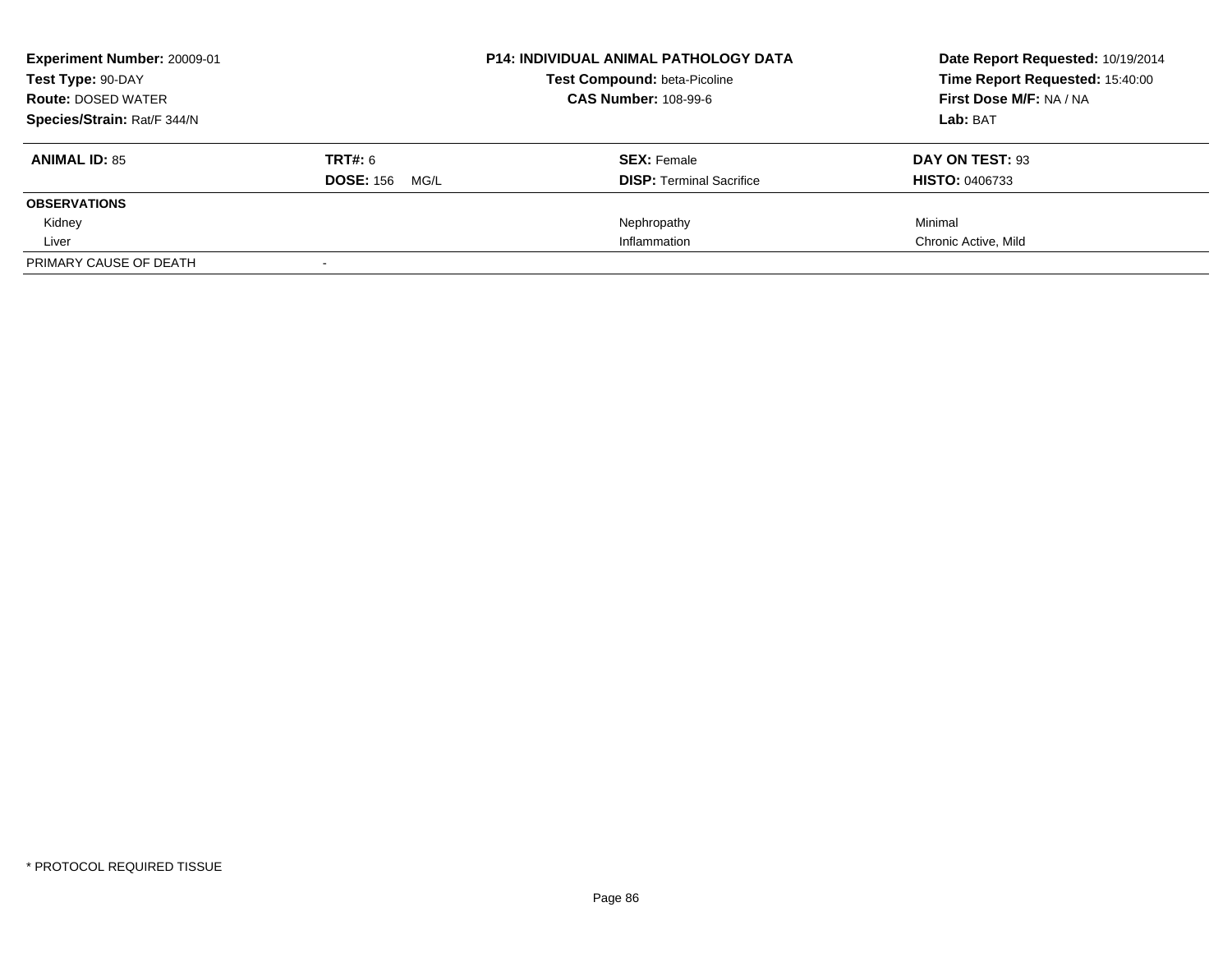| Experiment Number: 20009-01<br>Test Type: 90-DAY<br><b>Route: DOSED WATER</b><br>Species/Strain: Rat/F 344/N |                          | <b>P14: INDIVIDUAL ANIMAL PATHOLOGY DATA</b><br>Test Compound: beta-Picoline<br><b>CAS Number: 108-99-6</b> | Date Report Requested: 10/19/2014<br>Time Report Requested: 15:40:00<br>First Dose M/F: NA / NA<br>Lab: BAT |
|--------------------------------------------------------------------------------------------------------------|--------------------------|-------------------------------------------------------------------------------------------------------------|-------------------------------------------------------------------------------------------------------------|
| <b>ANIMAL ID: 86</b>                                                                                         | TRT#: 6                  | <b>SEX: Female</b>                                                                                          | DAY ON TEST: 93                                                                                             |
|                                                                                                              | <b>DOSE: 156</b><br>MG/L | <b>DISP:</b> Terminal Sacrifice                                                                             | <b>HISTO: 0406734</b>                                                                                       |
| <b>OBSERVATIONS</b>                                                                                          |                          |                                                                                                             |                                                                                                             |
| Kidney                                                                                                       | Medulla                  | Mineralization                                                                                              | Minimal                                                                                                     |
|                                                                                                              |                          | Nephropathy                                                                                                 | Minimal                                                                                                     |
| Liver                                                                                                        |                          | Inflammation                                                                                                | Chronic Active, Mild                                                                                        |
| PRIMARY CAUSE OF DEATH                                                                                       |                          |                                                                                                             |                                                                                                             |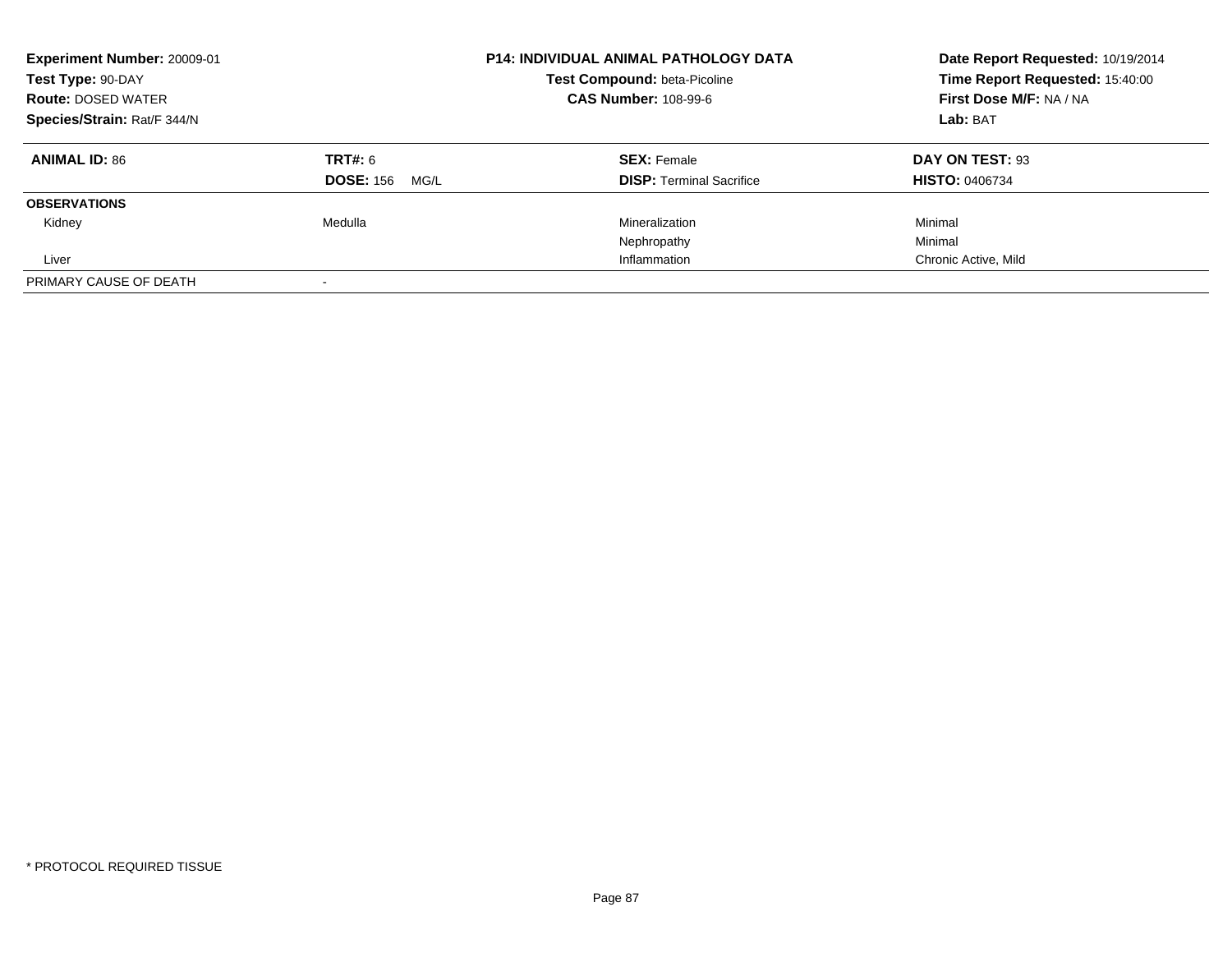| Experiment Number: 20009-01 |                          | <b>P14: INDIVIDUAL ANIMAL PATHOLOGY DATA</b> | Date Report Requested: 10/19/2014 |
|-----------------------------|--------------------------|----------------------------------------------|-----------------------------------|
| Test Type: 90-DAY           |                          | <b>Test Compound: beta-Picoline</b>          | Time Report Requested: 15:40:00   |
| <b>Route: DOSED WATER</b>   |                          | <b>CAS Number: 108-99-6</b>                  | First Dose M/F: NA / NA           |
| Species/Strain: Rat/F 344/N |                          |                                              | Lab: BAT                          |
| <b>ANIMAL ID: 87</b>        | TRT#: 6                  | <b>SEX: Female</b>                           | DAY ON TEST: 93                   |
|                             | <b>DOSE: 156</b><br>MG/L | <b>DISP:</b> Terminal Sacrifice              | <b>HISTO: 0406735</b>             |
| <b>OBSERVATIONS</b>         |                          |                                              |                                   |
| Kidney                      | Medulla                  | Mineralization                               | Minimal                           |
| Liver                       |                          | Inflammation                                 | Chronic Active, Minimal           |
| PRIMARY CAUSE OF DEATH      |                          |                                              |                                   |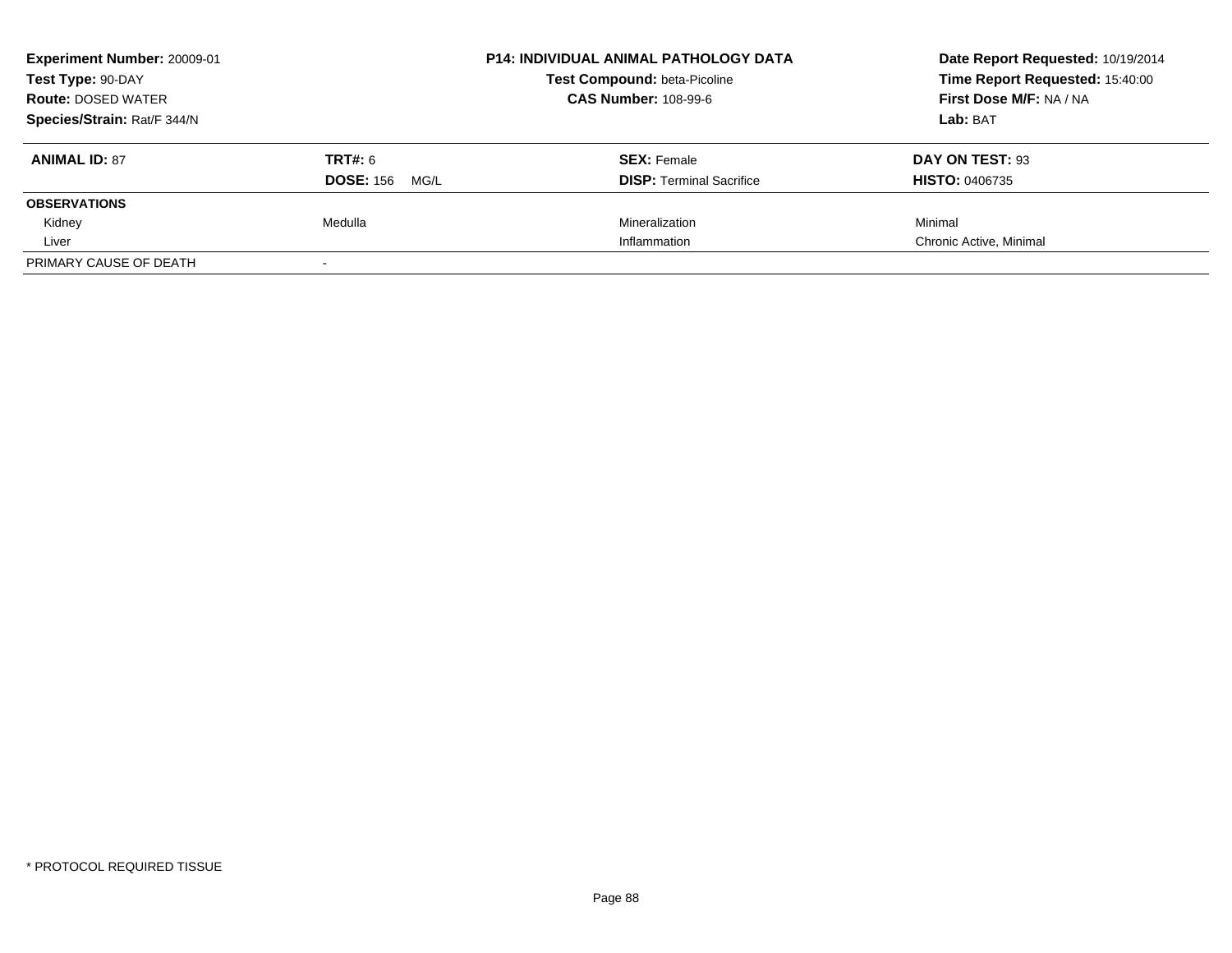| Experiment Number: 20009-01<br>Test Type: 90-DAY<br><b>Route: DOSED WATER</b><br>Species/Strain: Rat/F 344/N |                          | <b>P14: INDIVIDUAL ANIMAL PATHOLOGY DATA</b><br>Test Compound: beta-Picoline<br><b>CAS Number: 108-99-6</b> | Date Report Requested: 10/19/2014<br>Time Report Requested: 15:40:00<br>First Dose M/F: NA / NA<br>Lab: BAT |
|--------------------------------------------------------------------------------------------------------------|--------------------------|-------------------------------------------------------------------------------------------------------------|-------------------------------------------------------------------------------------------------------------|
| <b>ANIMAL ID: 88</b>                                                                                         | TRT#: 6                  | <b>SEX: Female</b>                                                                                          | DAY ON TEST: 93                                                                                             |
|                                                                                                              | <b>DOSE: 156</b><br>MG/L | <b>DISP: Terminal Sacrifice</b>                                                                             | <b>HISTO: 0406736</b>                                                                                       |
|                                                                                                              |                          | ORGAN AND ACCOUNTABLE SITE STATUS                                                                           |                                                                                                             |
| <b>NORMAL</b>                                                                                                |                          |                                                                                                             |                                                                                                             |
| Kidney                                                                                                       |                          |                                                                                                             |                                                                                                             |
| <b>OBSERVATIONS</b>                                                                                          |                          |                                                                                                             |                                                                                                             |
| Liver                                                                                                        |                          | Inflammation                                                                                                | Chronic Active, Minimal                                                                                     |
| PRIMARY CAUSE OF DEATH                                                                                       |                          |                                                                                                             |                                                                                                             |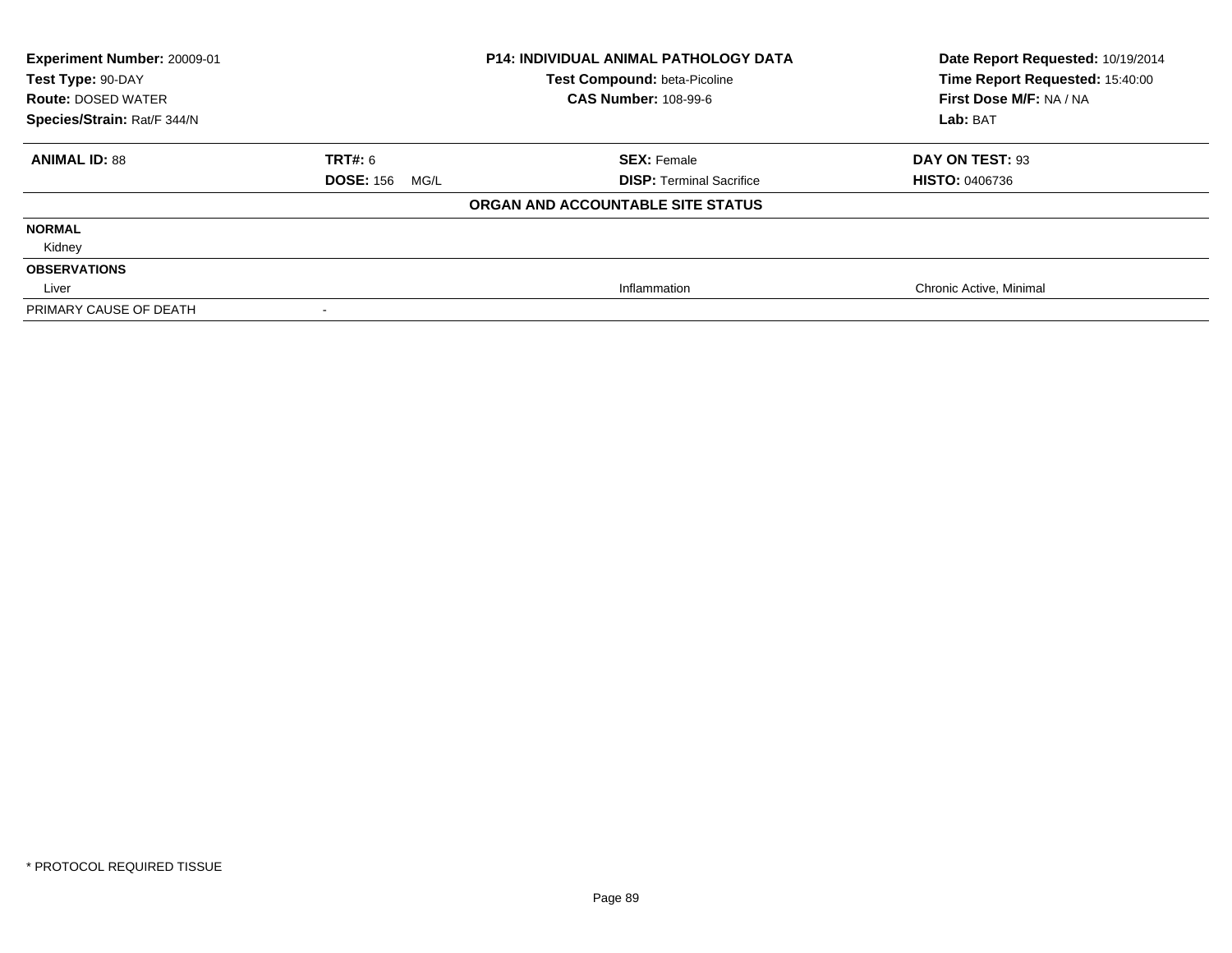| Experiment Number: 20009-01<br>Test Type: 90-DAY<br><b>Route: DOSED WATER</b><br>Species/Strain: Rat/F 344/N |                          | <b>P14: INDIVIDUAL ANIMAL PATHOLOGY DATA</b><br>Test Compound: beta-Picoline<br><b>CAS Number: 108-99-6</b> | Date Report Requested: 10/19/2014<br>Time Report Requested: 15:40:00<br>First Dose M/F: NA / NA<br>Lab: BAT |
|--------------------------------------------------------------------------------------------------------------|--------------------------|-------------------------------------------------------------------------------------------------------------|-------------------------------------------------------------------------------------------------------------|
| <b>ANIMAL ID: 89</b>                                                                                         | TRT#: 6                  | <b>SEX: Female</b>                                                                                          | DAY ON TEST: 93                                                                                             |
|                                                                                                              | <b>DOSE: 156</b><br>MG/L | <b>DISP:</b> Terminal Sacrifice                                                                             | <b>HISTO: 0406737</b>                                                                                       |
| <b>OBSERVATIONS</b>                                                                                          |                          |                                                                                                             |                                                                                                             |
| Kidney                                                                                                       | Medulla                  | Mineralization                                                                                              | Minimal                                                                                                     |
|                                                                                                              |                          | Nephropathy                                                                                                 | Minimal                                                                                                     |
| Liver                                                                                                        |                          | Inflammation                                                                                                | Chronic Active, Minimal                                                                                     |
| PRIMARY CAUSE OF DEATH                                                                                       |                          |                                                                                                             |                                                                                                             |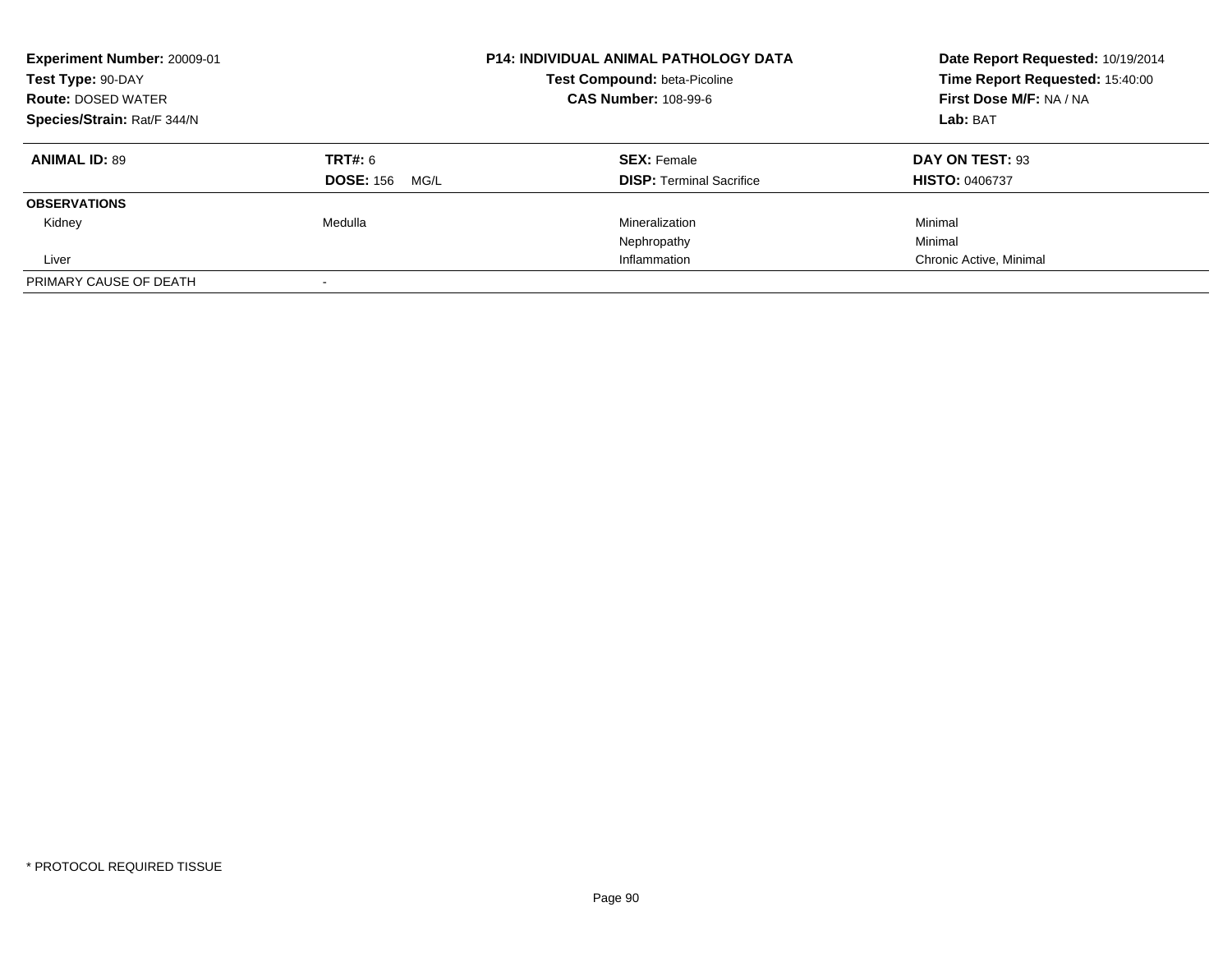| Experiment Number: 20009-01<br>Test Type: 90-DAY<br><b>Route: DOSED WATER</b><br>Species/Strain: Rat/F 344/N |                          | <b>P14: INDIVIDUAL ANIMAL PATHOLOGY DATA</b><br>Test Compound: beta-Picoline<br><b>CAS Number: 108-99-6</b> | Date Report Requested: 10/19/2014<br>Time Report Requested: 15:40:00<br>First Dose M/F: NA / NA<br>Lab: BAT |
|--------------------------------------------------------------------------------------------------------------|--------------------------|-------------------------------------------------------------------------------------------------------------|-------------------------------------------------------------------------------------------------------------|
| <b>ANIMAL ID: 90</b>                                                                                         | TRT#: 6                  | <b>SEX: Female</b>                                                                                          | DAY ON TEST: 93                                                                                             |
|                                                                                                              | <b>DOSE: 156</b><br>MG/L | <b>DISP:</b> Terminal Sacrifice                                                                             | <b>HISTO: 0406738</b>                                                                                       |
| <b>OBSERVATIONS</b>                                                                                          |                          |                                                                                                             |                                                                                                             |
| Kidney                                                                                                       | Medulla                  | Mineralization                                                                                              | Minimal                                                                                                     |
|                                                                                                              |                          | Nephropathy                                                                                                 | Minimal                                                                                                     |
| Liver                                                                                                        |                          | Inflammation                                                                                                | Chronic Active, Minimal                                                                                     |
| PRIMARY CAUSE OF DEATH                                                                                       |                          |                                                                                                             |                                                                                                             |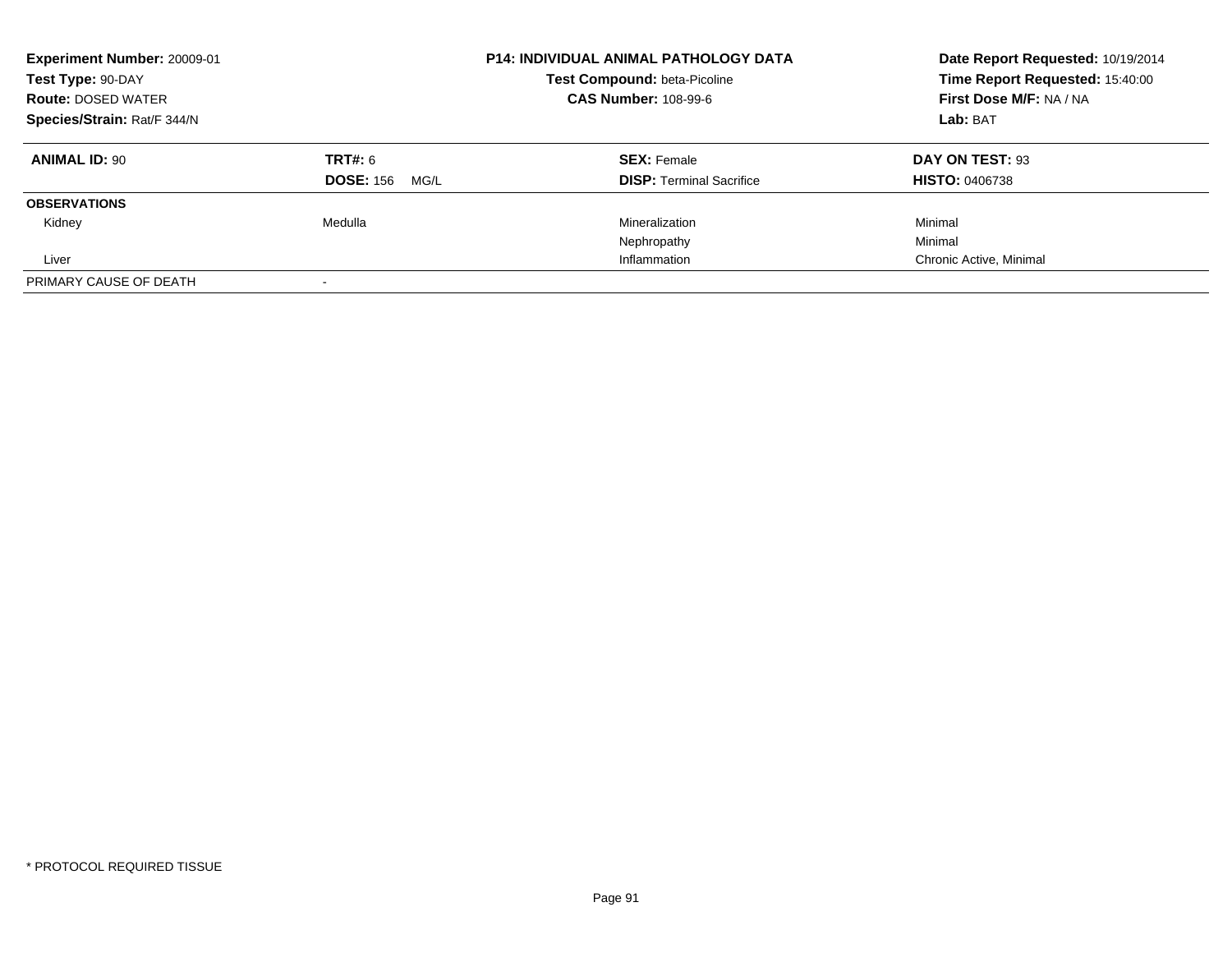| <b>Experiment Number: 20009-01</b><br>Test Type: 90-DAY<br><b>Route: DOSED WATER</b><br>Species/Strain: Rat/F 344/N |                          | <b>P14: INDIVIDUAL ANIMAL PATHOLOGY DATA</b><br>Test Compound: beta-Picoline<br><b>CAS Number: 108-99-6</b> | Date Report Requested: 10/19/2014<br>Time Report Requested: 15:40:00<br>First Dose M/F: NA / NA<br>Lab: BAT |
|---------------------------------------------------------------------------------------------------------------------|--------------------------|-------------------------------------------------------------------------------------------------------------|-------------------------------------------------------------------------------------------------------------|
| <b>ANIMAL ID: 91</b>                                                                                                | TRT#: 8                  | <b>SEX: Female</b>                                                                                          | DAY ON TEST: 93                                                                                             |
|                                                                                                                     | <b>DOSE: 312</b><br>MG/L | <b>DISP:</b> Terminal Sacrifice                                                                             | <b>HISTO: 0406739</b>                                                                                       |
| <b>OBSERVATIONS</b>                                                                                                 |                          |                                                                                                             |                                                                                                             |
| Kidney                                                                                                              | Medulla                  | Mineralization                                                                                              | Minimal                                                                                                     |
|                                                                                                                     |                          | Nephropathy                                                                                                 | Minimal                                                                                                     |
| Liver                                                                                                               |                          | Inflammation                                                                                                | Chronic Active, Minimal                                                                                     |
| PRIMARY CAUSE OF DEATH                                                                                              |                          |                                                                                                             |                                                                                                             |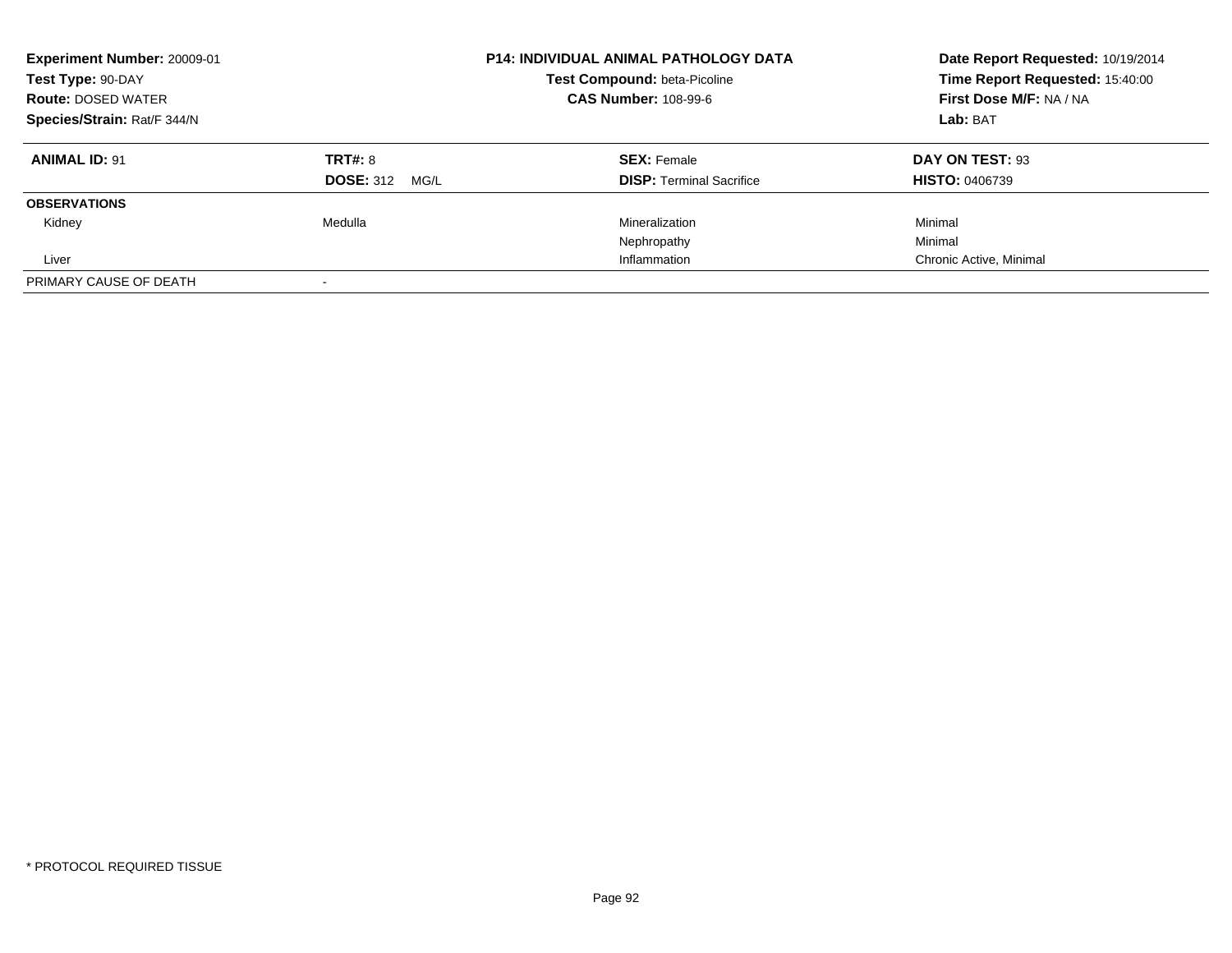| <b>Experiment Number: 20009-01</b> |                       | <b>P14: INDIVIDUAL ANIMAL PATHOLOGY DATA</b> | Date Report Requested: 10/19/2014 |
|------------------------------------|-----------------------|----------------------------------------------|-----------------------------------|
| Test Type: 90-DAY                  |                       | <b>Test Compound: beta-Picoline</b>          | Time Report Requested: 15:40:00   |
| <b>Route: DOSED WATER</b>          |                       | <b>CAS Number: 108-99-6</b>                  | First Dose M/F: NA / NA           |
| Species/Strain: Rat/F 344/N        |                       |                                              | Lab: BAT                          |
| <b>ANIMAL ID: 92</b>               | TRT#: 8               | <b>SEX: Female</b>                           | DAY ON TEST: 93                   |
|                                    | <b>DOSE: 312 MG/L</b> | <b>DISP:</b> Terminal Sacrifice              | <b>HISTO: 0406740</b>             |
| <b>OBSERVATIONS</b>                |                       |                                              |                                   |
| Kidney                             |                       | Nephropathy                                  | Minimal                           |
| Liver                              |                       | Inflammation                                 | Chronic Active, Minimal           |
| PRIMARY CAUSE OF DEATH             |                       |                                              |                                   |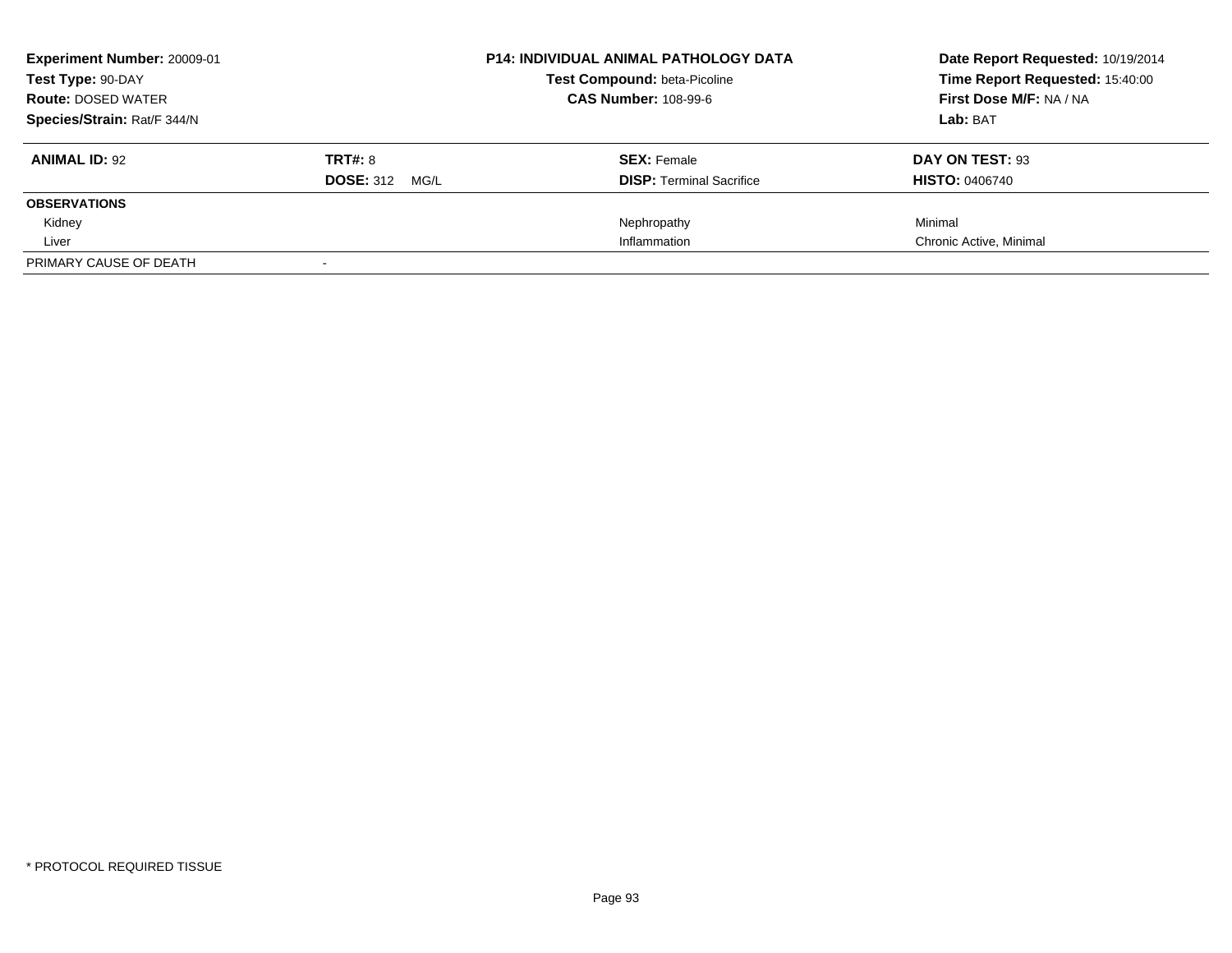| Experiment Number: 20009-01 |                          | <b>P14: INDIVIDUAL ANIMAL PATHOLOGY DATA</b> | Date Report Requested: 10/19/2014 |
|-----------------------------|--------------------------|----------------------------------------------|-----------------------------------|
| Test Type: 90-DAY           |                          | <b>Test Compound: beta-Picoline</b>          | Time Report Requested: 15:40:00   |
| <b>Route: DOSED WATER</b>   |                          | <b>CAS Number: 108-99-6</b>                  | First Dose M/F: NA / NA           |
| Species/Strain: Rat/F 344/N |                          |                                              | Lab: BAT                          |
| <b>ANIMAL ID: 93</b>        | <b>TRT#: 8</b>           | <b>SEX: Female</b>                           | DAY ON TEST: 93                   |
|                             | <b>DOSE: 312</b><br>MG/L | <b>DISP:</b> Terminal Sacrifice              | <b>HISTO: 0406741</b>             |
| <b>OBSERVATIONS</b>         |                          |                                              |                                   |
| Kidney                      |                          | Nephropathy                                  | Minimal                           |
| Liver                       |                          | Inflammation                                 | Chronic Active, Minimal           |
| PRIMARY CAUSE OF DEATH      |                          |                                              |                                   |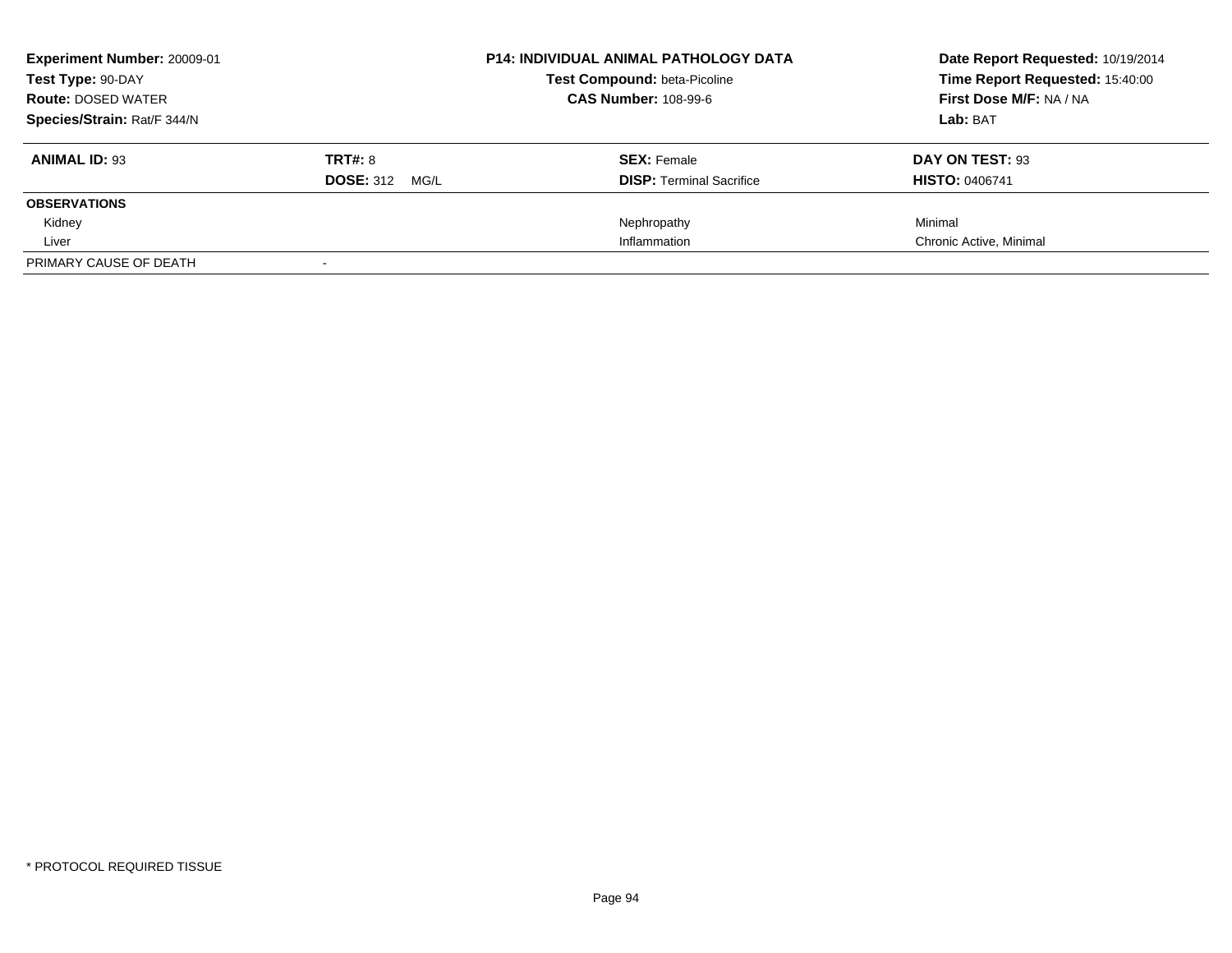| <b>Experiment Number: 20009-01</b><br>Test Type: 90-DAY<br><b>Route: DOSED WATER</b> |                          | <b>P14: INDIVIDUAL ANIMAL PATHOLOGY DATA</b><br>Test Compound: beta-Picoline<br><b>CAS Number: 108-99-6</b> | Date Report Requested: 10/19/2014<br>Time Report Requested: 15:40:00<br>First Dose M/F: NA / NA |
|--------------------------------------------------------------------------------------|--------------------------|-------------------------------------------------------------------------------------------------------------|-------------------------------------------------------------------------------------------------|
| Species/Strain: Rat/F 344/N                                                          |                          |                                                                                                             | Lab: BAT                                                                                        |
| <b>ANIMAL ID: 94</b>                                                                 | <b>TRT#: 8</b>           | <b>SEX: Female</b>                                                                                          | DAY ON TEST: 93                                                                                 |
|                                                                                      | <b>DOSE: 312</b><br>MG/L | <b>DISP: Terminal Sacrifice</b>                                                                             | <b>HISTO: 0406742</b>                                                                           |
|                                                                                      |                          | ORGAN AND ACCOUNTABLE SITE STATUS                                                                           |                                                                                                 |
| <b>NORMAL</b>                                                                        |                          |                                                                                                             |                                                                                                 |
| Liver                                                                                |                          |                                                                                                             |                                                                                                 |
| <b>OBSERVATIONS</b>                                                                  |                          |                                                                                                             |                                                                                                 |
| Kidney                                                                               |                          | Nephropathy                                                                                                 | Minimal                                                                                         |
| PRIMARY CAUSE OF DEATH                                                               |                          |                                                                                                             |                                                                                                 |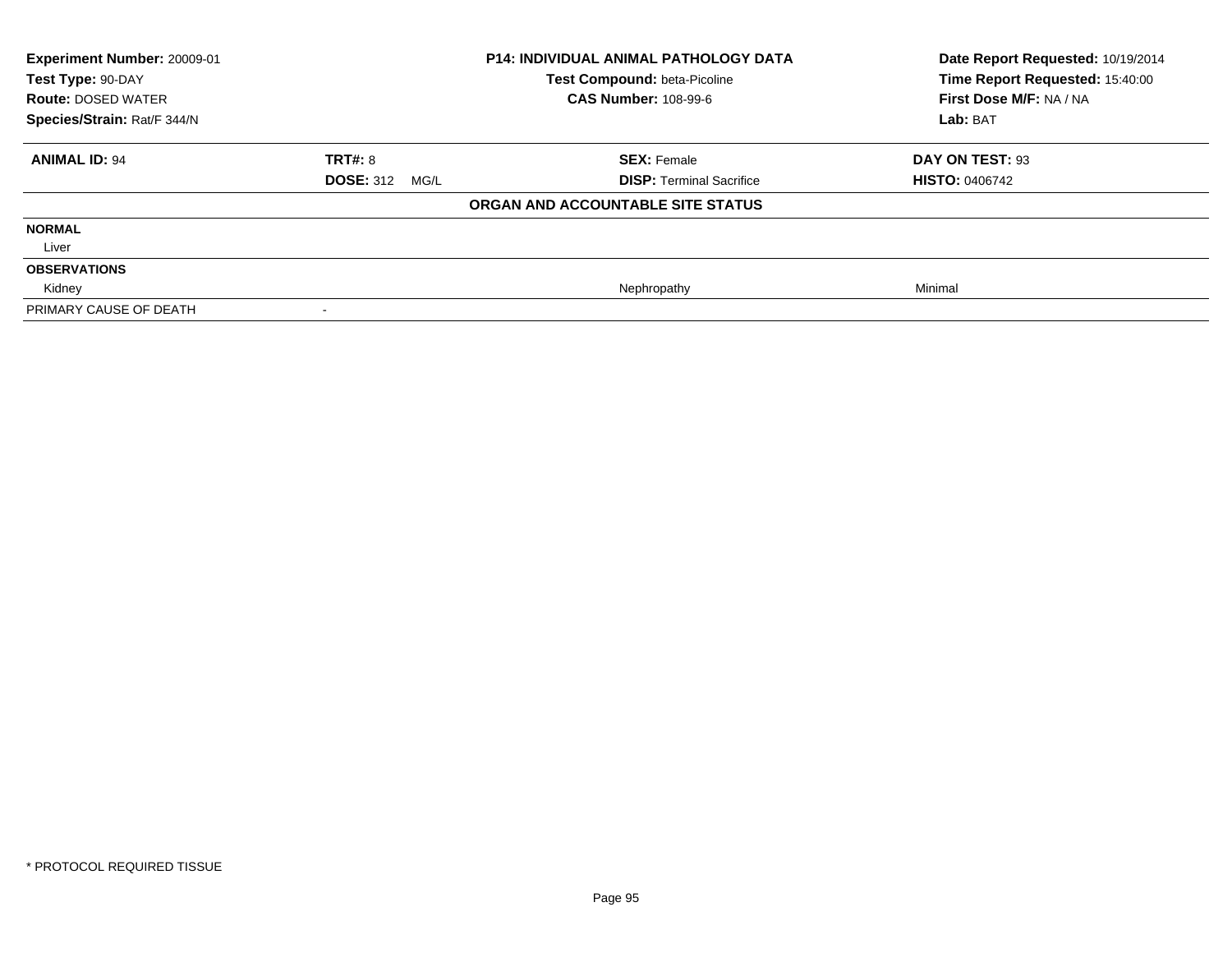| <b>Experiment Number: 20009-01</b> |                       | <b>P14: INDIVIDUAL ANIMAL PATHOLOGY DATA</b> | Date Report Requested: 10/19/2014 |
|------------------------------------|-----------------------|----------------------------------------------|-----------------------------------|
| Test Type: 90-DAY                  |                       | <b>Test Compound: beta-Picoline</b>          | Time Report Requested: 15:40:00   |
| <b>Route: DOSED WATER</b>          |                       | <b>CAS Number: 108-99-6</b>                  | First Dose M/F: NA / NA           |
| Species/Strain: Rat/F 344/N        |                       |                                              | Lab: BAT                          |
| <b>ANIMAL ID: 95</b>               | TRT#: 8               | <b>SEX: Female</b>                           | DAY ON TEST: 93                   |
|                                    | <b>DOSE: 312 MG/L</b> | <b>DISP:</b> Terminal Sacrifice              | <b>HISTO: 0406743</b>             |
| <b>OBSERVATIONS</b>                |                       |                                              |                                   |
| Kidney                             |                       | Nephropathy                                  | Minimal                           |
| Liver                              |                       | Inflammation                                 | Chronic Active, Minimal           |
| PRIMARY CAUSE OF DEATH             |                       |                                              |                                   |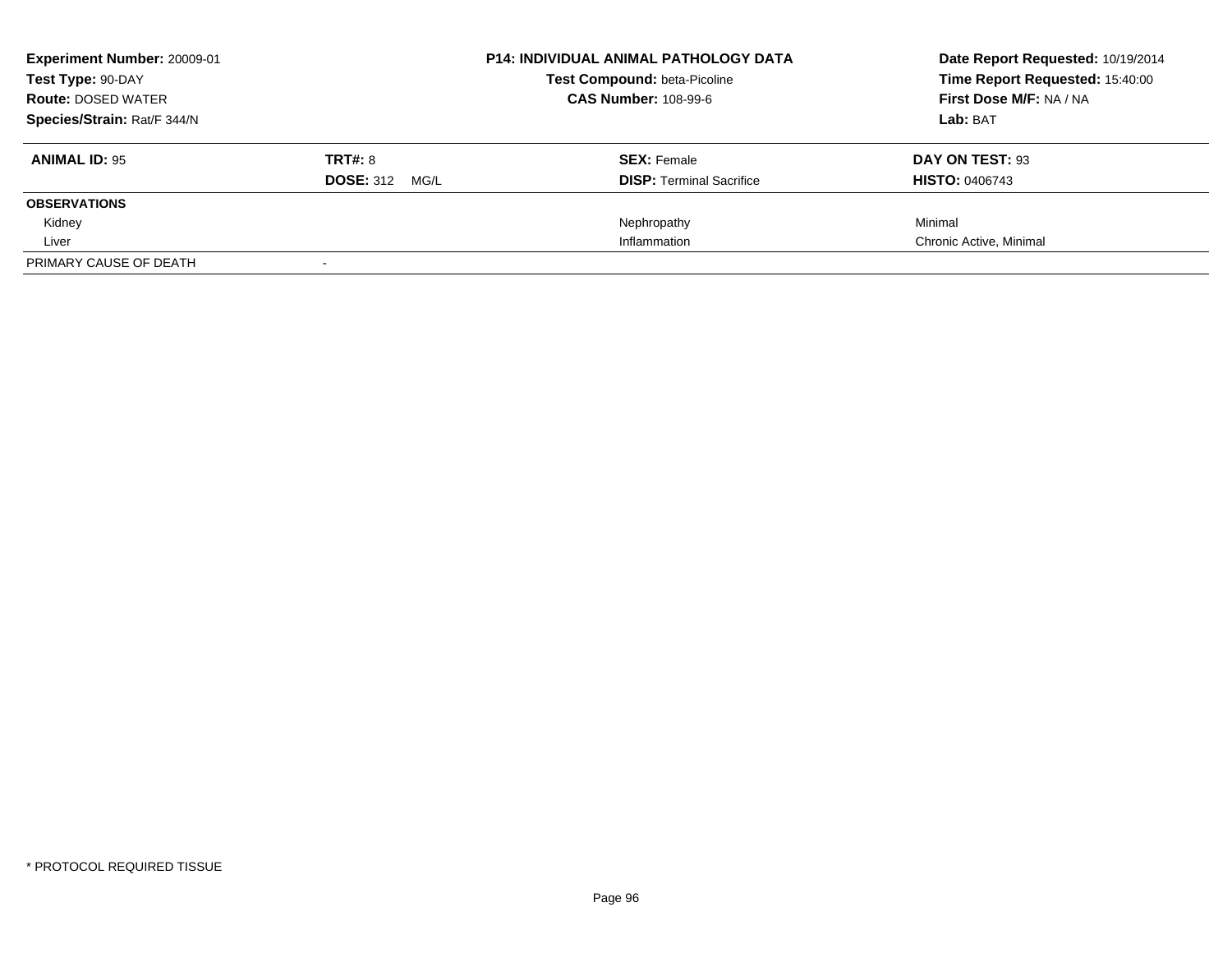| <b>Experiment Number: 20009-01</b><br>Test Type: 90-DAY<br><b>Route: DOSED WATER</b> |                          | <b>P14: INDIVIDUAL ANIMAL PATHOLOGY DATA</b><br>Test Compound: beta-Picoline<br><b>CAS Number: 108-99-6</b> | Date Report Requested: 10/19/2014<br>Time Report Requested: 15:40:00<br>First Dose M/F: NA / NA |
|--------------------------------------------------------------------------------------|--------------------------|-------------------------------------------------------------------------------------------------------------|-------------------------------------------------------------------------------------------------|
| Species/Strain: Rat/F 344/N                                                          |                          |                                                                                                             | Lab: BAT                                                                                        |
| <b>ANIMAL ID: 96</b>                                                                 | <b>TRT#: 8</b>           | <b>SEX: Female</b>                                                                                          | DAY ON TEST: 93                                                                                 |
|                                                                                      | <b>DOSE: 312</b><br>MG/L | <b>DISP: Terminal Sacrifice</b>                                                                             | <b>HISTO: 0406744</b>                                                                           |
|                                                                                      |                          | ORGAN AND ACCOUNTABLE SITE STATUS                                                                           |                                                                                                 |
| <b>NORMAL</b>                                                                        |                          |                                                                                                             |                                                                                                 |
| Kidney                                                                               |                          |                                                                                                             |                                                                                                 |
| <b>OBSERVATIONS</b>                                                                  |                          |                                                                                                             |                                                                                                 |
| Liver                                                                                |                          | Inflammation                                                                                                | Chronic Active, Mild                                                                            |
| PRIMARY CAUSE OF DEATH                                                               |                          |                                                                                                             |                                                                                                 |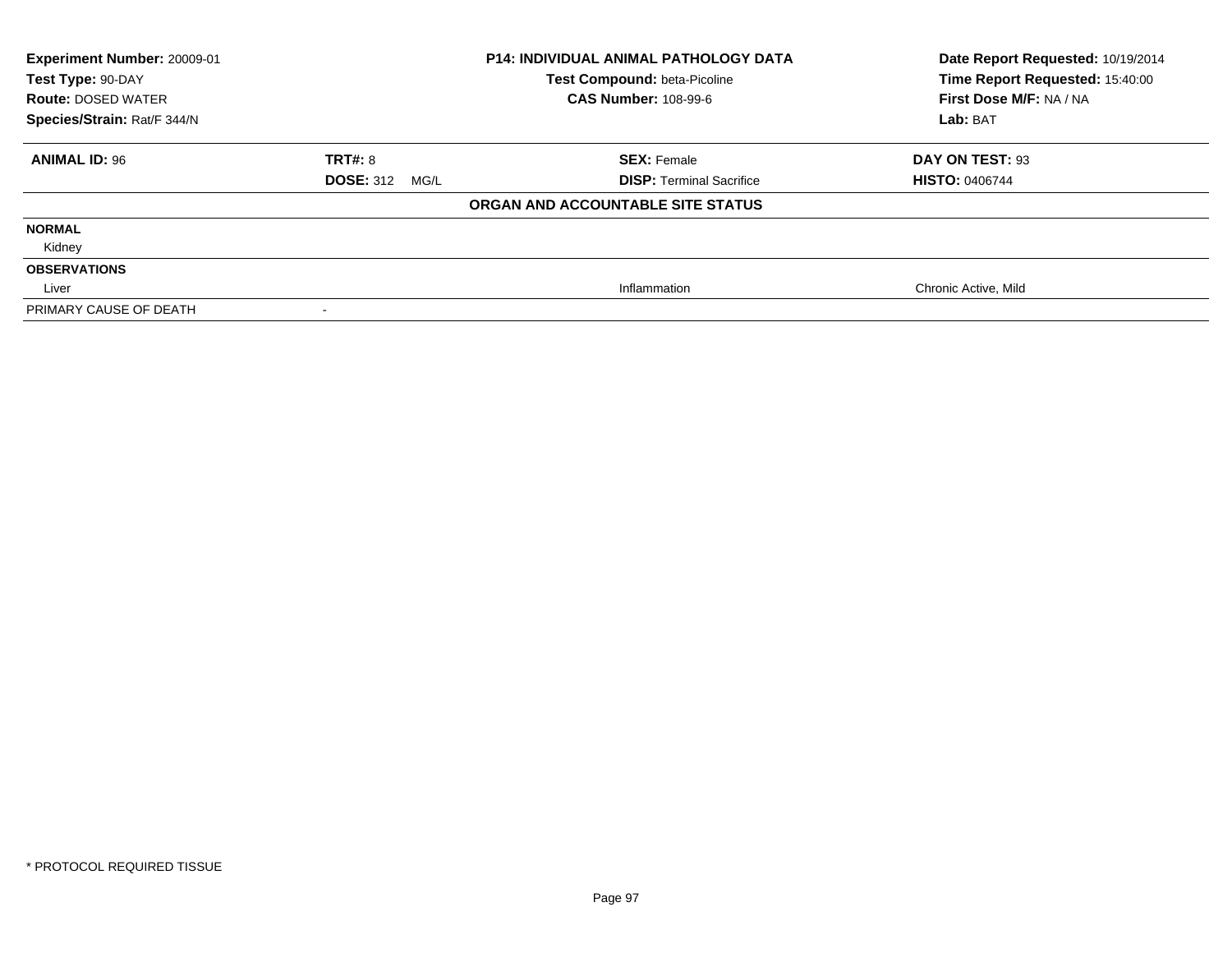| Experiment Number: 20009-01<br>Test Type: 90-DAY<br><b>Route: DOSED WATER</b><br>Species/Strain: Rat/F 344/N |                          | <b>P14: INDIVIDUAL ANIMAL PATHOLOGY DATA</b><br>Test Compound: beta-Picoline<br><b>CAS Number: 108-99-6</b> | Date Report Requested: 10/19/2014<br>Time Report Requested: 15:40:00<br>First Dose M/F: NA / NA<br>Lab: BAT |
|--------------------------------------------------------------------------------------------------------------|--------------------------|-------------------------------------------------------------------------------------------------------------|-------------------------------------------------------------------------------------------------------------|
| <b>ANIMAL ID: 97</b>                                                                                         | TRT#: 8                  | <b>SEX: Female</b>                                                                                          | DAY ON TEST: 93                                                                                             |
|                                                                                                              | <b>DOSE: 312</b><br>MG/L | <b>DISP: Terminal Sacrifice</b>                                                                             | <b>HISTO: 0406745</b>                                                                                       |
|                                                                                                              |                          | ORGAN AND ACCOUNTABLE SITE STATUS                                                                           |                                                                                                             |
| <b>NORMAL</b>                                                                                                |                          |                                                                                                             |                                                                                                             |
| Kidney                                                                                                       |                          |                                                                                                             |                                                                                                             |
| <b>OBSERVATIONS</b>                                                                                          |                          |                                                                                                             |                                                                                                             |
| Liver                                                                                                        |                          | Inflammation                                                                                                | Chronic Active, Minimal                                                                                     |
| PRIMARY CAUSE OF DEATH                                                                                       |                          |                                                                                                             |                                                                                                             |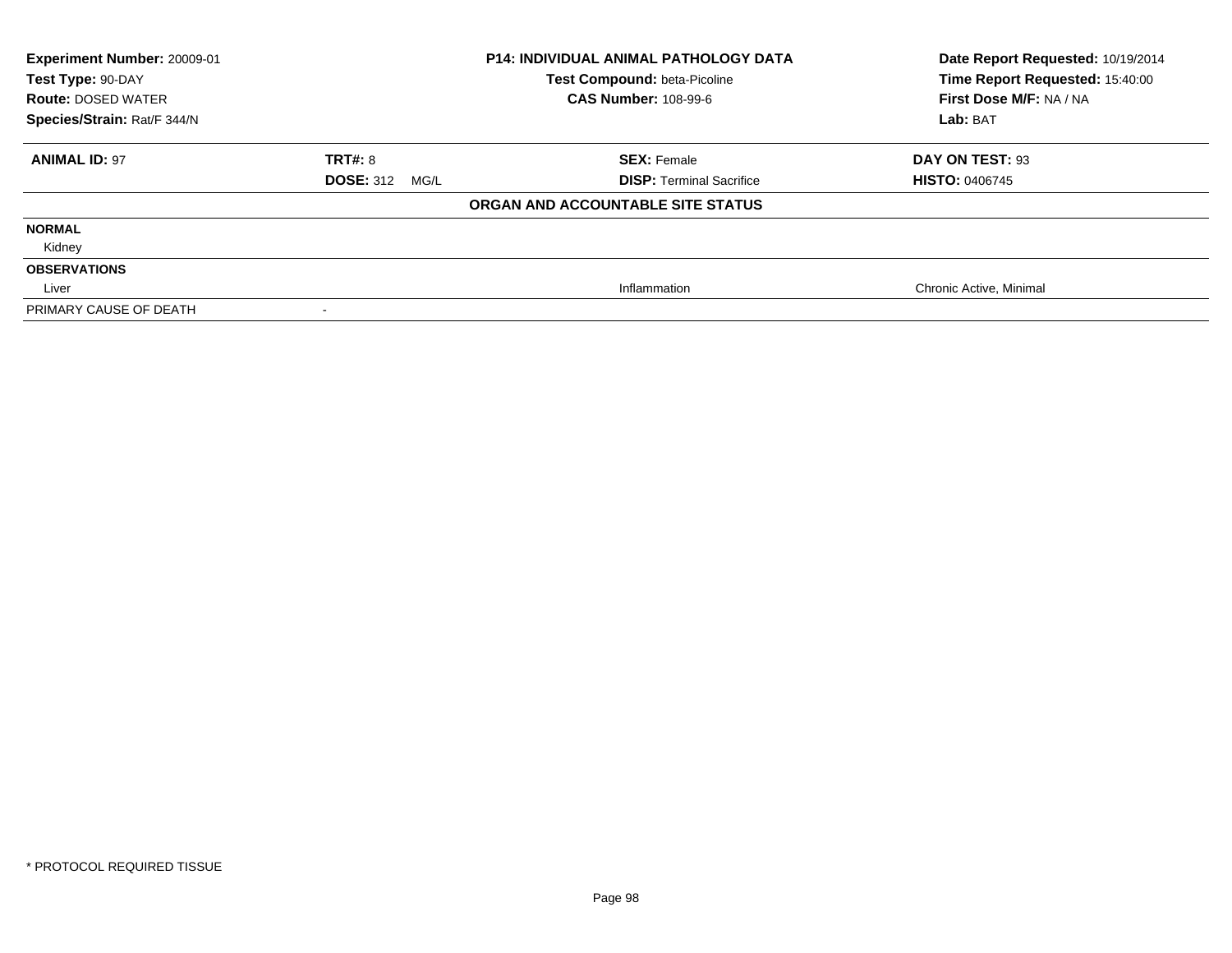| Experiment Number: 20009-01<br>Test Type: 90-DAY<br><b>Route: DOSED WATER</b><br>Species/Strain: Rat/F 344/N |                                     | <b>P14: INDIVIDUAL ANIMAL PATHOLOGY DATA</b><br>Test Compound: beta-Picoline<br><b>CAS Number: 108-99-6</b> | Date Report Requested: 10/19/2014<br>Time Report Requested: 15:40:00<br>First Dose M/F: NA / NA<br>Lab: BAT |
|--------------------------------------------------------------------------------------------------------------|-------------------------------------|-------------------------------------------------------------------------------------------------------------|-------------------------------------------------------------------------------------------------------------|
| <b>ANIMAL ID: 98</b>                                                                                         | TRT#: 8<br><b>DOSE: 312</b><br>MG/L | <b>SEX: Female</b><br><b>DISP: Terminal Sacrifice</b>                                                       | DAY ON TEST: 93<br><b>HISTO: 0406746</b>                                                                    |
| <b>OBSERVATIONS</b>                                                                                          |                                     |                                                                                                             |                                                                                                             |
| Kidney                                                                                                       | Medulla                             | Mineralization                                                                                              | Minimal                                                                                                     |
|                                                                                                              |                                     | Nephropathy                                                                                                 | Minimal                                                                                                     |
| Liver                                                                                                        |                                     | Inflammation                                                                                                | Chronic Active, Minimal                                                                                     |
| PRIMARY CAUSE OF DEATH                                                                                       |                                     |                                                                                                             |                                                                                                             |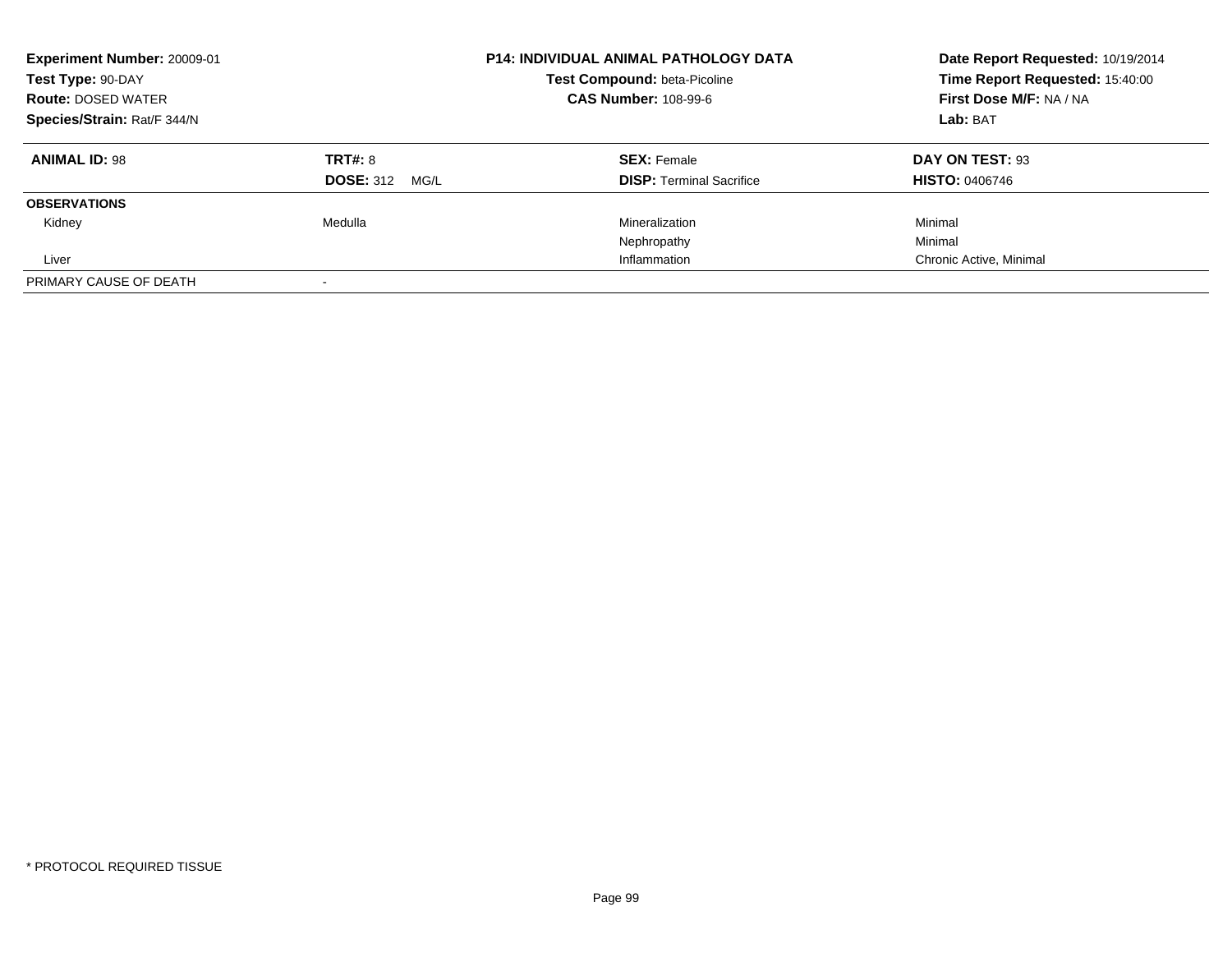| Experiment Number: 20009-01 |                       | <b>P14: INDIVIDUAL ANIMAL PATHOLOGY DATA</b> | Date Report Requested: 10/19/2014<br>Time Report Requested: 15:40:00 |
|-----------------------------|-----------------------|----------------------------------------------|----------------------------------------------------------------------|
| Test Type: 90-DAY           |                       | <b>Test Compound: beta-Picoline</b>          |                                                                      |
| <b>Route: DOSED WATER</b>   |                       | <b>CAS Number: 108-99-6</b>                  | First Dose M/F: NA / NA                                              |
| Species/Strain: Rat/F 344/N |                       |                                              | Lab: BAT                                                             |
| <b>ANIMAL ID: 99</b>        | <b>TRT#: 8</b>        | <b>SEX: Female</b>                           | DAY ON TEST: 93                                                      |
|                             | <b>DOSE: 312 MG/L</b> | <b>DISP:</b> Terminal Sacrifice              | <b>HISTO: 0406747</b>                                                |
| <b>OBSERVATIONS</b>         |                       |                                              |                                                                      |
| Kidney                      |                       | Nephropathy                                  | Minimal                                                              |
| Liver                       |                       | Inflammation                                 | Chronic Active, Mild                                                 |
| PRIMARY CAUSE OF DEATH      |                       |                                              |                                                                      |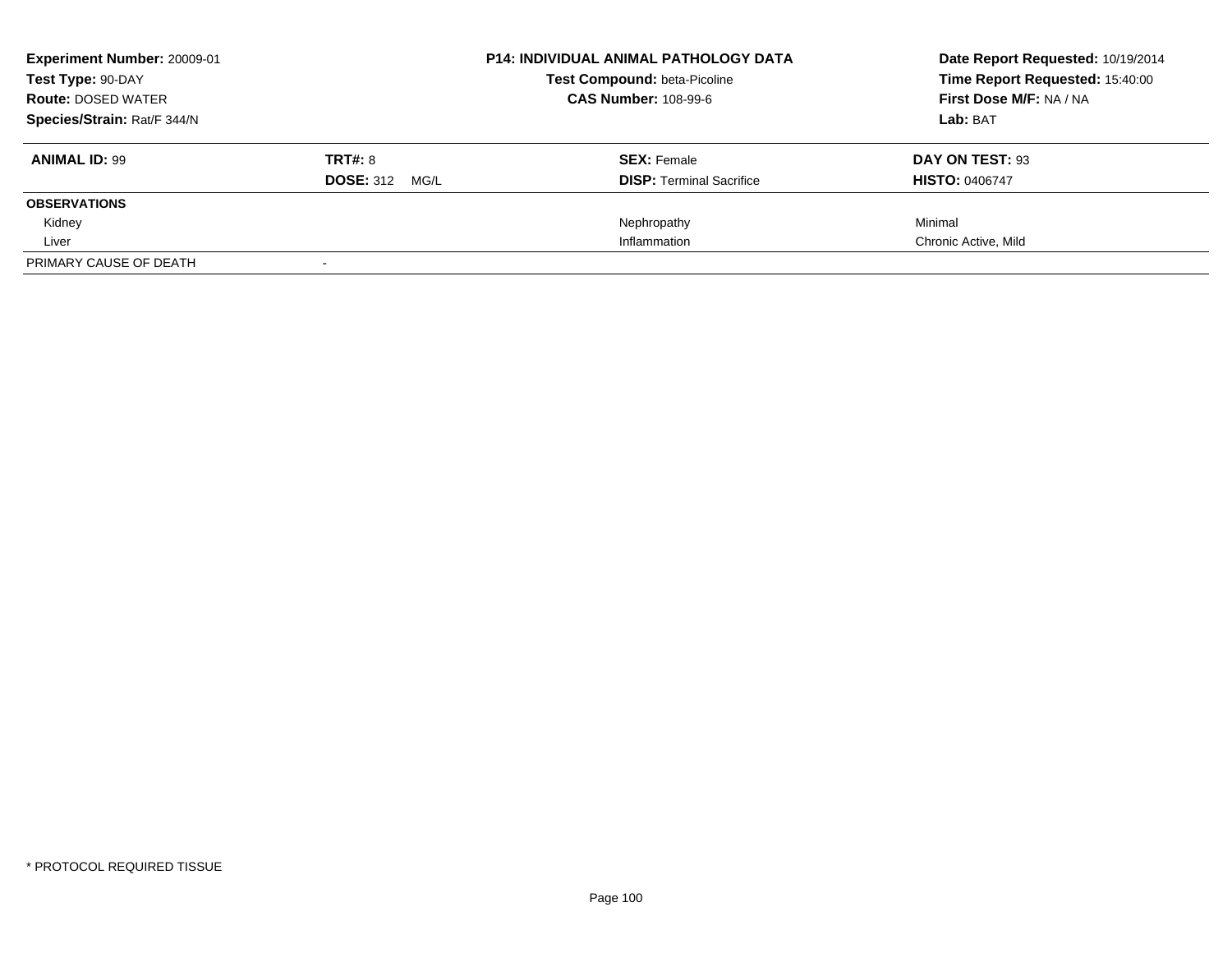| <b>Experiment Number: 20009-01</b><br>Test Type: 90-DAY<br><b>Route: DOSED WATER</b> |                          | <b>P14: INDIVIDUAL ANIMAL PATHOLOGY DATA</b><br>Test Compound: beta-Picoline<br><b>CAS Number: 108-99-6</b> | Date Report Requested: 10/19/2014<br>Time Report Requested: 15:40:00<br>First Dose M/F: NA / NA |
|--------------------------------------------------------------------------------------|--------------------------|-------------------------------------------------------------------------------------------------------------|-------------------------------------------------------------------------------------------------|
| Species/Strain: Rat/F 344/N                                                          |                          |                                                                                                             | Lab: BAT                                                                                        |
| <b>ANIMAL ID: 100</b>                                                                | TRT#: 8                  | <b>SEX: Female</b>                                                                                          | DAY ON TEST: 93                                                                                 |
|                                                                                      | <b>DOSE: 312</b><br>MG/L | <b>DISP:</b> Terminal Sacrifice                                                                             | <b>HISTO: 0406748</b>                                                                           |
| <b>OBSERVATIONS</b>                                                                  |                          |                                                                                                             |                                                                                                 |
| Kidney                                                                               | Medulla                  | Mineralization                                                                                              | Minimal                                                                                         |
|                                                                                      |                          | Nephropathy                                                                                                 | Minimal                                                                                         |
| Liver                                                                                |                          | Inflammation                                                                                                | Chronic Active, Minimal                                                                         |
| PRIMARY CAUSE OF DEATH                                                               |                          |                                                                                                             |                                                                                                 |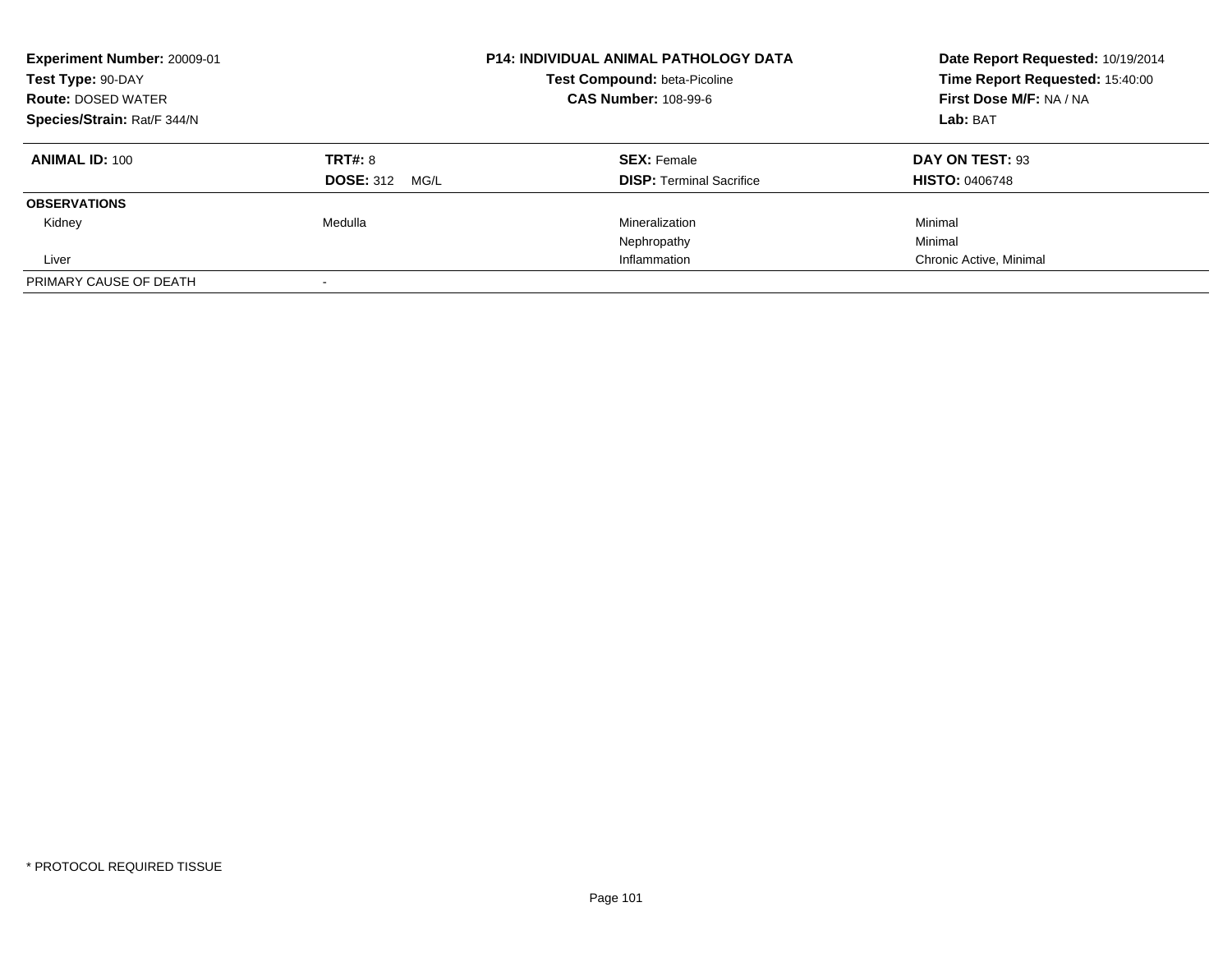| Experiment Number: 20009-01 |                          | <b>P14: INDIVIDUAL ANIMAL PATHOLOGY DATA</b> | Date Report Requested: 10/19/2014 |
|-----------------------------|--------------------------|----------------------------------------------|-----------------------------------|
| Test Type: 90-DAY           |                          | <b>Test Compound: beta-Picoline</b>          | Time Report Requested: 15:40:00   |
| <b>Route: DOSED WATER</b>   |                          | <b>CAS Number: 108-99-6</b>                  | <b>First Dose M/F: NA / NA</b>    |
| Species/Strain: Rat/F 344/N |                          |                                              | Lab: BAT                          |
| <b>ANIMAL ID: 101</b>       | <b>TRT#: 10</b>          | <b>SEX: Female</b>                           | DAY ON TEST: 93                   |
|                             | <b>DOSE: 625</b><br>MG/L | <b>DISP:</b> Terminal Sacrifice              | <b>HISTO: 0406749</b>             |
| <b>OBSERVATIONS</b>         |                          |                                              |                                   |
| * Kidney                    | Medulla                  | Mineralization                               | Minimal                           |
| Liver                       |                          | Inflammation                                 | Chronic Active, Minimal           |
| PRIMARY CAUSE OF DEATH      |                          |                                              |                                   |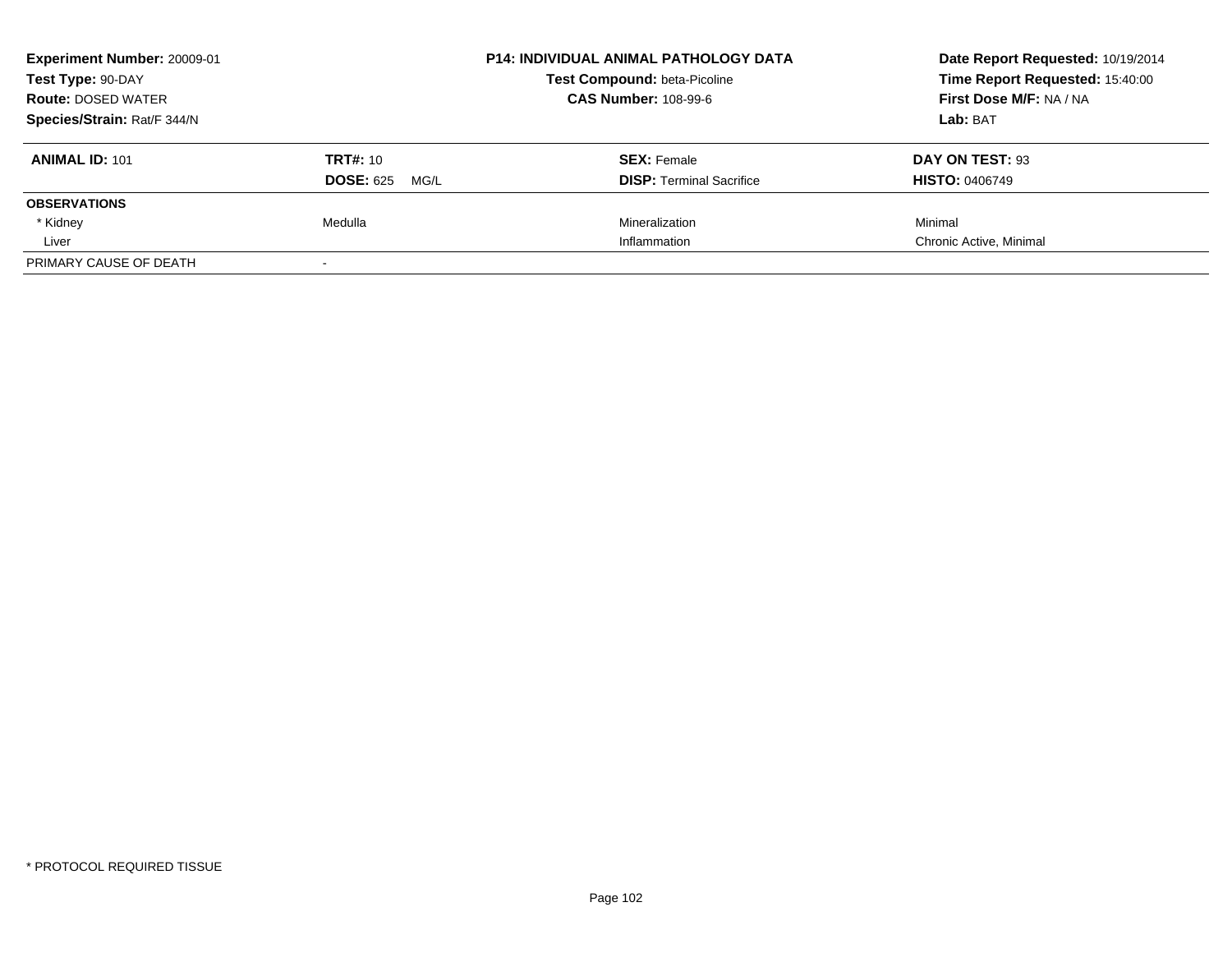| <b>Experiment Number: 20009-01</b> |                          | <b>P14: INDIVIDUAL ANIMAL PATHOLOGY DATA</b> | Date Report Requested: 10/19/2014 |
|------------------------------------|--------------------------|----------------------------------------------|-----------------------------------|
| Test Type: 90-DAY                  |                          | <b>Test Compound: beta-Picoline</b>          | Time Report Requested: 15:40:00   |
| <b>Route: DOSED WATER</b>          |                          | <b>CAS Number: 108-99-6</b>                  | First Dose M/F: NA / NA           |
| Species/Strain: Rat/F 344/N        |                          |                                              | Lab: BAT                          |
| <b>ANIMAL ID: 102</b>              | <b>TRT#: 10</b>          | <b>SEX: Female</b>                           | DAY ON TEST: 93                   |
|                                    | <b>DOSE: 625</b><br>MG/L | <b>DISP:</b> Terminal Sacrifice              | <b>HISTO: 0406750</b>             |
| <b>OBSERVATIONS</b>                |                          |                                              |                                   |
| * Kidney                           |                          | Nephropathy                                  | Minimal                           |
| Liver                              |                          | Inflammation                                 | Chronic Active, Minimal           |
| PRIMARY CAUSE OF DEATH             |                          |                                              |                                   |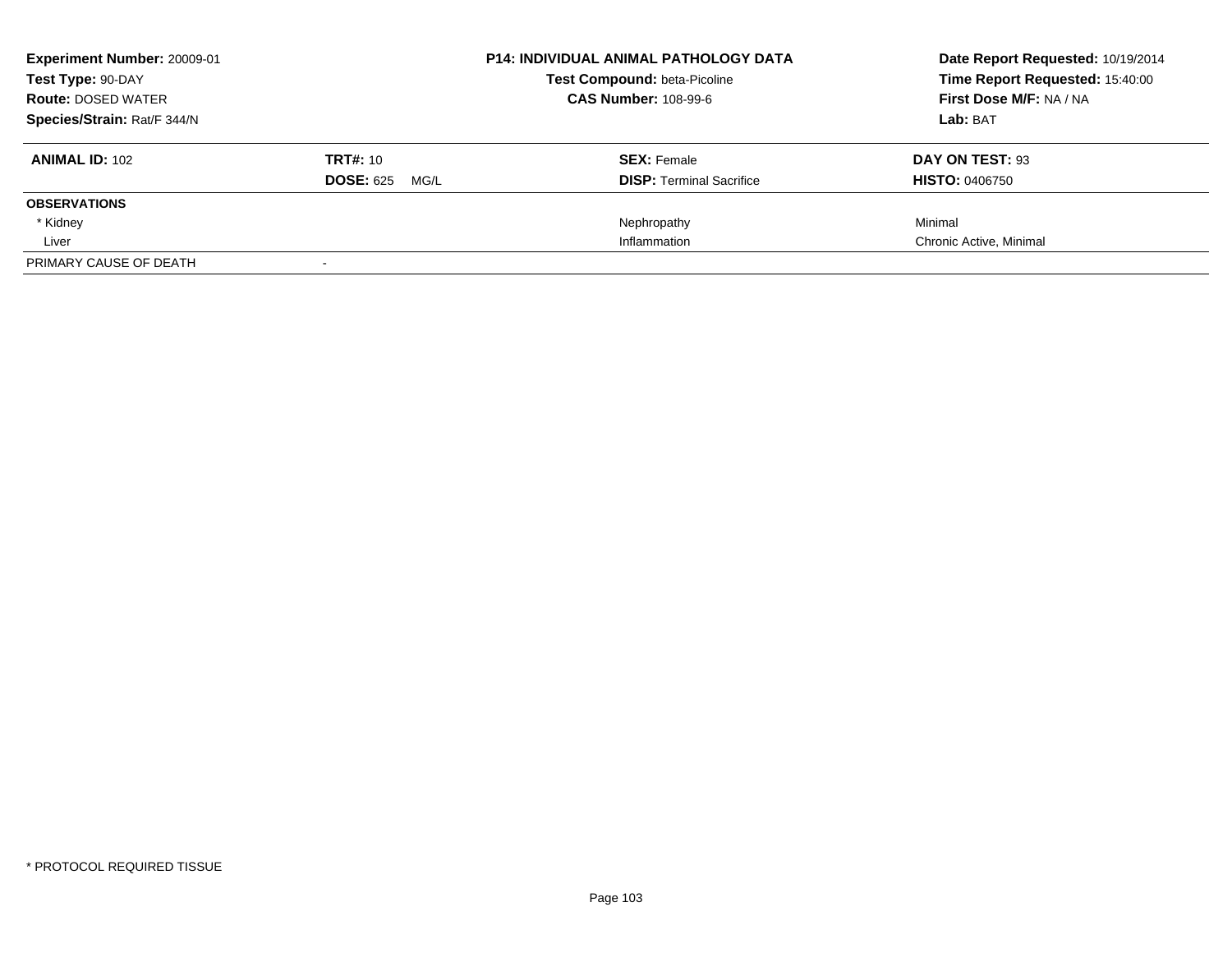| <b>Experiment Number: 20009-01</b> |                          | <b>P14: INDIVIDUAL ANIMAL PATHOLOGY DATA</b> | Date Report Requested: 10/19/2014 |
|------------------------------------|--------------------------|----------------------------------------------|-----------------------------------|
| Test Type: 90-DAY                  |                          | <b>Test Compound: beta-Picoline</b>          | Time Report Requested: 15:40:00   |
| <b>Route: DOSED WATER</b>          |                          | <b>CAS Number: 108-99-6</b>                  | First Dose M/F: NA / NA           |
| Species/Strain: Rat/F 344/N        |                          |                                              | Lab: BAT                          |
| <b>ANIMAL ID: 103</b>              | <b>TRT#: 10</b>          | <b>SEX: Female</b>                           | DAY ON TEST: 93                   |
|                                    | <b>DOSE: 625</b><br>MG/L | <b>DISP:</b> Terminal Sacrifice              | <b>HISTO: 0406751</b>             |
| <b>OBSERVATIONS</b>                |                          |                                              |                                   |
| * Kidney                           |                          | Nephropathy                                  | Minimal                           |
| Liver                              |                          | Inflammation                                 | Chronic Active, Minimal           |
| PRIMARY CAUSE OF DEATH             |                          |                                              |                                   |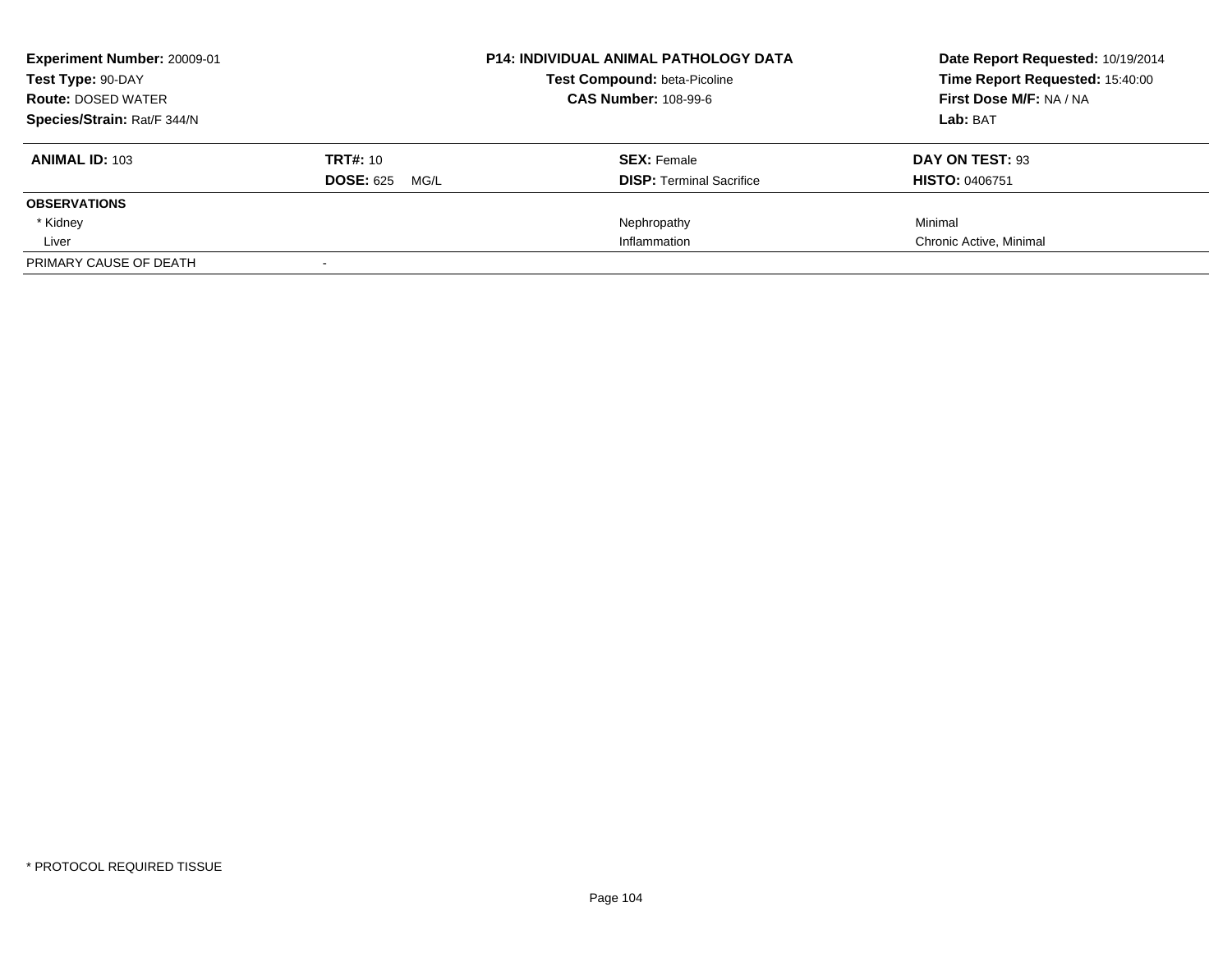| Experiment Number: 20009-01<br>Test Type: 90-DAY<br><b>Route: DOSED WATER</b><br>Species/Strain: Rat/F 344/N |                                             | <b>P14: INDIVIDUAL ANIMAL PATHOLOGY DATA</b><br>Test Compound: beta-Picoline<br><b>CAS Number: 108-99-6</b> | Date Report Requested: 10/19/2014<br>Time Report Requested: 15:40:00<br>First Dose M/F: NA / NA<br>Lab: BAT |
|--------------------------------------------------------------------------------------------------------------|---------------------------------------------|-------------------------------------------------------------------------------------------------------------|-------------------------------------------------------------------------------------------------------------|
| <b>ANIMAL ID: 104</b>                                                                                        | <b>TRT#: 10</b><br><b>DOSE: 625</b><br>MG/L | <b>SEX: Female</b><br><b>DISP: Terminal Sacrifice</b>                                                       | DAY ON TEST: 93<br><b>HISTO: 0406752</b>                                                                    |
| <b>OBSERVATIONS</b>                                                                                          |                                             |                                                                                                             |                                                                                                             |
| * Kidney                                                                                                     | Medulla                                     | Mineralization<br>Nephropathy                                                                               | Minimal<br>Minimal                                                                                          |
| Liver                                                                                                        |                                             | Inflammation                                                                                                | Chronic Active, Minimal                                                                                     |
| PRIMARY CAUSE OF DEATH                                                                                       |                                             |                                                                                                             |                                                                                                             |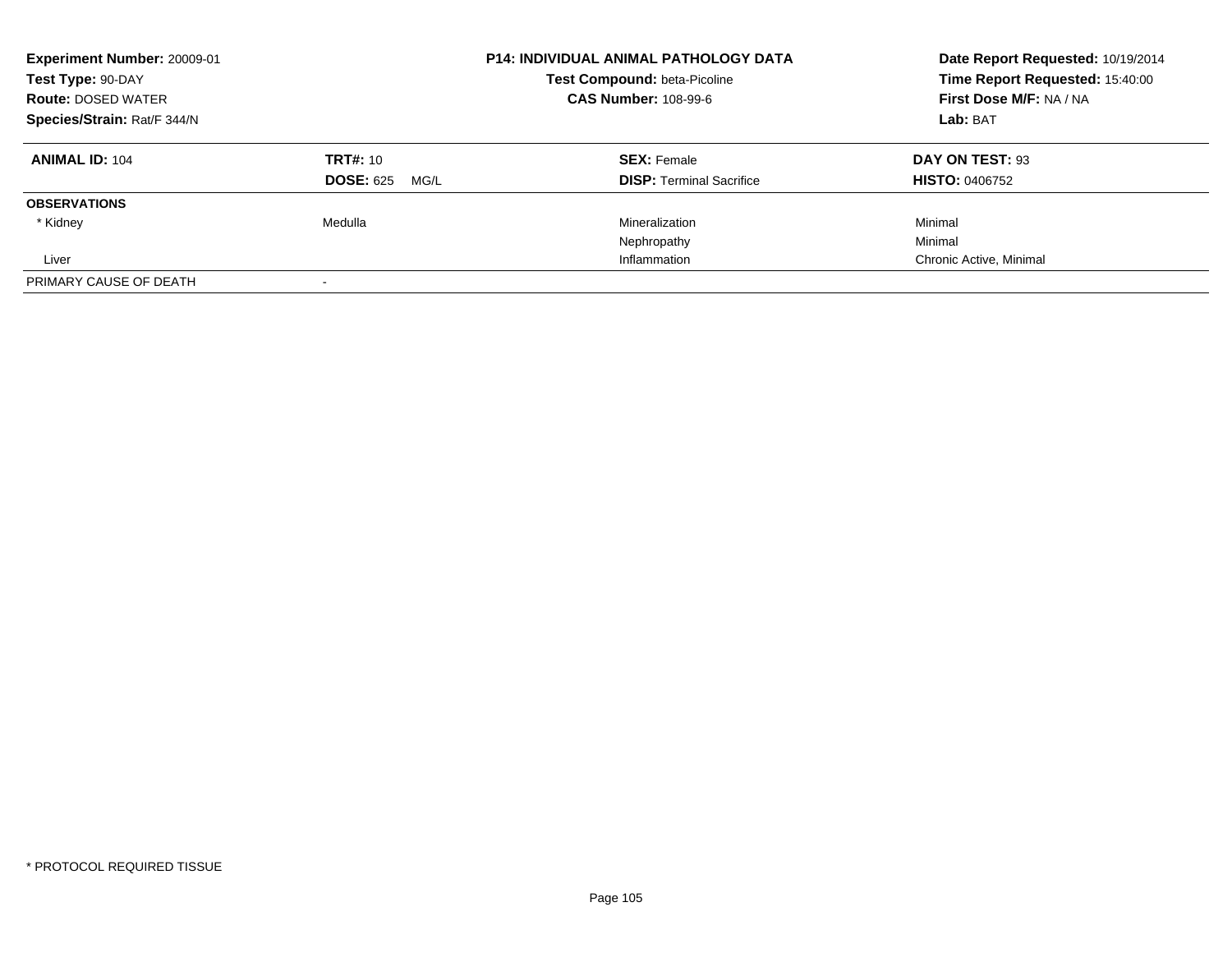| Experiment Number: 20009-01<br>Test Type: 90-DAY<br><b>Route: DOSED WATER</b> |                          | <b>P14: INDIVIDUAL ANIMAL PATHOLOGY DATA</b><br>Test Compound: beta-Picoline<br><b>CAS Number: 108-99-6</b> | Date Report Requested: 10/19/2014<br>Time Report Requested: 15:40:00<br>First Dose M/F: NA / NA |
|-------------------------------------------------------------------------------|--------------------------|-------------------------------------------------------------------------------------------------------------|-------------------------------------------------------------------------------------------------|
| Species/Strain: Rat/F 344/N                                                   |                          |                                                                                                             | Lab: BAT                                                                                        |
| <b>ANIMAL ID: 105</b>                                                         | <b>TRT#:</b> 10          | <b>SEX: Female</b>                                                                                          | DAY ON TEST: 93                                                                                 |
|                                                                               | <b>DOSE: 625</b><br>MG/L | <b>DISP: Terminal Sacrifice</b>                                                                             | <b>HISTO: 0406753</b>                                                                           |
|                                                                               |                          | ORGAN AND ACCOUNTABLE SITE STATUS                                                                           |                                                                                                 |
| <b>NORMAL</b>                                                                 |                          |                                                                                                             |                                                                                                 |
| Liver                                                                         |                          |                                                                                                             |                                                                                                 |
| <b>OBSERVATIONS</b>                                                           |                          |                                                                                                             |                                                                                                 |
| * Kidney                                                                      | Cortex                   | Angiectasis                                                                                                 | Mild                                                                                            |
|                                                                               |                          | Nephropathy                                                                                                 | Minimal                                                                                         |
| Mesentery                                                                     | Fat                      | Inflammation                                                                                                | Chronic Active, Mild                                                                            |
| [Inflammation TGLS = $1-6$ ]                                                  |                          |                                                                                                             |                                                                                                 |
| PRIMARY CAUSE OF DEATH                                                        |                          |                                                                                                             |                                                                                                 |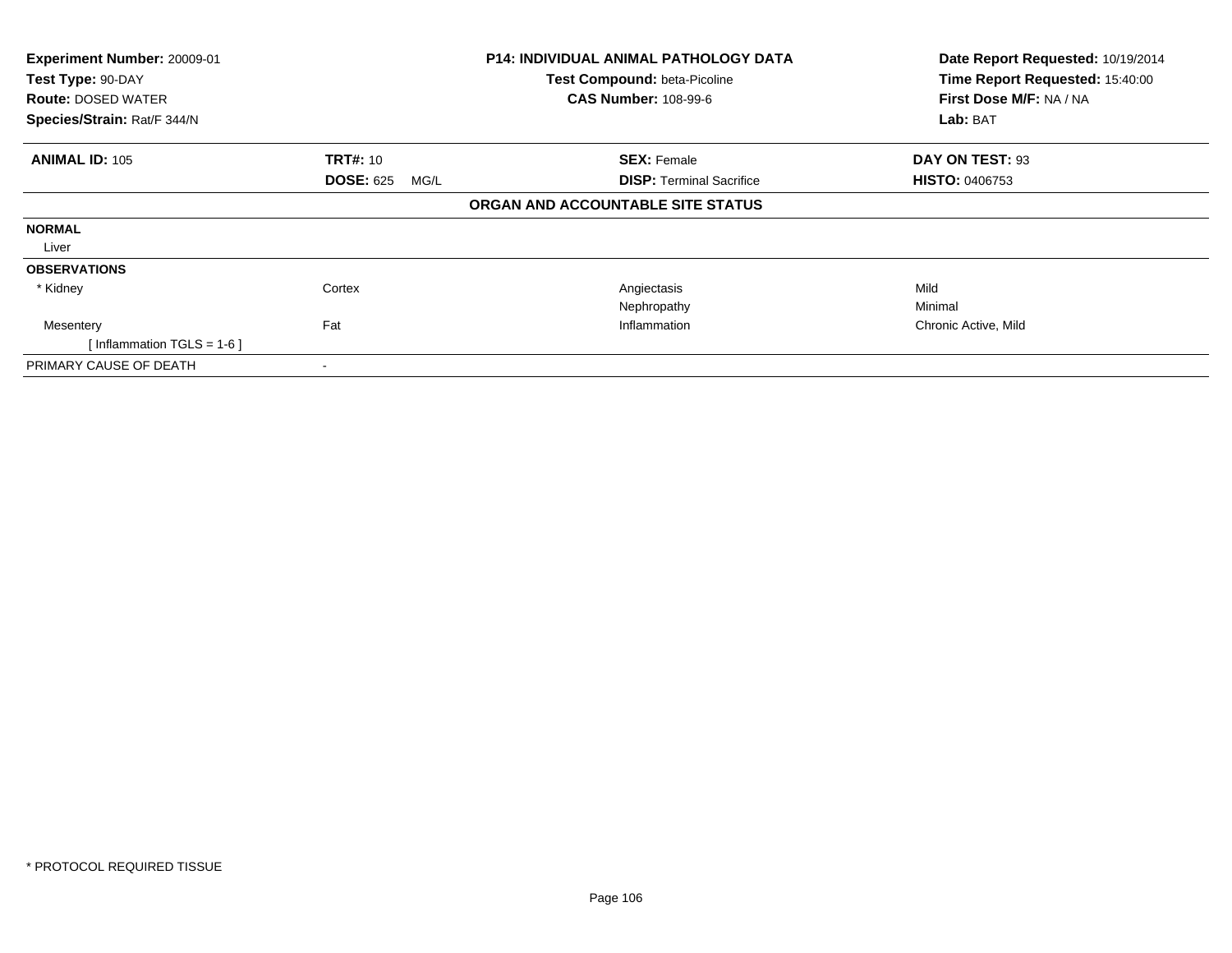| <b>Experiment Number: 20009-01</b><br>Test Type: 90-DAY<br><b>Route: DOSED WATER</b><br>Species/Strain: Rat/F 344/N |                          | <b>P14: INDIVIDUAL ANIMAL PATHOLOGY DATA</b><br><b>Test Compound: beta-Picoline</b><br><b>CAS Number: 108-99-6</b> | Date Report Requested: 10/19/2014<br>Time Report Requested: 15:40:00<br>First Dose M/F: NA / NA<br>Lab: BAT |
|---------------------------------------------------------------------------------------------------------------------|--------------------------|--------------------------------------------------------------------------------------------------------------------|-------------------------------------------------------------------------------------------------------------|
|                                                                                                                     |                          |                                                                                                                    |                                                                                                             |
| <b>ANIMAL ID: 106</b>                                                                                               | <b>TRT#: 10</b>          | <b>SEX: Female</b>                                                                                                 | DAY ON TEST: 93                                                                                             |
|                                                                                                                     | <b>DOSE: 625</b><br>MG/L | <b>DISP:</b> Terminal Sacrifice                                                                                    | <b>HISTO: 0406754</b>                                                                                       |
| <b>OBSERVATIONS</b>                                                                                                 |                          |                                                                                                                    |                                                                                                             |
| * Kidney                                                                                                            | Medulla                  | Mineralization                                                                                                     | Minimal                                                                                                     |
|                                                                                                                     |                          | Nephropathy                                                                                                        | Minimal                                                                                                     |
| Liver                                                                                                               |                          | Inflammation                                                                                                       | Chronic Active, Minimal                                                                                     |
| PRIMARY CAUSE OF DEATH                                                                                              |                          |                                                                                                                    |                                                                                                             |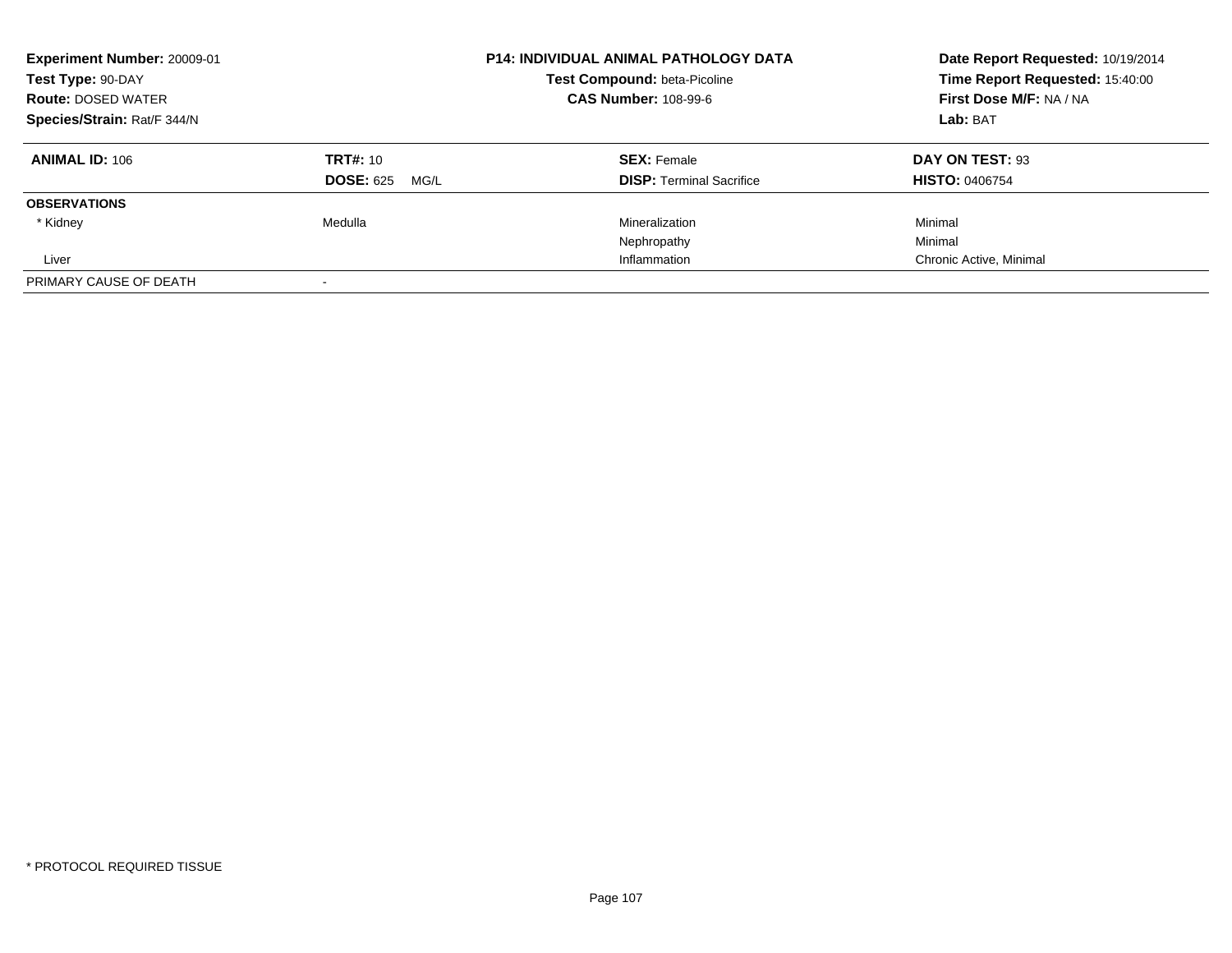| <b>Experiment Number: 20009-01</b> |                          | <b>P14: INDIVIDUAL ANIMAL PATHOLOGY DATA</b> | Date Report Requested: 10/19/2014 |
|------------------------------------|--------------------------|----------------------------------------------|-----------------------------------|
| Test Type: 90-DAY                  |                          | <b>Test Compound: beta-Picoline</b>          | Time Report Requested: 15:40:00   |
| <b>Route: DOSED WATER</b>          |                          | <b>CAS Number: 108-99-6</b>                  | First Dose M/F: NA / NA           |
| Species/Strain: Rat/F 344/N        |                          |                                              | Lab: BAT                          |
| <b>ANIMAL ID: 107</b>              | <b>TRT#: 10</b>          | <b>SEX: Female</b>                           | DAY ON TEST: 93                   |
|                                    | <b>DOSE: 625</b><br>MG/L | <b>DISP:</b> Terminal Sacrifice              | <b>HISTO: 0406755</b>             |
| <b>OBSERVATIONS</b>                |                          |                                              |                                   |
| * Kidney                           |                          | Nephropathy                                  | Minimal                           |
| Liver                              |                          | Inflammation                                 | Chronic Active, Minimal           |
| PRIMARY CAUSE OF DEATH             |                          |                                              |                                   |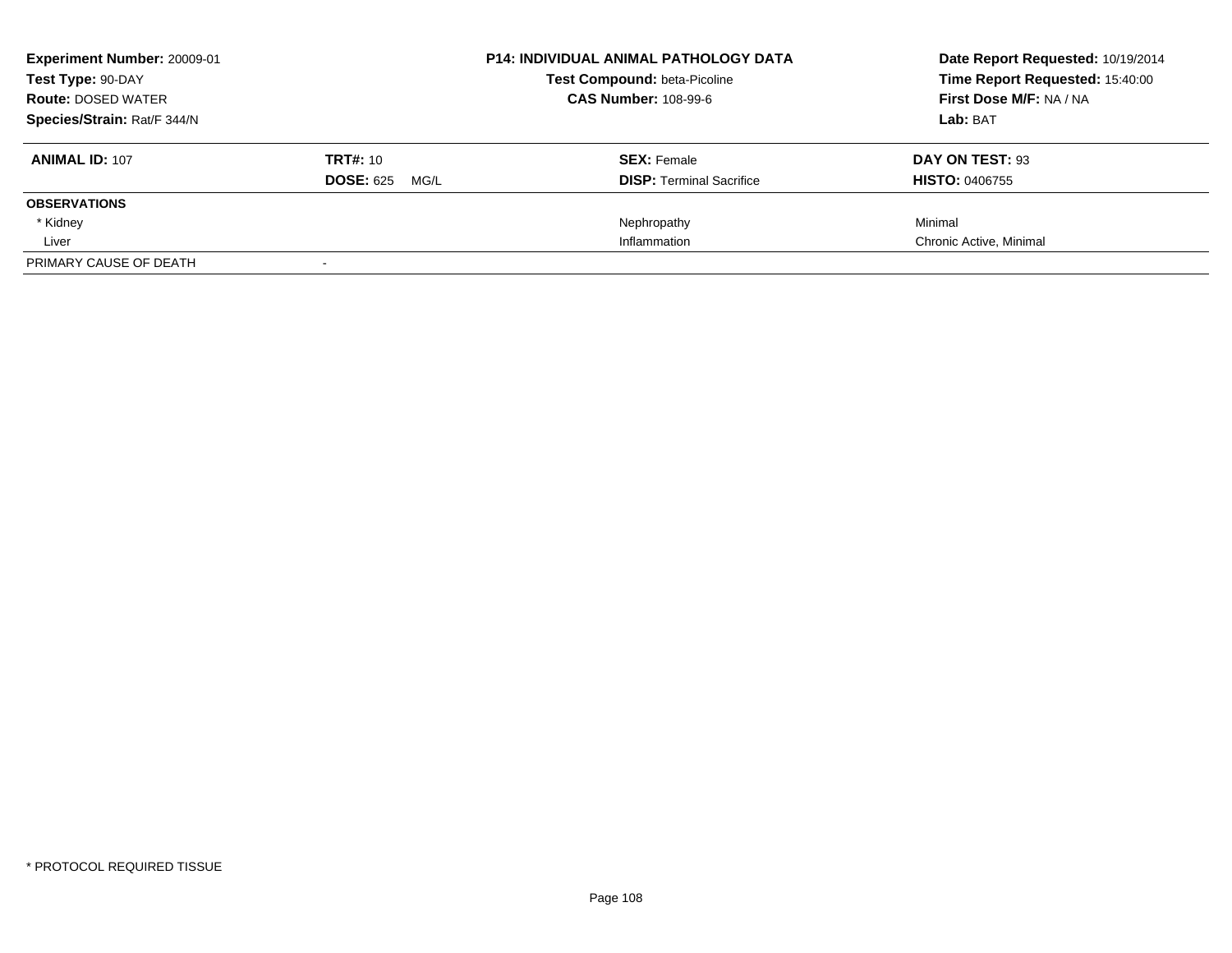| Experiment Number: 20009-01<br>Test Type: 90-DAY<br><b>Route: DOSED WATER</b><br>Species/Strain: Rat/F 344/N |                                             | <b>P14: INDIVIDUAL ANIMAL PATHOLOGY DATA</b><br>Test Compound: beta-Picoline<br><b>CAS Number: 108-99-6</b> | Date Report Requested: 10/19/2014<br>Time Report Requested: 15:40:00<br>First Dose M/F: NA / NA<br>Lab: BAT |
|--------------------------------------------------------------------------------------------------------------|---------------------------------------------|-------------------------------------------------------------------------------------------------------------|-------------------------------------------------------------------------------------------------------------|
| <b>ANIMAL ID: 108</b>                                                                                        | <b>TRT#: 10</b><br><b>DOSE: 625</b><br>MG/L | <b>SEX: Female</b><br><b>DISP:</b> Terminal Sacrifice                                                       | DAY ON TEST: 93<br><b>HISTO: 0406756</b>                                                                    |
| <b>OBSERVATIONS</b>                                                                                          |                                             |                                                                                                             |                                                                                                             |
| * Kidney                                                                                                     | Medulla                                     | Mineralization<br>Nephropathy                                                                               | Minimal<br>Minimal                                                                                          |
| Liver                                                                                                        |                                             | Hepatodiaphragmatic Nodule                                                                                  |                                                                                                             |
| [ Hepatodiaphragmatic Nodule TGLS = 1-6 ]                                                                    |                                             |                                                                                                             |                                                                                                             |
| PRIMARY CAUSE OF DEATH                                                                                       |                                             |                                                                                                             |                                                                                                             |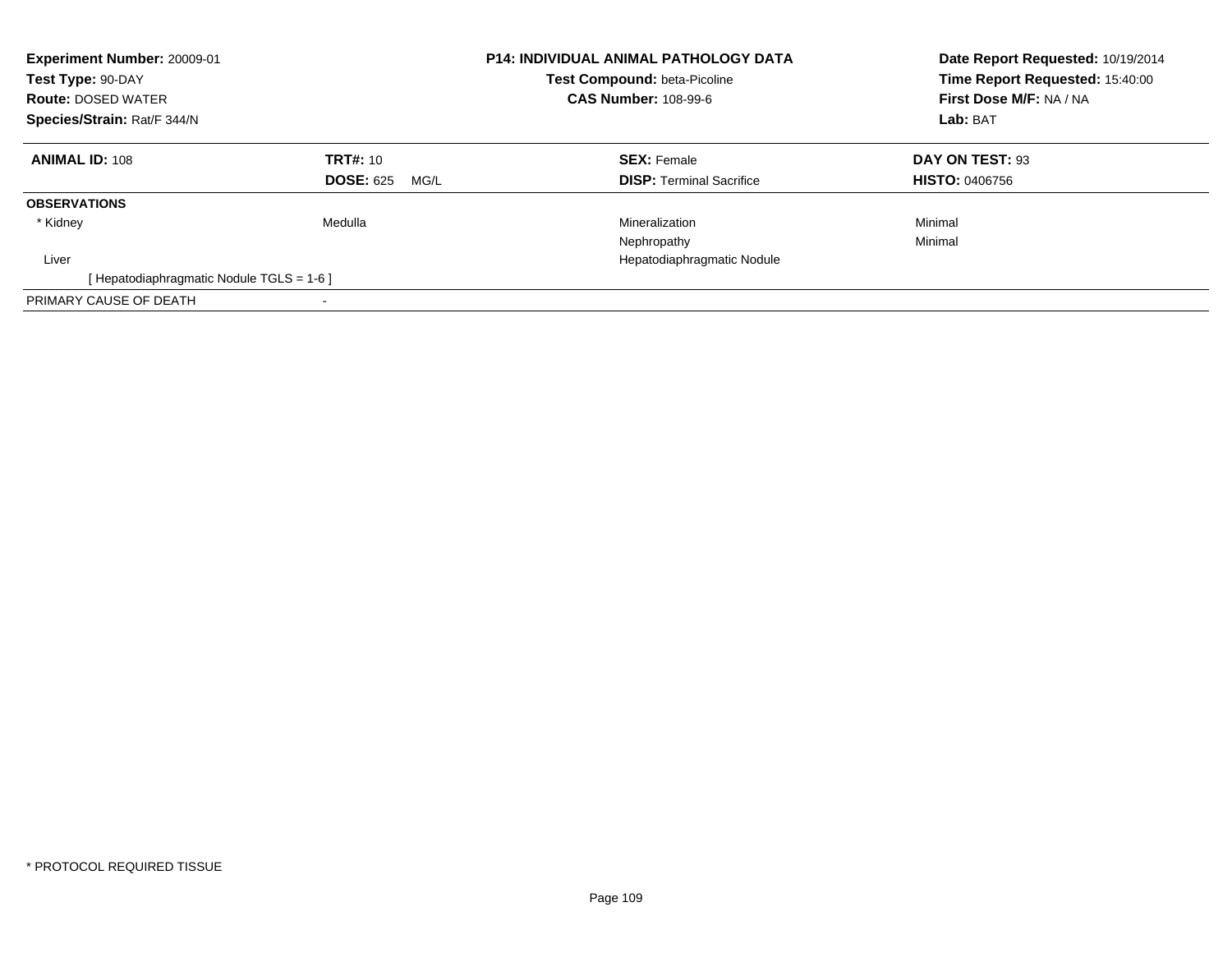| <b>Experiment Number: 20009-01</b>             |                          | <b>P14: INDIVIDUAL ANIMAL PATHOLOGY DATA</b> | Date Report Requested: 10/19/2014 |
|------------------------------------------------|--------------------------|----------------------------------------------|-----------------------------------|
| Test Type: 90-DAY<br><b>Route: DOSED WATER</b> |                          | <b>Test Compound: beta-Picoline</b>          | Time Report Requested: 15:40:00   |
|                                                |                          | <b>CAS Number: 108-99-6</b>                  | First Dose M/F: NA / NA           |
| Species/Strain: Rat/F 344/N                    |                          |                                              | Lab: BAT                          |
| <b>ANIMAL ID: 109</b>                          | <b>TRT#: 10</b>          | <b>SEX: Female</b>                           | DAY ON TEST: 93                   |
|                                                | <b>DOSE: 625</b><br>MG/L | <b>DISP:</b> Terminal Sacrifice              | <b>HISTO: 0406757</b>             |
| <b>OBSERVATIONS</b>                            |                          |                                              |                                   |
| * Kidney                                       |                          | Nephropathy                                  | Minimal                           |
| Liver                                          |                          | Inflammation                                 | Chronic Active, Minimal           |
| PRIMARY CAUSE OF DEATH                         |                          |                                              |                                   |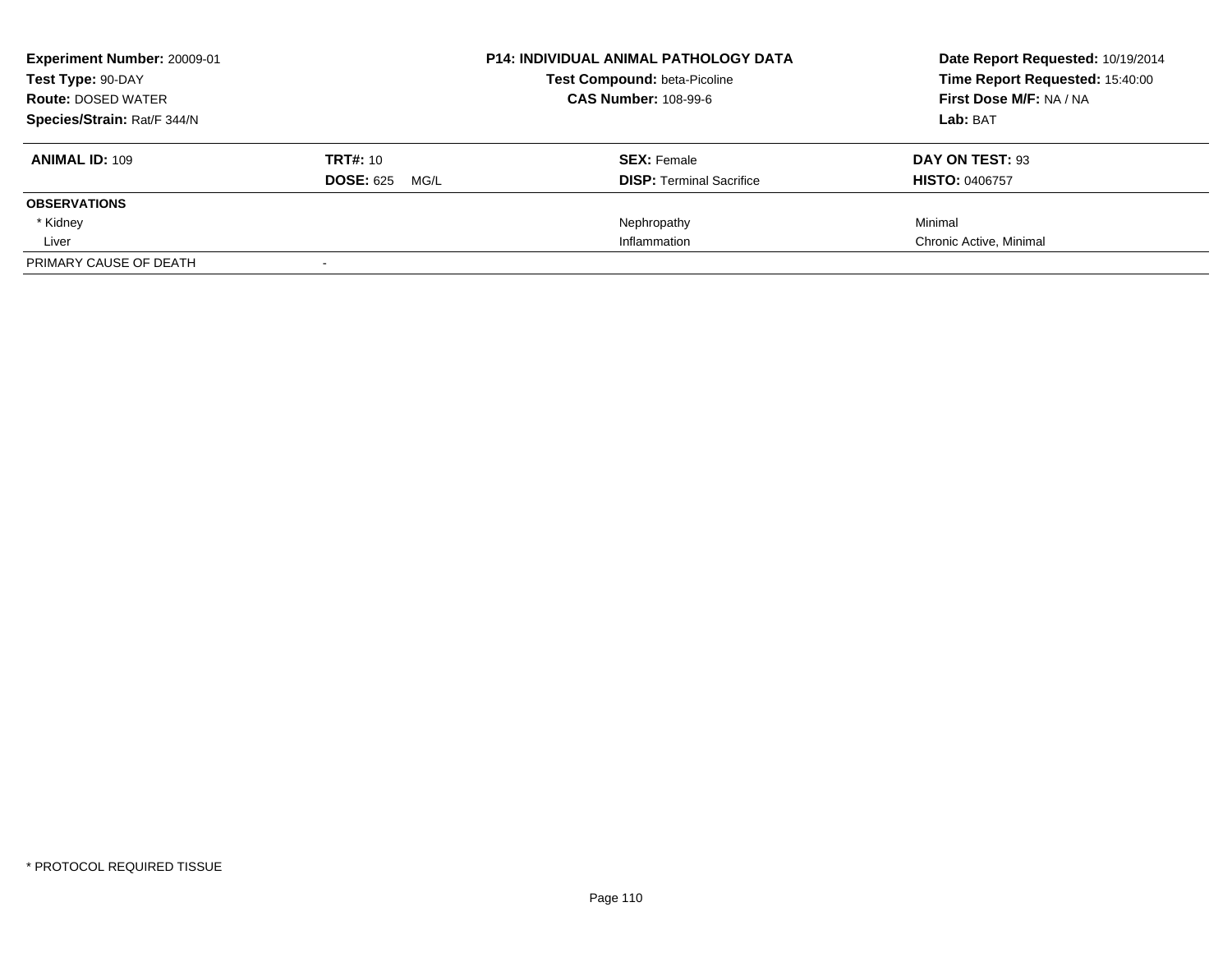| <b>Experiment Number: 20009-01</b>             |                          | <b>P14: INDIVIDUAL ANIMAL PATHOLOGY DATA</b> | Date Report Requested: 10/19/2014 |
|------------------------------------------------|--------------------------|----------------------------------------------|-----------------------------------|
| Test Type: 90-DAY<br><b>Route: DOSED WATER</b> |                          | <b>Test Compound: beta-Picoline</b>          | Time Report Requested: 15:40:00   |
|                                                |                          | <b>CAS Number: 108-99-6</b>                  | First Dose M/F: NA / NA           |
| Species/Strain: Rat/F 344/N                    |                          |                                              | Lab: BAT                          |
| <b>ANIMAL ID: 110</b>                          | <b>TRT#: 10</b>          | <b>SEX: Female</b>                           | DAY ON TEST: 93                   |
|                                                | <b>DOSE: 625</b><br>MG/L | <b>DISP:</b> Terminal Sacrifice              | <b>HISTO: 0406758</b>             |
| <b>OBSERVATIONS</b>                            |                          |                                              |                                   |
| * Kidney                                       |                          | Nephropathy                                  | Minimal                           |
| Liver                                          |                          | Hematopoietic Cell Proliferation             | Minimal                           |
| PRIMARY CAUSE OF DEATH                         |                          |                                              |                                   |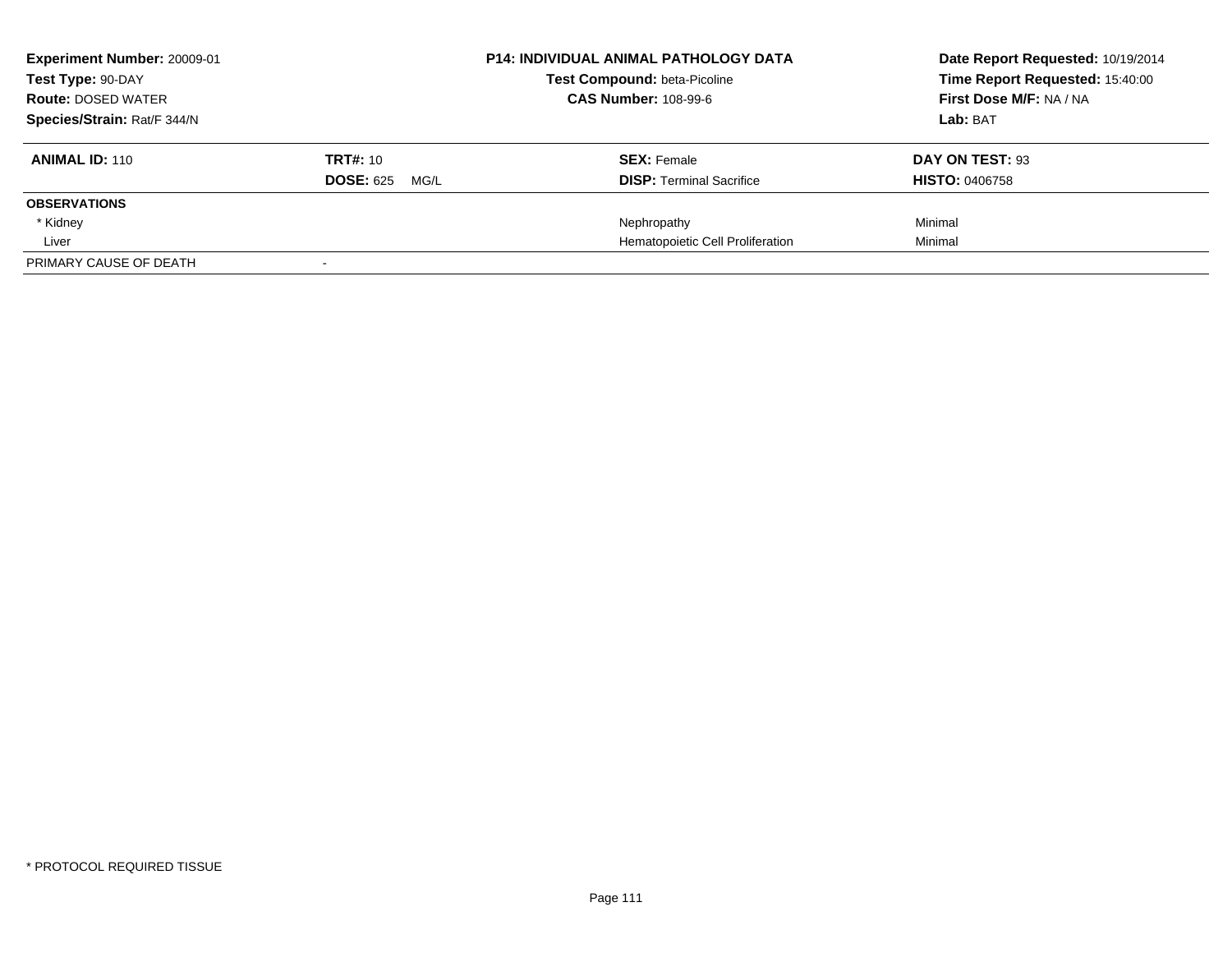| Experiment Number: 20009-01<br>Test Type: 90-DAY<br><b>Route: DOSED WATER</b><br>Species/Strain: Rat/F 344/N |                                              | <b>P14: INDIVIDUAL ANIMAL PATHOLOGY DATA</b><br>Test Compound: beta-Picoline<br><b>CAS Number: 108-99-6</b> | Date Report Requested: 10/19/2014<br>Time Report Requested: 15:40:00<br>First Dose M/F: NA / NA<br>Lab: BAT |
|--------------------------------------------------------------------------------------------------------------|----------------------------------------------|-------------------------------------------------------------------------------------------------------------|-------------------------------------------------------------------------------------------------------------|
| <b>ANIMAL ID: 111</b>                                                                                        | <b>TRT#: 12</b><br><b>DOSE: 1250</b><br>MG/L | <b>SEX: Female</b><br><b>DISP: Terminal Sacrifice</b>                                                       | DAY ON TEST: 93<br><b>HISTO: 0406759</b>                                                                    |
|                                                                                                              |                                              | ORGAN AND ACCOUNTABLE SITE STATUS                                                                           |                                                                                                             |
| <b>NORMAL</b>                                                                                                |                                              |                                                                                                             |                                                                                                             |
| * Adrenal Cortex                                                                                             | * Adrenal Medulla                            | * Blood Vessel                                                                                              | * Bone                                                                                                      |
| * Bone Marrow                                                                                                | * Brain                                      | * Esophagus                                                                                                 | * Eye                                                                                                       |
| * Harderian Gland                                                                                            | * Intestine Large, Cecum                     | * Intestine Large, Colon                                                                                    | * Intestine Large, Rectum                                                                                   |
| * Intestine Small, Duodenum                                                                                  | * Intestine Small. Ileum                     | * Intestine Small, Jejunum                                                                                  | * Islets. Pancreatic                                                                                        |
| * Lymph Node, Mesenteric                                                                                     | * Mammary Gland                              | * Nose                                                                                                      | * Ovary                                                                                                     |
| * Parathyroid Gland                                                                                          | * Pituitary Gland                            | * Salivary Glands                                                                                           | * Skin                                                                                                      |
| * Spleen                                                                                                     | * Stomach, Forestomach                       | * Stomach, Glandular                                                                                        | * Thymus                                                                                                    |
| * Thyroid Gland                                                                                              | * Trachea                                    | * Urinary Bladder                                                                                           | * Uterus                                                                                                    |
| <b>MISSING</b>                                                                                               |                                              |                                                                                                             |                                                                                                             |
| * Lymph Node, Mandibular                                                                                     |                                              |                                                                                                             |                                                                                                             |
| <b>OBSERVATIONS</b>                                                                                          |                                              |                                                                                                             |                                                                                                             |
| * Clitoral Gland                                                                                             |                                              | Inflammation                                                                                                | Chronic Active, Minimal                                                                                     |
| * Heart                                                                                                      |                                              | Cardiomyopathy                                                                                              | Minimal                                                                                                     |
| * Kidney                                                                                                     | Medulla                                      | Mineralization                                                                                              | Minimal                                                                                                     |
|                                                                                                              |                                              | Nephropathy                                                                                                 | Minimal                                                                                                     |
| * Liver                                                                                                      |                                              | Inflammation                                                                                                | Chronic Active, Mild                                                                                        |
| * Lung                                                                                                       |                                              | Inflammation                                                                                                | Chronic Active, Minimal                                                                                     |
| * Pancreas                                                                                                   |                                              | <b>Infiltration Cellular</b>                                                                                | Lymphocyte, Minimal                                                                                         |
| PRIMARY CAUSE OF DEATH                                                                                       | $\overline{\phantom{a}}$                     |                                                                                                             |                                                                                                             |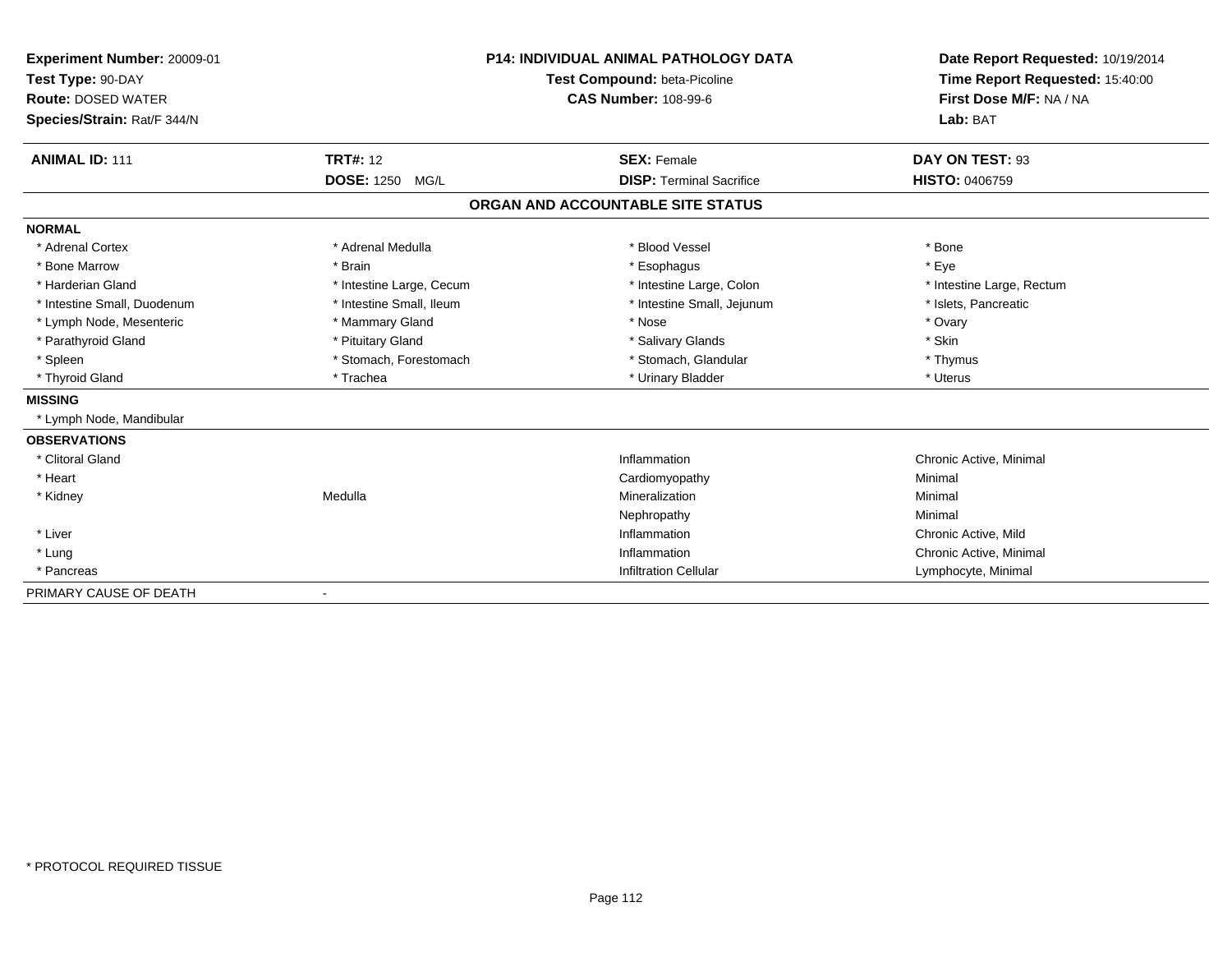| Experiment Number: 20009-01              |                             | <b>P14: INDIVIDUAL ANIMAL PATHOLOGY DATA</b> | Date Report Requested: 10/19/2014 |
|------------------------------------------|-----------------------------|----------------------------------------------|-----------------------------------|
| Test Type: 90-DAY                        |                             | Test Compound: beta-Picoline                 | Time Report Requested: 15:40:00   |
| <b>Route: DOSED WATER</b>                |                             | <b>CAS Number: 108-99-6</b>                  | First Dose M/F: NA / NA           |
| Species/Strain: Rat/F 344/N              |                             |                                              | Lab: BAT                          |
|                                          |                             |                                              |                                   |
| <b>ANIMAL ID: 112</b>                    | <b>TRT#: 12</b>             | <b>SEX: Female</b>                           | DAY ON TEST: 93                   |
|                                          | <b>DOSE: 1250</b><br>MG/L   | <b>DISP: Terminal Sacrifice</b>              | <b>HISTO: 0406760</b>             |
|                                          |                             | ORGAN AND ACCOUNTABLE SITE STATUS            |                                   |
| <b>NORMAL</b>                            |                             |                                              |                                   |
| * Adrenal Cortex                         | * Adrenal Medulla           | * Blood Vessel                               | * Bone                            |
| * Bone Marrow                            | * Brain                     | * Clitoral Gland                             | * Esophagus                       |
| * Eye                                    | * Harderian Gland           | * Heart                                      | * Intestine Large, Cecum          |
| * Intestine Large, Colon                 | * Intestine Small, Duodenum | * Intestine Small, Ileum                     | * Intestine Small, Jejunum        |
| * Islets, Pancreatic                     | * Lung                      | * Lymph Node, Mesenteric                     | * Mammary Gland                   |
| * Nose                                   | * Ovary                     | * Parathyroid Gland                          | * Pituitary Gland                 |
| * Salivary Glands                        | * Skin                      | * Spleen                                     | * Stomach, Forestomach            |
| * Stomach, Glandular                     | * Thymus                    | * Thyroid Gland                              | * Trachea                         |
| * Urinary Bladder                        | * Uterus                    |                                              |                                   |
| <b>MISSING</b>                           |                             |                                              |                                   |
| * Lymph Node, Mandibular                 |                             |                                              |                                   |
| <b>OBSERVATIONS</b>                      |                             |                                              |                                   |
| * Intestine Large, Rectum                |                             | Parasite Metazoan                            |                                   |
| * Kidney                                 | Medulla                     | Mineralization                               | Minimal                           |
|                                          |                             | Nephropathy                                  | Minimal                           |
| * Liver                                  |                             | Hepatodiaphragmatic Nodule                   |                                   |
|                                          |                             | Inflammation                                 | Chronic Active, Mild              |
| [Hepatodiaphragmatic Nodule TGLS = 1-14] |                             |                                              |                                   |
| * Pancreas                               | Acinus                      | Atrophy                                      | Mild                              |
|                                          |                             | <b>Infiltration Cellular</b>                 | Lymphocyte, Minimal               |
| PRIMARY CAUSE OF DEATH                   | $\overline{\phantom{a}}$    |                                              |                                   |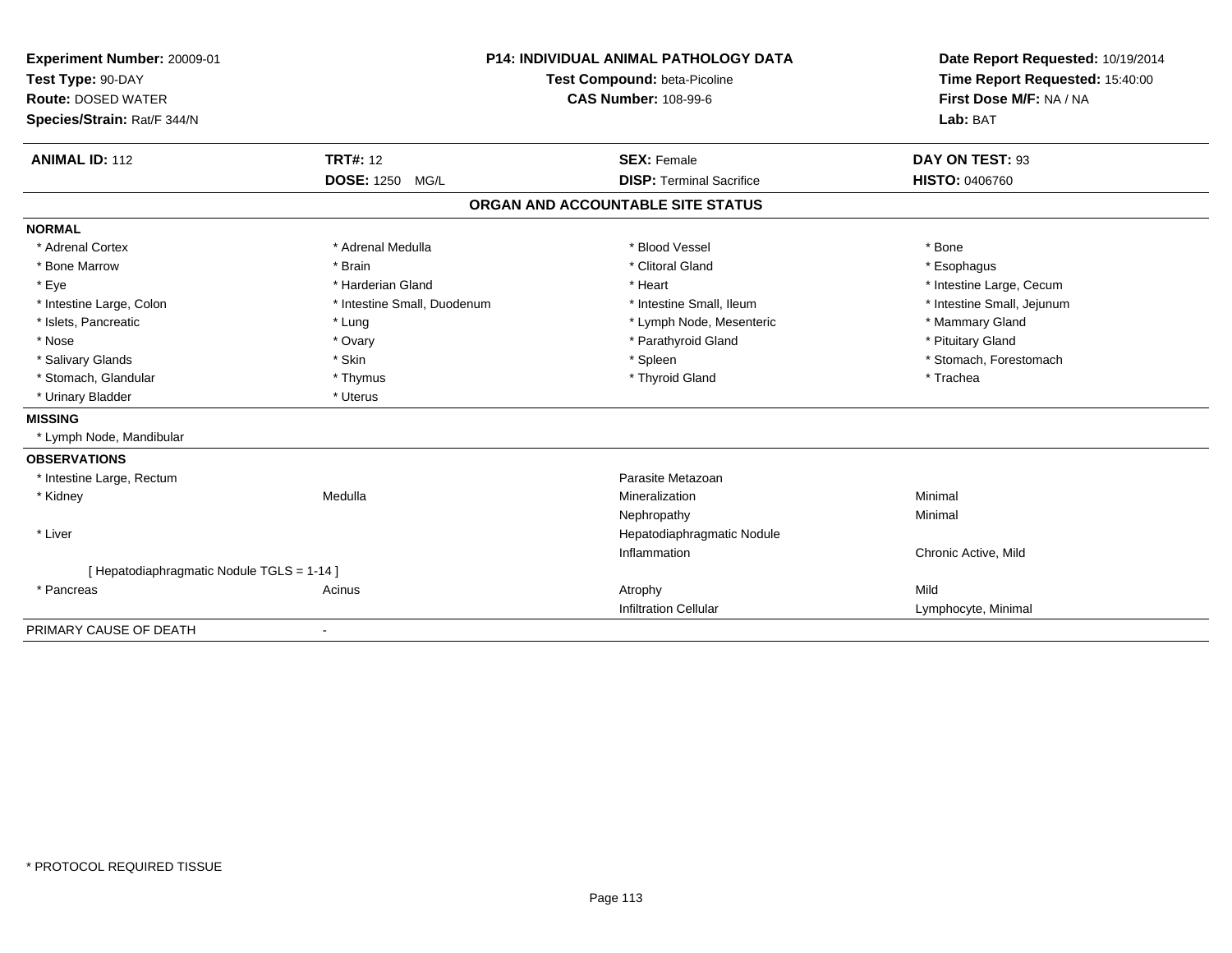| Experiment Number: 20009-01<br>Test Type: 90-DAY<br><b>Route: DOSED WATER</b><br>Species/Strain: Rat/F 344/N |                          | <b>P14: INDIVIDUAL ANIMAL PATHOLOGY DATA</b><br>Test Compound: beta-Picoline<br><b>CAS Number: 108-99-6</b> | Date Report Requested: 10/19/2014<br>Time Report Requested: 15:40:00<br>First Dose M/F: NA / NA<br>Lab: BAT |
|--------------------------------------------------------------------------------------------------------------|--------------------------|-------------------------------------------------------------------------------------------------------------|-------------------------------------------------------------------------------------------------------------|
| <b>ANIMAL ID: 113</b>                                                                                        | <b>TRT#: 12</b>          | <b>SEX: Female</b>                                                                                          | DAY ON TEST: 93                                                                                             |
|                                                                                                              | <b>DOSE: 1250 MG/L</b>   | <b>DISP: Terminal Sacrifice</b>                                                                             | <b>HISTO: 0406761</b>                                                                                       |
|                                                                                                              |                          | ORGAN AND ACCOUNTABLE SITE STATUS                                                                           |                                                                                                             |
| <b>NORMAL</b>                                                                                                |                          |                                                                                                             |                                                                                                             |
| * Adrenal Cortex                                                                                             | * Adrenal Medulla        | * Blood Vessel                                                                                              | * Bone                                                                                                      |
| * Bone Marrow                                                                                                | * Brain                  | * Esophagus                                                                                                 | * Eye                                                                                                       |
| * Harderian Gland                                                                                            | * Intestine Large, Cecum | * Intestine Large, Colon                                                                                    | * Intestine Large, Rectum                                                                                   |
| * Intestine Small, Duodenum                                                                                  | * Intestine Small, Ileum | * Intestine Small, Jejunum                                                                                  | * Islets, Pancreatic                                                                                        |
| * Lymph Node, Mesenteric                                                                                     | * Mammary Gland          | * Nose                                                                                                      | * Ovary                                                                                                     |
| * Pancreas                                                                                                   | * Parathyroid Gland      | * Pituitary Gland                                                                                           | * Salivary Glands                                                                                           |
| * Skin                                                                                                       | * Spleen                 | * Stomach, Forestomach                                                                                      | * Stomach, Glandular                                                                                        |
| * Thymus                                                                                                     | * Thyroid Gland          | * Trachea                                                                                                   | * Urinary Bladder                                                                                           |
| * Uterus                                                                                                     |                          |                                                                                                             |                                                                                                             |
| <b>MISSING</b>                                                                                               |                          |                                                                                                             |                                                                                                             |
| * Lymph Node, Mandibular                                                                                     |                          |                                                                                                             |                                                                                                             |
| <b>OBSERVATIONS</b>                                                                                          |                          |                                                                                                             |                                                                                                             |
| * Clitoral Gland                                                                                             |                          | Inflammation                                                                                                | Chronic Active, Minimal                                                                                     |
| * Heart                                                                                                      |                          | Cardiomyopathy                                                                                              | Minimal                                                                                                     |
| * Kidney                                                                                                     | Papilla                  | <b>Casts Granular</b>                                                                                       | Minimal                                                                                                     |
|                                                                                                              | Medulla                  | Mineralization                                                                                              | Minimal                                                                                                     |
|                                                                                                              |                          | Nephropathy                                                                                                 | Minimal                                                                                                     |
| * Liver                                                                                                      |                          | Inflammation                                                                                                | Chronic Active, Minimal                                                                                     |
| * Lung                                                                                                       |                          | Inflammation                                                                                                | Chronic Active, Minimal                                                                                     |
| PRIMARY CAUSE OF DEATH                                                                                       | $\blacksquare$           |                                                                                                             |                                                                                                             |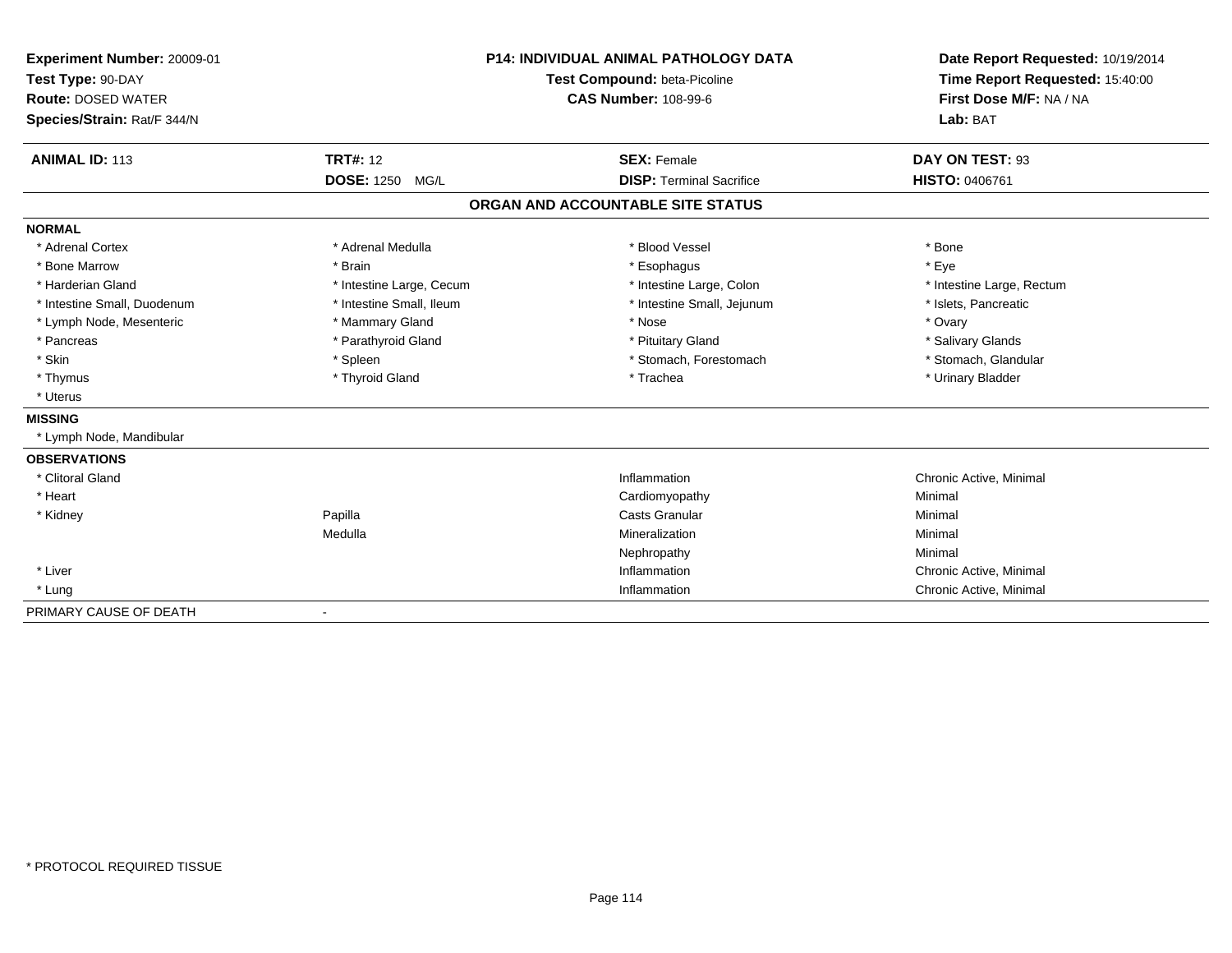| Experiment Number: 20009-01<br>Test Type: 90-DAY<br><b>Route: DOSED WATER</b><br>Species/Strain: Rat/F 344/N |                           | <b>P14: INDIVIDUAL ANIMAL PATHOLOGY DATA</b><br>Test Compound: beta-Picoline<br><b>CAS Number: 108-99-6</b> | Date Report Requested: 10/19/2014<br>Time Report Requested: 15:40:00<br>First Dose M/F: NA / NA<br>Lab: BAT |
|--------------------------------------------------------------------------------------------------------------|---------------------------|-------------------------------------------------------------------------------------------------------------|-------------------------------------------------------------------------------------------------------------|
| <b>ANIMAL ID: 114</b>                                                                                        | <b>TRT#: 12</b>           | <b>SEX: Female</b>                                                                                          | DAY ON TEST: 93                                                                                             |
|                                                                                                              | <b>DOSE: 1250</b><br>MG/L | <b>DISP: Terminal Sacrifice</b>                                                                             | <b>HISTO: 0406762</b>                                                                                       |
|                                                                                                              |                           | ORGAN AND ACCOUNTABLE SITE STATUS                                                                           |                                                                                                             |
| <b>NORMAL</b>                                                                                                |                           |                                                                                                             |                                                                                                             |
| * Adrenal Cortex                                                                                             | * Adrenal Medulla         | * Blood Vessel                                                                                              | * Bone                                                                                                      |
| * Bone Marrow                                                                                                | * Brain                   | * Esophagus                                                                                                 | * Eye                                                                                                       |
| * Harderian Gland                                                                                            | * Intestine Large, Cecum  | * Intestine Large, Colon                                                                                    | * Intestine Large, Rectum                                                                                   |
| * Intestine Small, Duodenum                                                                                  | * Intestine Small, Ileum  | * Intestine Small, Jejunum                                                                                  | * Islets, Pancreatic                                                                                        |
| * Lung                                                                                                       | * Lymph Node, Mesenteric  | * Mammary Gland                                                                                             | * Nose                                                                                                      |
| * Ovary                                                                                                      | * Parathyroid Gland       | * Pituitary Gland                                                                                           | * Salivary Glands                                                                                           |
| * Spleen                                                                                                     | * Stomach, Forestomach    | * Stomach, Glandular                                                                                        | * Thymus                                                                                                    |
| * Thyroid Gland                                                                                              | * Trachea                 | * Urinary Bladder                                                                                           | * Uterus                                                                                                    |
| <b>MISSING</b>                                                                                               |                           |                                                                                                             |                                                                                                             |
| * Lymph Node, Mandibular                                                                                     |                           |                                                                                                             |                                                                                                             |
| <b>OBSERVATIONS</b>                                                                                          |                           |                                                                                                             |                                                                                                             |
| * Clitoral Gland                                                                                             |                           | Inflammation                                                                                                | Chronic Active, Minimal                                                                                     |
| * Heart                                                                                                      |                           | Cardiomyopathy                                                                                              | Minimal                                                                                                     |
| * Kidney                                                                                                     | Medulla                   | Mineralization                                                                                              | Minimal                                                                                                     |
|                                                                                                              |                           | Nephropathy                                                                                                 | Mild                                                                                                        |
| * Liver                                                                                                      |                           | Inflammation                                                                                                | Chronic Active, Minimal                                                                                     |
| * Pancreas                                                                                                   |                           | <b>Infiltration Cellular</b>                                                                                | Lymphocyte, Minimal                                                                                         |
| * Skin                                                                                                       |                           | Inflammation                                                                                                | Chronic Active, Minimal                                                                                     |
| PRIMARY CAUSE OF DEATH                                                                                       | $\overline{\phantom{a}}$  |                                                                                                             |                                                                                                             |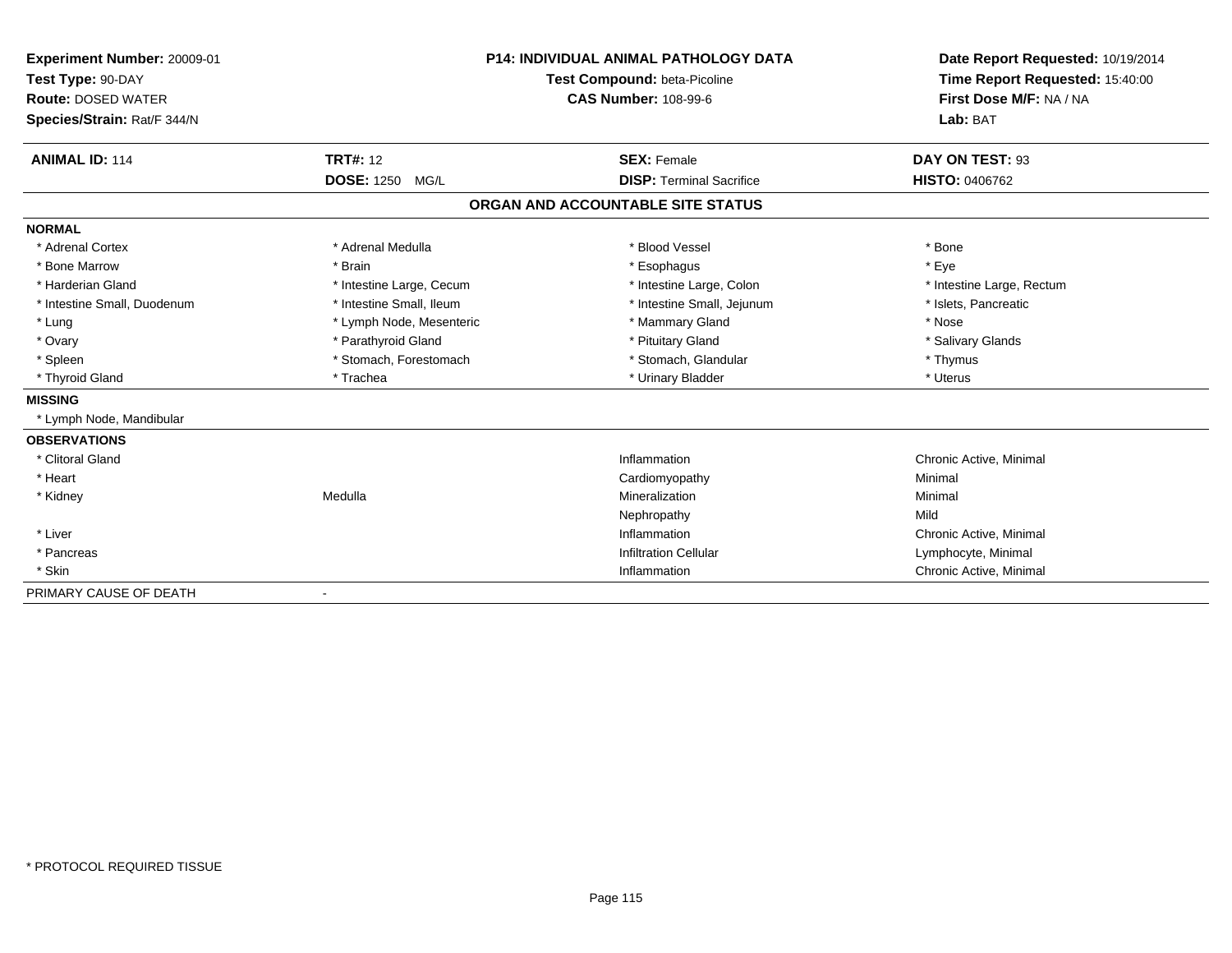| Experiment Number: 20009-01<br>Test Type: 90-DAY<br><b>Route: DOSED WATER</b><br>Species/Strain: Rat/F 344/N |                             | <b>P14: INDIVIDUAL ANIMAL PATHOLOGY DATA</b><br>Test Compound: beta-Picoline<br><b>CAS Number: 108-99-6</b> | Date Report Requested: 10/19/2014<br>Time Report Requested: 15:40:00<br>First Dose M/F: NA / NA<br>Lab: BAT |
|--------------------------------------------------------------------------------------------------------------|-----------------------------|-------------------------------------------------------------------------------------------------------------|-------------------------------------------------------------------------------------------------------------|
| <b>ANIMAL ID: 115</b>                                                                                        | <b>TRT#: 12</b>             | <b>SEX: Female</b>                                                                                          | DAY ON TEST: 93                                                                                             |
|                                                                                                              | DOSE: 1250 MG/L             | <b>DISP: Terminal Sacrifice</b>                                                                             | <b>HISTO: 0406763</b>                                                                                       |
|                                                                                                              |                             | ORGAN AND ACCOUNTABLE SITE STATUS                                                                           |                                                                                                             |
| <b>NORMAL</b>                                                                                                |                             |                                                                                                             |                                                                                                             |
| * Adrenal Cortex                                                                                             | * Adrenal Medulla           | * Blood Vessel                                                                                              | * Bone                                                                                                      |
| * Bone Marrow                                                                                                | * Brain                     | * Clitoral Gland                                                                                            | * Esophagus                                                                                                 |
| * Eye                                                                                                        | * Harderian Gland           | * Intestine Large, Cecum                                                                                    | * Intestine Large, Colon                                                                                    |
| * Intestine Large, Rectum                                                                                    | * Intestine Small, Duodenum | * Intestine Small, Ileum                                                                                    | * Intestine Small, Jejunum                                                                                  |
| * Islets, Pancreatic                                                                                         | * Lymph Node, Mesenteric    | * Mammary Gland                                                                                             | * Nose                                                                                                      |
| * Ovary                                                                                                      | * Parathyroid Gland         | * Pituitary Gland                                                                                           | * Salivary Glands                                                                                           |
| * Skin                                                                                                       | * Spleen                    | * Stomach, Forestomach                                                                                      | * Stomach, Glandular                                                                                        |
| * Thymus                                                                                                     | * Thyroid Gland             | * Trachea                                                                                                   | * Urinary Bladder                                                                                           |
| * Uterus                                                                                                     |                             |                                                                                                             |                                                                                                             |
| <b>MISSING</b>                                                                                               |                             |                                                                                                             |                                                                                                             |
| * Lymph Node, Mandibular                                                                                     |                             |                                                                                                             |                                                                                                             |
| <b>OBSERVATIONS</b>                                                                                          |                             |                                                                                                             |                                                                                                             |
| * Heart                                                                                                      |                             | Cardiomyopathy                                                                                              | Minimal                                                                                                     |
| * Kidney                                                                                                     | Medulla                     | Mineralization                                                                                              | Minimal                                                                                                     |
|                                                                                                              |                             | Nephropathy                                                                                                 | Minimal                                                                                                     |
| * Liver                                                                                                      |                             | Inflammation                                                                                                | Chronic Active, Mild                                                                                        |
| * Lung                                                                                                       |                             | Inflammation                                                                                                | Chronic Active, Minimal                                                                                     |
| * Pancreas                                                                                                   |                             | <b>Infiltration Cellular</b>                                                                                | Lymphocyte, Minimal                                                                                         |
| PRIMARY CAUSE OF DEATH                                                                                       | $\blacksquare$              |                                                                                                             |                                                                                                             |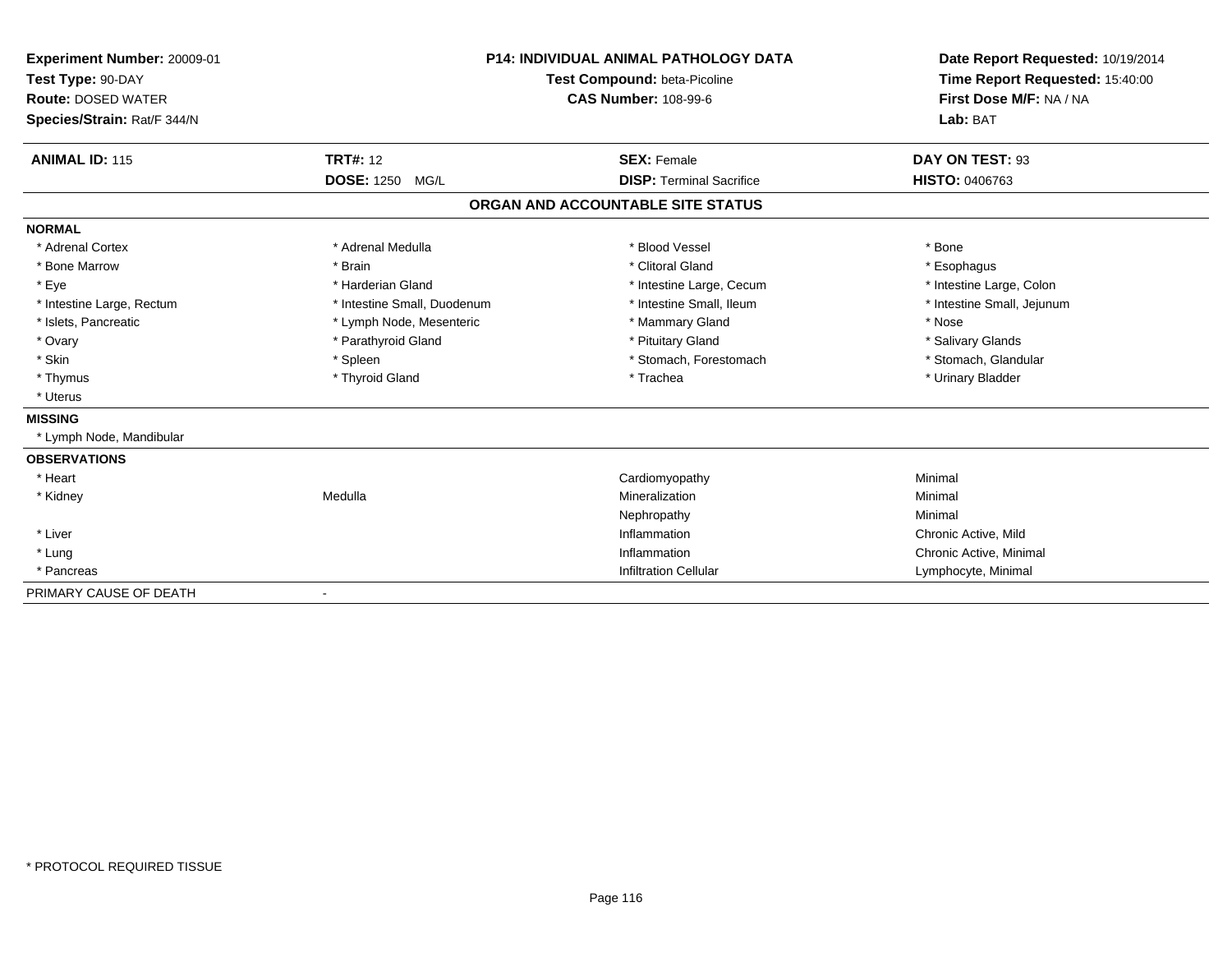| Experiment Number: 20009-01<br>Test Type: 90-DAY<br><b>Route: DOSED WATER</b><br>Species/Strain: Rat/F 344/N<br><b>ANIMAL ID: 116</b> | <b>TRT#: 12</b>          | <b>P14: INDIVIDUAL ANIMAL PATHOLOGY DATA</b><br>Test Compound: beta-Picoline<br><b>CAS Number: 108-99-6</b> | Date Report Requested: 10/19/2014<br>Time Report Requested: 15:40:00<br>First Dose M/F: NA / NA<br>Lab: BAT |
|---------------------------------------------------------------------------------------------------------------------------------------|--------------------------|-------------------------------------------------------------------------------------------------------------|-------------------------------------------------------------------------------------------------------------|
|                                                                                                                                       | <b>DOSE: 1250 MG/L</b>   | <b>SEX: Female</b><br><b>DISP: Terminal Sacrifice</b>                                                       | DAY ON TEST: 93<br><b>HISTO: 0406764</b>                                                                    |
|                                                                                                                                       |                          |                                                                                                             |                                                                                                             |
|                                                                                                                                       |                          | ORGAN AND ACCOUNTABLE SITE STATUS                                                                           |                                                                                                             |
| <b>NORMAL</b>                                                                                                                         |                          |                                                                                                             |                                                                                                             |
| * Adrenal Cortex                                                                                                                      | * Adrenal Medulla        | * Blood Vessel                                                                                              | * Bone                                                                                                      |
| * Bone Marrow                                                                                                                         | * Brain                  | * Esophagus                                                                                                 | * Eye                                                                                                       |
| * Harderian Gland                                                                                                                     | * Intestine Large, Cecum | * Intestine Large, Colon                                                                                    | * Intestine Large, Rectum                                                                                   |
| * Intestine Small, Duodenum                                                                                                           | * Intestine Small, Ileum | * Intestine Small, Jejunum                                                                                  | * Islets, Pancreatic                                                                                        |
| * Lymph Node, Mesenteric                                                                                                              | * Mammary Gland          | * Nose                                                                                                      | * Ovary                                                                                                     |
| * Pancreas                                                                                                                            | * Pituitary Gland        | * Salivary Glands                                                                                           | * Skin                                                                                                      |
| * Spleen                                                                                                                              | * Stomach, Forestomach   | * Stomach, Glandular                                                                                        | * Thymus                                                                                                    |
| * Thyroid Gland                                                                                                                       | * Trachea                | * Urinary Bladder                                                                                           | * Uterus                                                                                                    |
| <b>MISSING</b>                                                                                                                        |                          |                                                                                                             |                                                                                                             |
| * Lymph Node, Mandibular                                                                                                              | * Parathyroid Gland      |                                                                                                             |                                                                                                             |
| <b>OBSERVATIONS</b>                                                                                                                   |                          |                                                                                                             |                                                                                                             |
| * Clitoral Gland                                                                                                                      |                          | Inflammation                                                                                                | Chronic Active, Minimal                                                                                     |
| * Eye                                                                                                                                 |                          |                                                                                                             |                                                                                                             |
| Note: One optic nerve examined only                                                                                                   |                          |                                                                                                             |                                                                                                             |
| * Heart                                                                                                                               |                          | Cardiomyopathy                                                                                              | Minimal                                                                                                     |
| * Kidney                                                                                                                              | Medulla                  | Mineralization                                                                                              | Minimal                                                                                                     |
|                                                                                                                                       |                          | Nephropathy                                                                                                 | Minimal                                                                                                     |
| * Liver                                                                                                                               |                          | Inflammation                                                                                                | Chronic Active, Mild                                                                                        |
| * Lung                                                                                                                                |                          | Inflammation                                                                                                | Chronic Active, Minimal                                                                                     |
| PRIMARY CAUSE OF DEATH                                                                                                                |                          |                                                                                                             |                                                                                                             |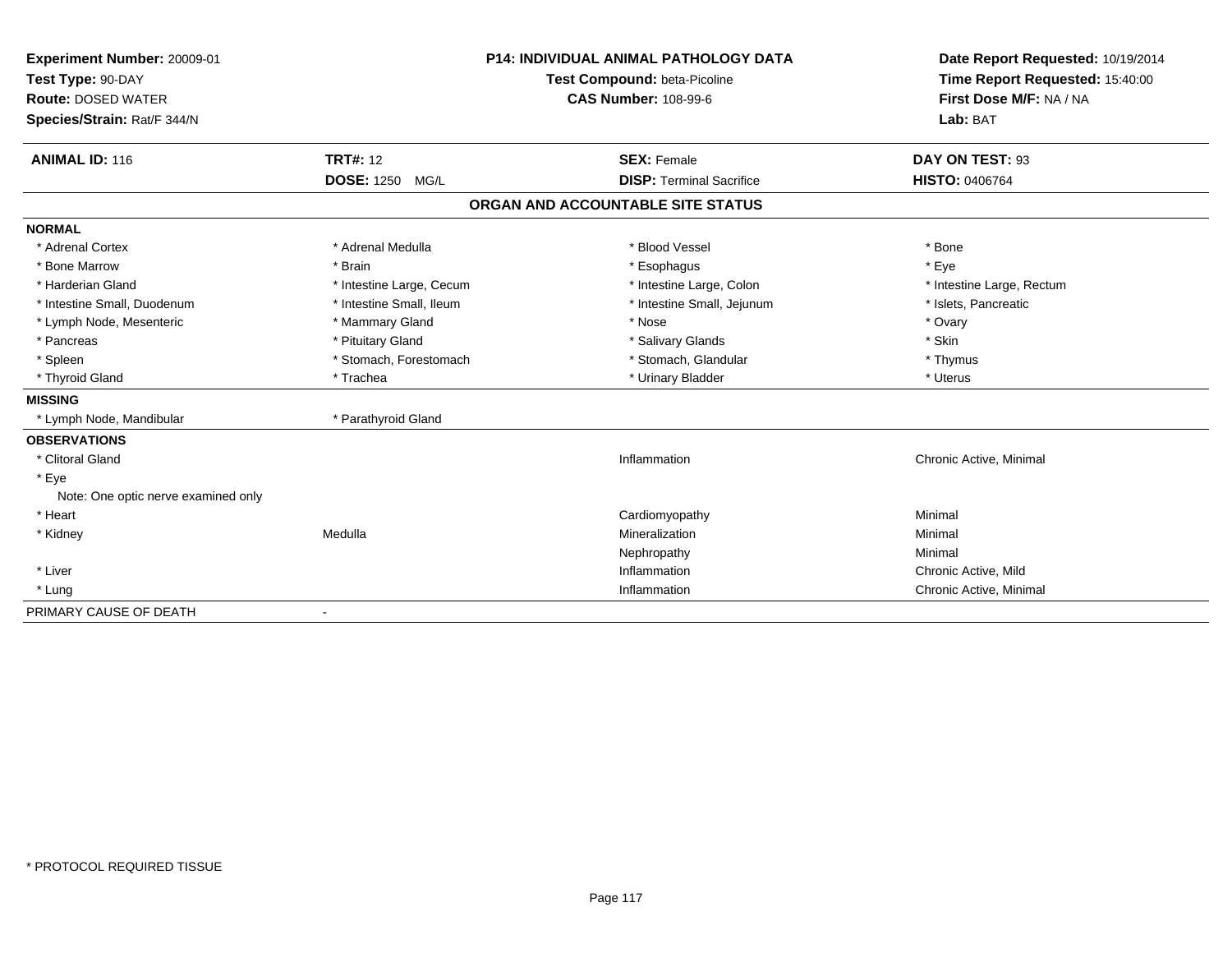| <b>Experiment Number: 20009-01</b><br>Test Type: 90-DAY   |                          | <b>P14: INDIVIDUAL ANIMAL PATHOLOGY DATA</b><br>Test Compound: beta-Picoline | Date Report Requested: 10/19/2014<br>Time Report Requested: 15:40:00<br>First Dose M/F: NA / NA |
|-----------------------------------------------------------|--------------------------|------------------------------------------------------------------------------|-------------------------------------------------------------------------------------------------|
| <b>Route: DOSED WATER</b>                                 |                          | <b>CAS Number: 108-99-6</b>                                                  |                                                                                                 |
| Species/Strain: Rat/F 344/N                               |                          |                                                                              | Lab: BAT                                                                                        |
| <b>ANIMAL ID: 117</b>                                     | <b>TRT#: 12</b>          | <b>SEX: Female</b>                                                           | DAY ON TEST: 93                                                                                 |
|                                                           | <b>DOSE: 1250 MG/L</b>   | <b>DISP: Terminal Sacrifice</b>                                              | <b>HISTO: 0406765</b>                                                                           |
|                                                           |                          | ORGAN AND ACCOUNTABLE SITE STATUS                                            |                                                                                                 |
| <b>NORMAL</b>                                             |                          |                                                                              |                                                                                                 |
| * Adrenal Cortex                                          | * Adrenal Medulla        | * Blood Vessel                                                               | * Bone                                                                                          |
| * Bone Marrow                                             | * Brain                  | * Esophagus                                                                  | * Eye                                                                                           |
| * Harderian Gland                                         | * Intestine Large, Cecum | * Intestine Large, Colon                                                     | * Intestine Large, Rectum                                                                       |
| * Intestine Small, Duodenum                               | * Intestine Small, Ileum | * Intestine Small, Jejunum                                                   | * Islets, Pancreatic                                                                            |
| * Lymph Node, Mesenteric                                  | * Mammary Gland          | * Nose                                                                       | * Ovary                                                                                         |
| * Pancreas                                                | * Parathyroid Gland      | * Pituitary Gland                                                            | * Salivary Glands                                                                               |
| * Skin                                                    | * Spleen                 | * Stomach, Forestomach                                                       | * Stomach, Glandular                                                                            |
| * Thymus                                                  | * Thyroid Gland          | * Trachea                                                                    | * Urinary Bladder                                                                               |
| * Uterus                                                  |                          |                                                                              |                                                                                                 |
| <b>MISSING</b>                                            |                          |                                                                              |                                                                                                 |
| * Lymph Node, Mandibular                                  |                          |                                                                              |                                                                                                 |
| <b>OBSERVATIONS</b>                                       |                          |                                                                              |                                                                                                 |
| * Clitoral Gland                                          |                          | Inflammation                                                                 | Chronic Active, Minimal                                                                         |
| * Eye                                                     |                          |                                                                              |                                                                                                 |
| Note: One optic nerve examined the other not available    |                          |                                                                              |                                                                                                 |
| * Heart                                                   |                          | Cardiomyopathy                                                               | Minimal                                                                                         |
| * Kidney                                                  |                          | Nephropathy                                                                  | Mild                                                                                            |
| * Liver                                                   |                          | Hematopoietic Cell Proliferation                                             | Minimal                                                                                         |
|                                                           |                          | Inflammation                                                                 | Chronic Active, Mild                                                                            |
| * Lung                                                    |                          | Inflammation                                                                 | Chronic Active, Minimal                                                                         |
| * Thyroid GI                                              |                          |                                                                              |                                                                                                 |
| Note: One thyroid gland examined, the other not available |                          |                                                                              |                                                                                                 |
| PRIMARY CAUSE OF DEATH                                    |                          |                                                                              |                                                                                                 |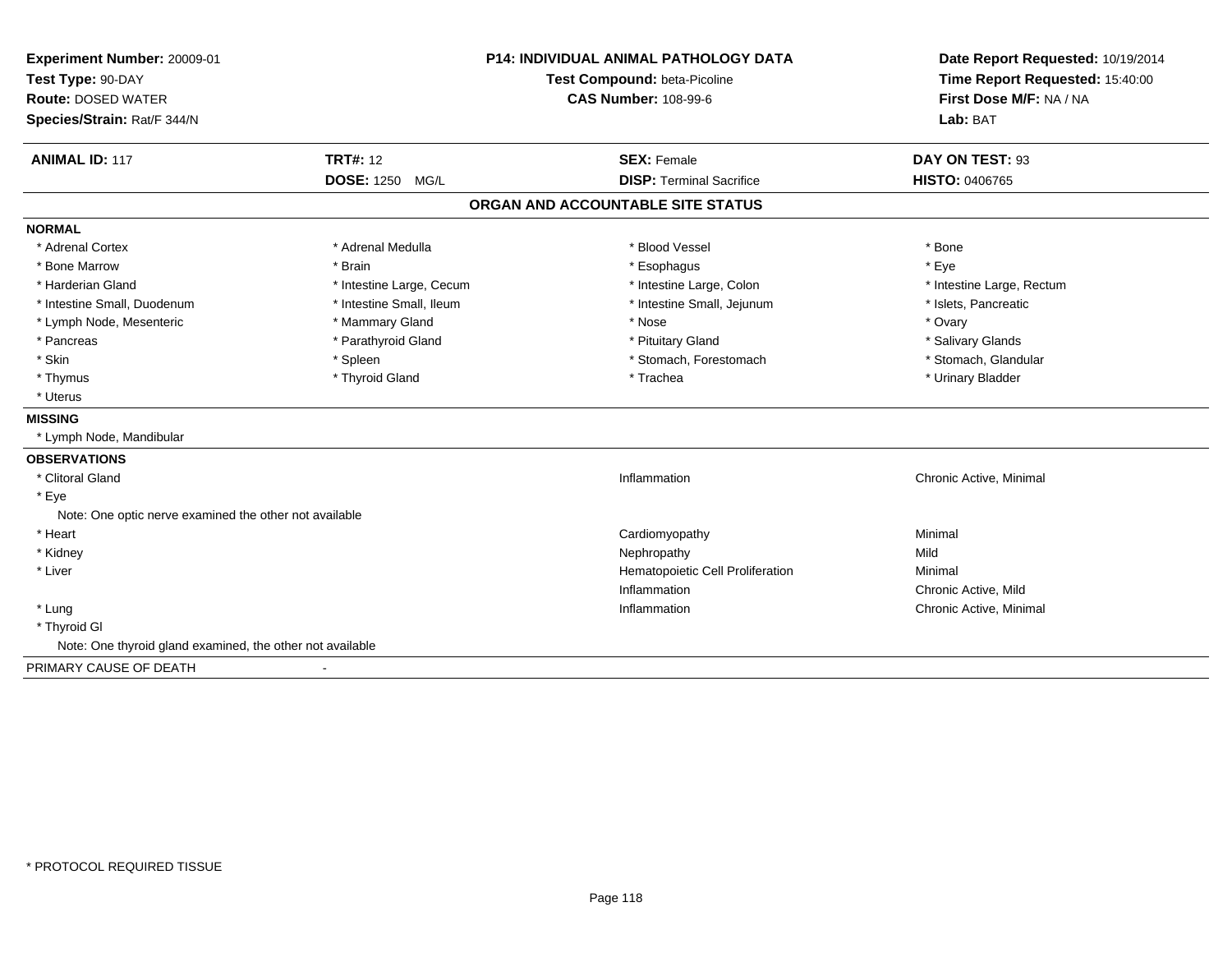| Experiment Number: 20009-01<br>Test Type: 90-DAY<br><b>Route: DOSED WATER</b><br>Species/Strain: Rat/F 344/N |                            | <b>P14: INDIVIDUAL ANIMAL PATHOLOGY DATA</b><br>Test Compound: beta-Picoline<br><b>CAS Number: 108-99-6</b> | Date Report Requested: 10/19/2014<br>Time Report Requested: 15:40:00<br>First Dose M/F: NA / NA<br>Lab: BAT |
|--------------------------------------------------------------------------------------------------------------|----------------------------|-------------------------------------------------------------------------------------------------------------|-------------------------------------------------------------------------------------------------------------|
| <b>ANIMAL ID: 118</b>                                                                                        | <b>TRT#: 12</b>            | <b>SEX: Female</b>                                                                                          | DAY ON TEST: 93                                                                                             |
|                                                                                                              | <b>DOSE: 1250</b><br>MG/L  | <b>DISP: Terminal Sacrifice</b>                                                                             | <b>HISTO: 0406766</b>                                                                                       |
|                                                                                                              |                            | ORGAN AND ACCOUNTABLE SITE STATUS                                                                           |                                                                                                             |
| <b>NORMAL</b>                                                                                                |                            |                                                                                                             |                                                                                                             |
| * Adrenal Cortex                                                                                             | * Adrenal Medulla          | * Blood Vessel                                                                                              | * Bone                                                                                                      |
| * Bone Marrow                                                                                                | * Brain                    | * Esophagus                                                                                                 | * Eye                                                                                                       |
| * Intestine Large, Cecum                                                                                     | * Intestine Large, Colon   | * Intestine Large, Rectum                                                                                   | * Intestine Small, Duodenum                                                                                 |
| * Intestine Small, Ileum                                                                                     | * Intestine Small, Jejunum | * Islets, Pancreatic                                                                                        | * Lung                                                                                                      |
| * Lymph Node, Mesenteric                                                                                     | * Mammary Gland            | * Nose                                                                                                      | * Ovary                                                                                                     |
| * Pancreas                                                                                                   | * Parathyroid Gland        | * Pituitary Gland                                                                                           | * Salivary Glands                                                                                           |
| * Skin                                                                                                       | * Spleen                   | * Stomach, Forestomach                                                                                      | * Stomach, Glandular                                                                                        |
| * Thymus                                                                                                     | * Thyroid Gland            | * Trachea                                                                                                   | * Urinary Bladder                                                                                           |
| * Uterus                                                                                                     |                            |                                                                                                             |                                                                                                             |
| <b>MISSING</b>                                                                                               |                            |                                                                                                             |                                                                                                             |
| * Lymph Node, Mandibular                                                                                     |                            |                                                                                                             |                                                                                                             |
| <b>OBSERVATIONS</b>                                                                                          |                            |                                                                                                             |                                                                                                             |
| * Clitoral Gland                                                                                             |                            | Inflammation                                                                                                | Chronic Active, Minimal                                                                                     |
| * Harderian Gland                                                                                            |                            | Inflammation                                                                                                | Chronic Active, Minimal                                                                                     |
| * Heart                                                                                                      |                            | Cardiomyopathy                                                                                              | Minimal                                                                                                     |
| * Kidney                                                                                                     | Medulla                    | Mineralization                                                                                              | Minimal                                                                                                     |
|                                                                                                              |                            | Nephropathy                                                                                                 | Minimal                                                                                                     |
| * Liver                                                                                                      |                            | Inflammation                                                                                                | Chronic Active, Mild                                                                                        |
| PRIMARY CAUSE OF DEATH                                                                                       | $\blacksquare$             |                                                                                                             |                                                                                                             |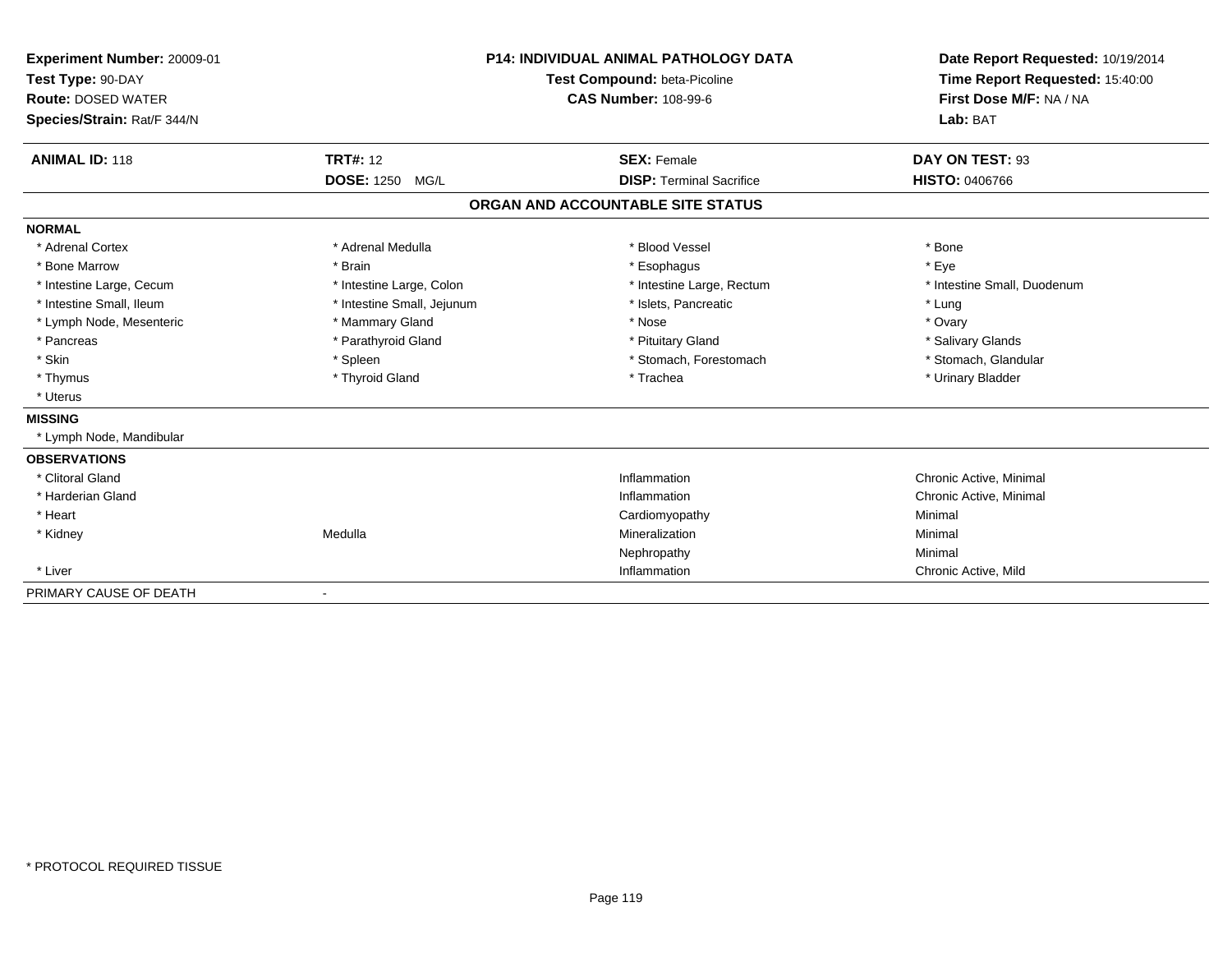| Experiment Number: 20009-01 |                          | <b>P14: INDIVIDUAL ANIMAL PATHOLOGY DATA</b> | Date Report Requested: 10/19/2014<br>Time Report Requested: 15:40:00<br>First Dose M/F: NA / NA |
|-----------------------------|--------------------------|----------------------------------------------|-------------------------------------------------------------------------------------------------|
| Test Type: 90-DAY           |                          | Test Compound: beta-Picoline                 |                                                                                                 |
| <b>Route: DOSED WATER</b>   |                          | <b>CAS Number: 108-99-6</b>                  |                                                                                                 |
| Species/Strain: Rat/F 344/N |                          |                                              | Lab: BAT                                                                                        |
|                             |                          |                                              |                                                                                                 |
| <b>ANIMAL ID: 119</b>       | <b>TRT#: 12</b>          | <b>SEX: Female</b>                           | DAY ON TEST: 93                                                                                 |
|                             | DOSE: 1250 MG/L          | <b>DISP: Terminal Sacrifice</b>              | <b>HISTO: 0406767</b>                                                                           |
|                             |                          | ORGAN AND ACCOUNTABLE SITE STATUS            |                                                                                                 |
| <b>NORMAL</b>               |                          |                                              |                                                                                                 |
| * Adrenal Cortex            | * Adrenal Medulla        | * Blood Vessel                               | * Bone                                                                                          |
| * Bone Marrow               | * Brain                  | * Esophagus                                  | * Eve                                                                                           |
| * Harderian Gland           | * Intestine Large, Cecum | * Intestine Large, Colon                     | * Intestine Large, Rectum                                                                       |
| * Intestine Small, Duodenum | * Intestine Small, Ileum | * Intestine Small, Jejunum                   | * Islets, Pancreatic                                                                            |
| * Lymph Node, Mesenteric    | * Mammary Gland          | * Nose                                       | * Ovary                                                                                         |
| * Parathyroid Gland         | * Pituitary Gland        | * Salivary Glands                            | * Skin                                                                                          |
| * Spleen                    | * Stomach, Forestomach   | * Stomach, Glandular                         | * Thymus                                                                                        |
| * Thyroid Gland             | * Trachea                | * Urinary Bladder                            | * Uterus                                                                                        |
| <b>MISSING</b>              |                          |                                              |                                                                                                 |
| * Lymph Node, Mandibular    |                          |                                              |                                                                                                 |
| <b>OBSERVATIONS</b>         |                          |                                              |                                                                                                 |
| * Clitoral Gland            |                          | Inflammation                                 | Chronic Active, Minimal                                                                         |
| * Heart                     |                          | Cardiomyopathy                               | Minimal                                                                                         |
| * Kidney                    | Medulla                  | Mineralization                               | Minimal                                                                                         |
|                             |                          | Nephropathy                                  | Minimal                                                                                         |
| * Liver                     |                          | Inflammation                                 | Chronic Active, Minimal                                                                         |
| * Lung                      |                          | Inflammation                                 | Chronic Active, Minimal                                                                         |
| * Pancreas                  |                          | <b>Infiltration Cellular</b>                 | Lymphocyte, Minimal                                                                             |
|                             |                          | Inflammation                                 | Chronic Active, Minimal                                                                         |
| PRIMARY CAUSE OF DEATH      |                          |                                              |                                                                                                 |

-